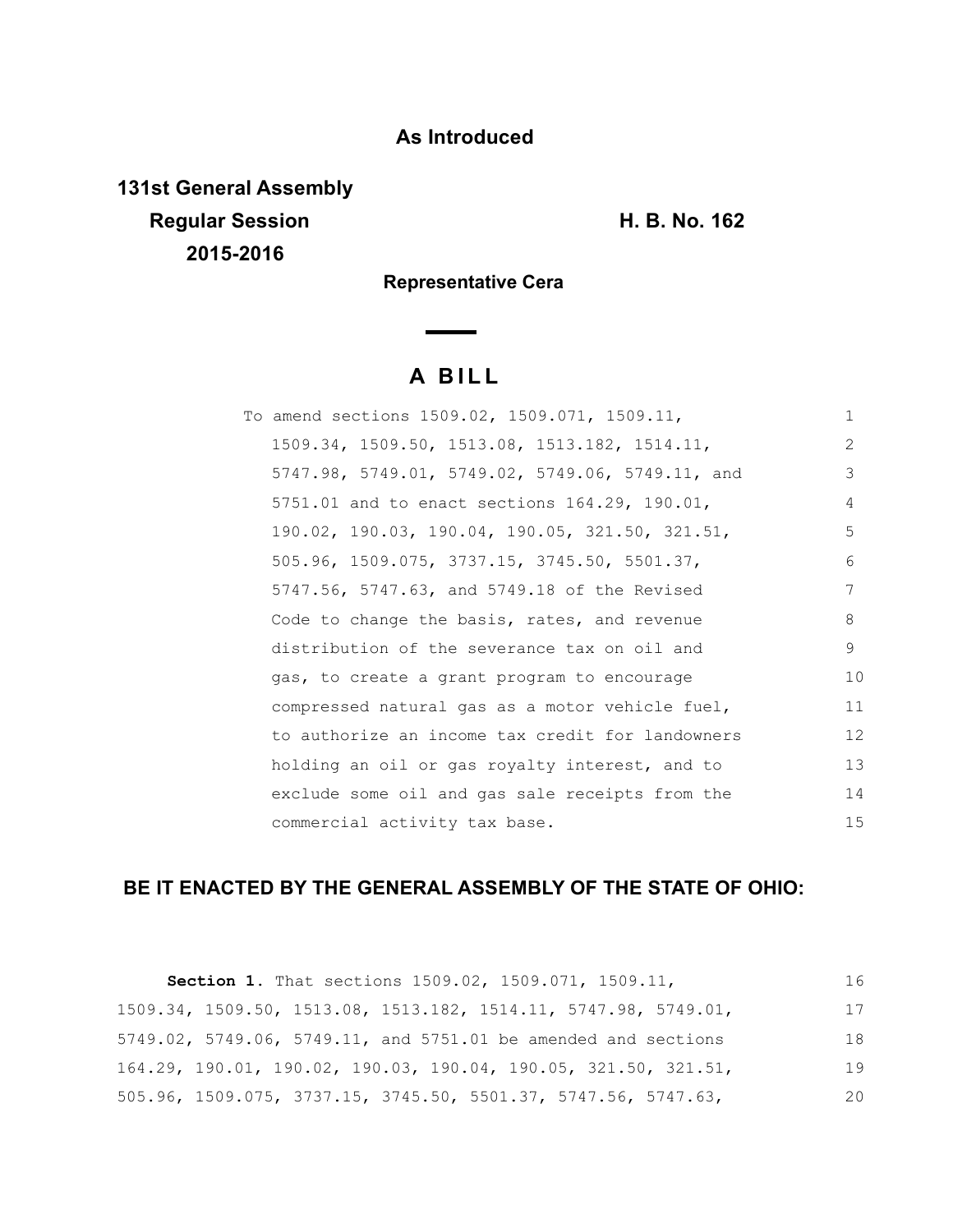| and 5749.18 of the Revised Code be enacted to read as follows:        | 21 |
|-----------------------------------------------------------------------|----|
| Sec. 164.29. (A) As used in this section:                             | 22 |
| (1) "Eligible subdivision," "infrastructure project,"                 | 23 |
| "subdivision," and "cost of infrastructure project" have the          | 24 |
| same meanings as in section 190.01 of the Revised Code.               | 25 |
| (2) "Qualifying subdivision" means a subdivision that is              | 26 |
| not an eligible subdivision.                                          | 27 |
| There is hereby created in the state treasury the<br>(B)              | 28 |
| infrastructure development fund, which shall consist of money         | 29 |
| transferred to the fund from the oil and gas severance tax fund       | 30 |
| under division (C) (7) of section 5749.02 of the Revised Code.        | 31 |
| Money in the fund shall be used only to award grants under this       | 32 |
| section to fund the costs of infrastructure projects of               | 33 |
| qualifying subdivisions and to pay the administrative costs of        | 34 |
| <u>the Ohio public works commission in administering such grants.</u> | 35 |
| One or more qualifying subdivisions may apply to the                  | 36 |
| district public works integrating committee that includes the         | 37 |
| subdivision or subdivisions, on forms prescribed by the Ohio          | 38 |
| public works commission, to receive grants from the                   | 39 |
| infrastructure development fund to pay the costs of an                | 40 |
| infrastructure project. The committee shall select the                | 41 |
| applications that will be formally submitted by the district to       | 42 |
| the director of the Ohio public works commission. In selecting        | 43 |
| the requests for assistance for infrastructure projects that          | 44 |
| will be submitted to the director, and in determining the amount      | 45 |
| of the assistance that will be requested, a committee shall           | 46 |
| specifically consider all of the following factors:                   | 47 |
| The infrastructure needs of the subdivision;<br>(1)                   | 48 |
| The importance of the project to the health and safety<br>(2)         | 49 |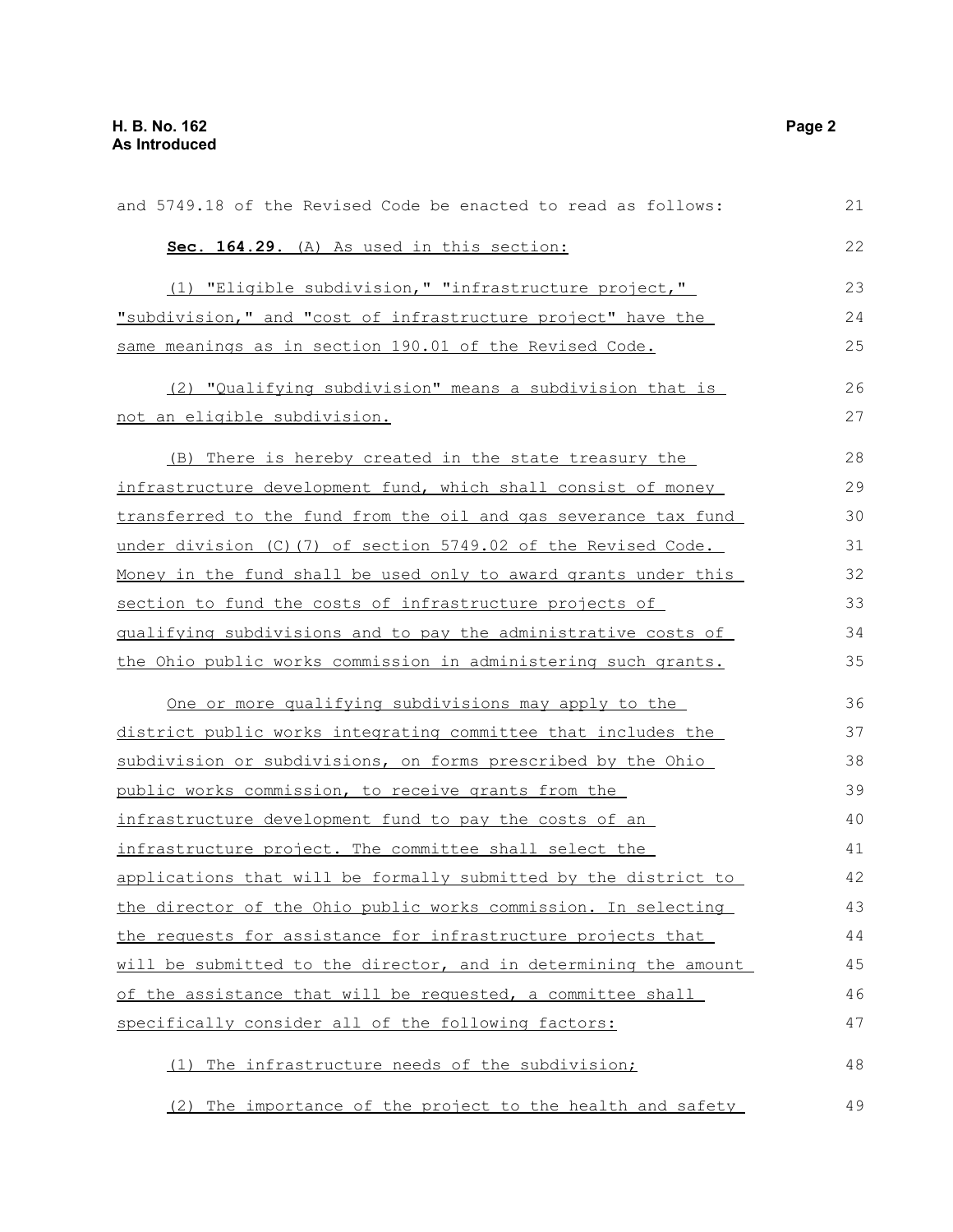| of the residents of the subdivision;                             | 50 |
|------------------------------------------------------------------|----|
| (3) The availability of federal or local or other state          | 51 |
| funds for the project;                                           | 52 |
| (4) The adequacy of the planning for the project and the         | 53 |
| readiness of the subdivision to proceed should the project be    | 54 |
| approved;                                                        | 55 |
| (5) The extent to which the project would support overall        | 56 |
| economic activity in the district;                               | 57 |
| (6) Any other factors relevant to a particular project.          | 58 |
| (C) The director of the Ohio public works commission shall       | 59 |
| approve grant applications submitted to the director by district | 60 |
| public works integrating committees under division (B) of this   | 61 |
| section and enter into agreements with one or more qualifying    | 62 |
| subdivisions to provide such grants if the director determines   | 63 |
| that:                                                            | 64 |
| (1) The project is an infrastructure project pursuant to         | 65 |
| this chapter;                                                    | 66 |
| (2) The application for the project has been properly            | 67 |
| approved and requested by the committee of the district which    | 68 |
| includes the applying subdivision or subdivisions;               | 69 |
| (3) The amount of the grant does not exceed the amount of        | 70 |
| money available in the infrastructure development fund;          | 71 |
| (4) The committee has provided such documentation and            | 72 |
| other evidence as the director may require that the committee    | 73 |
| has satisfied the requirements of division (B) of this section.  | 74 |
| (D) The director of the Ohio public works commission shall       | 75 |
| notify the director of budget and management of the amount of    | 76 |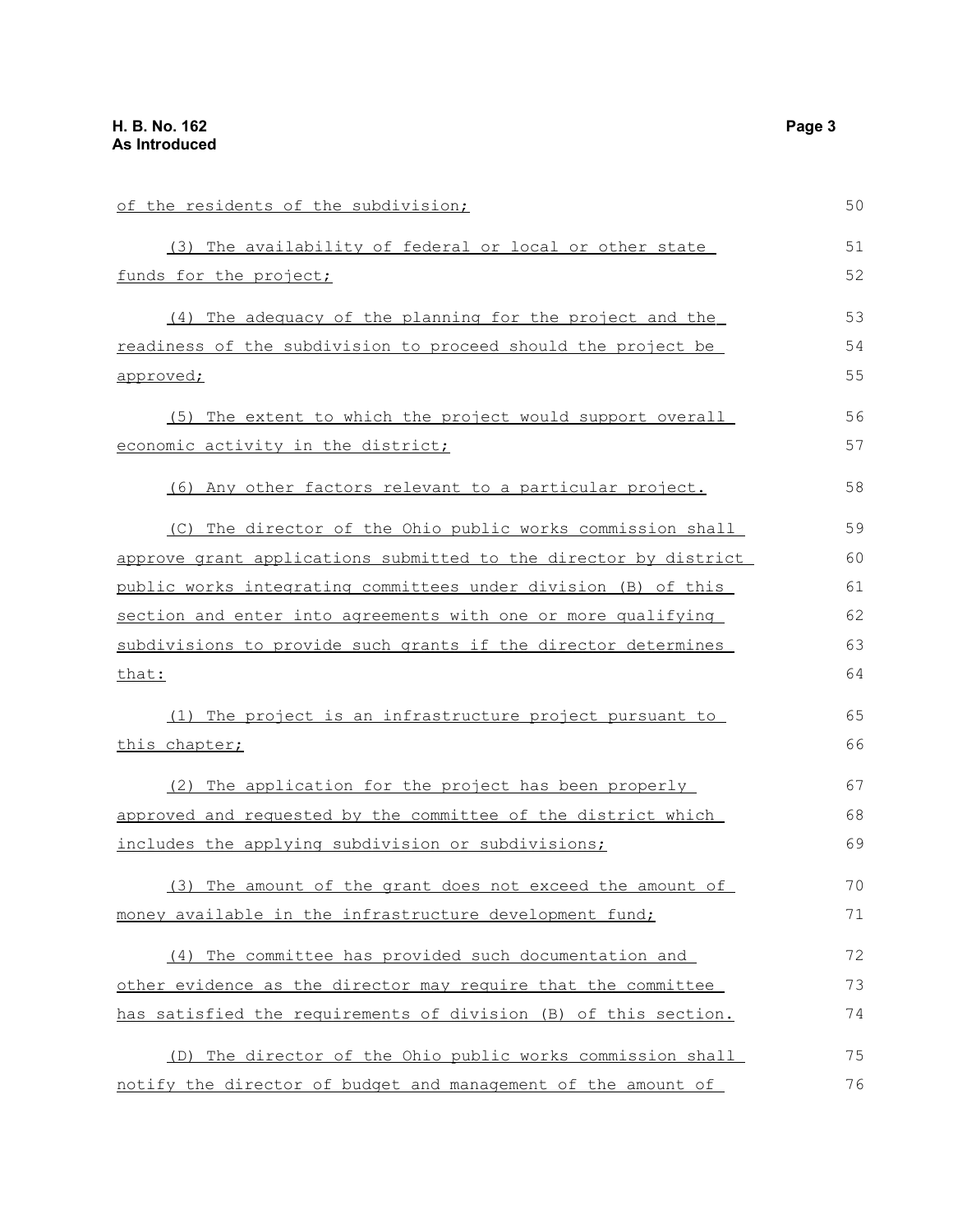| any grant awarded by the Ohio public works commission under this | 77  |
|------------------------------------------------------------------|-----|
| section. Notwithstanding section 126.14 of the Revised Code, the | 78  |
| director of budget and management shall release appropriations   | 79  |
| from the infrastructure development fund for the purpose of      | 80  |
| awarding a grant to qualifying subdivisions on the presentation  | 81  |
| of a request to do so by the director of the Ohio public works   | 82  |
| commission.                                                      | 83  |
| (E) The director of the Ohio public works commission may         | 84  |
| adopt rules in accordance with Chapter 119. of the Revised Code  | 85  |
| as necessary to administer the grant program created in this     | 86  |
| section, including the procedures and manner in which            | 87  |
| applications may be submitted under division (B) of this         | 88  |
| section.                                                         | 89  |
| Sec. 190.01. As used in this chapter:                            | 90  |
| (A) "Subdivision" means a county, municipal corporation,         | 91  |
| township, sanitary district, or regional water and sewer         | 92  |
| <u>district.</u>                                                 | 93  |
| (B) "Eligible subdivision" means an eligible county or a         | 94  |
| subdivision that is wholly or partly located in an eligible      | 95  |
| county.                                                          | 96  |
| (C) "Eligible county" means a county appearing on the most       | 97  |
| recent determination certified by the chief of the division of   | 98  |
| oil and gas resources management under division (C) of section   | 99  |
| 1509.11 of the Revised Code.                                     | 100 |
| (D) "Infrastructure project" means the acquisition,              | 101 |
| construction, reconstruction, improvement, planning, and         | 102 |
| equipping of roads and bridges, appurtenances to roads and       | 103 |
| bridges, waste water treatment systems, water supply systems,    | 104 |
| solid waste disposal facilities, storm water and sanitary        | 105 |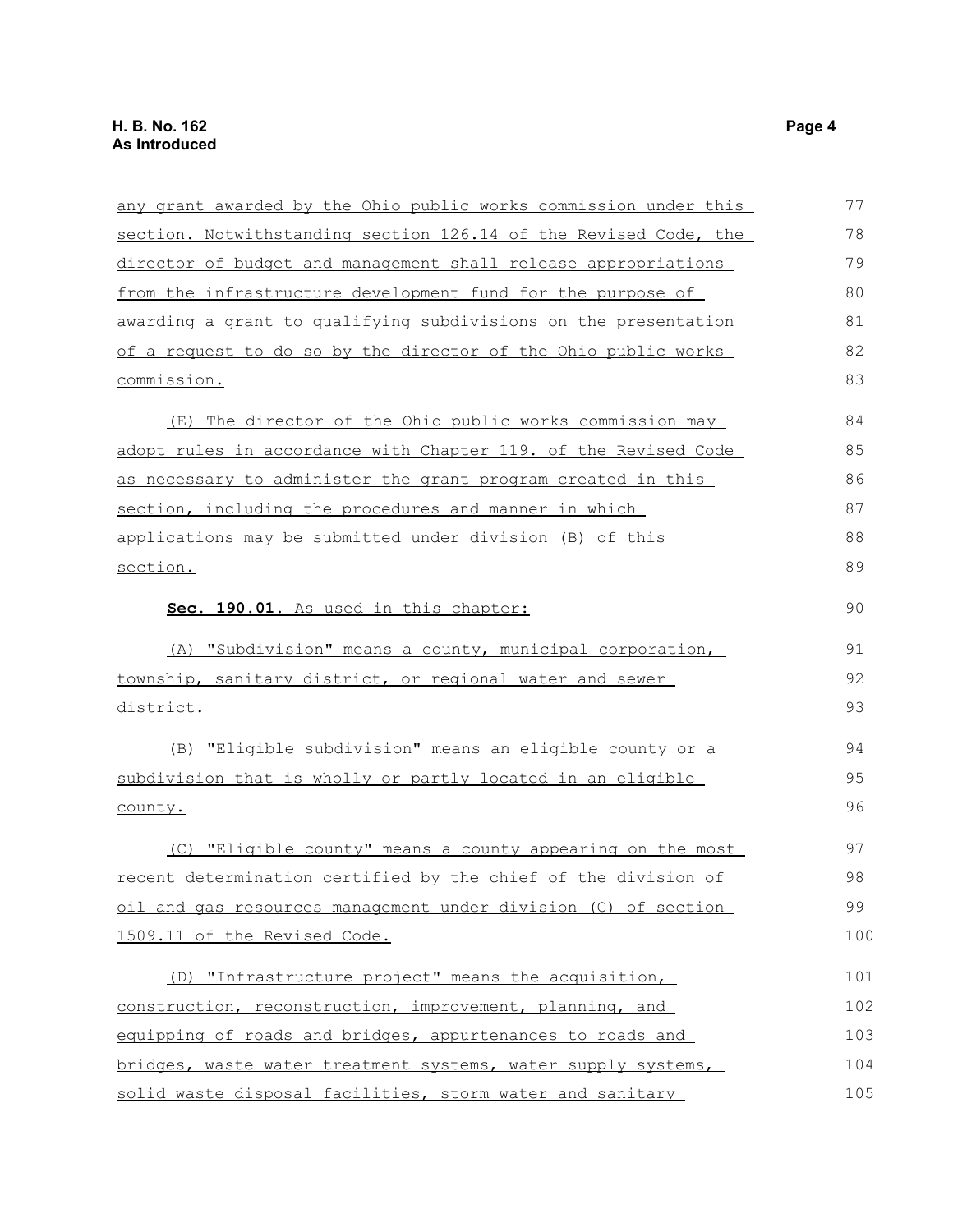| collection, storage, and treatment facilities, and rail, water,  | 106 |
|------------------------------------------------------------------|-----|
| and air transportation improvement projects, including real      | 107 |
| property, interests in real property, facilities, and equipment  | 108 |
| related or incidental to those facilities.                       | 109 |
| (E) "Cost of infrastructure project" means the costs of          | 110 |
| acquiring, constructing, reconstructing, expanding, improving,   | 111 |
| and engineering infrastructure projects.                         | 112 |
| Sec. 190.02. (A) There is hereby created the Ohio shale          | 113 |
| gas regional committee, which shall be composed of the following | 114 |
| ten members, appointed by the governor:                          | 115 |
| (1) One county commissioner from each of three eligible          | 116 |
| counties, selected from a list of such commissioners submitted   | 117 |
| by the county commissioners association of Ohio;                 | 118 |
| (2) One township trustee from each of three townships that       | 119 |
| are eligible subdivisions, selected from a list of such trustees | 120 |
| submitted by the Ohio township association;                      | 121 |
| (3) One member of the legislative authority from each of         | 122 |
| three municipal corporations that are eligible subdivisions,     | 123 |
| selected from a list of such members submitted by the Ohio       | 124 |
| municipal league;                                                | 125 |
| (4) One member who is the county engineer of an eligible         | 126 |
| county, selected from a list of such county engineers submitted  | 127 |
| by the county engineers association of Ohio.                     | 128 |
| (B) Members of the committee may be removed by the               | 129 |
| governor. Members may be reappointed to the committee. For the   | 130 |
| first term occurring after the effective date of the enactment   | 131 |
| of this section:                                                 | 132 |
| (1) One of the members described in each of divisions (A)        | 133 |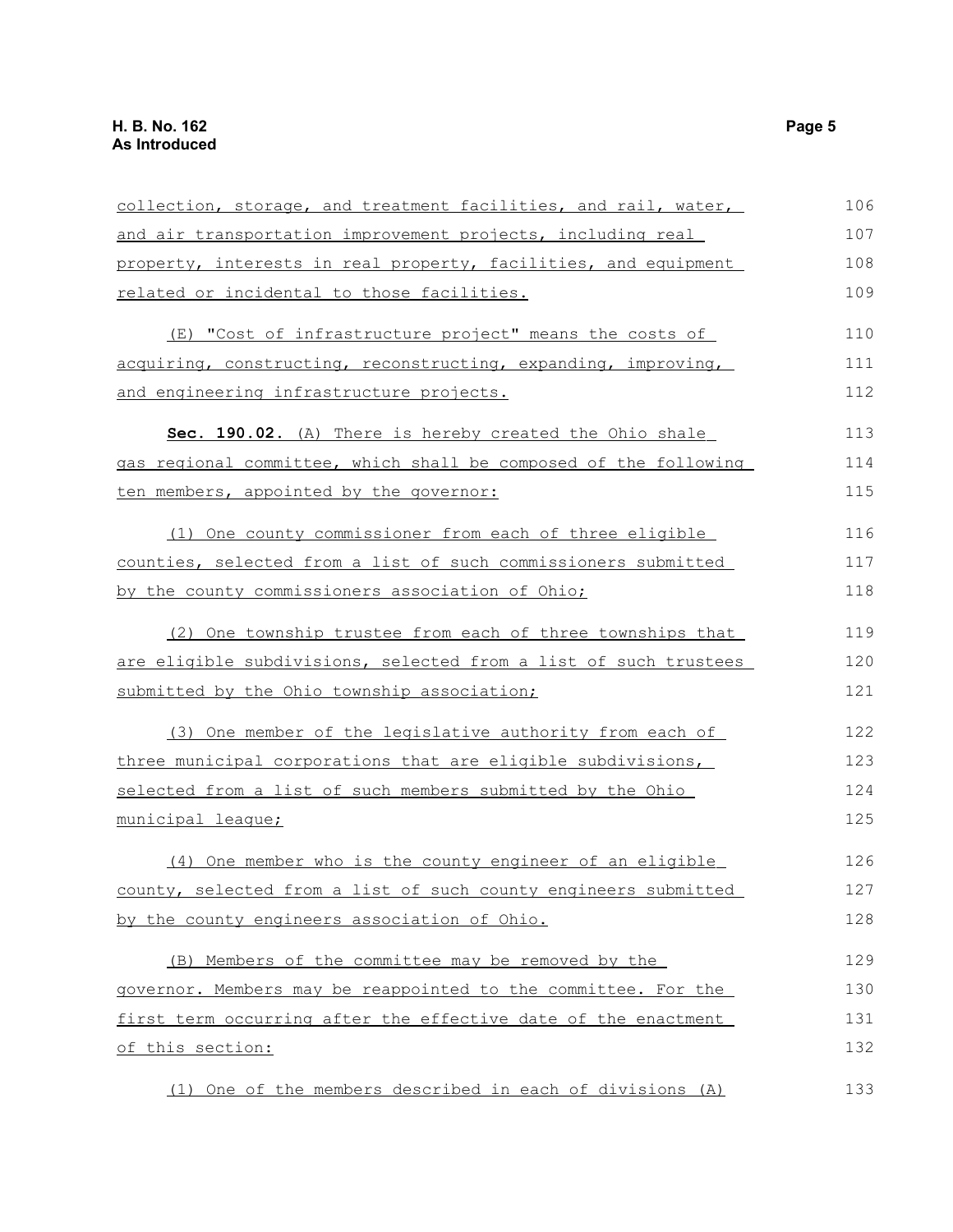| (1), (2), and (3) of this section shall serve a two-year term.                | 134 |
|-------------------------------------------------------------------------------|-----|
| (2) One of the members described in each of divisions (A)                     | 135 |
| $(1)$ , $(2)$ , and $(3)$ and the member described in division $(A)$ $(5)$ of | 136 |
| this section shall serve a three-year term.                                   | 137 |
| (3) One of the members described in each of divisions (A)                     | 138 |
| $(1)$ , $(2)$ , and $(3)$ and the member described in division $(A)$ $(4)$ of | 139 |
| this section shall serve a four-year term.                                    | 140 |
| For every term thereafter, members shall serve four-year                      | 141 |
| terms. Any member appointed to the committee under this section               | 142 |
| shall hold office until the later of the end of the term for                  | 143 |
| which the member is appointed or the date the member's successor              | 144 |
| takes office. A vacancy occurring among the members shall be                  | 145 |
| filled in the same manner as the original appointment. Members                | 146 |
| of the committee shall not be compensated or reimbursed for                   | 147 |
| members' expenses.                                                            | 148 |
| (C) At the first meeting, which shall occur not later than                    | 149 |
| <u>one year after the effective date of the enactment of this</u>             | 150 |
| section, members of the committee shall elect a chair. The                    | 151 |
| committee shall meet annually or more frequently at the call of               | 152 |
| the chair. A majority of the committee constitutes a quorum. The              | 153 |
| committee is a public body for purposes of section 121.22 of the              | 154 |
| Revised Code. Records of the committee are public records for                 | 155 |
| the purposes of section 149.43 of the Revised Code.                           | 156 |
| (D) Serving as a member of the Ohio shale gas regional                        | 157 |
| committee does not constitute holding a public office or                      | 158 |
| position of employment under the laws of this state and does not              | 159 |
| confer a right to compensation from any agency of this state. A               | 160 |
| member of the committee does not have an unlawful interest in a               | 161 |
| public contract under section 2921.42 of the Revised Code solely              | 162 |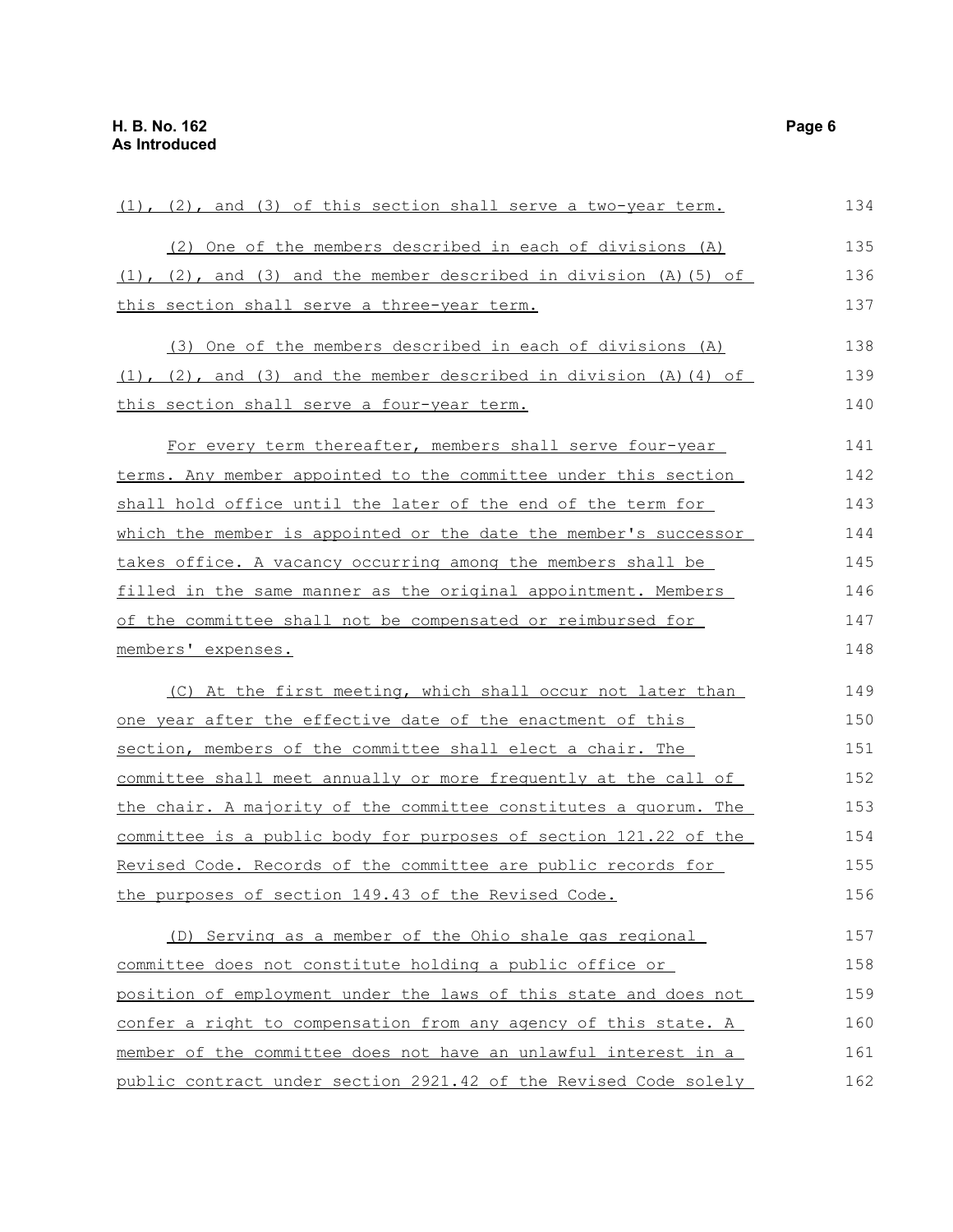| because the eligible subdivision of which the member is also a         | 163 |
|------------------------------------------------------------------------|-----|
| public official receives a grant from the Ohio shale gas               | 164 |
| infrastructure development fund or the severance tax legacy            | 165 |
| fund.                                                                  | 166 |
| Sections 101.82 to 101.87 of the Revised Code do not apply             | 167 |
| to the Ohio shale gas regional committee.                              | 168 |
| Sec. 190.03. There is hereby created in the state treasury             | 169 |
| the Ohio shale gas infrastructure development fund. The fund           | 170 |
| shall consist of moneys transferred to it from the local               | 171 |
| government reimbursement fund under section 5747.56 of the             | 172 |
| Revised Code. Money in the fund shall be used to award grants          | 173 |
| under section 190.05 of the Revised Code to fund costs of              | 174 |
| <u>infrastructure projects of eligible subdivisions and to pay the</u> | 175 |
| administrative costs of the Ohio public works commission in            | 176 |
| administering such grants. Interest earned on the money in the         | 177 |
| fund shall be credited to the fund.                                    | 178 |
| Sec. 190.04. There is hereby created in the state treasury             | 179 |
| the severance tax legacy fund. The fund shall consist of moneys        | 180 |
| transferred to it from the local government reimbursement fund         | 181 |
| under section 5747.56 of the Revised Code. The general assembly        | 182 |
| shall not appropriate money from the fund until fiscal year            | 183 |
| 2026. The general assembly shall not appropriate money from the        | 184 |
| severance tax legacy fund for any fiscal year in excess of the         | 185 |
| amount of interest earned by the fund in the preceding fiscal          | 186 |
| year. Beginning fiscal year 2026, money in the fund shall be           | 187 |
| used to award grants under section 190.05 of the Revised Code          | 188 |
| for projects in subdivisions that are or were eligible                 | 189 |
| subdivisions for any fiscal year to foster long-term prosperity        | 190 |
| and a positive legacy in the subdivision. Interest earned on the       | 191 |
| money in the fund shall be credited to the fund.                       | 192 |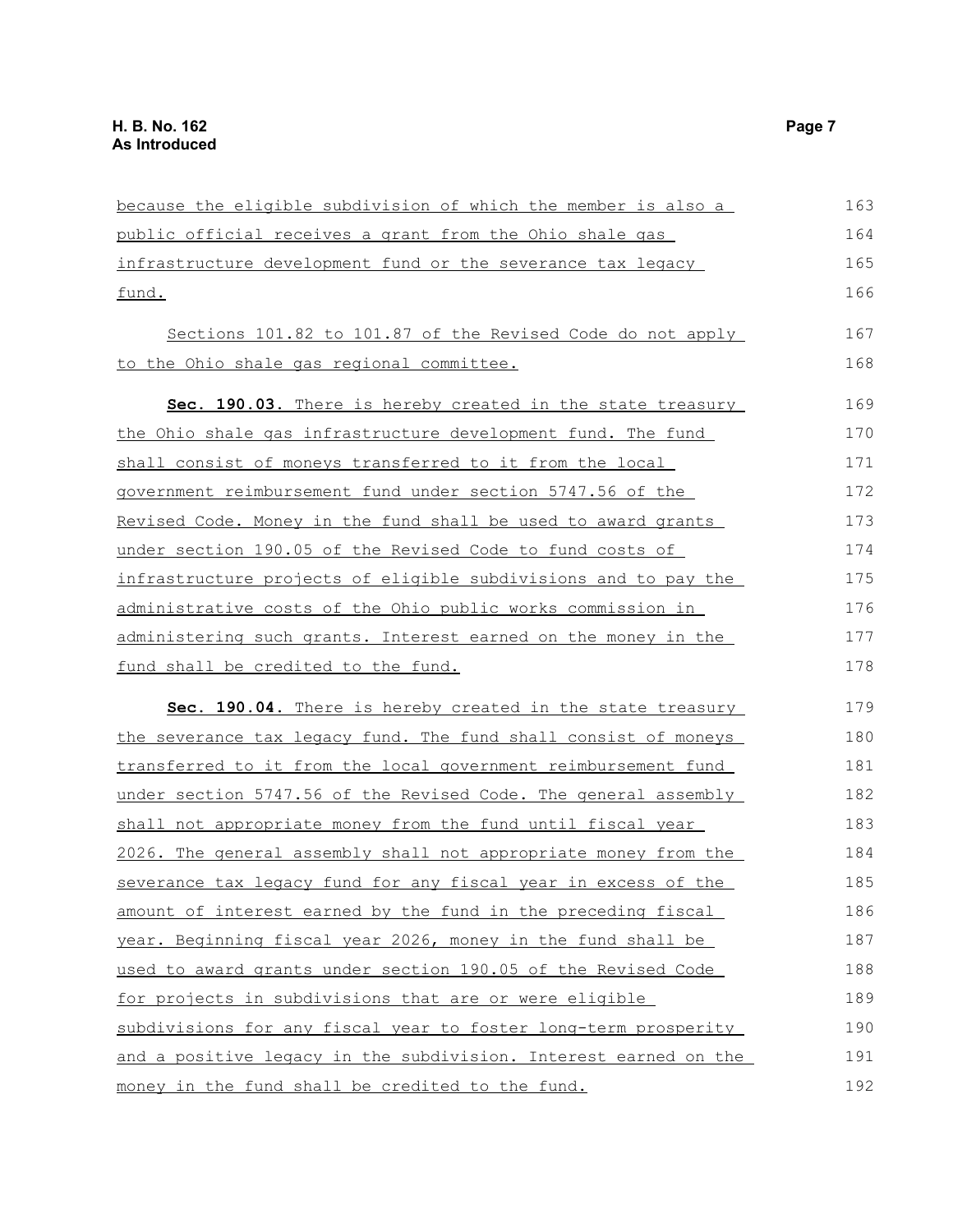| Sec. 190.05. (A) (1) (a) An eligible subdivision may submit      | 193 |
|------------------------------------------------------------------|-----|
| a request to the Ohio shale gas regional committee to receive a  | 194 |
| grant from the Ohio shale gas infrastructure development fund to | 195 |
| fund infrastructure projects. The committee shall review each    | 196 |
| submitted request and recommend to the Ohio public works         | 197 |
| commission whether the commission should approve a grant from    | 198 |
| the fund to the requesting eligible subdivision to pay all or a  | 199 |
| portion of the cost of an infrastructure project.                | 200 |
| (b) In selecting requests for assistance for                     | 201 |
| infrastructure projects to recommend for approval to the Ohio    | 202 |
| public works commissioner, and in determining the amount of      | 203 |
| assistance that will be requested, the Ohio shale gas regional   | 204 |
| committee shall consider all of the following factors:           | 205 |
| (i) The infrastructure needs of the eligible subdivision;        | 206 |
| (ii) The importance of the project to the health and             | 207 |
| safety of the residents of the eligible subdivision;             | 208 |
| (iii) The availability of federal or local or other state        | 209 |
| <u>funds for the project;</u>                                    | 210 |
| (iv) The adequacy of the planning for the project and the        | 211 |
| readiness of the eligible subdivision to proceed should the      | 212 |
| project be approved;                                             | 213 |
| (v) The extent to which the project would support overall        | 214 |
| oil and gas production activity in the region including all      | 215 |
| eligible counties;                                               | 216 |
| (vi) The extent to which oil and gas production activities       | 217 |
| affect the need for the project;                                 | 218 |
| (vii) Any other factors relevant to a particular project.        | 219 |
| (2) On or after July 1, 2025, a subdivision that is or has       | 220 |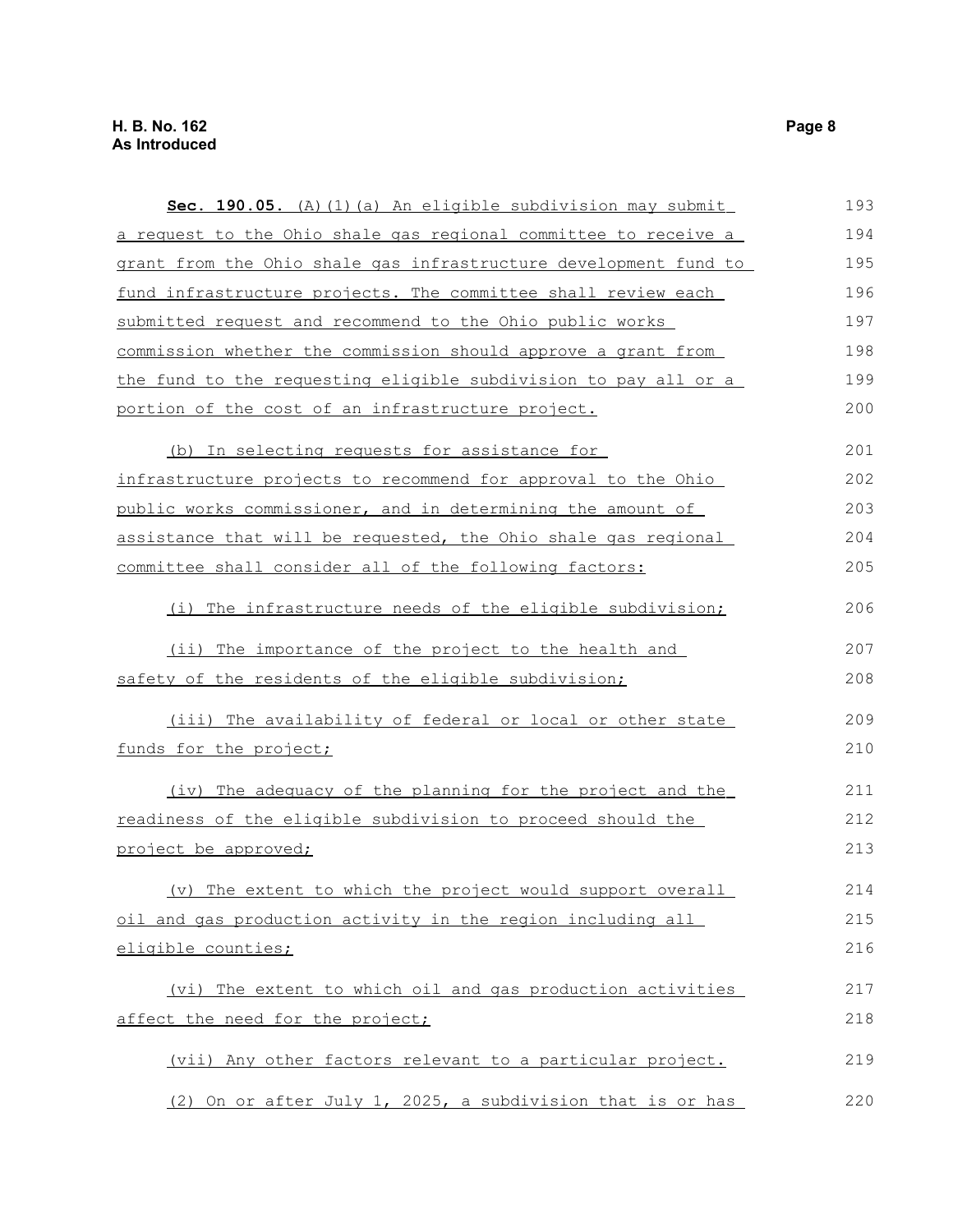| been an eligible subdivision may submit a request to the Ohio    | 221 |
|------------------------------------------------------------------|-----|
| shale gas regional committee to receive a grant from the         | 222 |
| severance tax legacy fund. The committee shall review each       | 223 |
| submitted request and recommend to the Ohio public works         | 224 |
| commission whether the Ohio public works commission should       | 225 |
| approve a grant from the severance tax legacy fund to the        | 226 |
| requesting subdivision.                                          | 227 |
| (B) The Ohio public works commission shall not approve a         | 228 |
| grant to a subdivision whose request does not meet the           | 229 |
| requirements of this chapter. The director of the Ohio public    | 230 |
| works commission shall notify the director of budget and         | 231 |
| management of the amount of any grant awarded by the Ohio public | 232 |
| works commission under division (A) of this section.             | 233 |
| Notwithstanding section 126.14 of the Revised Code, the director | 234 |
| of budget and management shall release appropriations from the   | 235 |
| Ohio shale gas infrastructure development fund or the severance  | 236 |
| tax legacy fund for the purpose of awarding a grant to a         | 237 |
| subdivision on the presentation of a request to do so by the     | 238 |
| director of the Ohio public works commission.                    | 239 |
| Sec. 321.50. The county treasurer of each eligible county,       | 240 |
| as that term is defined in section 190.01 of the Revised Code,   | 241 |
| shall create in the county treasury a severance tax              | 242 |
| infrastructure fund. The treasurer shall deposit any money       | 243 |
| received by the treasurer under division (B) (2) of section      | 244 |
| 5747.56 of the Revised Code into the fund.                       | 245 |
| Not later than twenty days following the deposit of money        | 246 |
| into the fund, the treasurer shall distribute the money to       | 247 |
| subdivisions in proportion to the amount the subdivision would   | 248 |
| receive from the county's undivided local government fund        | 249 |
| according to the formula used by the county to distribute money  | 250 |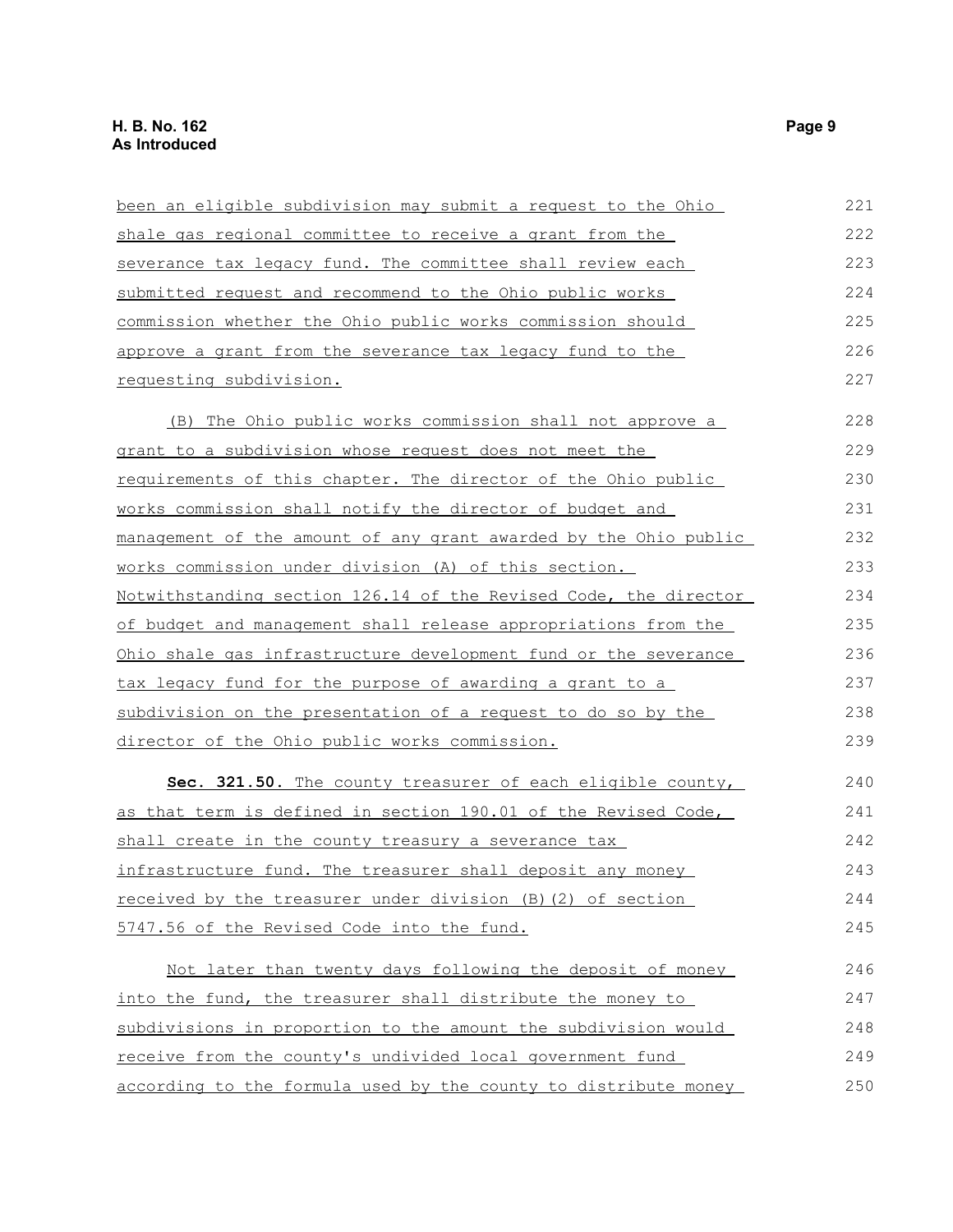from that fund under section 5747.51 or 5747.53 of the Revised Code. **Sec. 321.51.** The county treasurer of each eligible county, as that term is defined in section 190.01 of the Revised Code, shall create in the county treasury a township road maintenance fund. The treasurer shall deposit any money received by the treasurer under division (B)(5) of section 5747.56 of the Revised Code into the fund. The treasurer shall notify the chair of the county's township road maintenance committee whenever the treasurer deposits money into the fund. The treasurer shall distribute money from the fund into the township road funds of townships in the county as prescribed in an order of the township road maintenance committee under section 505.96 of the Revised Code. **Sec. 505.96.** (A) There is hereby created in each county that is or has been an eligible county, as that term is defined in section 190.01 of the Revised Code, the township road maintenance committee, which shall consist of one trustee of each township located in the county appointed by the board of trustees of each township. A member of the committee may be removed by the member's appointing board. Members shall be appointed on or before the first day of June of each year and shall serve one-year terms. Members may be reappointed to the committee. Any member appointed to the committee under this section shall continue as a member until the later of the end of the term for which the member is appointed or the date the member's successor joins the committee. A vacancy occurring among the members shall be filled in the same manner as the original 251 252 253 254 255 256 257 258 259 260 261 262 263 264 265 266 267 268 269 270 271 272 273 274 275 276 277 278 279

appointment. Members of the committee shall not be compensated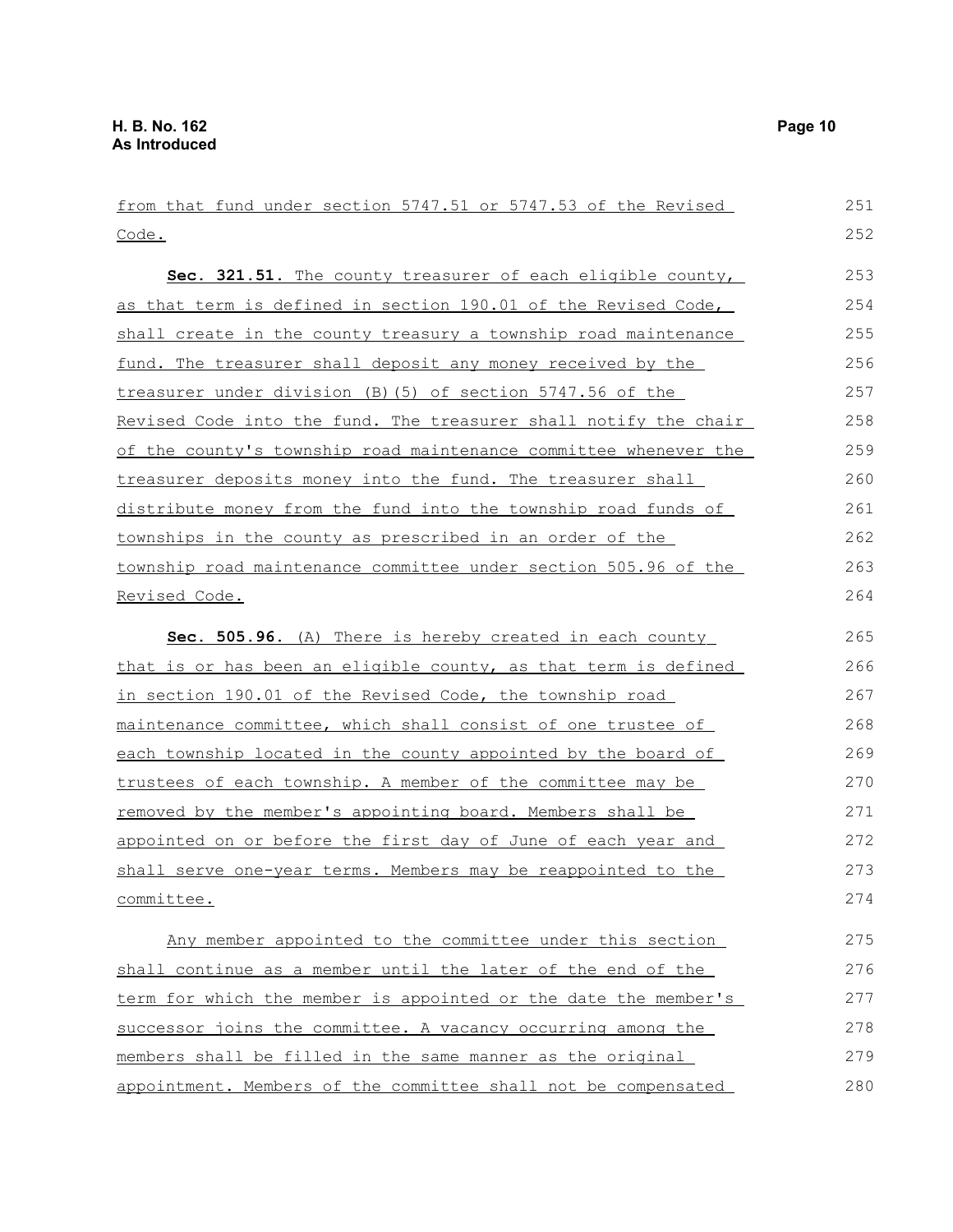| or reimbursed for members' expenses.                             | 281 |
|------------------------------------------------------------------|-----|
| (B) At the first meeting of the committee, which shall           | 282 |
| occur not later than the fifteenth day of June of each year,     | 283 |
| members of the committee shall elect a chair and notify the      | 284 |
| county treasurer of the result of the committee's election. The  | 285 |
| committee shall meet at the call of the chair. A majority of the | 286 |
| committee constitutes a quorum. The committee is a public body   | 287 |
| for the purposes of section 121.22 of the Revised Code. Records  | 288 |
| of the committee are public records for the purposes of section  | 289 |
| 149.43 of the Revised Code.                                      | 290 |
| (C) On or before the thirty-first day of September of each       | 291 |
| year, the committee shall issue an order and certify that order  | 292 |
| to the county treasurer distributing money in the county's       | 293 |
| township road maintenance fund to the township road funds of     | 294 |
| townships in the county in the proportions prescribed by the     | 295 |
| committee. In prescribing the proportion to be distributed to    | 296 |
| each township, the committee shall consider the following        | 297 |
| factors:                                                         | 298 |
| (1) The number of centerline miles within the boundaries         | 299 |
| of the township;                                                 | 300 |
| (2) The amount of money received by the township from the        | 301 |
| county's severance tax infrastructure fund in that year;         | 302 |
| (3) The number and locations of producing oil and gas            | 303 |
| wells located in the township.                                   | 304 |
| (D) A township shall use money received from the township        | 305 |
| maintenance fund exclusively for the purposes of maintaining and | 306 |
| constructing roads and purchasing road maintenance equipment.    | 307 |
| Sec. 1509.02. (A) There is hereby created in the                 | 308 |
| department of natural resources the division of oil and gas      | 309 |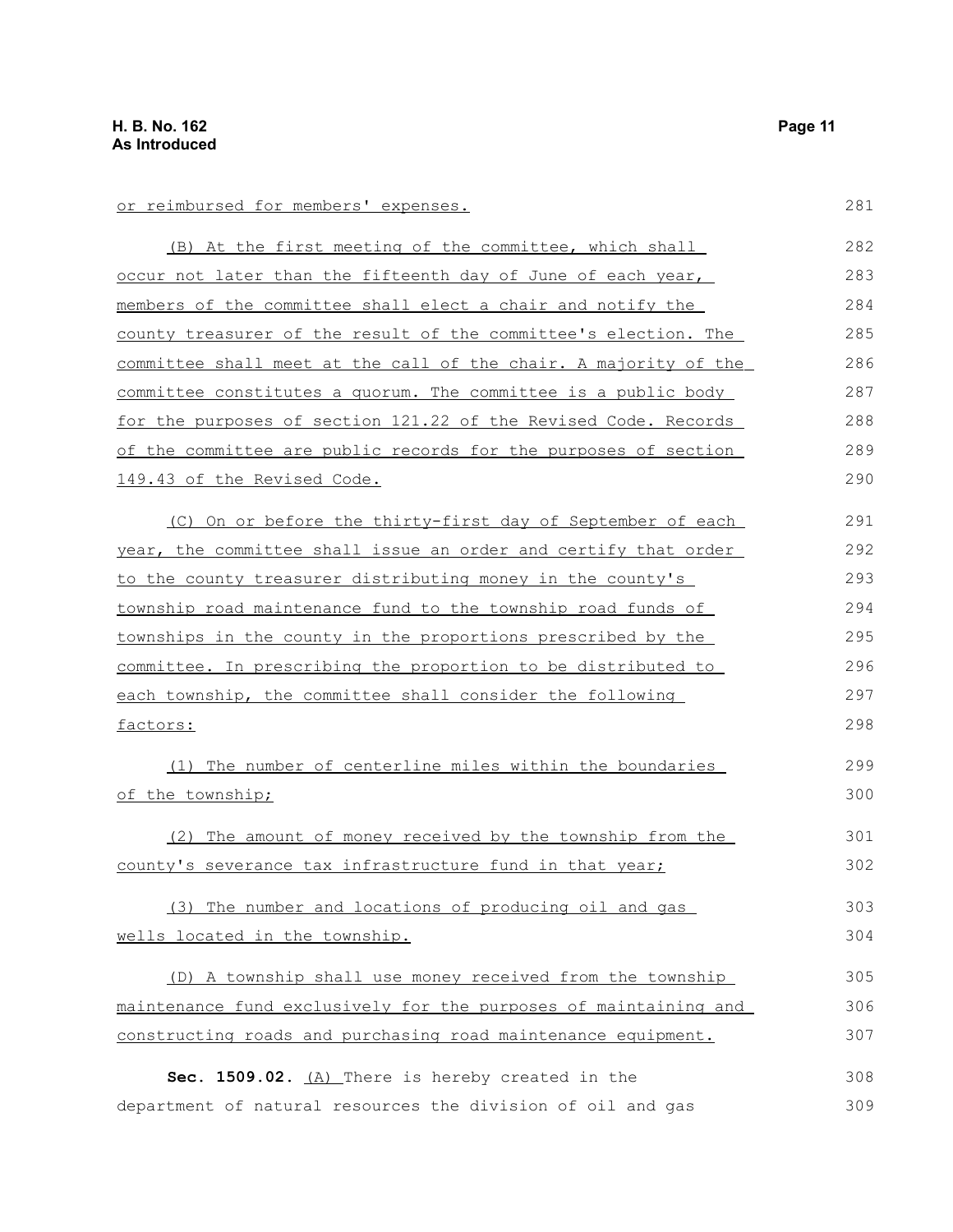# **H. B. No. 162 Page 12 As Introduced**

resources management, which shall be administered by the chief of the division of oil and gas resources management. The division has sole and exclusive authority to regulate the permitting, location, and spacing of oil and gas wells and production operations within the state, excepting only those activities regulated under federal laws for which oversight has been delegated to the environmental protection agency and activities regulated under sections 6111.02 to 6111.028 of the Revised Code. The regulation of oil and gas activities is a matter of general statewide interest that requires uniform statewide regulation, and this chapter and rules adopted under it constitute a comprehensive plan with respect to all aspects of the locating, drilling, well stimulation, completing, and operating of oil and gas wells within this state, including site construction and restoration, permitting related to those activities, and the disposal of wastes from those wells. In order to assist the division in the furtherance of its sole and exclusive authority as established in this section, the chief may enter into cooperative agreements with other state agencies for advice and consultation, including visitations at the surface location of a well on behalf of the division. Such cooperative agreements do not confer on other state agencies any authority to administer or enforce this chapter and rules adopted under it. In addition, such cooperative agreements shall not be construed to dilute or diminish the division's sole and exclusive authority as established in this section. Nothing in this section affects the authority granted to the director of transportation and local authorities in section 723.01 or 4513.34 of the Revised Code, provided that the authority granted under those sections shall not be exercised in a manner that discriminates against, unfairly impedes, or obstructs oil and gas activities and operations regulated under this chapter. 310 311 312 313 314 315 316 317 318 319 320 321 322 323 324 325 326 327 328 329 330 331 332 333 334 335 336 337 338 339 340 341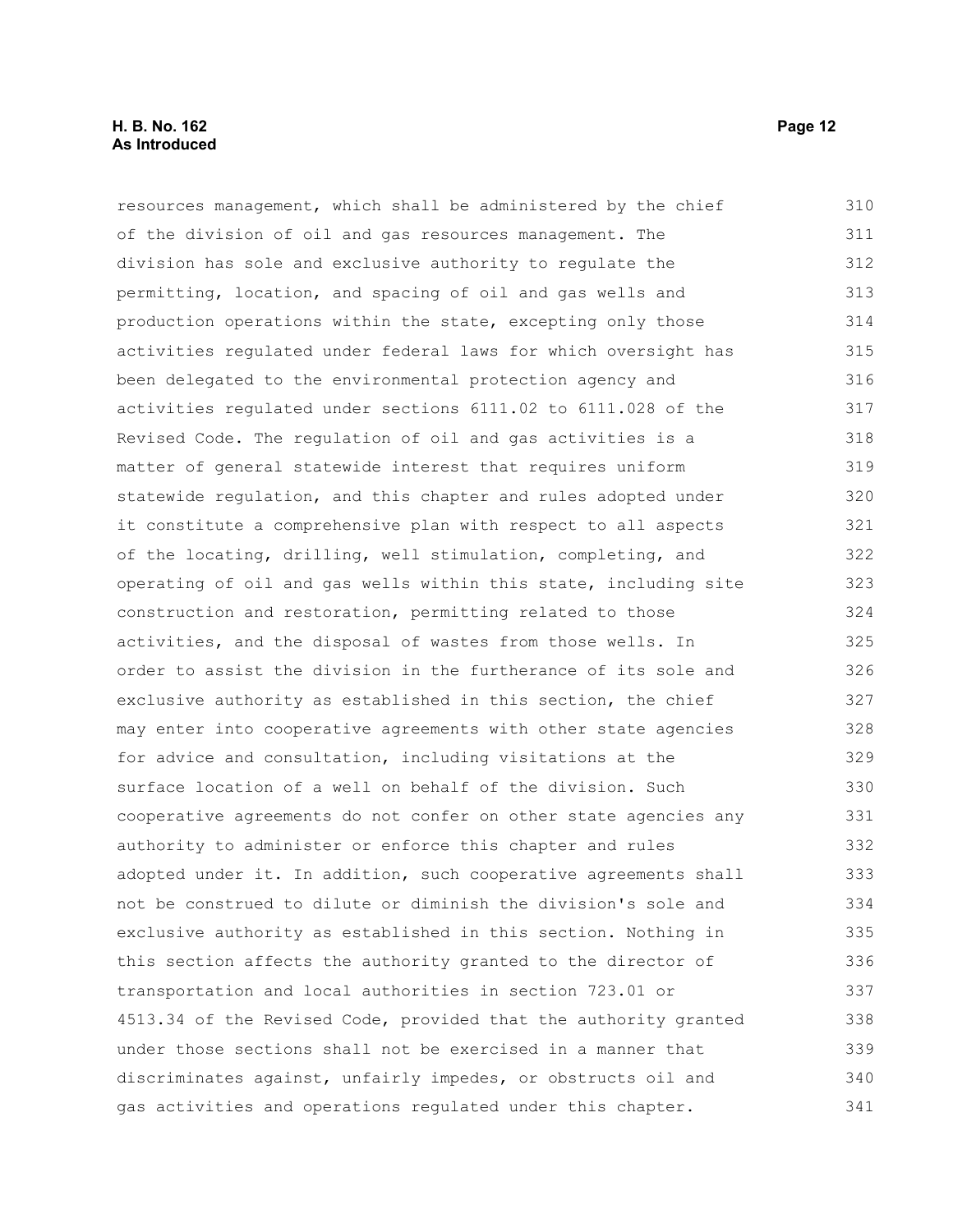The chief shall not hold any other public office, nor shall the chief be engaged in any occupation or business that might interfere with or be inconsistent with the duties as chief. 342 343 344 345

All moneys-The following shall be credited to the oil and gas well fund, which is hereby created in the state treasury: all money collected by the chief pursuant to sections 1509.06, 1509.061, 1509.062, 1509.071, 1509.13, 1509.22, 1509.222, 1509.28, 1509.34, and 1509.50 of the Revised Code, ninety percent of moneys received by the treasurer of state from the tax levied in divisions  $(A)$  (5) and (6) of money transferred from the oil and gas severance tax fund created in section 5749.02 of the Revised Code, all civil penalties paid under section 1509.33 of the Revised Code, and, notwithstanding any section of the Revised Code relating to the distribution or crediting of fines for violations of the Revised Code, all fines imposed under divisions (A) and (B) of section 1509.99 of the Revised Code and fines imposed under divisions (C) and (D) of section 1509.99 of the Revised Code for all violations prosecuted by the attorney general and for violations prosecuted by prosecuting attorneys that do not involve the transportation of brine by vehicle-shallbe deposited into the state treasury to the credit of the oil and gas well fund, which is hereby created. Fines imposed under divisions (C) and (D) of section 1509.99 of the Revised Code for violations prosecuted by prosecuting attorneys that involve the transportation of brine by vehicle and penalties associated with a compliance agreement entered into pursuant to this chapter shall be paid to the county treasury of the county where the violation occurred. 346 347 348 349 350 351 352 353 354 355 356 357 358 359 360 361 362 363 364 365 366 367 368 369 370

The fund shall be used solely and exclusively for the purposes enumerated in division (B) of section 1509.071 of the 371 372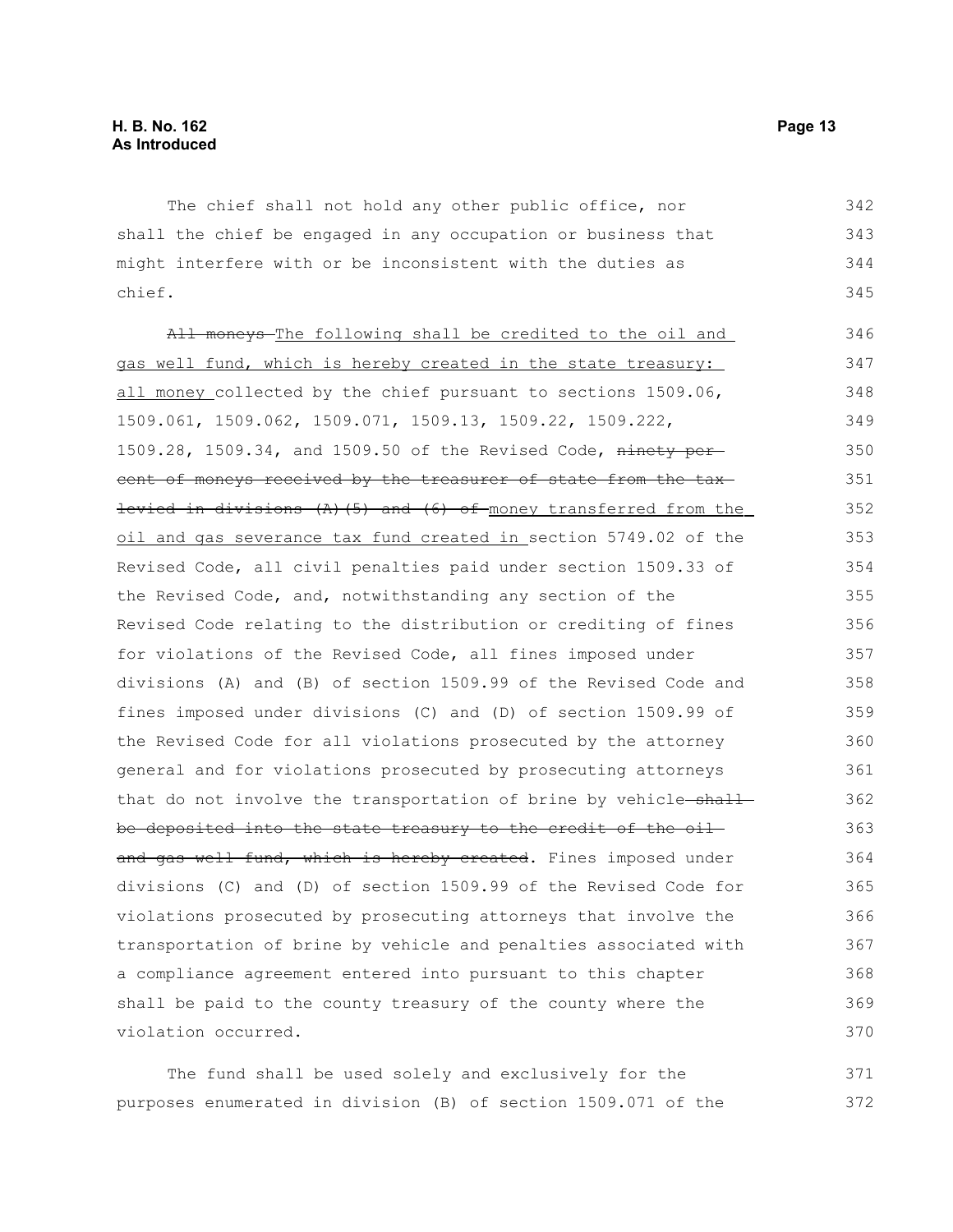Revised Code, for the expenses of the division associated with the administration of this chapter and Chapter 1571. of the Revised Code and rules adopted under them, and for expenses that are critical and necessary for the protection of human health and safety and the environment related to oil and gas production in this state. The expenses of the division in excess of the moneys available in the fund shall be paid from general revenue fund appropriations to the department. 373 374 375 376 377 378 379 380

(B) Not less than fourteen per cent of the revenue credited to the oil and gas well fund from sources other than the oil and gas severance tax fund shall be transferred to the well plugging fund created in section 1509.075 of the Revised Code.

**Sec. 1509.071.** (A) When the chief of the division of oil and gas resources management finds that an owner has failed to comply with a final nonappealable order issued or compliance agreement entered into under section 1509.04, the restoration requirements of section 1509.072, plugging requirements of section 1509.12, or permit provisions of section 1509.13 of the Revised Code, or rules and orders relating thereto, the chief shall make a finding of that fact and declare any surety bond filed to ensure compliance with those sections and rules forfeited in the amount set by rule of the chief. The chief thereupon shall certify the total forfeiture to the attorney general, who shall proceed to collect the amount of the forfeiture. In addition, the chief may require an owner, operator, producer, or other person who forfeited a surety bond to post a new surety bond in the amount of fifteen thousand dollars for a single well, thirty thousand dollars for two wells, or fifty thousand dollars for three or more wells. 386 387 388 389 390 391 392 393 394 395 396 397 398 399 400 401 402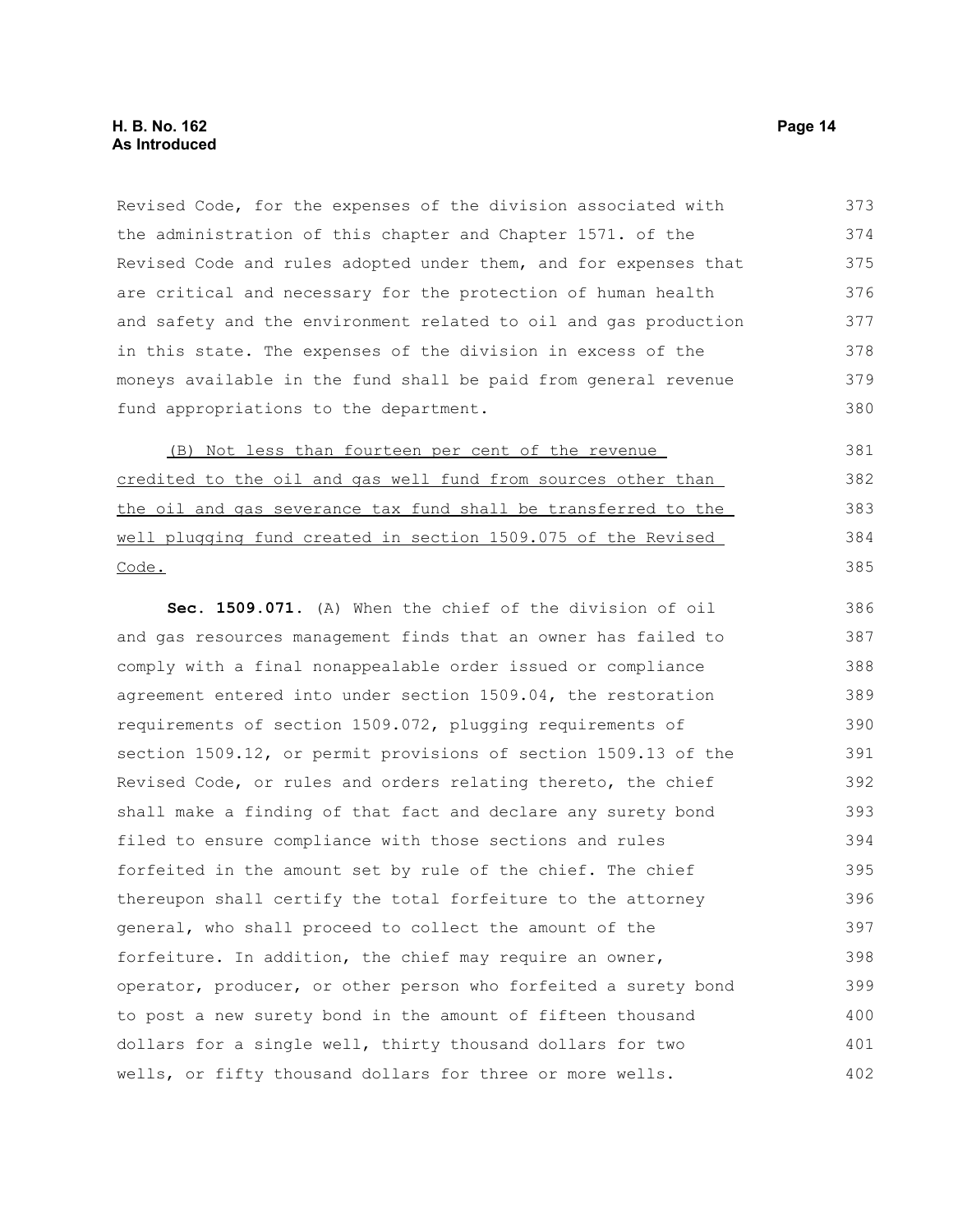# **H. B. No. 162 Page 15 As Introduced**

In lieu of total forfeiture, the surety or owner, at the surety's or owner's option, may cause the well to be properly plugged and abandoned and the area properly restored or pay to the treasurer of state the cost of plugging and abandonment. 403 404 405 406

(B) All moneys collected because of forfeitures of bonds as provided in this section shall be deposited in the state treasury to the credit of the oil and gas well fund created in section 1509.02 of the Revised Code. 407 408 409 410

The chief annually shall may spend not less than fourteen per cent of the revenue credited to the oil and gas well fund during the previous fiscal year-for the following purposes: 411 412 413

(1) In accordance with division (D) of this section, to plug idle and orphaned wells or to restore the land surface properly as required in section 1509.072 of the Revised Code; 414 415 416

(2) In accordance with division (E) of this section, to correct conditions that the chief reasonably has determined are causing imminent health or safety risks at an idle and orphaned well or a well for which the owner cannot be contacted in order to initiate a corrective action within a reasonable period of time as determined by the chief. 417 418 419 420 421 422

Expenditures from the fund shall be made only for lawful purposes. In addition, expenditures from the fund shall not be made to purchase real property or to remove a dwelling in order to access a well. 423 424 425 426

(C)(1) Upon determining that the owner of a well has failed to properly plug and abandon it or to properly restore the land surface at the well site in compliance with the applicable requirements of this chapter and applicable rules adopted and orders issued under it or that a well is an 427 428 429 430 431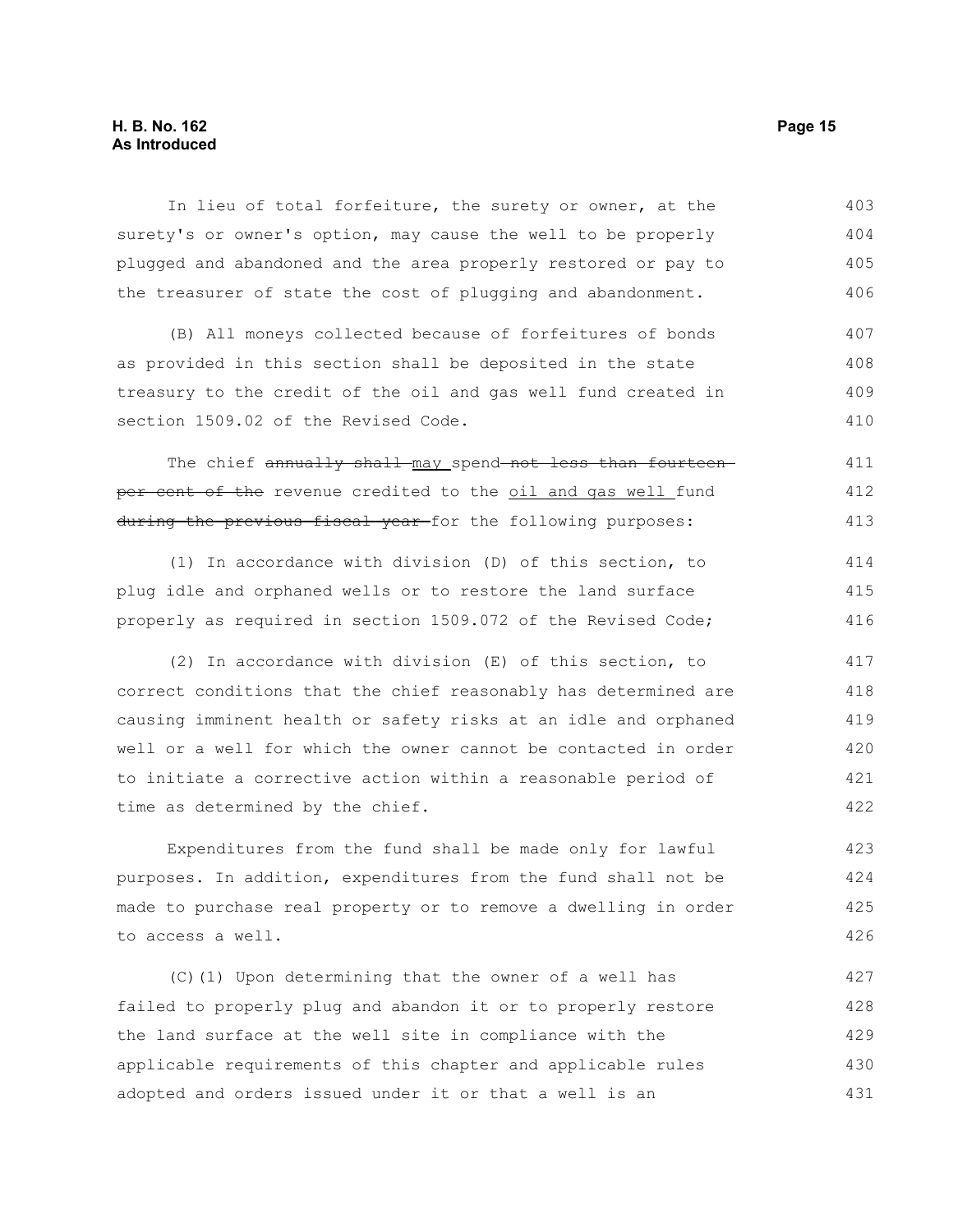abandoned well for which no funds are available to plug the well in accordance with this chapter, the chief shall do all of the following: 432 433 434

(a) Determine from the records in the office of the county recorder of the county in which the well is located the identity of the owner of the land on which the well is located, the identity of the owner of the oil or gas lease under which the well was drilled or the identity of each person owning an interest in the lease, and the identities of the persons having legal title to, or a lien upon, any of the equipment appurtenant to the well; 435 436 437 438 439 440 441 442

(b) Mail notice to the owner of the land on which the well is located informing the landowner that the well is to be plugged. If the owner of the oil or gas lease under which the well was drilled is different from the owner of the well or if any persons other than the owner of the well own interests in the lease, the chief also shall mail notice that the well is to be plugged to the owner of the lease or to each person owning an interest in the lease, as appropriate. 443 444 445 446 447 448 449 450

(c) Mail notice to each person having legal title to, or a lien upon, any equipment appurtenant to the well, informing the person that the well is to be plugged and offering the person the opportunity to plug the well and restore the land surface at the well site at the person's own expense in order to avoid forfeiture of the equipment to this state. 451 452 453 454 455 456

(2) If none of the persons described in division  $(C)$  (1)(c) of this section plugs the well within sixty days after the mailing of the notice required by that division, all equipment appurtenant to the well is hereby declared to be forfeited to this state without compensation and without the necessity for 457 458 459 460 461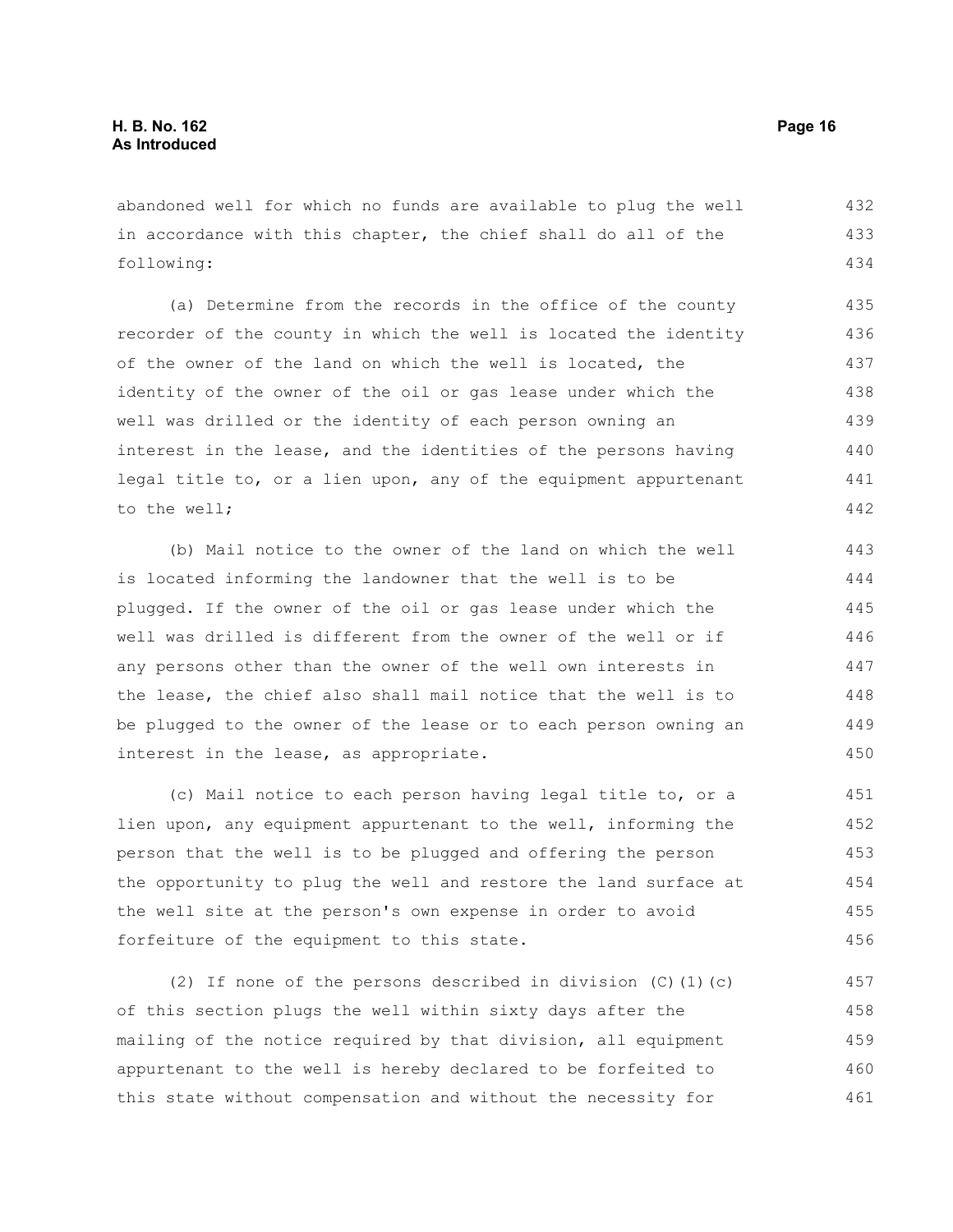any action by the state for use to defray the cost of plugging and abandoning the well and restoring the land surface at the well site.

(D) Expenditures from the fund for the purpose of division (B)(1) of this section shall be made in accordance with either of the following: 465 466 467

(1) The expenditures may be made pursuant to contracts entered into by the chief with persons who agree to furnish all of the materials, equipment, work, and labor as specified and provided in such a contract for activities associated with the restoration or plugging of a well as determined by the chief. The activities may include excavation to uncover a well, geophysical methods to locate a buried well when clear evidence of leakage from the well exists, cleanout of wellbores to remove material from a failed plugging of a well, plugging operations, installation of vault and vent systems, including associated engineering certifications and permits, restoration of property, and repair of damage to property that is caused by such activities. Expenditures shall not be used for salaries, maintenance, equipment, or other administrative purposes, except for costs directly attributed to the plugging of an idle and orphaned well. Agents or employees of persons contracting with the chief for a restoration or plugging project may enter upon any land, public or private, on which the well is located for the purpose of performing the work. Prior to such entry, the chief shall give to the following persons written notice of the existence of a contract for a project to restore or plug a well, the names of the persons with whom the contract is made, and the date that the project will commence: the owner of the well, the owner of the land upon which the well is located, the owner or agents of adjoining land, and, if the well is located in the 468 469 470 471 472 473 474 475 476 477 478 479 480 481 482 483 484 485 486 487 488 489 490 491 492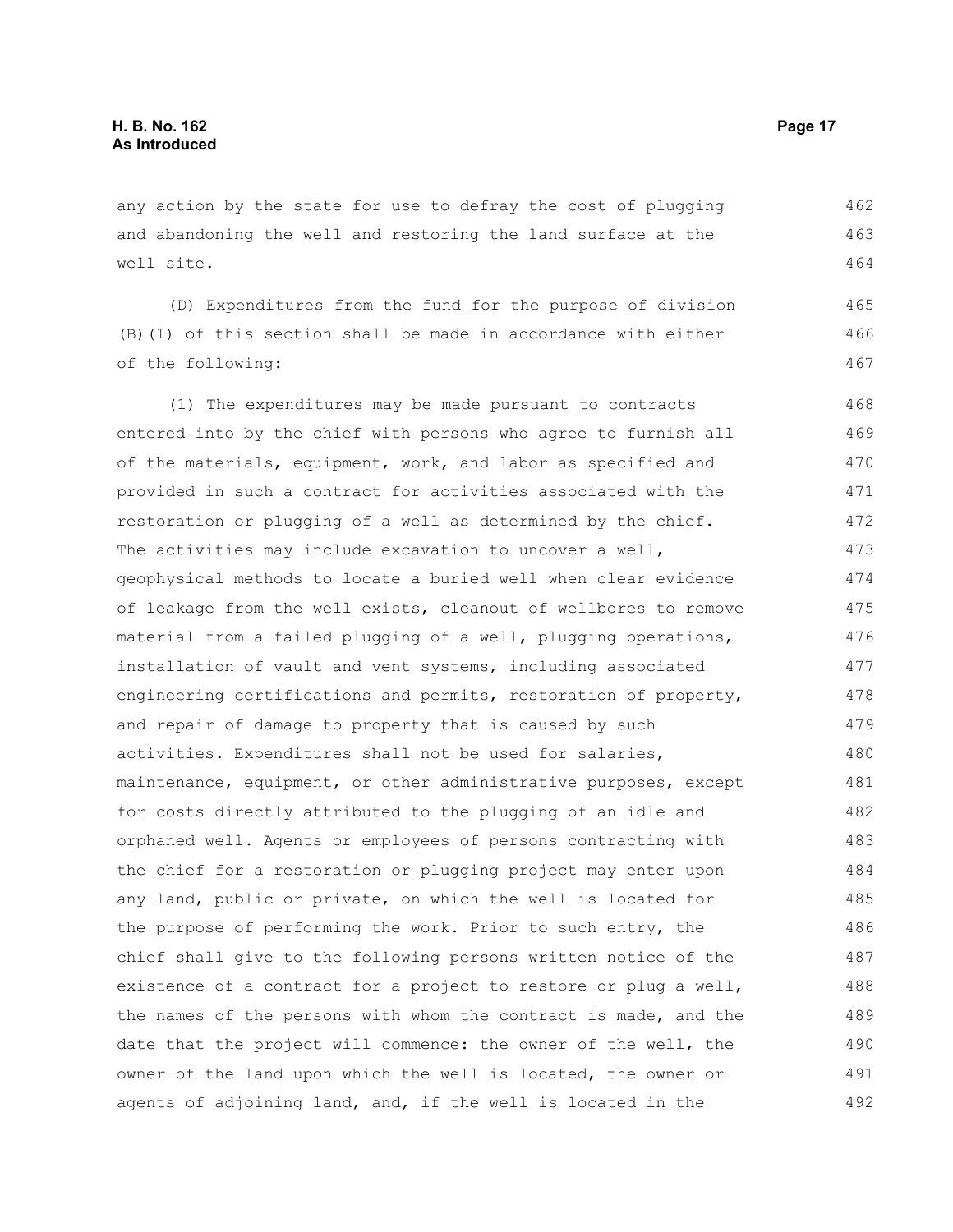#### **H. B. No. 162 Page 18 As Introduced**

same township as or in a township adjacent to the excavations and workings of a mine and the owner or lessee of that mine has provided written notice identifying those townships to the chief at any time during the immediately preceding three years, the owner or lessee of the mine. 493 494 495 496 497

(2)(a) The owner of the land on which a well is located who has received notice under division  $(C)$  (1)(b) of this section may plug the well and be reimbursed by the division of oil and gas resources management for the reasonable cost of plugging the well. In order to plug the well, the landowner shall submit an application to the chief on a form prescribed by the chief and approved by the technical advisory council on oil and gas created in section 1509.38 of the Revised Code. The application, at a minimum, shall require the landowner to provide the same information as is required to be included in the application for a permit to plug and abandon under section 1509.13 of the Revised Code. The application shall be accompanied by a copy of a proposed contract to plug the well prepared by a contractor regularly engaged in the business of plugging oil and gas wells. The proposed contract shall require the contractor to furnish all of the materials, equipment, work, and labor necessary to plug the well properly and shall specify the price for doing the work, including a credit for the equipment appurtenant to the well that was forfeited to the state through the operation of division (C)(2) of this section. Expenditures under division (D)  $(2)$  (a) of this section shall be consistent with the expenditures for activities described in division (D)(1) of this section. The application also shall be accompanied by the permit fee required by section 1509.13 of the Revised Code unless the chief, in the chief's discretion, waives payment of the permit fee. The application constitutes an application for a permit to plug and 498 499 500 501 502 503 504 505 506 507 508 509 510 511 512 513 514 515 516 517 518 519 520 521 522 523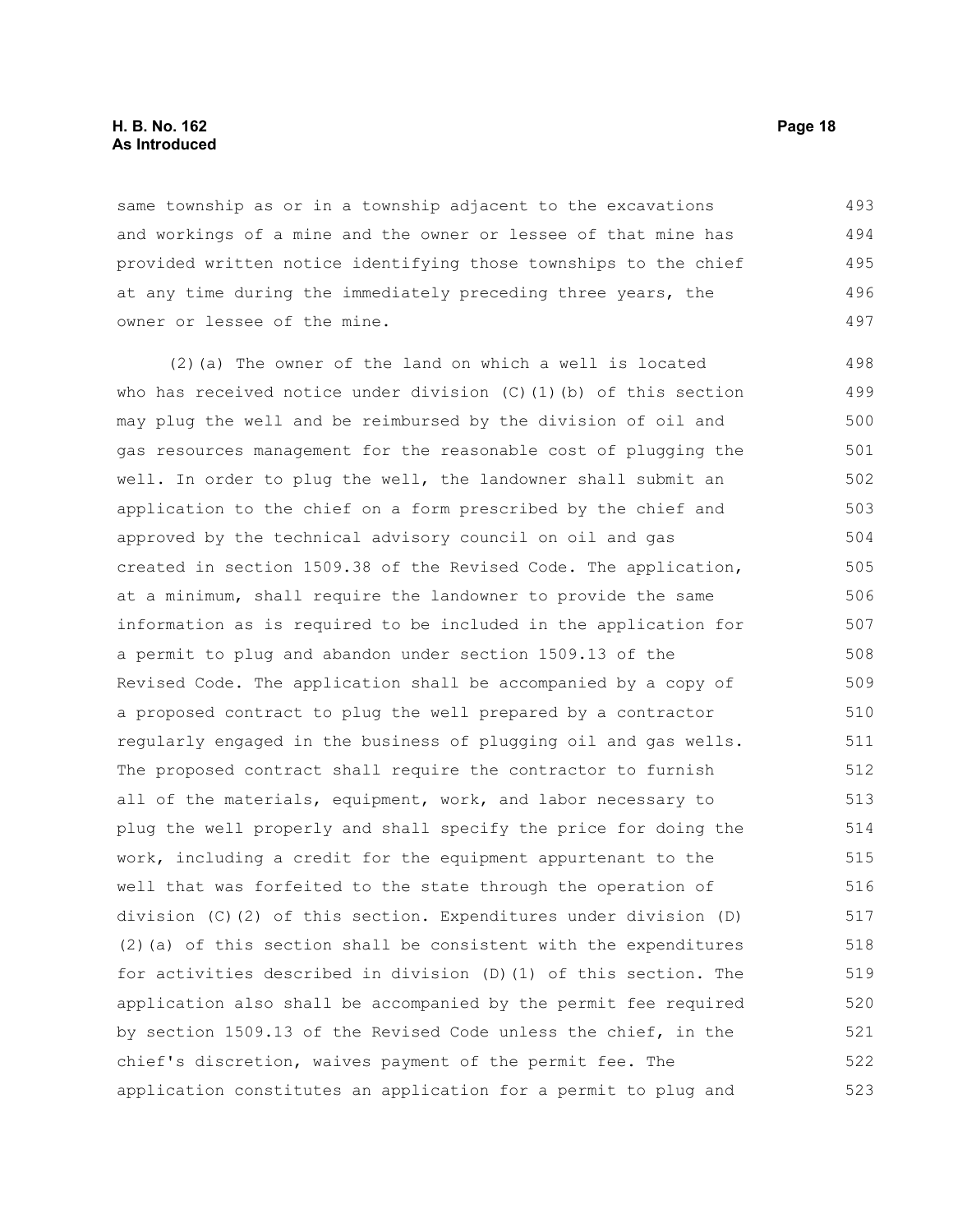# **H. B. No. 162 Page 19 As Introduced**

abandon the well for the purposes of section 1509.13 of the Revised Code. 524 525

(b) Within thirty days after receiving an application and accompanying proposed contract under division (D)(2)(a) of this section, the chief shall determine whether the plugging would comply with the applicable requirements of this chapter and applicable rules adopted and orders issued under it and whether the cost of the plugging under the proposed contract is reasonable. If the chief determines that the proposed plugging would comply with those requirements and that the proposed cost of the plugging is reasonable, the chief shall notify the landowner of that determination and issue to the landowner a permit to plug and abandon the well under section 1509.13 of the Revised Code. Upon approval of the application and proposed contract, the chief shall transfer ownership of the equipment appurtenant to the well to the landowner. The chief may disapprove an application submitted under division (D)(2)(a) of this section if the chief determines that the proposed plugging would not comply with the applicable requirements of this chapter and applicable rules adopted and orders issued under it, that the cost of the plugging under the proposed contract is unreasonable, or that the proposed contract is not a bona fide, arm's length contract. 526 527 528 529 530 531 532 533 534 535 536 537 538 539 540 541 542 543 544 545 546

(c) After receiving the chief's notice of the approval of the application and permit to plug and abandon a well under division (D)(2)(b) of this section, the landowner shall enter into the proposed contract to plug the well. 547 548 549 550

(d) Upon determining that the plugging has been completed in compliance with the applicable requirements of this chapter and applicable rules adopted and orders issued under it, the 551 552 553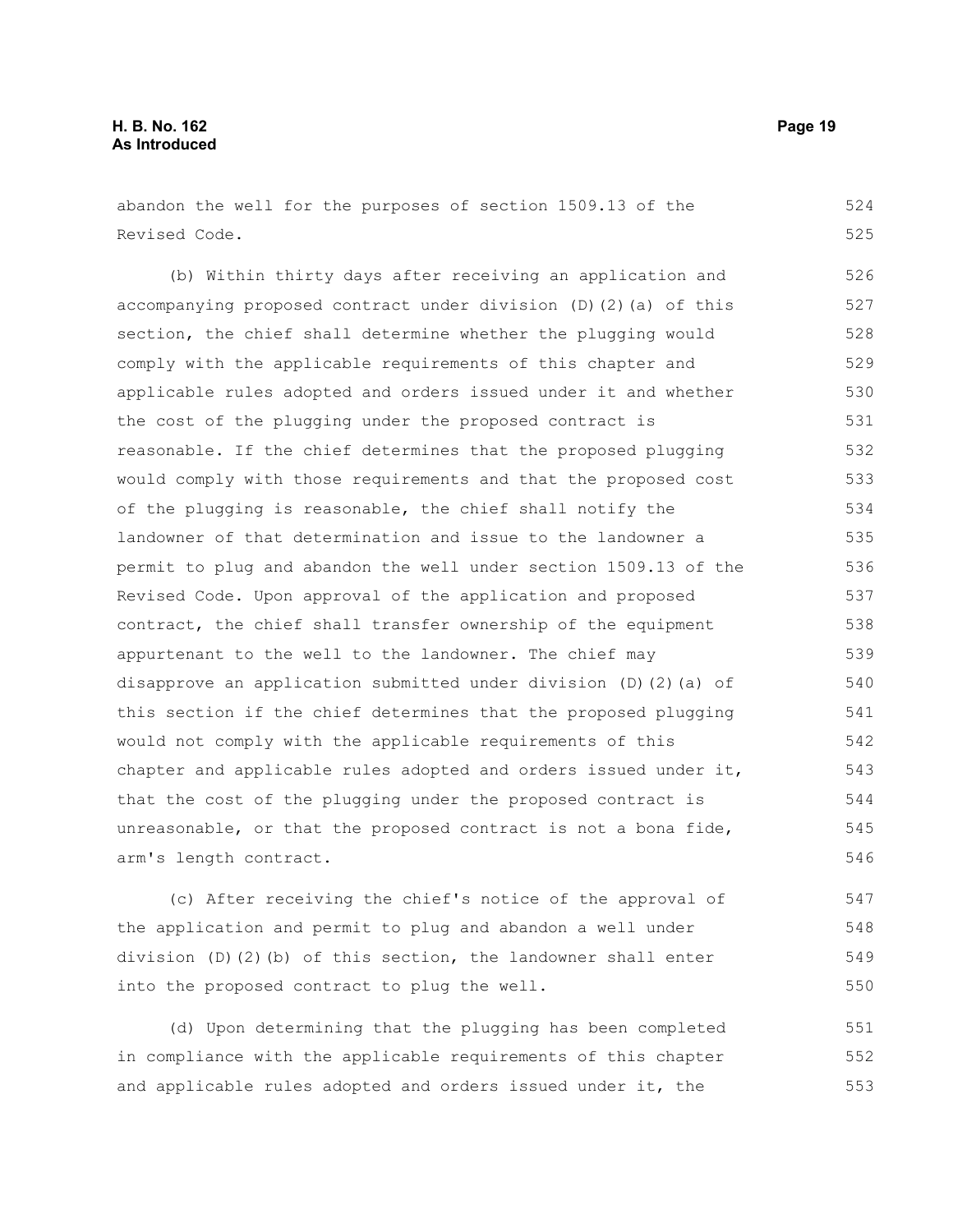# **H. B. No. 162 Page 20 As Introduced**

chief shall reimburse the landowner for the cost of the plugging as set forth in the proposed contract approved by the chief. The reimbursement shall be paid from the oil and gas well fund. If the chief determines that the plugging was not completed in accordance with the applicable requirements, the chief shall not reimburse the landowner for the cost of the plugging, and the landowner or the contractor, as applicable, promptly shall transfer back to this state title to and possession of the equipment appurtenant to the well that previously was transferred to the landowner under division  $(D)(2)(b)$  of this section. If any such equipment was removed from the well during the plugging and sold, the landowner shall pay to the chief the proceeds from the sale of the equipment, and the chief promptly shall pay the moneys so received to the treasurer of state for deposit into the oil and gas well fund. 554 555 556 557 558 559 560 561 562 563 564 565 566 567 568

The chief may establish an annual limit on the number of wells that may be plugged under division (D)(2) of this section or an annual limit on the expenditures to be made under that division.

As used in division (D)(2) of this section, "plug" and "plugging" include the plugging of the well and the restoration of the land surface disturbed by the plugging. 573 574 575

(E) Expenditures from the oil and gas well fund for the purpose of division (B)(2) of this section may be made pursuant to contracts entered into by the chief with persons who agree to furnish all of the materials, equipment, work, and labor as specified and provided in such a contract. The competitive bidding requirements of Chapter 153. of the Revised Code do not apply if the chief reasonably determines that an emergency situation exists requiring immediate action for the correction 576 577 578 579 580 581 582 583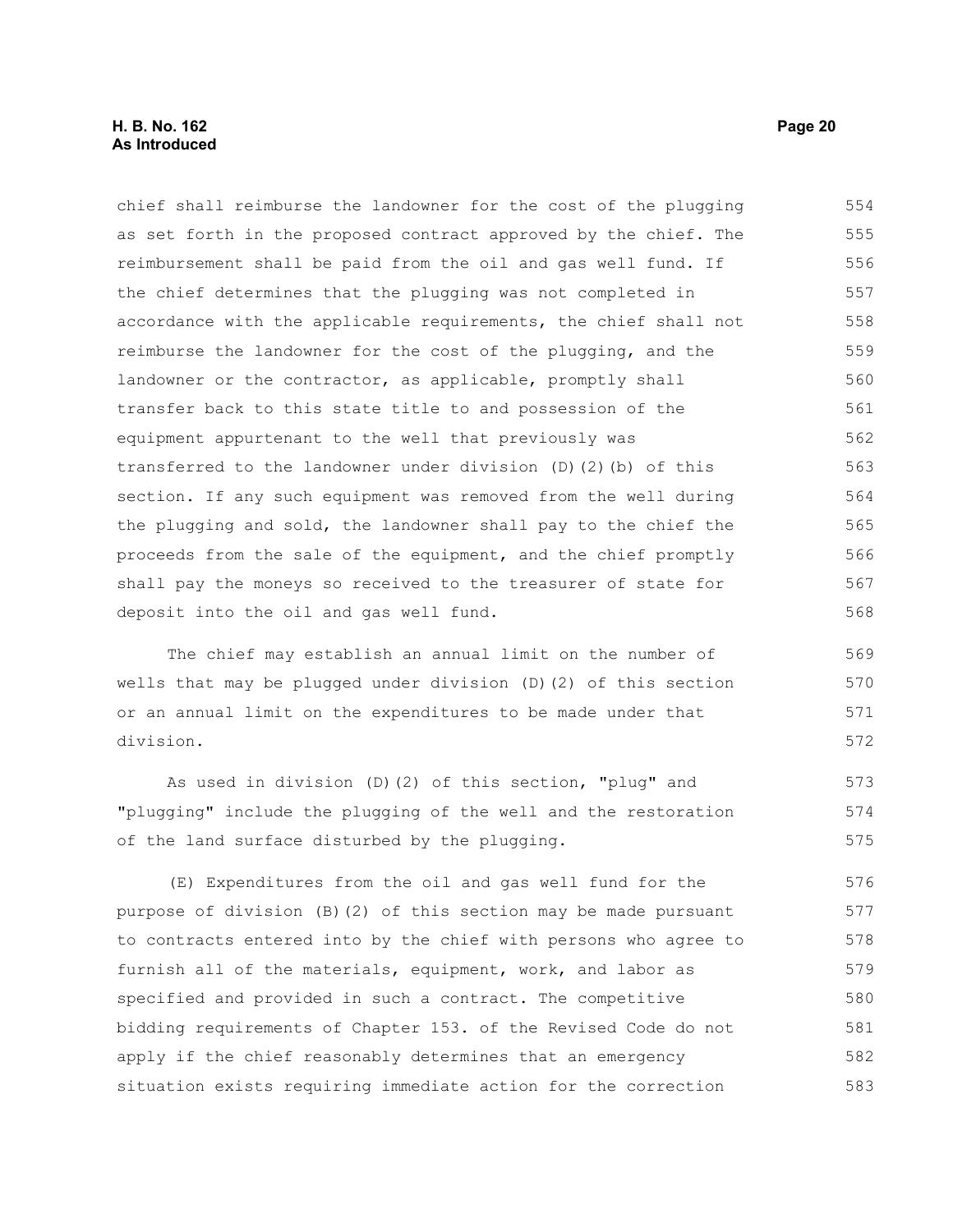#### **H. B. No. 162 Page 21 As Introduced**

of the applicable health or safety risk. A contract or purchase of materials for purposes of addressing the emergency situation is not subject to division (B) of section 127.16 of the Revised Code. The chief, designated representatives of the chief, and agents or employees of persons contracting with the chief under this division may enter upon any land, public or private, for the purpose of performing the work. 584 585 586 587 588 589 590

(F) Contracts entered into by the chief under this section are not subject to any of the following: 591 592

(1) Chapter 4115. of the Revised Code;

(2) Section 153.54 of the Revised Code, except that the contractor shall obtain and provide to the chief as a bid guaranty a surety bond or letter of credit in an amount equal to ten per cent of the amount of the contract; 594 595 596 597

(3) Section 4733.17 of the Revised Code.

(G) The owner of land on which a well is located who has received notice under division (C)(1)(b) of this section, in lieu of plugging the well in accordance with division (D)(2) of this section, may cause ownership of the well to be transferred to an owner who is lawfully doing business in this state and who has met the financial responsibility requirements established under section 1509.07 of the Revised Code, subject to the approval of the chief. The transfer of ownership also shall be subject to the landowner's filing the appropriate forms required under section 1509.31 of the Revised Code and providing to the chief sufficient information to demonstrate the landowner's or owner's right to produce a formation or formations. That information may include a deed, a lease, or other documentation of ownership or property rights. 599 600 601 602 603 604 605 606 607 608 609 610 611 612

593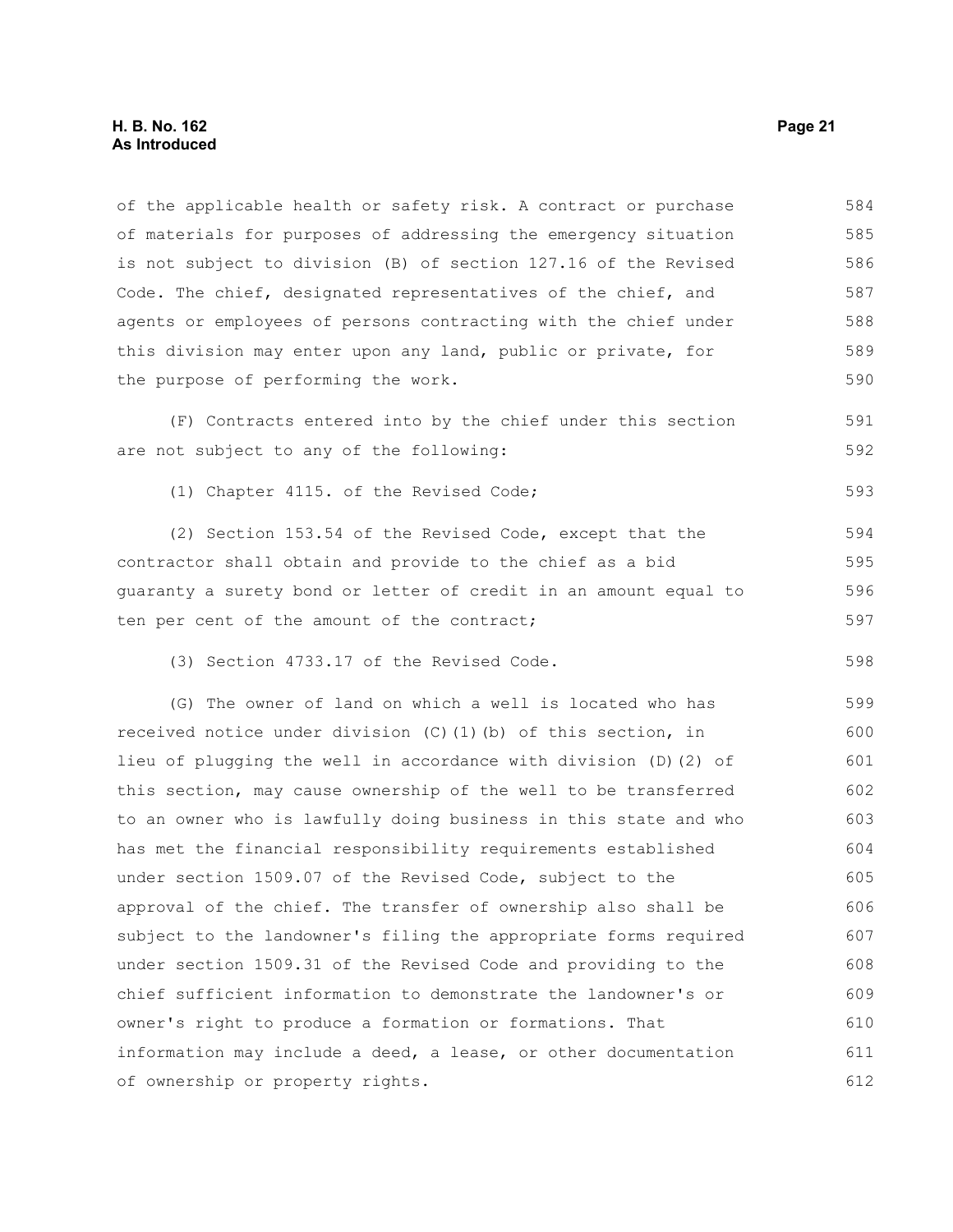The chief shall approve or disapprove the transfer of ownership of the well. If the chief approves the transfer, the owner is responsible for operating the well in accordance with this chapter and rules adopted under it, including, without limitation, all of the following: 613 614 615 616 617

(1) Filing an application with the chief under section 1509.06 of the Revised Code if the owner intends to drill deeper or produce a formation that is not listed in the records of the division for that well; 618 619 620 621

(2) Taking title to and possession of the equipment appurtenant to the well that has been identified by the chief as having been abandoned by the former owner; 622 623 624

(3) Complying with all applicable requirements that are necessary to drill deeper, plug the well, or plug back the well. 625 626

(H) The chief shall issue an order that requires the owner of a well to pay the actual documented costs of a corrective action that is described in division (B)(2) of this section concerning the well. The chief shall transmit the money so recovered to the treasurer of state who shall deposit the money in the state treasury to the credit of the oil and gas well fund. 627 628 629 630 631 632 633

(I) The chief may engage in cooperative projects under this section with any agency of this state, another state, or the United States; any other governmental agencies; or any state university or college as defined in section 3345.27 of the Revised Code. A contract entered into for purposes of a cooperative project is not subject to division (B) of section 127.16 of the Revised Code. 634 635 636 637 638 639 640

(J) On or before the last day of June of each year, the 641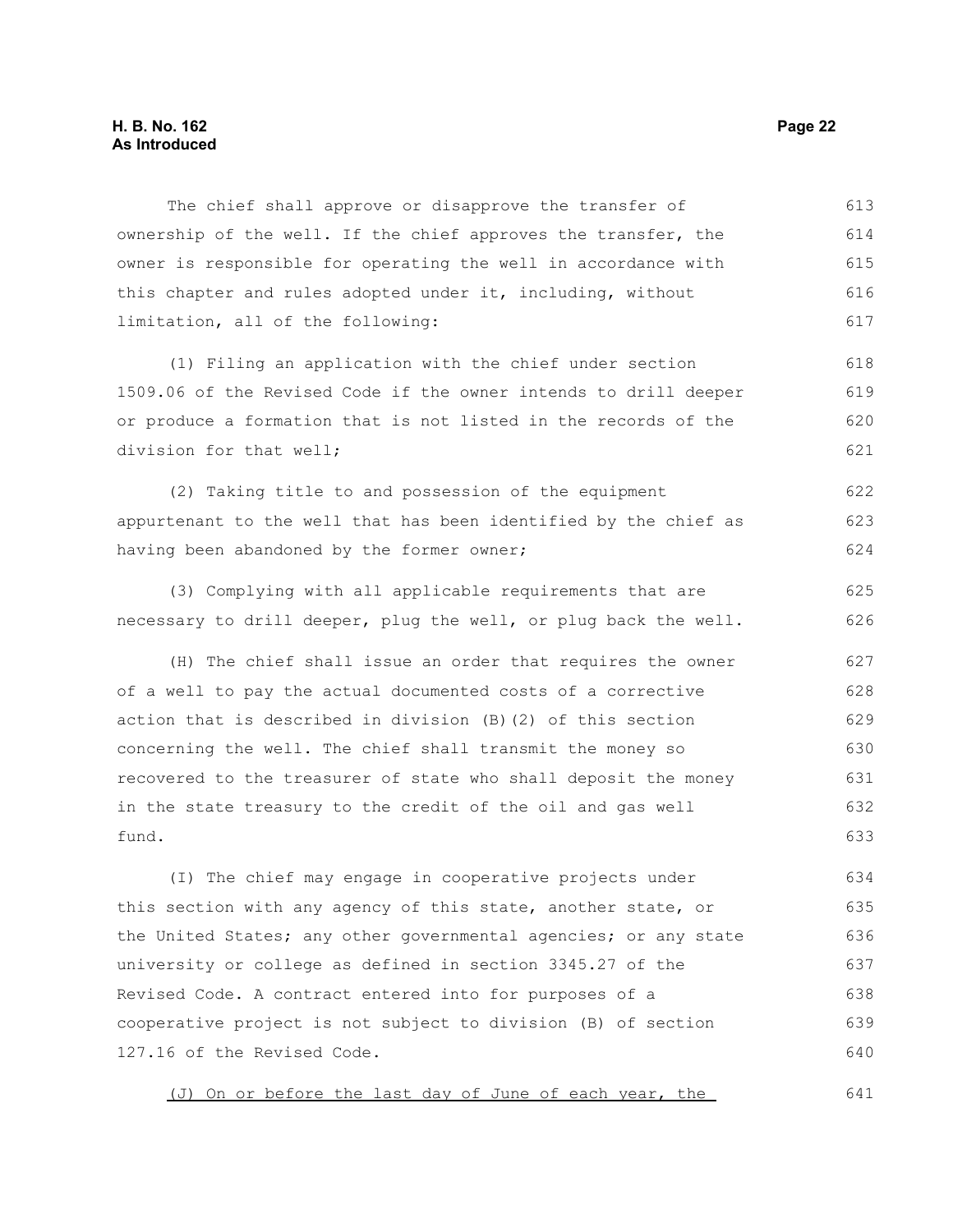| chief shall deliver to the speaker of the house of                      | 642 |
|-------------------------------------------------------------------------|-----|
| representatives and the president of the senate a report listing        | 643 |
| the projected amount of money to be spent from the oil or gas           | 644 |
| well fund or the well plugging fund to plug each idle or                | 645 |
| <u>orphaned well that the chief estimates will begin to be plugged</u>  | 646 |
| in the following fiscal year and the locations of such wells,           | 647 |
| and the number and location of all idle or orphaned wells               | 648 |
| plugged in the preceding fiscal year using money from the oil or        | 649 |
| gas well fund or the well plugging fund and the amount spent            | 650 |
| from each fund to plug such wells.                                      | 651 |
| Sec. 1509.075. (A) There is hereby created in the division              | 652 |
| of oil and gas resources management the idle and orphaned well          | 653 |
| program. The chief shall provide staff for the program                  | 654 |
| sufficient to identify, locate, and plug idle and orphaned wells        | 655 |
| located in this state and perform the duties required under this        | 656 |
| section.                                                                | 657 |
| (B) Subject to the supervision of the chief, the idle and               | 658 |
| orphaned well program shall do both of the following:                   | 659 |
| (1) Develop and maintain an inventory of all known and                  | 660 |
| suspected idle and orphaned wells located in this state;                | 661 |
| (2) Prioritize the plugging of idle and orphaned wells                  | 662 |
| <u>identified in that inventory based on the relative risk of those</u> | 663 |
| wells to public health and safety.                                      | 664 |
| (C) There is hereby created in the state treasury the well              | 665 |
| plugging fund, which shall consist of money transferred to the          | 666 |
| fund from the oil and gas severance tax fund under division (C)         | 667 |
| (7) of section 5749.02 of the Revised Code and the oil and gas          | 668 |
| well fund under division (B) of section 1509.02 or section              | 669 |
| 1509.071 of the Revised Code. The chief shall use the money in          | 670 |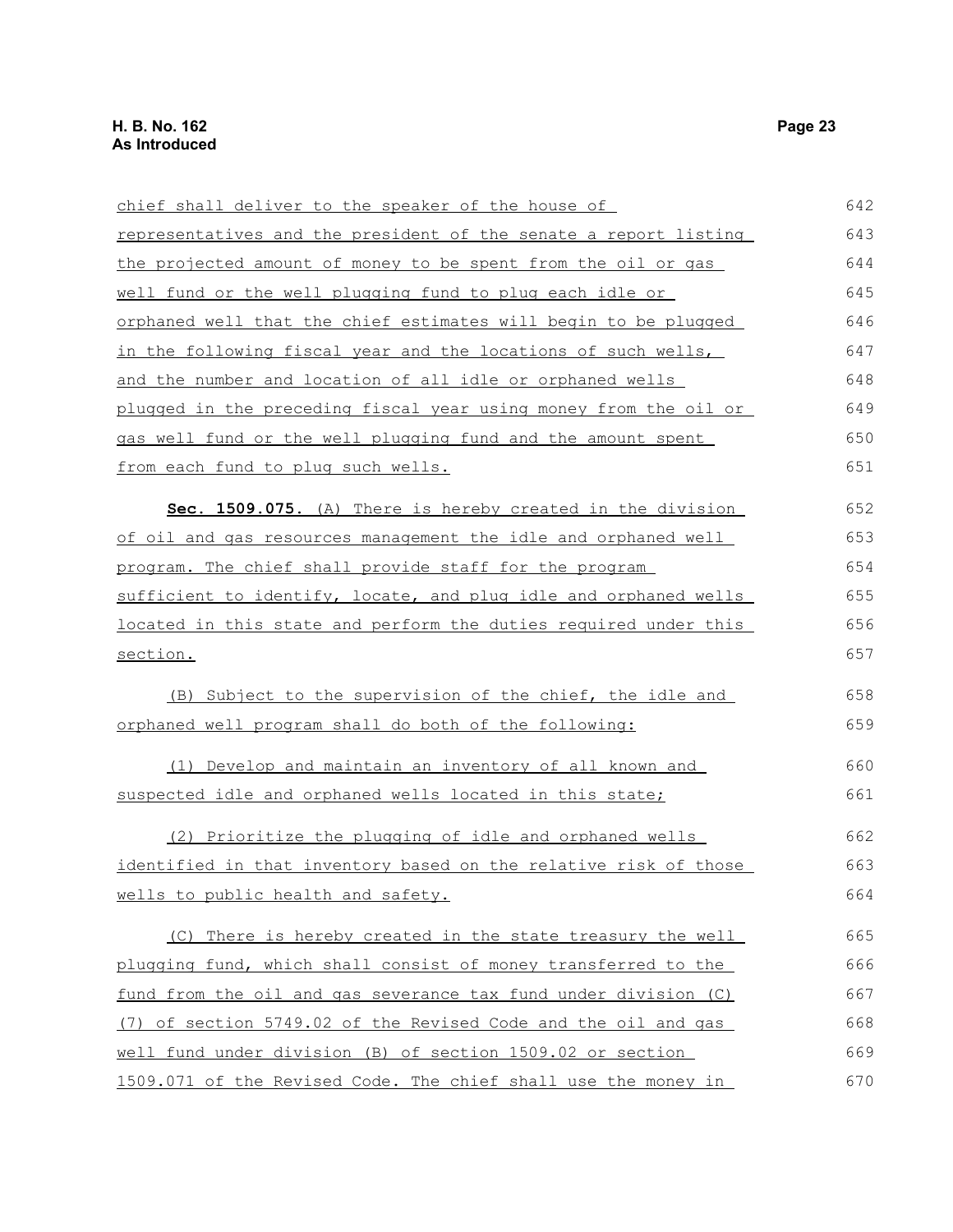| the well plugging fund exclusively for the purposes described in | 671 |
|------------------------------------------------------------------|-----|
| division (B) of section 1509.071 of the Revised Code and subject | 672 |
| to the requirements and limitations imposed by that section      | 673 |
| related to the expenditure of funds for those purposes.          | 674 |
| Expenditures from the fund shall be made only for lawful         | 675 |
| purposes and shall not be made to purchase real property or to   | 676 |
| remove a dwelling in order to access a well.                     | 677 |
| Sec. 1509.11. (A) (1) The owner of any well, except a            | 678 |
| horizontal well, that is producing or capable of producing oil   | 679 |
| or gas shall file with the chief of the division of oil and gas  | 680 |
| resources management, on or before the thirty-first day of       | 681 |
| March, a statement of production of oil, gas, and brine for the  | 682 |
| last preceding calendar year in such form as the chief may       | 683 |
| prescribe. An owner that has more than one hundred such wells in | 684 |
| this state shall submit electronically the statement of          | 685 |
| production in a format that is approved by the chief. The chief  | 686 |
| shall include on the form, at the minimum, a request for the     | 687 |
| submittal of the information that a person who is regulated      | 688 |
| under this chapter is required to submit under the "Emergency    | 689 |
| Planning and Community Right-To-Know Act of 1986," 100 Stat.     | 690 |
| 1728, 42 U.S.C.A. 11001, and regulations adopted under it, and   | 691 |
| that the division of oil and gas resources management does not   | 692 |
| obtain through other reporting mechanisms.                       | 693 |
| (2) The owner of any horizontal well that is producing or        | 694 |
| capable of producing oil or gas shall file with the chief, on    | 695 |
| the forty-fifth day following the close of each calendar         | 696 |
| quarter, a statement of production of oil, gas, and brine for    | 697 |
| the preceding calendar quarter in a form that the chief          | 698 |

the preceding calendar quarter in a form that the chief prescribes. An owner that has more than one hundred horizontal wells in this state shall submit electronically the statement of 698 699 700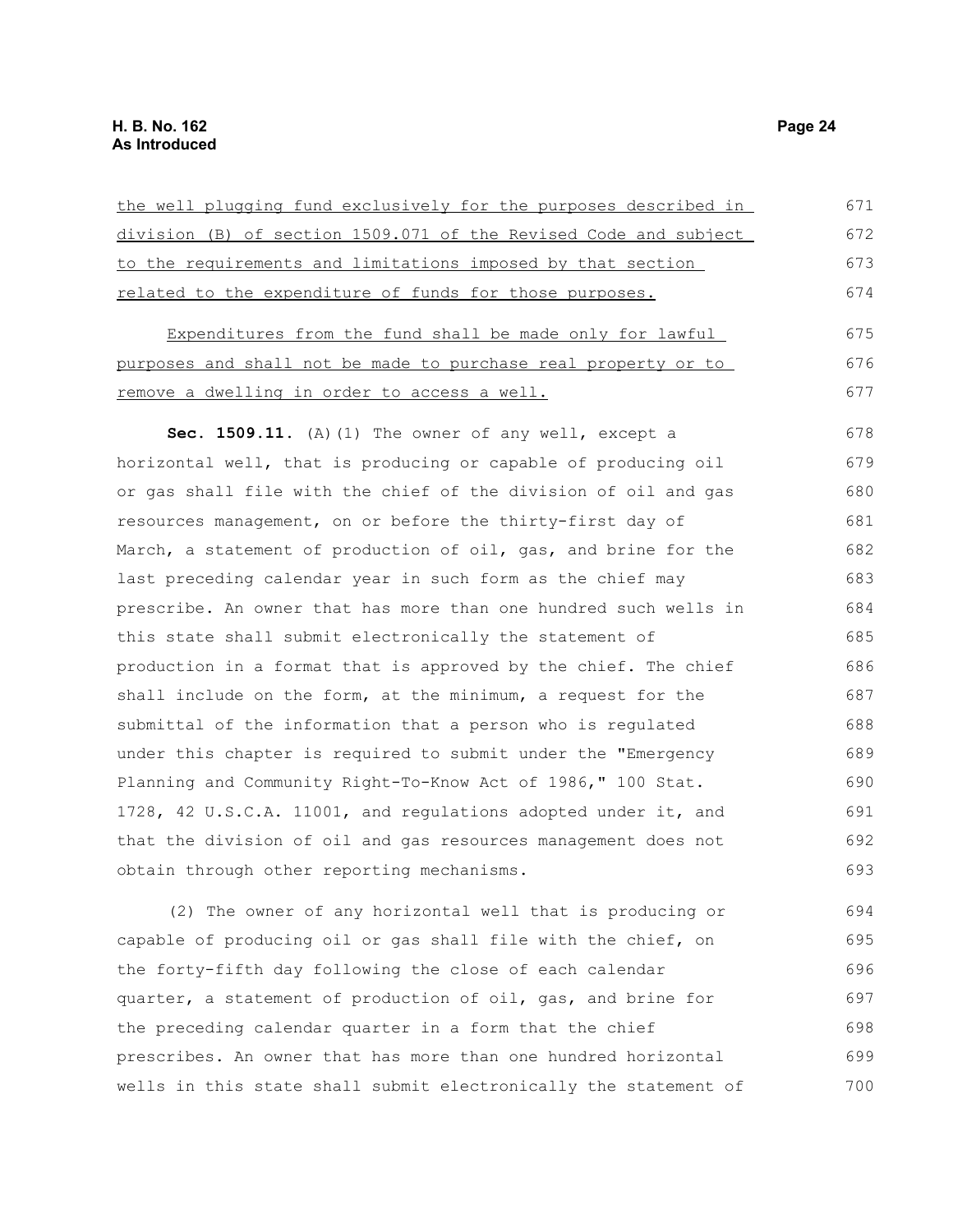production in a format that is approved by the chief. The chief shall include on the form, at a minimum, a request for the submittal of the information that a person who is regulated under this chapter is required to submit under the "Emergency Planning and Community Right-To-Know Act of 1986," 100 Stat. 1728, 42 U.S.C. 11001, and regulations adopted under it, and that the division does not obtain through other reporting mechanisms. 701 702 703 704 705 706 707 708

(B) The chief shall not disclose information received from the department of taxation under division (C)(12) of section 5703.21 of the Revised Code until the related statement of production required by division (A) of this section is filed with the chief. 709 710 711 712 713

(C) Not later than the fifteenth day of June of each year, the chief shall calculate and certify to the director of budget and management, the chair of the Ohio shale gas regional committee, the director of transportation, the fire marshal, and the director of the Ohio public works commission, for each county in which one or more wells producing oil or gas in the Utica or Marcellus formation were located in the preceding calendar year, the number of wells producing oil or gas in the Utica or Marcellus formation located in that county in the preceding calendar year divided by the total number of wells producing oil or gas in the Utica or Marcellus formation located in the state in that calendar year. 714 715 716 717 718 719 720 721 722 723 724 725

(D) The chief, through the idle and orphaned well program, shall investigate a well to determine if it is an idle or orphaned well if either of the following occurs, unless the well is under temporary inactive well status pursuant to section 1509.062 of the Revised Code: 726 727 728 729 730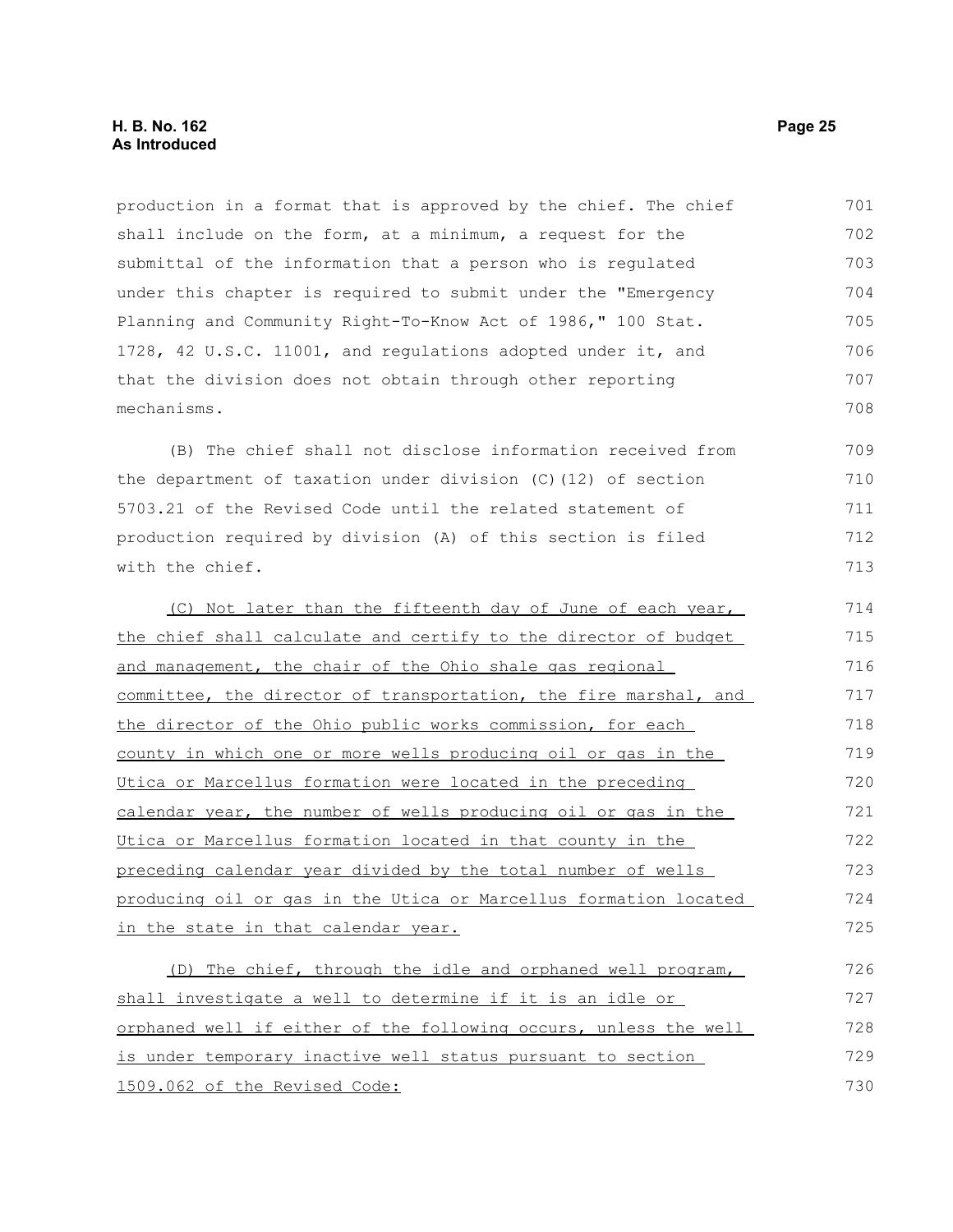(1) If the well is not a horizontal well, the owner of the well does not submit a statement of production required under division (A)(1) of this section for two consecutive years. (2) If the well is a horizontal well, the owner of the well does not submit a statement of production required under division (A)(2) of this section for eight consecutive calendar quarters. **Sec. 1509.34.** (A)(1) If an owner fails to pay the fees imposed by this chapter, or if the chief of the division of oil and gas resources management incurs costs under division (E) of section 1509.071 of the Revised Code to correct conditions associated with the owner's well that the chief reasonably has determined are causing imminent health or safety risks, the division of oil and gas resources management shall have a priority lien against that owner's interest in the applicable well in front of all other creditors for the amount of any such unpaid fees and costs incurred. The chief shall file a statement in the office of the county recorder of the county in which the applicable well is located of the amount of the unpaid fees and costs incurred as described in this division. The statement shall constitute a lien on the owner's interest in the well as of the date of the filing. The lien shall remain in force so long as any portion of the lien remains unpaid or until the chief issues a certificate of release of the lien. If the chief issues a certificate of release of the lien, the chief shall file the certificate of release in the office of the applicable county recorder. 731 732 733 734 735 736 737 738 739 740 741 742 743 744 745 746 747 748 749 750 751 752 753 754 755 756 757

(2) A lien imposed under division (A)(1) of this section shall be in addition to any lien imposed by the attorney general for failure to pay the assessment imposed by section 1509.50 of 758 759 760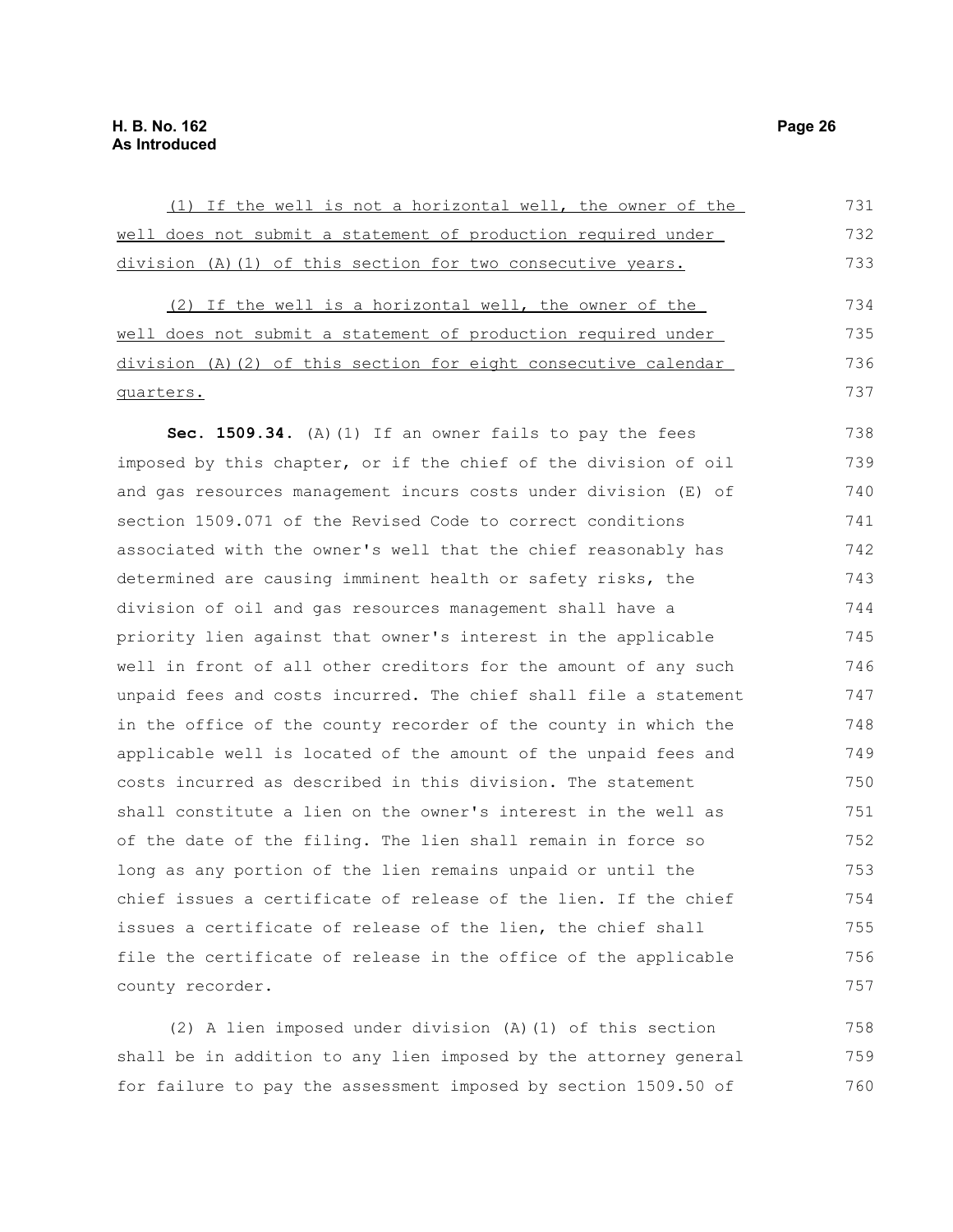the Revised Code or the tax levied under division  $(A)$   $(B)$   $(5)$   $-0$  $+$   $+$ (6), (10), (11), (12), (13), or (14) of section 5749.02 of the Revised Code, as applicable. 761 762 763

(3) If the attorney general cannot collect from a severer or an owner for an outstanding balance of amounts due under section 1509.50 of the Revised Code or of unpaid taxes levied under division  $\frac{1}{(b)}(5) - 1$  (6),  $(10)$ ,  $(11)$ ,  $(12)$ ,  $(13)$ , or (14) of section 5749.02 of the Revised Code, as applicable, the tax commissioner may request the chief to impose a priority lien against the owner's interest in the applicable well. Such a lien has priority in front of all other creditors. 764 765 766 767 768 769 770 771

(B) The chief promptly shall issue a certificate of release of a lien under either of the following circumstances: 772 773

(1) Upon the repayment in full of the amount of unpaid fees imposed by this chapter or costs incurred by the chief under division (E) of section 1509.071 of the Revised Code to correct conditions associated with the owner's well that the chief reasonably has determined are causing imminent health or safety risks; 774 775 776 777 778 779

(2) Any other circumstance that the chief determines to be in the best interests of the state. 780 781

(C) The chief may modify the amount of a lien under this section. If the chief modifies a lien, the chief shall file a statement in the office of the county recorder of the applicable county of the new amount of the lien. 782 783 784 785

(D) An owner regarding which the division has recorded a lien against the owner's interest in a well in accordance with this section shall not transfer a well, lease, or mineral rights to another owner or person until the chief issues a certificate 786 787 788 789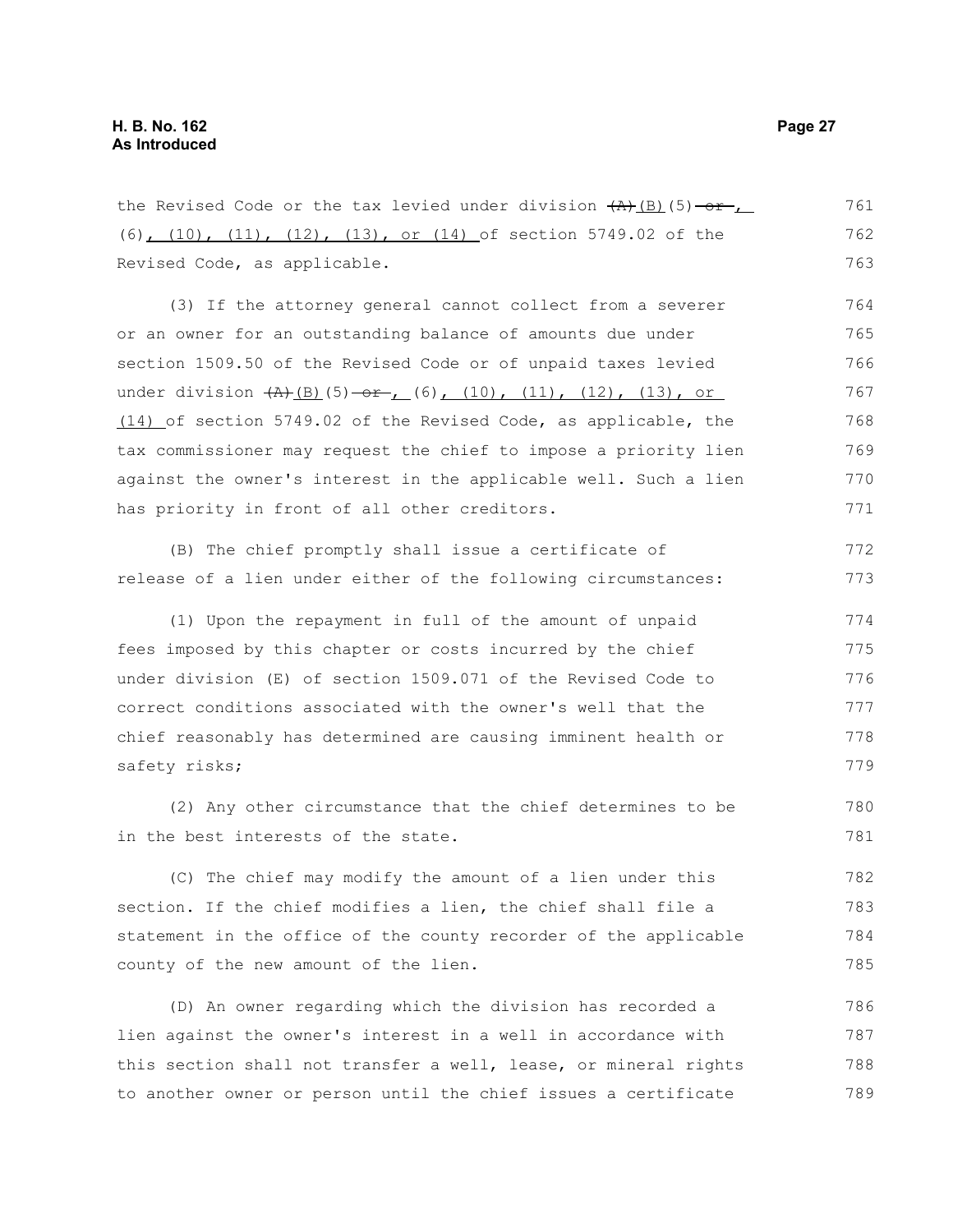of release for each lien against the owner's interest in the well.

(E) All money from the collection of liens under this section shall be deposited in the state treasury to the credit of the oil and gas well fund created in section 1509.02 of the Revised Code. 792 793 794 795

**Sec. 1509.50.** (A) An oil and gas regulatory cost recovery assessment is hereby imposed by this section on an owner. An owner shall pay the assessment in the same manner as a severer who is required to file a return under section 5749.06 of the Revised Code. However, an owner may designate a severer who shall pay the owner's assessment on behalf of the owner on the return that the severer is required to file under that section. If a severer so pays an owner's assessment, the severer may recoup from the owner the amount of the assessment. Except for an exempt domestic well, the assessment imposed shall be in addition to the taxes levied on the severance of oil and gas under section 5749.02 of the Revised Code. The regulatory cost recovery assessment shall not be imposed on oil or gas severed on or after October 1, 2015. 796 797 798 799 800 801 802 803 804 805 806 807 808 809

(B)(1) Except for an exempt domestic well, the oil and gas regulatory cost recovery assessment shall be calculated on a quarterly basis and shall be one of the following: 810 811 812

(a) If the sum of ten cents per barrel of oil for all of the wells of the owner, one-half of one cent per one thousand cubic feet of natural gas for all of the wells of the owner, and the amount of the severance tax levied on each severer for all of the wells of the owner under divisions (A)(5) and (6) of section 5749.02 of the Revised Code, as applicable, is greater than the sum of fifteen dollars for each well owned by the 813 814 815 816 817 818 819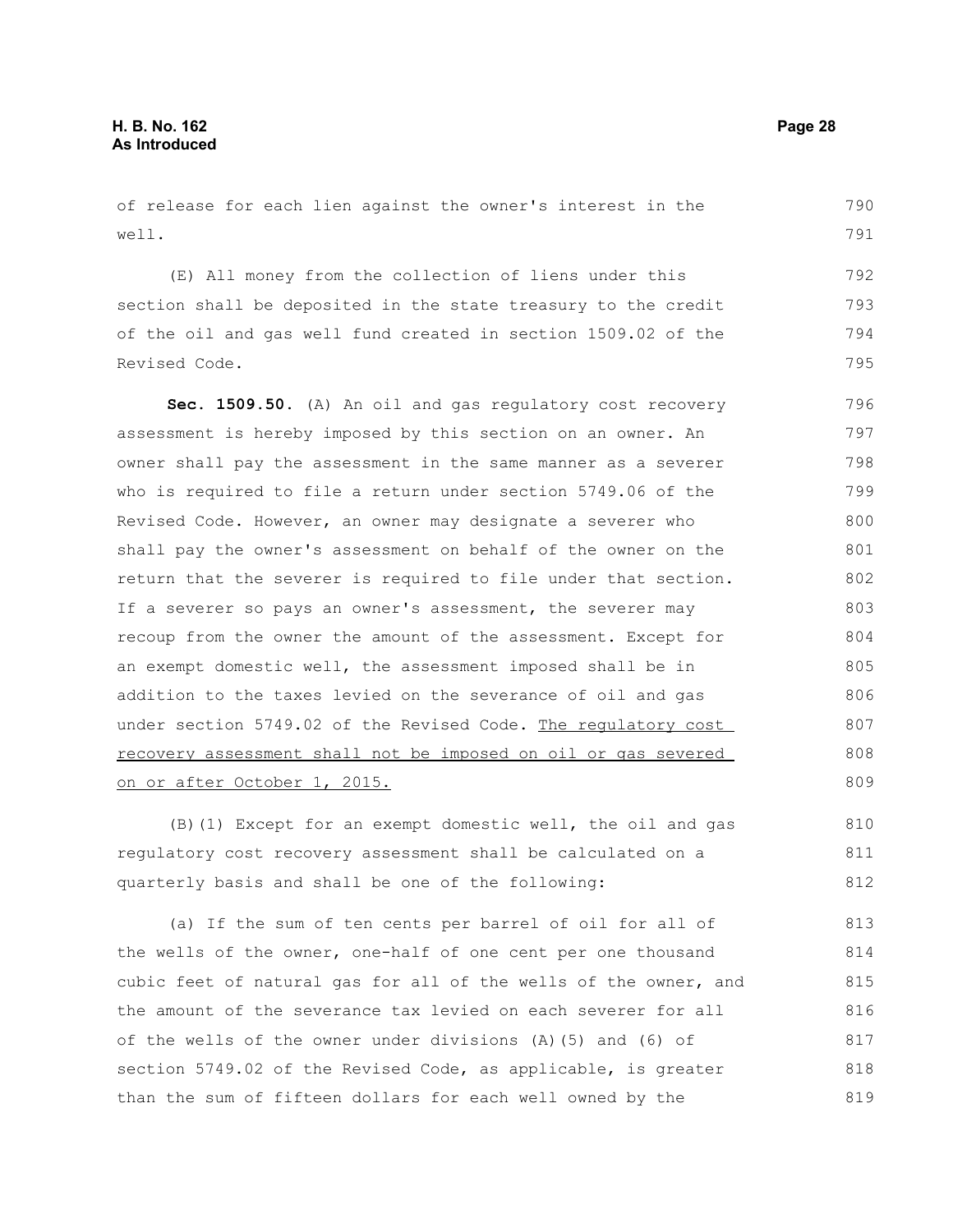owner, the amount of the assessment is the sum of ten cents per barrel of oil for all of the wells of the owner and one-half of one cent per one thousand cubic feet of natural gas for all of the wells of the owner. 820 821 822 823

(b) If the sum of ten cents per barrel of oil for all of the wells of the owner, one-half of one cent per one thousand cubic feet of natural gas for all of the wells of the owner, and the amount of the severance tax levied on each severer for all of the wells of the owner under divisions (A)(5) and (6) of section 5749.02 of the Revised Code, as applicable, is less than the sum of fifteen dollars for each well owned by the owner, the amount of the assessment is the sum of fifteen dollars for each well owned by the owner less the amount of the tax levied on each severer for all of the wells of the owner under divisions (A)(5) and (6) of section 5749.02 of the Revised Code, as applicable. 824 825 826 827 828 829 830 831 832 833 834 835

(2) The oil and gas regulatory cost recovery assessment for a well that becomes an exempt domestic well on and after June 30, 2010, shall be sixty dollars to be paid to the division of oil and gas resources management on the first day of July of each year.

(C) All money collected pursuant to this section shall be credited to the severance tax receipts fund. After the director of budget and management transfers money from the severance tax receipts fund as required in division (H) of section 5749.06 of the Revised Code, money in the severance tax receipts fund from amounts collected pursuant to this section shall be credited to the oil and gas well fund created in section 1509.02 of the Revised Code. 841 842 843 844 845 846 847 848

(D) Except for purposes of revenue distribution as

849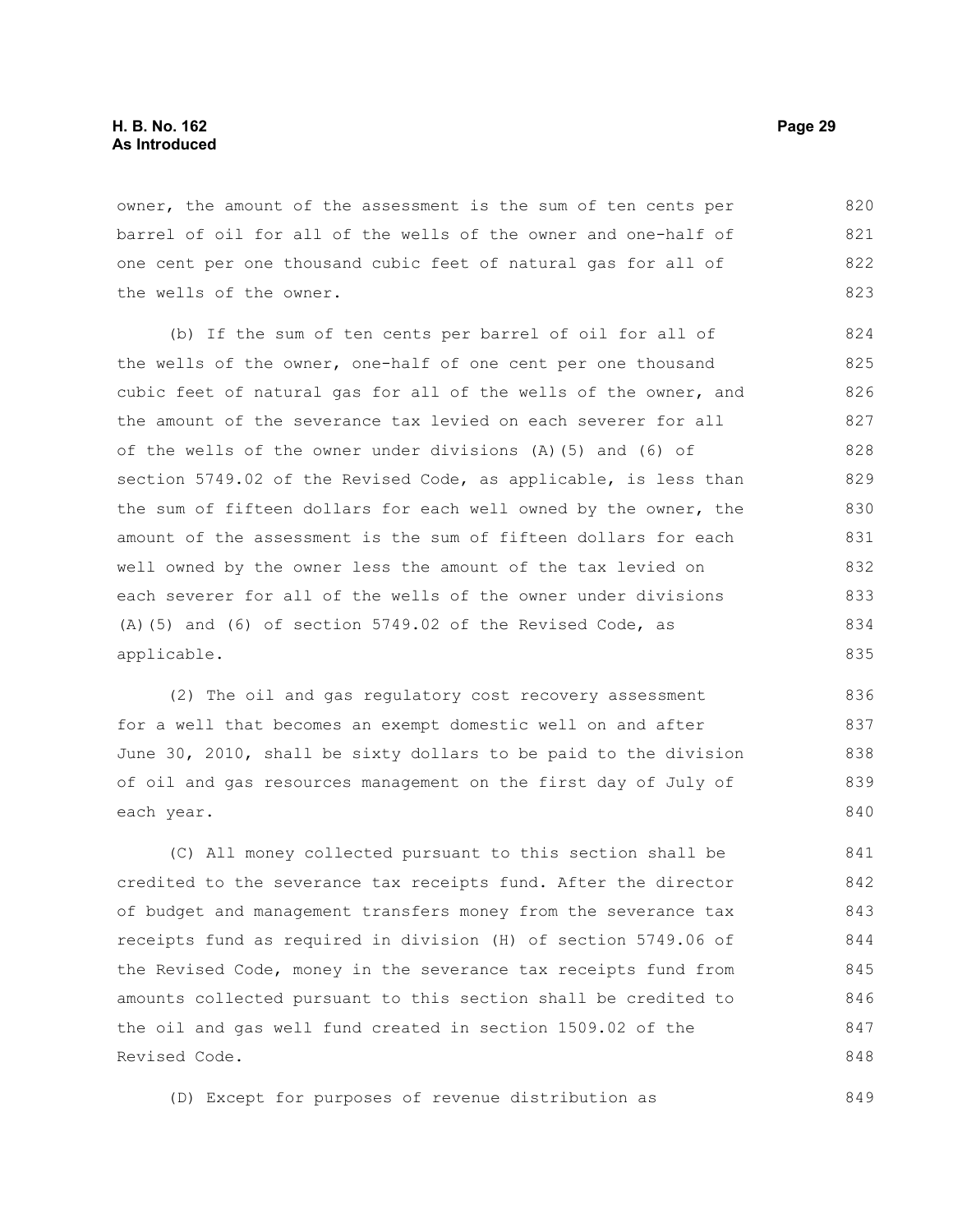# **H. B. No. 162 Page 30 As Introduced**

specified in division  $(B)$  (C) of section 5749.02 of the Revised Code, the oil and gas regulatory cost recovery assessment imposed by this section shall be treated the same and equivalent for all purposes as the taxes levied on the severance of oil and gas under that section. However, the assessment imposed by this section is not a tax under Chapter 5749. of the Revised Code. 850 851 852 853 854 855

**Sec. 1513.08.** (A) After a coal mining and reclamation permit application has been approved, the applicant shall file with the chief of the division of mineral resources management, on a form prescribed and furnished by the chief, the performance security required under this section that shall be payable to the state and conditioned on the faithful performance of all the requirements of this chapter and rules adopted under it and the terms and conditions of the permit. 856 857 858 859 860 861 862 863

(B) Using the information contained in the permit application; the requirements contained in the approved permit and reclamation plan; and, after considering the topography, geology, hydrology, and revegetation potential of the area of the approved permit, the probable difficulty of reclamation; the chief shall determine the estimated cost of reclamation under the initial term of the permit if the reclamation has to be performed by the division of mineral resources management in the event of forfeiture of the performance security by the applicant. The chief shall send written notice of the amount of the estimated cost of reclamation by certified mail to the applicant. The applicant shall send written notice to the chief indicating the method by which the applicant will provide the performance security pursuant to division (C) of this section. 864 865 866 867 868 869 870 871 872 873 874 875 876 877

(C) The applicant shall provide the performance security in an amount using one of the following: 878 879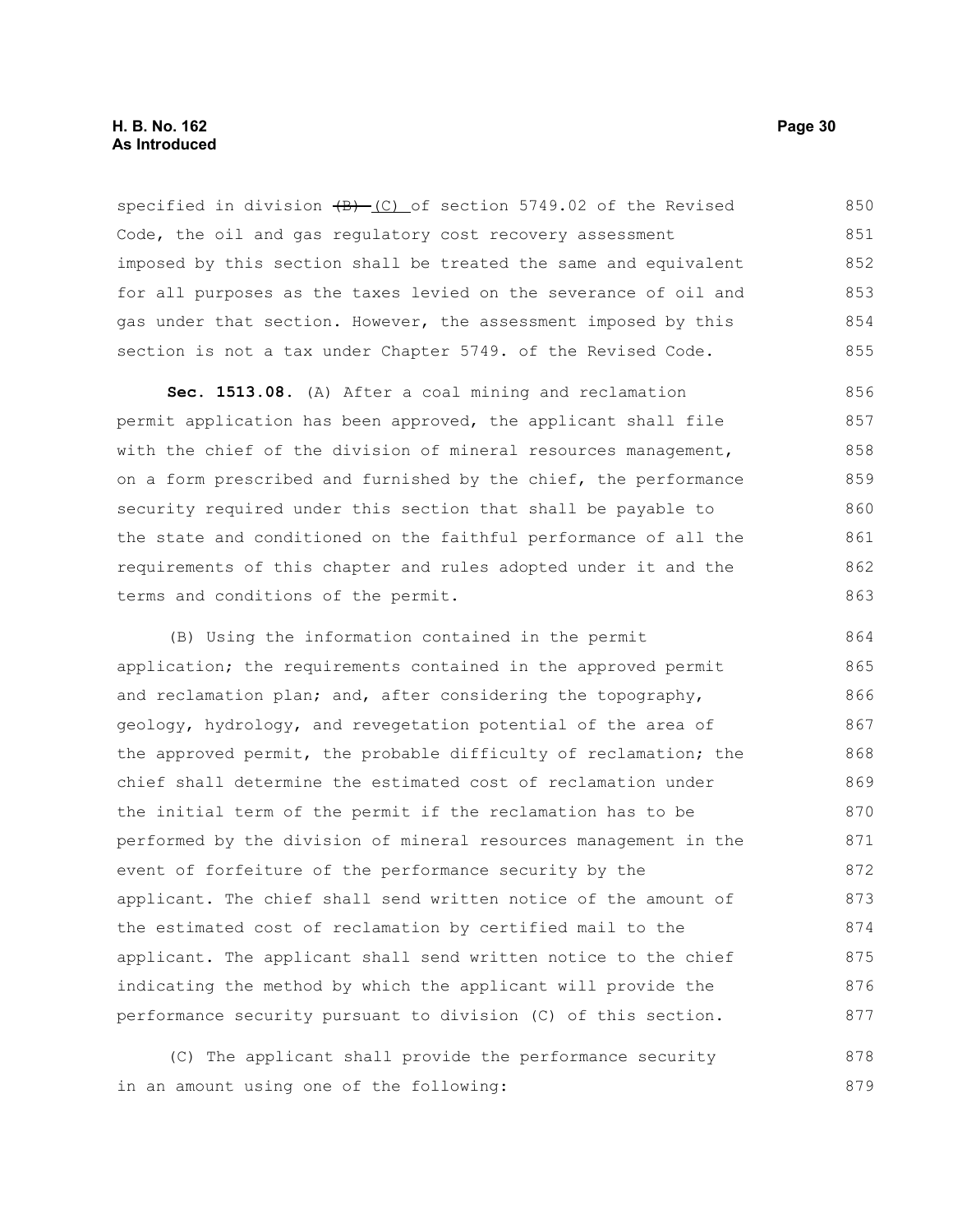# **H. B. No. 162 Page 31 As Introduced**

(1) If the applicant elects to provide performance security without reliance on the reclamation forfeiture fund created in section 1513.18 of the Revised Code, the amount of the estimated cost of reclamation as determined by the chief under division (B) of this section for the increments of land on which the operator will conduct a coal mining and reclamation operation under the initial term of the permit as indicated in the application; 880 881 882 883 884 885 886 887

(2) If the applicant elects to provide performance security together with reliance on the reclamation forfeiture fund through payment of the additional tax on the severance of coal that is levied under division  $\frac{(A)}{(B)}(8)$  of section 5749.02 of the Revised Code, an amount of twenty-five hundred dollars per acre of land on which the operator will conduct coal mining and reclamation under the initial term of the permit as indicated in the application. However, in order for an applicant to be eligible to provide performance security in accordance with division (C)(2) of this section, the applicant, an owner and controller of the applicant, or an affiliate of the applicant shall have held a permit issued under this chapter for any coal mining and reclamation operation for a period of not less than five years. In the event of forfeiture of performance security that was provided in accordance with division (C)(2) of this section, the difference between the amount of that performance security and the estimated cost of reclamation as determined by the chief under division (B) of this section shall be obtained from money in the reclamation forfeiture fund as needed to complete the reclamation. 888 889 890 891 892 893 894 895 896 897 898 899 900 901 902 903 904 905 906 907

The performance security provided under division (C) of this section for the entire area to be mined under one permit issued under this chapter shall not be less than ten thousand 908 909 910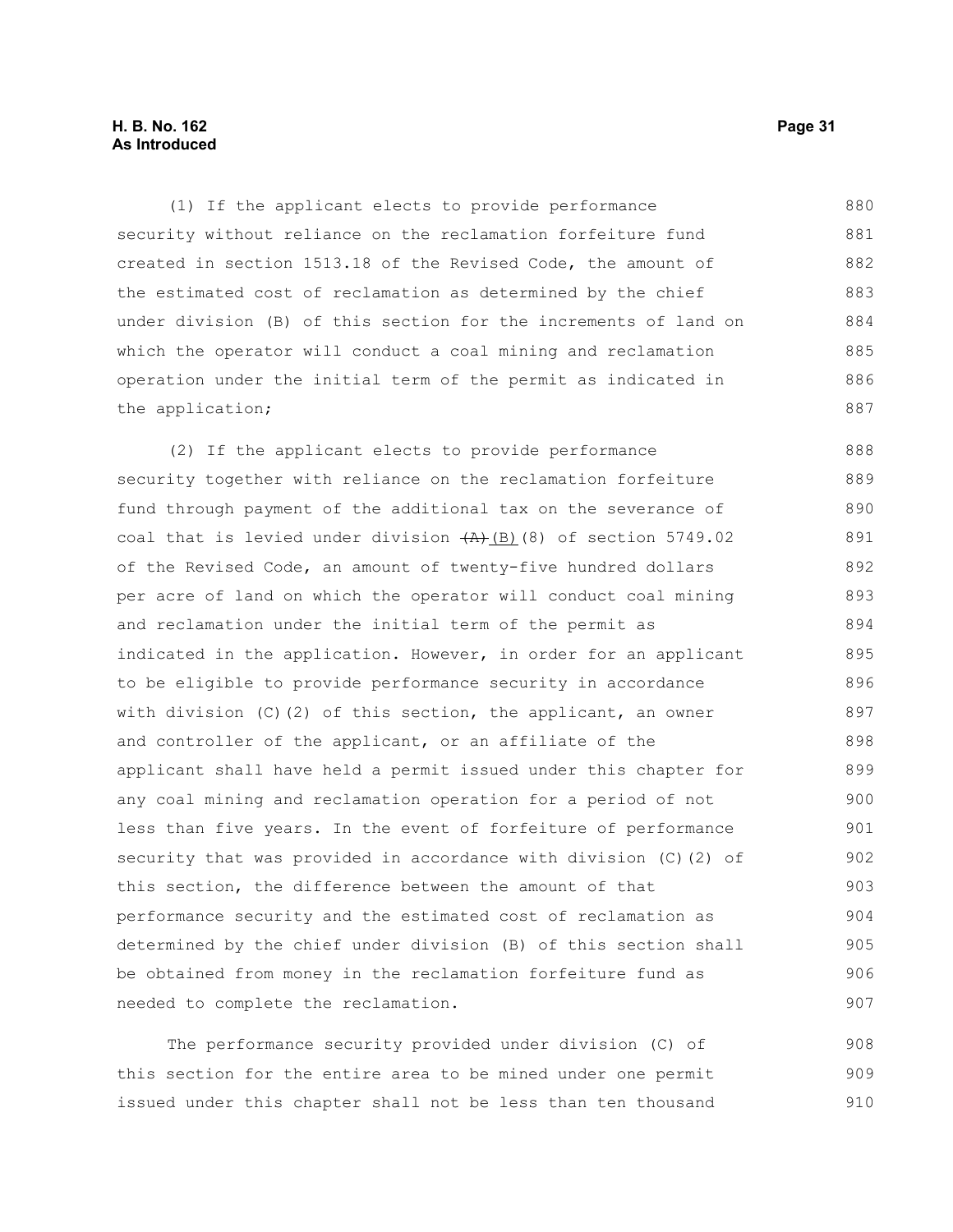#### dollars.

911

The performance security shall cover areas of land affected by mining within or immediately adjacent to the permitted area, so long as the total number of acres does not exceed the number of acres for which the performance security is provided. However, the authority for the performance security to cover areas of land immediately adjacent to the permitted area does not authorize a permittee to mine areas outside an approved permit area. As succeeding increments of coal mining and reclamation operations are to be initiated and conducted within the permit area, the permittee shall file with the chief additional performance security to cover the increments in accordance with this section. If a permittee intends to mine areas outside the approved permit area, the permittee shall provide additional performance security in accordance with this section to cover the areas to be mined. 912 913 914 915 916 917 918 919 920 921 922 923 924 925 926

If an applicant or permittee has not held a permit issued under this chapter for any coal mining and reclamation operation for a period of five years or more, the applicant or permittee shall provide performance security in accordance with division (C)(1) of this section in the full amount of the estimated cost of reclamation as determined by the chief for a permitted coal preparation plant or coal refuse disposal area that is not located within a permitted area of a mine. If an applicant for a permit for a coal preparation plant or coal refuse disposal area or a permittee of a permitted coal preparation plant or coal refuse disposal area that is not located within a permitted area of a mine has held a permit issued under this chapter for any coal mining and reclamation operation for a period of five years or more, the applicant or permittee may provide performance security for the coal preparation plant or coal refuse disposal 927 928 929 930 931 932 933 934 935 936 937 938 939 940 941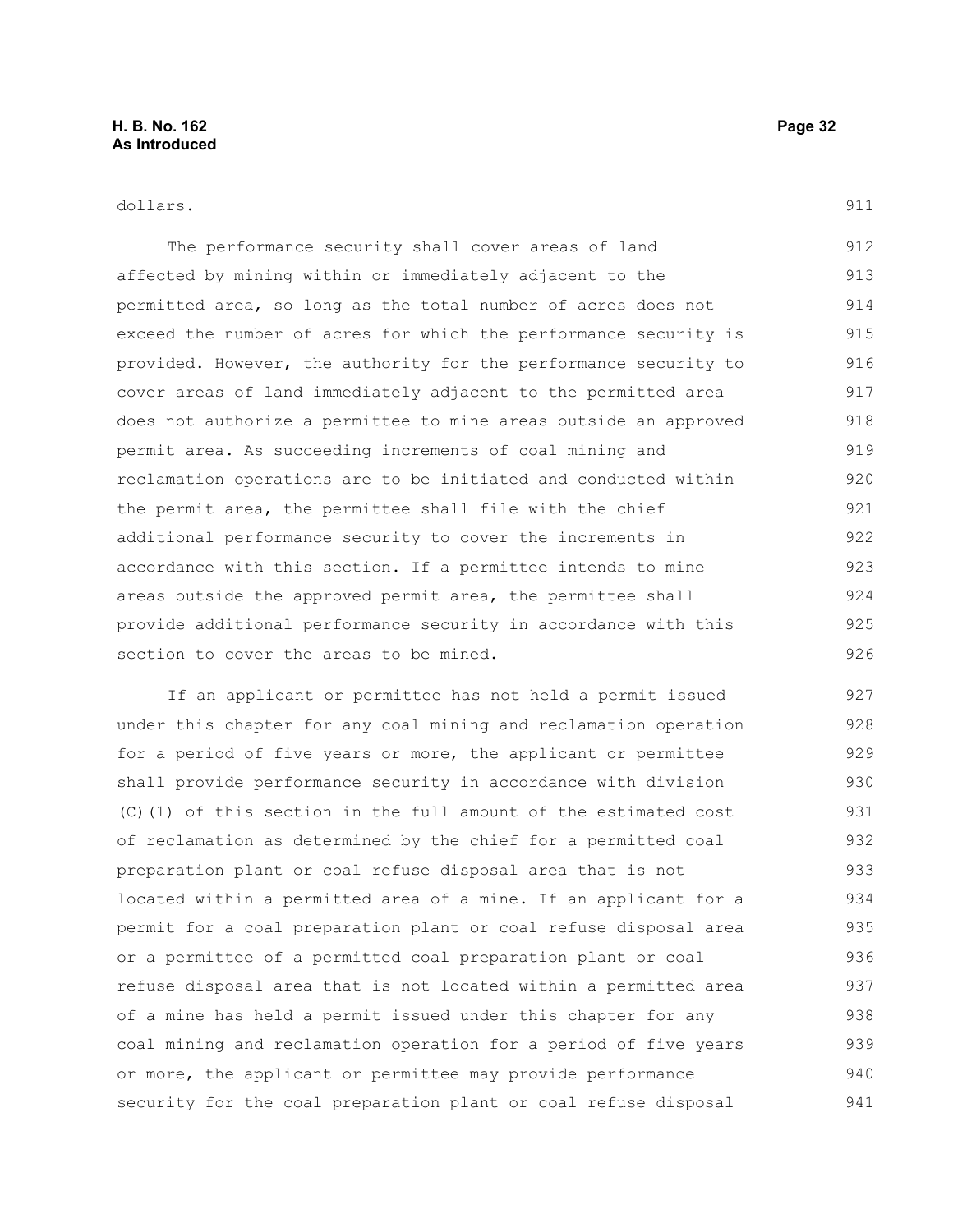# **H. B. No. 162 Page 33 As Introduced**

area either in accordance with division (C)(1) of this section in the full amount of the estimated cost of reclamation as determined by the chief or in accordance with division (C)(2) of this section in an amount of twenty-five hundred dollars per acre of land with reliance on the reclamation forfeiture fund. If a permittee has previously provided performance security under division (C)(1) of this section for a coal preparation plant or coal refuse disposal area that is not located within a permitted area of a mine and elects to provide performance security in accordance with division (C)(2) of this section, the permittee shall submit written notice to the chief indicating that the permittee elects to provide performance security in accordance with division  $(C)$  (2) of this section. Upon receipt of such a written notice, the chief shall release to the permittee the amount of the performance security previously provided under division (C)(1) of this section that exceeds the amount of performance security that is required to be provided under division (C)(2) of this section. 942 943 944 945 946 947 948 949 950 951 952 953 954 955 956 957 958 959

(D) A permittee's liability under the performance security shall be limited to the obligations established under the permit, which include completion of the reclamation plan in order to make the land capable of supporting the postmining land use that was approved in the permit. The period of liability under the performance security shall be for the duration of the coal mining and reclamation operation and for a period coincident with the operator's responsibility for revegetation requirements under section 1513.16 of the Revised Code. 960 961 962 963 964 965 966 967 968

(E) The amount of the estimated cost of reclamation determined under division (B) of this section and the amount of a permittee's performance security provided in accordance with division (C)(1) of this section shall be adjusted by the chief 969 970 971 972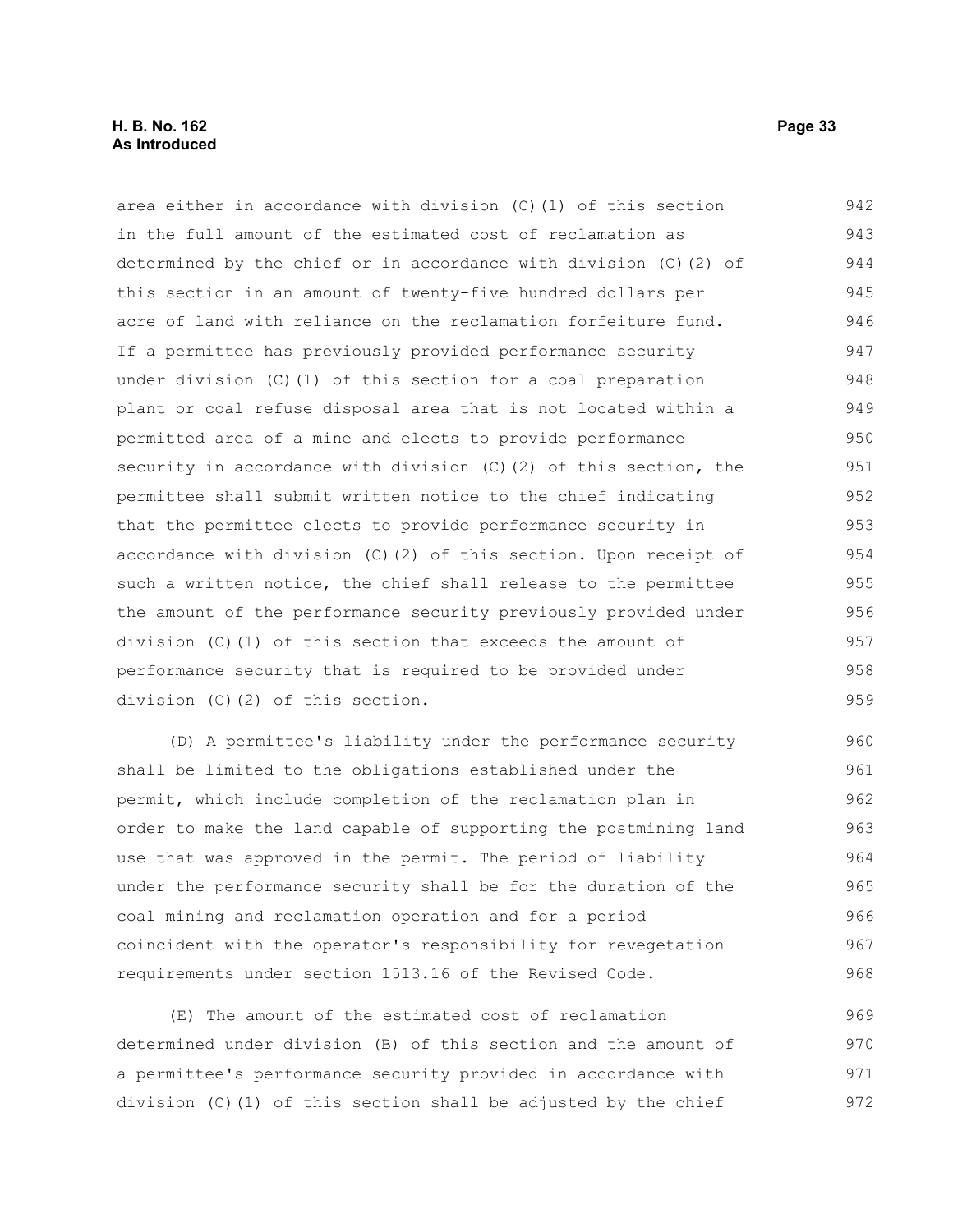# **H. B. No. 162 Page 34 As Introduced**

as the land that is affected by mining increases or decreases or if the cost of reclamation increases or decreases. If the performance security was provided in accordance with division (C)(2) of this section and the chief has issued a cessation order under division (D)(2) of section 1513.02 of the Revised Code for failure to abate a violation of the contemporaneous reclamation requirement under division (A)(15) of section 1513.16 of the Revised Code, the chief may require the permittee to increase the amount of performance security from twenty-five hundred dollars per acre of land to five thousand dollars per acre of land. 973 974 975 976 977 978 979 980 981 982 983

The chief shall notify the permittee, each surety, and any person who has a property interest in the performance security and who has requested to be notified of any proposed adjustment to the performance security. The permittee may request an informal conference with the chief concerning the proposed adjustment, and the chief shall provide such an informal conference. 984 985 986 987 988 989 990

If the chief increases the amount of performance security under this division, the permittee shall provide additional performance security in an amount determined by the chief. If the chief decreases the amount of performance security under this division, the chief shall determine the amount of the reduction of the performance security and send written notice of the amount of reduction to the permittee. The permittee may reduce the amount of the performance security in the amount determined by the chief. 991 992 993 994 995 996 997 998 999

(F) A permittee may request a reduction in the amount of the performance security by submitting to the chief documentation proving that the amount of the performance 1000 1001 1002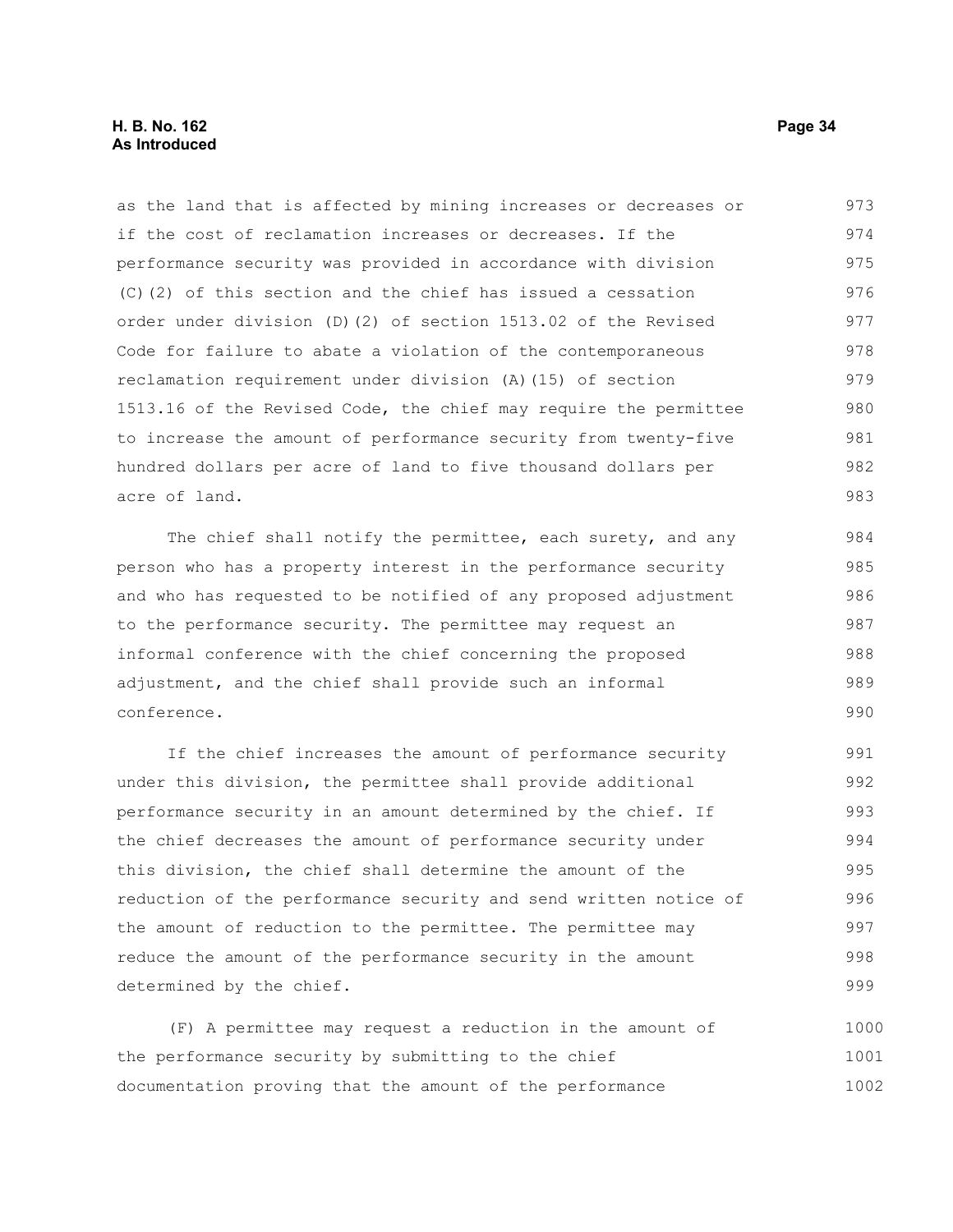# **H. B. No. 162 Page 35 As Introduced**

security provided by the permittee exceeds the estimated cost of reclamation if the reclamation would have to be performed by the division in the event of forfeiture of the performance security. The chief shall examine the documentation and determine whether the permittee's performance security exceeds the estimated cost of reclamation. If the chief determines that the performance security exceeds that estimated cost, the chief shall determine the amount of the reduction of the performance security and send written notice of the amount to the permittee. The permittee may reduce the amount of the performance security in the amount determined by the chief. Adjustments in the amount of performance security under this division shall not be considered release of performance security and are not subject to section 1513.16 of the Revised Code. 1003 1004 1005 1006 1007 1008 1009 1010 1011 1012 1013 1014 1015 1016

(G) If the performance security is a bond, it shall be executed by the operator and a corporate surety licensed to do business in this state. If the performance security is a cash deposit or negotiable certificates of deposit of a bank or savings and loan association, the bank or savings and loan association shall be licensed and operating in this state. The cash deposit or market value of the securities shall be equal to or greater than the amount of the performance security required under this section. The chief shall review any documents pertaining to the performance security and approve or disapprove the documents. The chief shall notify the applicant of the chief's determination. 1017 1018 1019 1020 1021 1022 1023 1024 1025 1026 1027 1028

(H) If the performance security is a bond, the chief may accept the bond of the applicant itself without separate surety when the applicant demonstrates to the satisfaction of the chief the existence of a suitable agent to receive service of process and a history of financial solvency and continuous operation 1029 1030 1031 1032 1033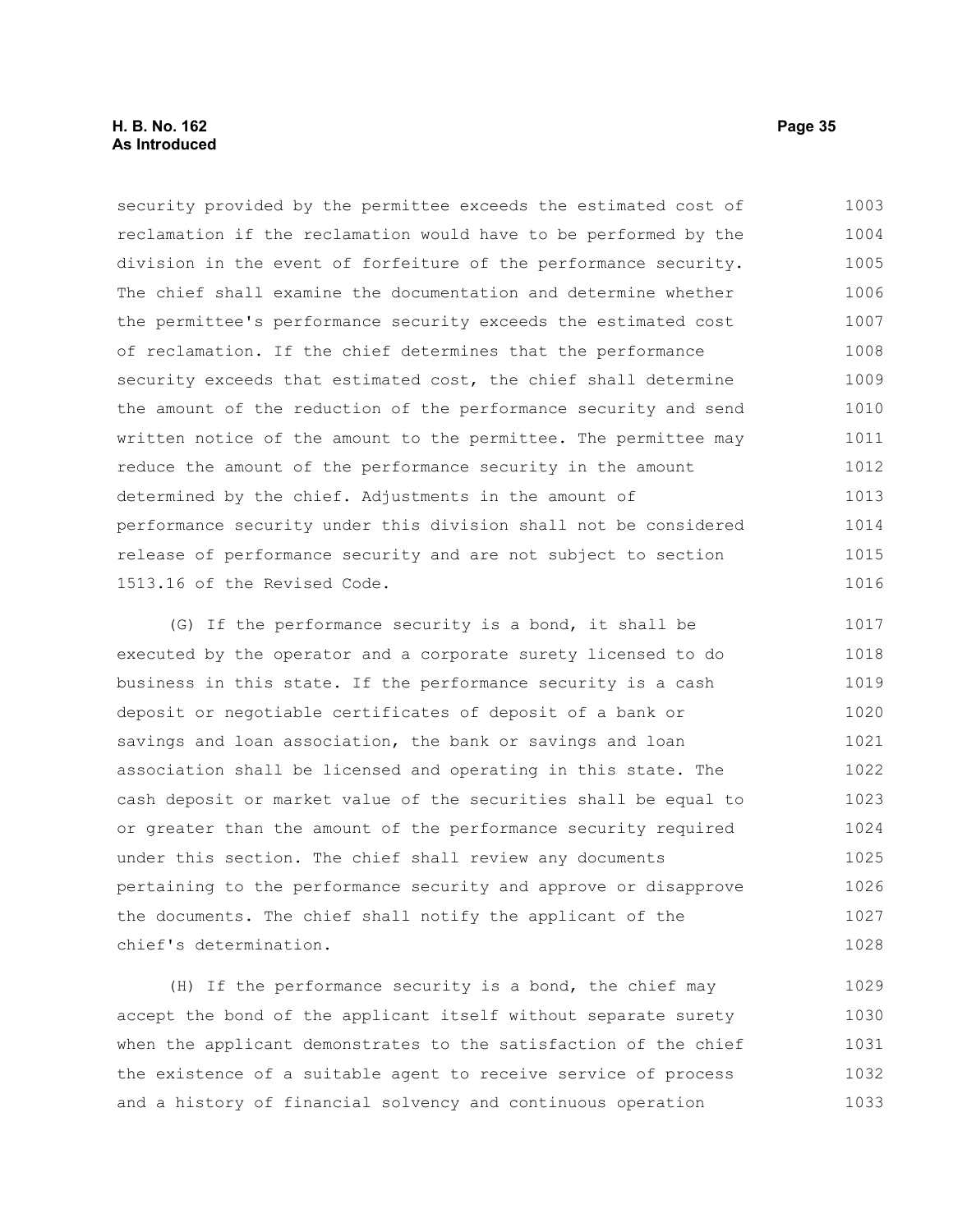(I) Performance security provided under this section may be held in trust, provided that the state is the primary beneficiary of the trust and the custodian of the performance security held in trust is a bank, trust company, or other financial institution that is licensed and operating in this state. The chief shall review the trust document and approve or disapprove the document. The chief shall notify the applicant of the chief's determination. (J) If a surety, bank, savings and loan association, trust company, or other financial institution that holds the performance security required under this section becomes insolvent, the permittee shall notify the chief of the insolvency, and the chief shall order the permittee to submit a plan for replacement performance security within thirty days after receipt of notice from the chief. If the permittee provided performance security in accordance with division (C)(1) of this section, the permittee shall provide the replacement performance security within ninety days after receipt of notice from the chief. If the permittee provided performance security in accordance with division (C)(2) of this section, the permittee shall provide the replacement performance security within one year after receipt of notice from the chief, and, for a period of one year after the permittee's receipt of notice from the chief or until the permittee provides the replacement performance security, whichever occurs first, money in the reclamation forfeiture fund shall be the permittee's replacement performance security in an amount not to exceed the estimated cost of reclamation as determined by the chief. 1035 1036 1037 1038 1039 1040 1041 1042 1043 1044 1045 1046 1047 1048 1049 1050 1051 1052 1053 1054 1055 1056 1057 1058 1059 1060 1061 1062

sufficient for authorization to self-insure or bond the amount.

(K) If a permittee provided performance security in 1063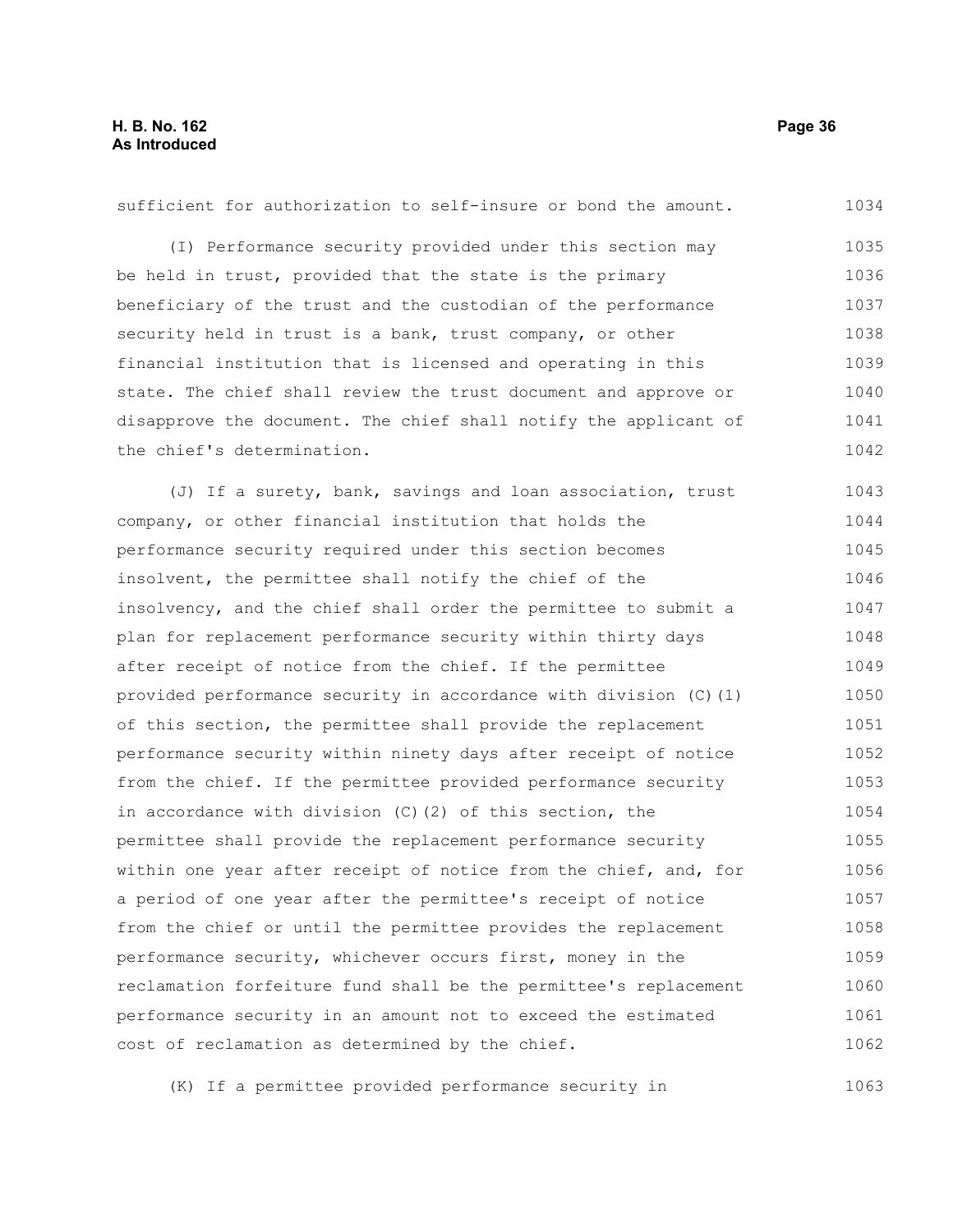accordance with division (C)(1) of this section, the permittee's responsibility for repairing material damage and replacement of water supply resulting from subsidence shall be satisfied by either of the following: 1064 1065 1066 1067

(1) The purchase prior to mining of a noncancelable premium-prepaid liability insurance policy in lieu of the permittee's performance security for subsidence damage. The insurance policy shall contain terms and conditions that specifically provide coverage for repairing material damage and replacement of water supply resulting from subsidence. 1068 1069 1070 1071 1072 1073

(2) The provision of additional performance security in the amount of the estimated cost to the division of mineral resources management to repair material damage and replace water supplies resulting from subsidence until the repair or replacement is completed. However, if such repair or replacement is completed, or compensation for structures that have been damaged by subsidence is provided, by the permittee within ninety days of the occurrence of the subsidence, additional performance security is not required. In addition, the chief may extend the ninety-day period for a period not to exceed one year if the chief determines that the permittee has demonstrated in writing that subsidence is not complete and that probable subsidence-related damage likely will occur and, as a result, the completion of repairs of subsidence-related material damage to lands or protected structures or the replacement of water supply within ninety days of the occurrence of the subsidence would be unreasonable. 1074 1075 1076 1077 1078 1079 1080 1081 1082 1083 1084 1085 1086 1087 1088 1089 1090

(L) If the performance security provided in accordance with this section exceeds the estimated cost of reclamation, the chief may authorize the amount of the performance security that 1091 1092 1093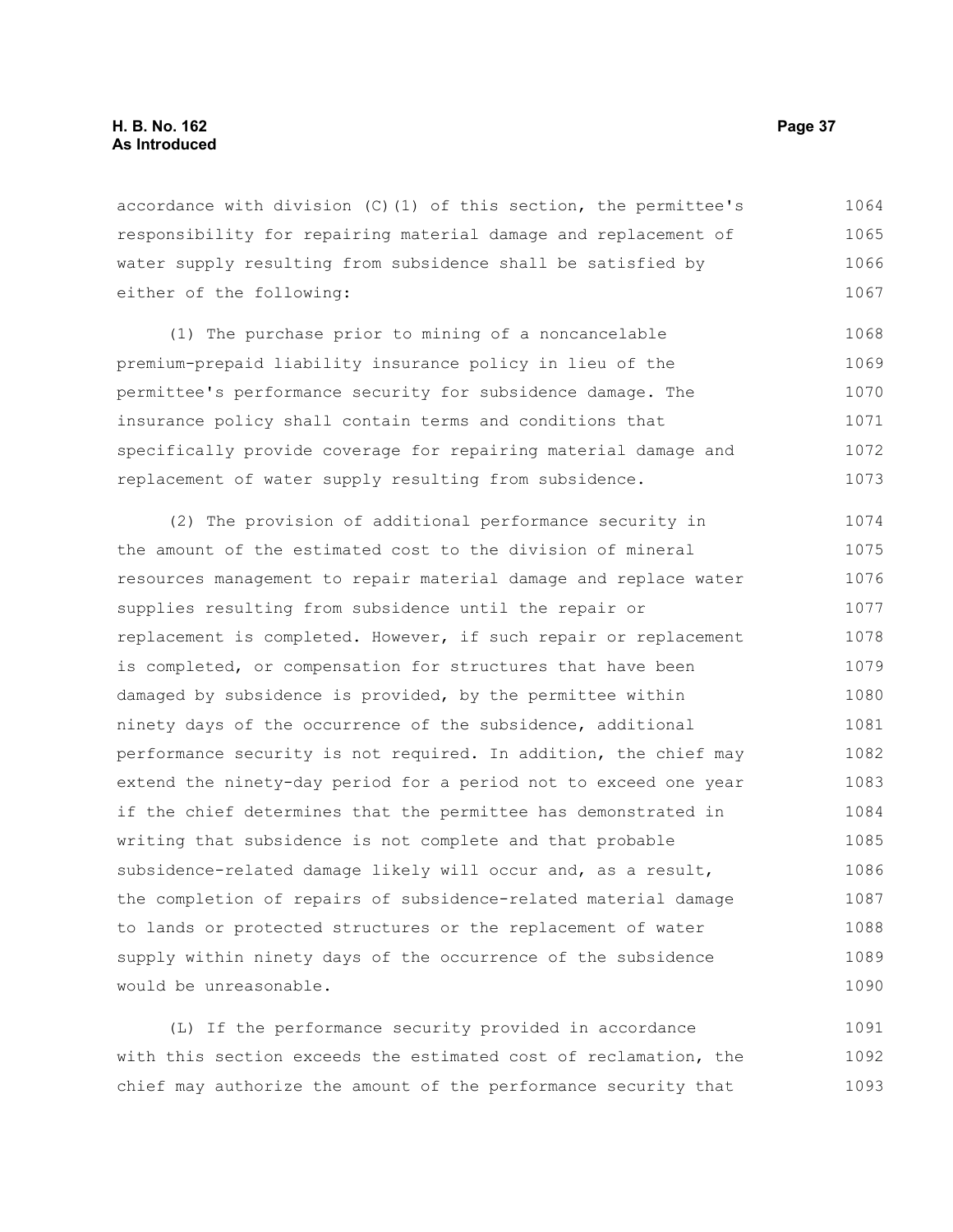1094

#### interest or other earnings on the performance security to be paid to the permittee. (M) A permittee that held a valid coal mining and reclamation permit immediately prior to April 6, 2007, shall provide, not later than a date established by the chief, performance security in accordance with division (C)(1) or (2) of this section, rather than in accordance with the law as it existed prior to that date, by filing it with the chief on a form that the chief prescribes and furnishes. Accordingly, for purposes of this section, "applicant" is deemed to include such a permittee. (N) As used in this section: (1) "Affiliate of the applicant" means an entity that has a parent entity in common with the applicant. (2) "Owner and controller of the applicant" means a person that has any relationship with the applicant that gives the person authority to determine directly or indirectly the manner in which the applicant conducts coal mining operations. **Sec. 1513.182.** (A) There is hereby created the reclamation forfeiture fund advisory board consisting of the director of natural resources, the director of insurance, and seven members appointed by the governor with the advice and consent of the senate. Of the governor's appointments, one shall be a certified public accountant, one shall be a registered professional engineer with experience in reclamation of mined land, two shall represent agriculture, agronomy, or forestry, one shall be a representative of operators of coal mining operations that have valid permits issued under this chapter and that have provided 1095 1096 1097 1098 1099 1100 1101 1102 1103 1104 1105 1106 1107 1108 1109 1110 1111 1112 1113 1114 1115 1116 1117 1118 1119 1120 1121 1122

exceeds the estimated cost of reclamation together with any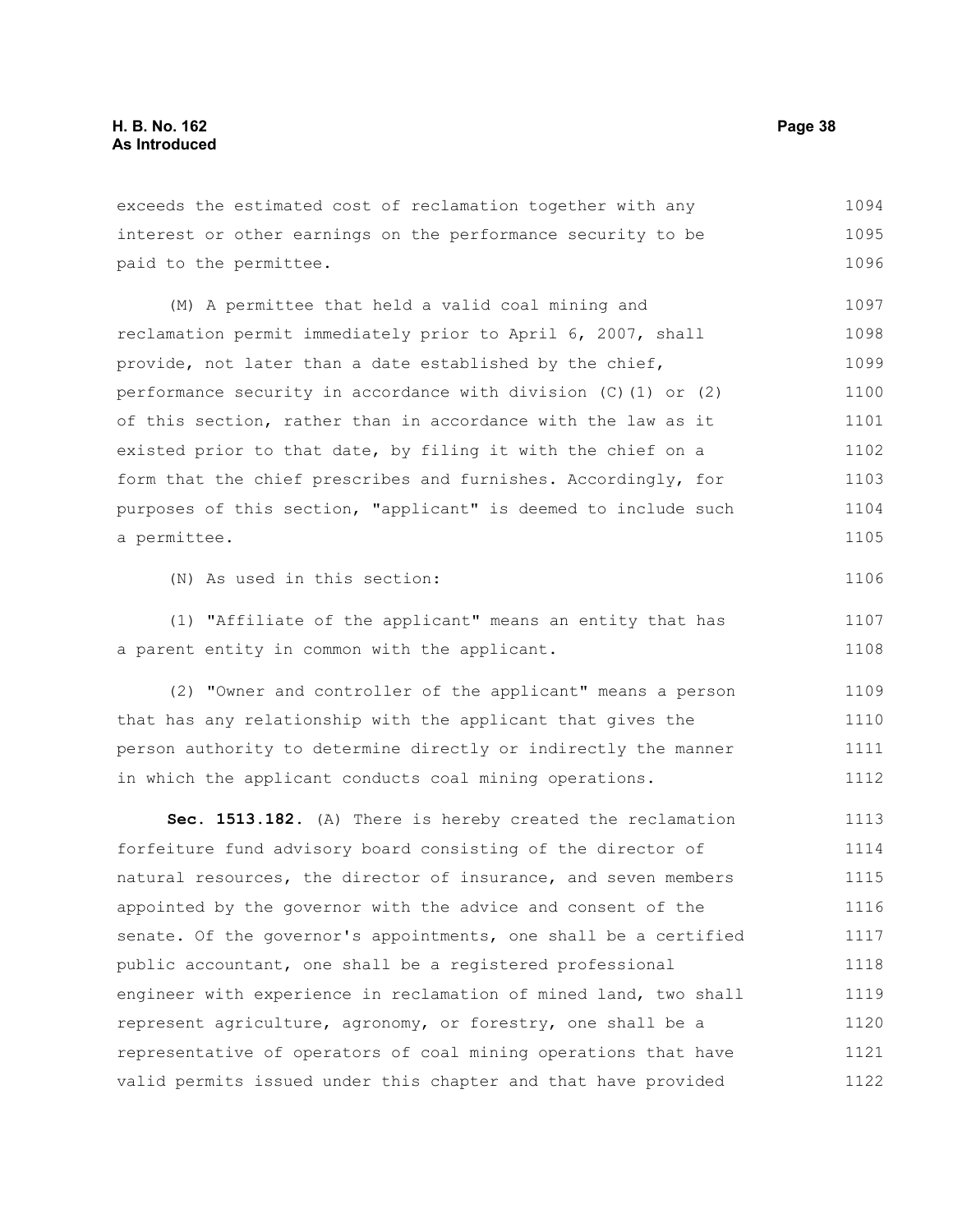## **H. B. No. 162 Page 39 As Introduced**

performance security under division (C)(1) of section 1513.08 of the Revised Code, one shall be a representative of operators of coal mining operations that have valid permits issued under this chapter and that have provided performance security under division (C)(2) of section 1513.08 of the Revised Code, and one shall be a representative of the public. 1123 1124 1125 1126 1127 1128

Of the original members appointed by the governor, two shall serve an initial term of two years, three an initial term of three years, and two an initial term of four years. Thereafter, terms of appointed members shall be for four years, with each term ending on the same date as the original date of appointment. An appointed member shall hold office from the date of appointment until the end of the term for which the member was appointed. Vacancies shall be filled in the same manner as original appointments. A member appointed to fill a vacancy occurring prior to the expiration of the term for which the member's predecessor was appointed shall hold office for the remainder of that term. A member shall continue in office subsequent to the expiration date of the member's term until the member's successor takes office or until a period of sixty days has elapsed, whichever occurs first. The governor may remove an appointed member of the board for misfeasance, nonfeasance, or malfeasance. 1129 1130 1131 1132 1133 1134 1135 1136 1137 1138 1139 1140 1141 1142 1143 1144 1145

The directors of natural resources and insurance shall not receive compensation for serving on the board, but shall be reimbursed for the actual and necessary expenses incurred in the performance of their duties as members of the board. The members appointed by the governor shall receive per diem compensation fixed pursuant to division (J) of section 124.15 of the Revised Code and reimbursement for the actual and necessary expenses incurred in the performance of their duties. 1146 1147 1148 1149 1150 1151 1152 1153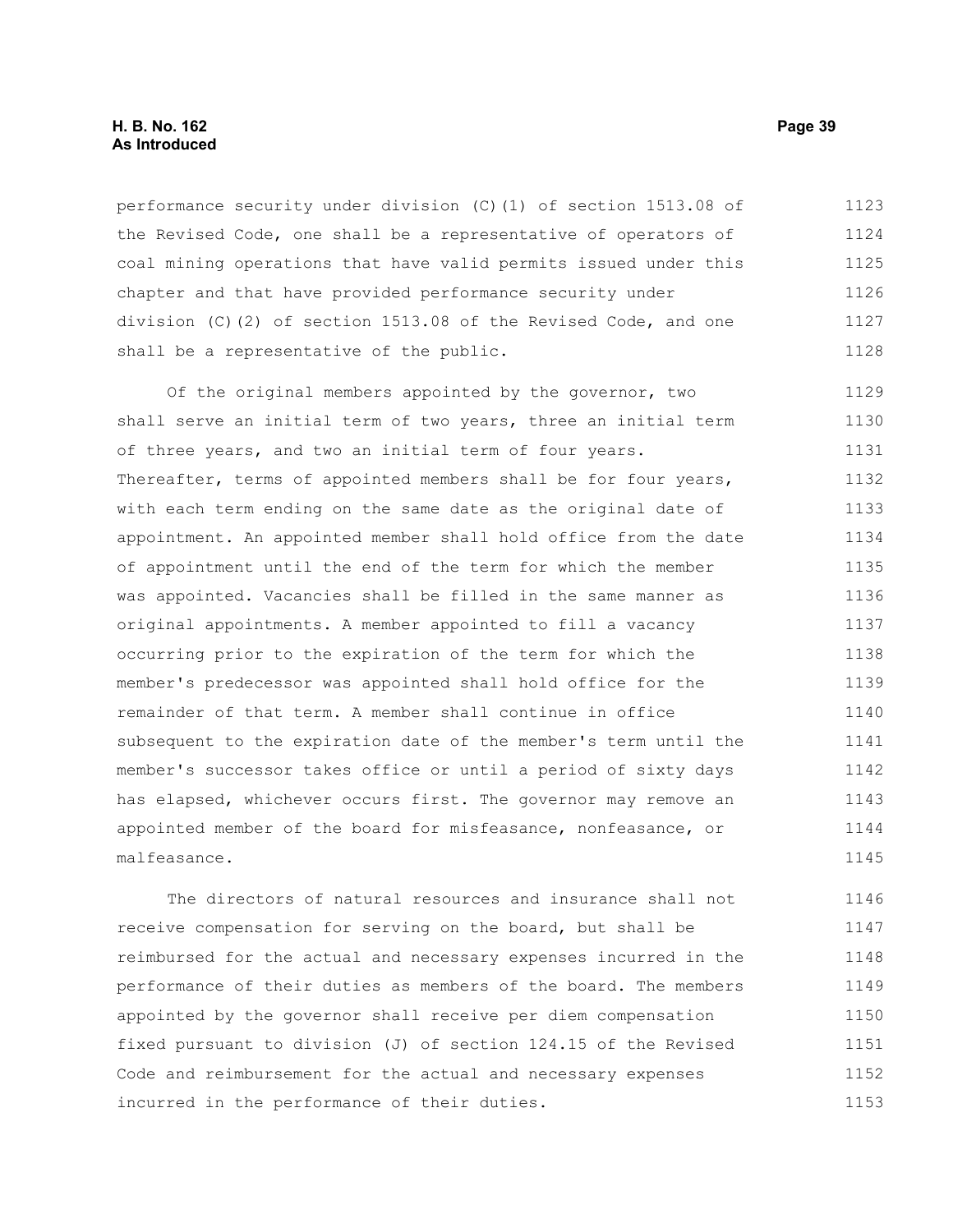a chairperson, a vice-chairperson, and a secretary to record the board's meetings. (C) The board shall hold meetings as often as necessary as the chairperson or a majority of the members determines. (D) The board shall establish procedures for conducting meetings and for the election of its chairperson, vicechairperson, and secretary. (E) The board shall do all of the following: (1) Review the deposits into and expenditures from the reclamation forfeiture fund created in section 1513.18 of the Revised Code; (2) Retain periodically a qualified actuary to perform an actuarial study of the reclamation forfeiture fund; (3) Based on an actuarial study and as determined necessary by the board, adopt rules in accordance with Chapter 119. of the Revised Code to adjust the rate of the tax levied under division  $(A)$ (B)(8) of section 5749.02 of the Revised Code and the balance of the reclamation forfeiture fund that pertains to that rate; (4) Evaluate any rules, procedures, and methods for estimating the cost of reclamation for purposes of determining the amount of performance security that is required under section 1513.08 of the Revised Code; the collection of forfeited performance security; payments to the reclamation forfeiture fund; reclamation of sites for which operators have forfeited 1155 1156 1157 1158 1159 1160 1161 1162 1163 1164 1165 1166 1167 1168 1169 1170 1171 1172 1173 1174 1175 1176 1177 1178 1179

the performance security; and the compliance of operators with

their reclamation plans;

(B) The board annually shall elect from among its members

1154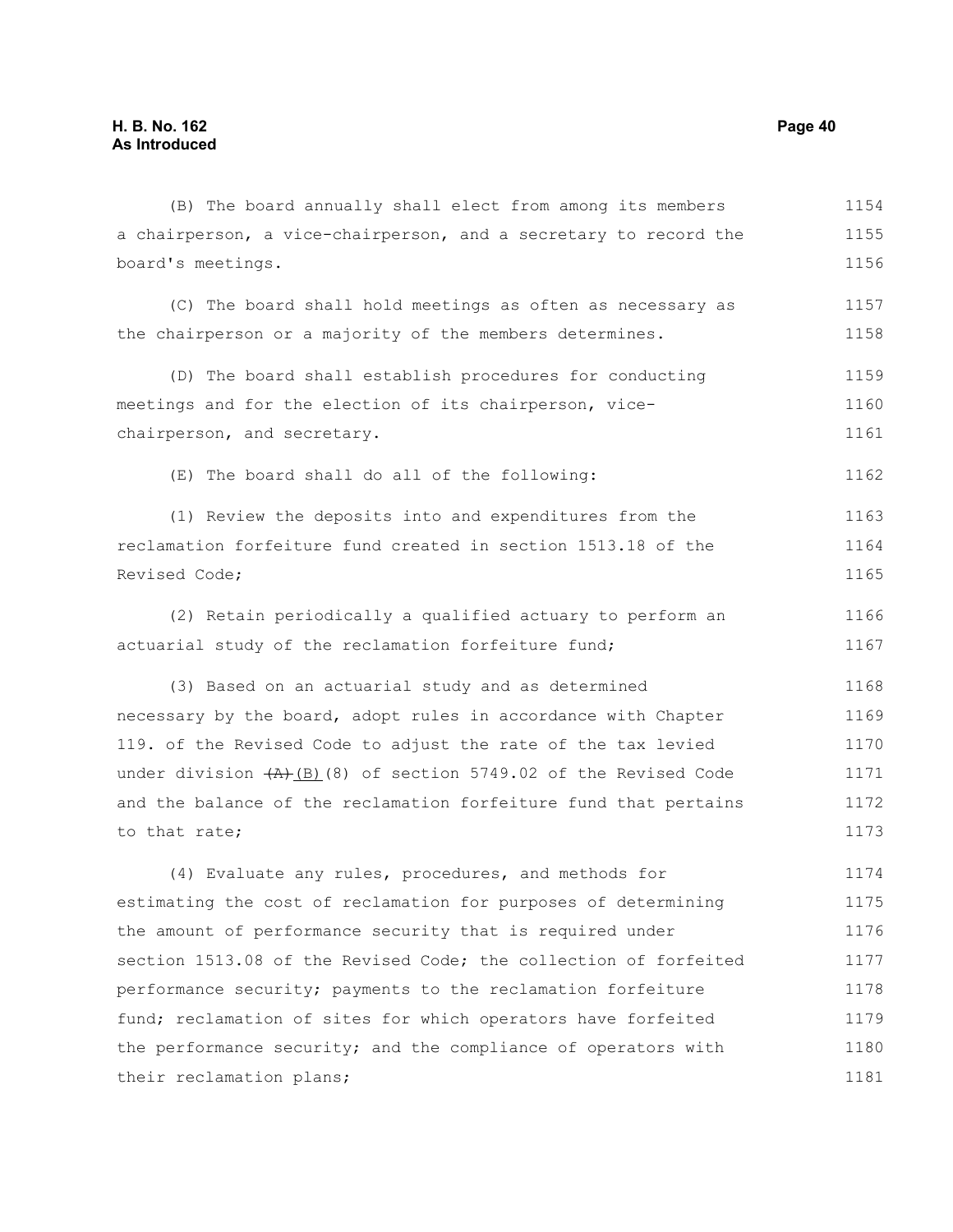# **H. B. No. 162 Page 41 As Introduced**

(5) Provide a forum for discussion of issues related to the reclamation forfeiture fund and the performance security that is required under section 1513.08 of the Revised Code; 1182 1183 1184

(6) Submit a report biennially to the governor that describes the financial status of the reclamation forfeiture fund and the adequacy of the amount of money in the fund to accomplish the purposes of the fund and that may discuss any matter related to the performance security that is required under section 1513.08 of the Revised Code; 1185 1186 1187 1188 1189 1190

(7) Make recommendations to the governor, if necessary, of alternative methods of providing money for or using money in the reclamation forfeiture fund and issues related to the reclamation of land or water resources that have been adversely affected by past coal mining for which the performance security was forfeited; 1191 1192 1193 1194 1195 1196

(8) Adopt rules in accordance with Chapter 119. of the Revised Code that are necessary to administer this section. 1197 1198

**Sec. 1514.11.** In addition to the purposes authorized in section 1514.06 of the Revised Code, the chief of the division of mineral resources management may use moneys in the surface mining fund created under that section for the administration and enforcement of this chapter, for the reclamation of land affected by surface or in-stream mining under a permit issued under this chapter that the operator failed to reclaim and for which the performance bond filed by the operator is insufficient to complete the reclamation, and for the reclamation of land affected by surface or in-stream mining that was abandoned and left unreclaimed and for which no permit was issued or bond filed under this chapter. Also, the chief may use the portion of the surface mining fund that consists of moneys collected from 1199 1200 1201 1202 1203 1204 1205 1206 1207 1208 1209 1210 1211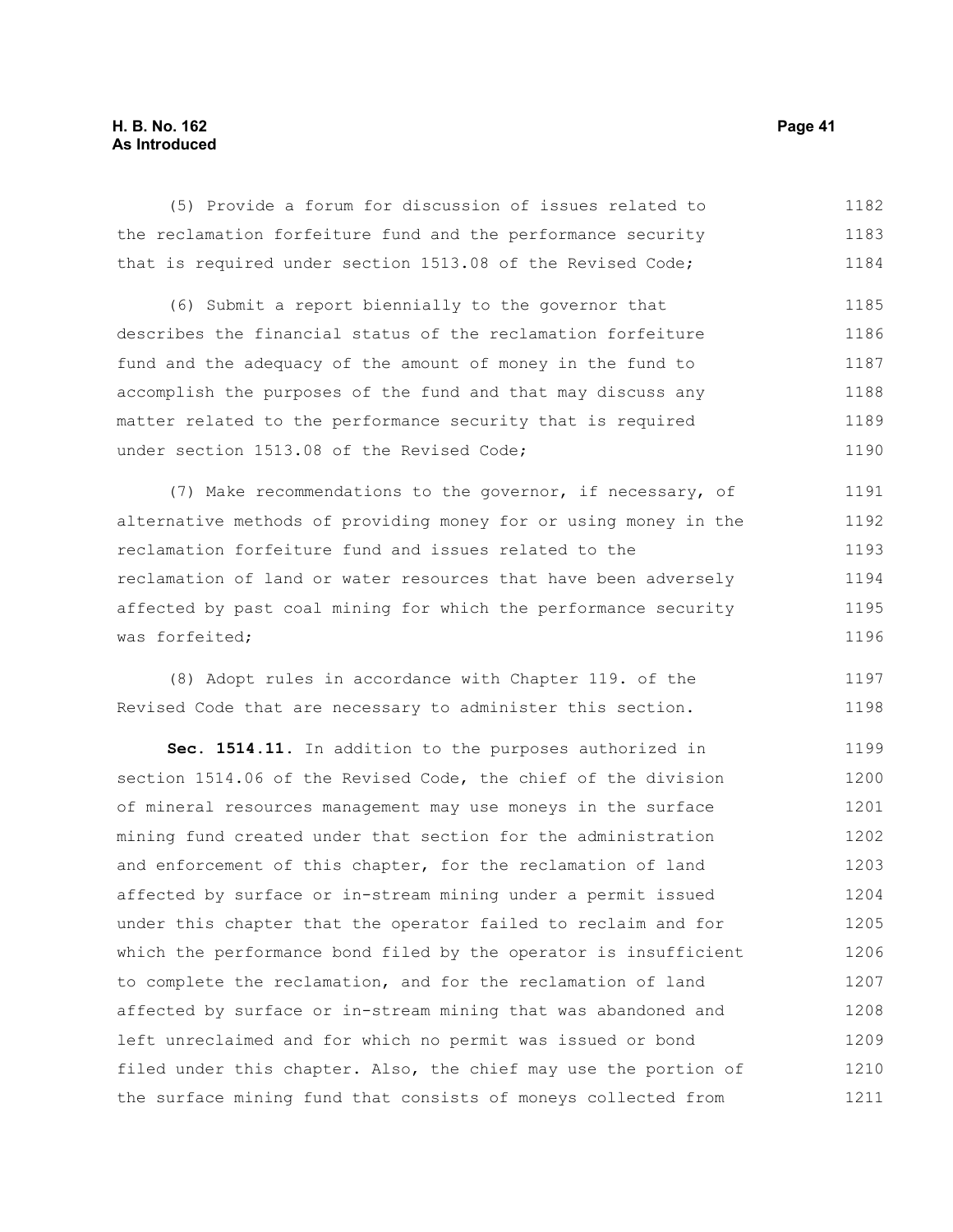# **H. B. No. 162 Page 42 As Introduced**

the severance taxes levied under section 5749.02 of the Revised Code for mine safety and first aid training. For purposes of this section, the chief shall expend moneys in the fund in accordance with the procedures and requirements established in section 1514.06 of the Revised Code and may enter into contracts and perform work in accordance with that section. 1212 1213 1214 1215 1216 1217

Fees collected under sections 1514.02 and 1514.03 of the Revised Code, one-half of the moneys collected from the severance taxes levied under divisions  $(A)$  (B)(3) and (4) of section 5749.02 of the Revised Code, and all of the moneys collected from the severance tax levied under division  $(A)$ (B)(7) of section 5749.02 of the Revised Code shall be credited to the fund in accordance with those sections. Notwithstanding any section of the Revised Code relating to the distribution or crediting of fines for violations of the Revised Code, all fines imposed under section 1514.99 of the Revised Code shall be credited to the fund. 1218 1219 1220 1221 1222 1223 1224 1225 1226 1227 1228

#### **Sec. 3737.15.** (A) As used in this section:

(1) "Fire department" means a fire department of a municipal corporation or township, a township fire district, a joint township fire district, a private fire company or volunteer fire company that has entered into an agreement for the use and operation of firefighting equipment with a municipal corporation, township, township fire district, or joint township fire district or, in a municipal corporation or township where no such fire department or district exists and no such agreement is in effect, the fire prevention officer of the municipal corporation or township. 1230 1231 1232 1233 1234 1235 1236 1237 1238 1239

(2) "Eligible fire department" means a fire department serving territory that coexists wholly or partly with an 1240 1241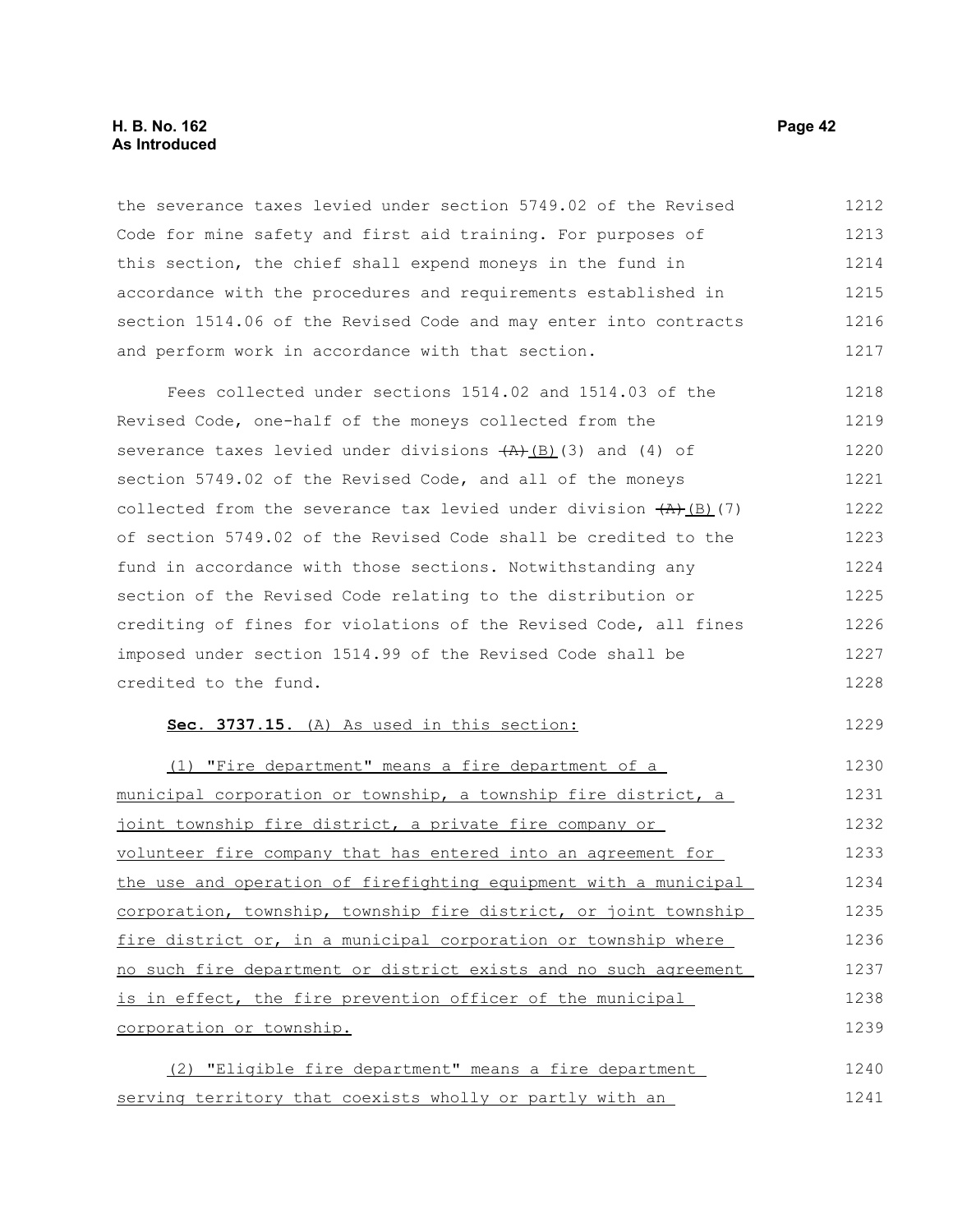eligible subdivision. (3) "Eligible subdivision" has the same meaning as in section 190.01 of the Revised Code. (4) "Firefighter" means any regular, paid or volunteer, member of a lawfully constituted fire department. (5) "Emergency medical technician" means an EMT-basic, EMT-I, or paramedic as defined in section 4765.01 of the Revised Code. (6) "Firefighting equipment" means equipment and vehicles used by firefighters or emergency medical technicians in the performance of their duties. (B) There is hereby created in the state treasury the shale region firefighting equipment fund, which shall consist of money transferred to the fund from the oil and gas severance tax fund under division (C)(7) of section 5749.02 of the Revised Code. The fire marshal shall use money in the fund only to award grants under this section to eligible fire departments to purchase or acquire firefighting equipment in accordance with this section. (C) One or more eligible fire departments may apply to the fire marshal, on forms prescribed by the fire marshal, for a grant from the shale region firefighting equipment fund. In approving applications and in determining the amount of the grant to be awarded, the fire marshal shall specifically consider all of the following factors: (1) The regional distribution and availability of similar firefighting equipment; 1242 1243 1244 1245 1246 1247 1248 1249 1250 1251 1252 1253 1254 1255 1256 1257 1258 1259 1260 1261 1262 1263 1264 1265 1266 1267 1268

(2) The importance of the firefighting equipment to the 1269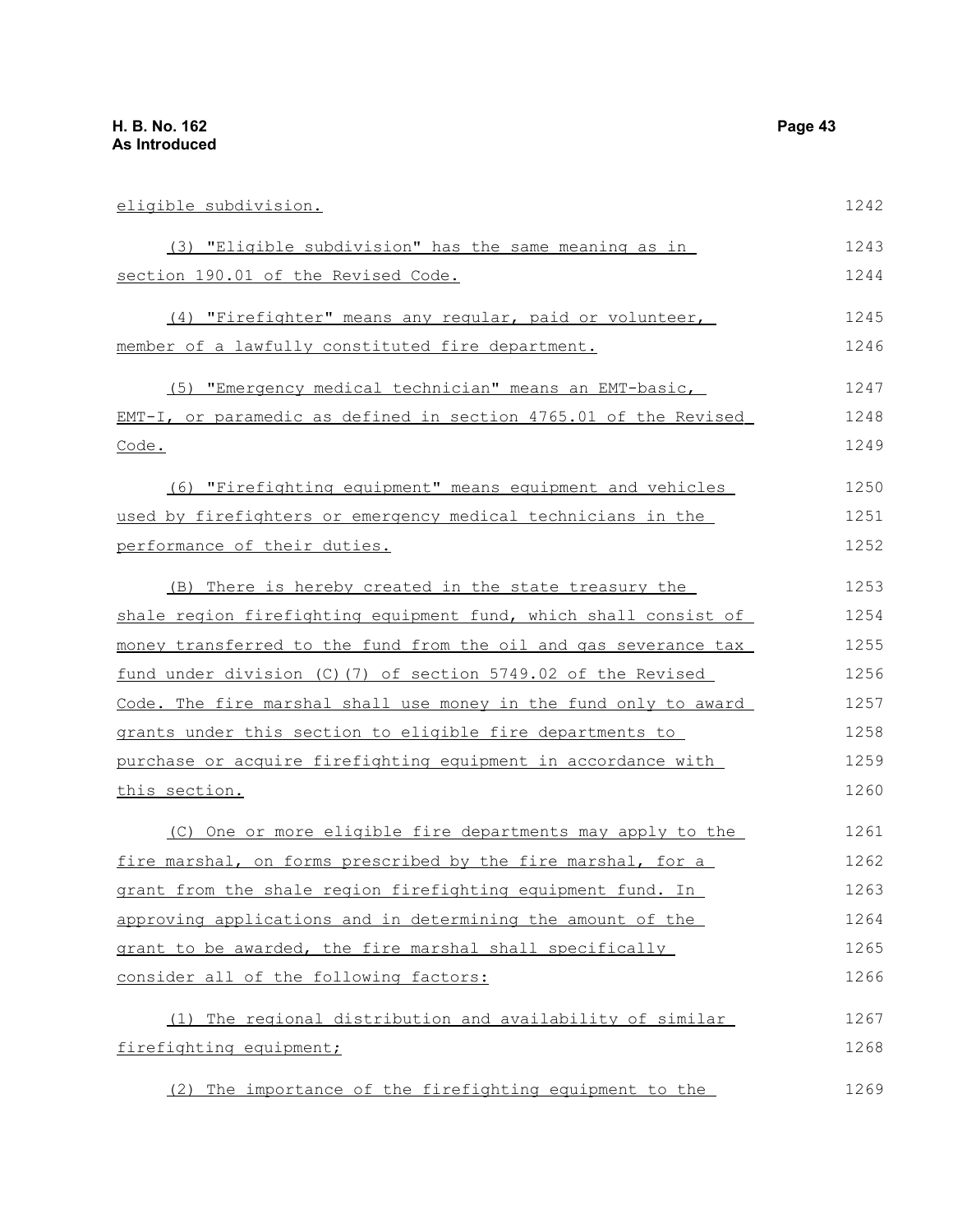| health and safety of the firefighters and the residents of the   | 1270 |
|------------------------------------------------------------------|------|
| subdivision;                                                     | 1271 |
| (3) The availability of federal, local, or other state           | 1272 |
| funds for the purchase;                                          | 1273 |
| (4) The extent to which the firefighting equipment is            | 1274 |
| necessary to prepare for or respond to emergencies caused by the | 1275 |
| presence of oil and gas wells;                                   | 1276 |
| (5) Any other relevant factors prescribed by the fire            | 1277 |
| marshal.                                                         | 1278 |
| The fire marshal shall not approve a grant application if        | 1279 |
| the amount of the grant requested by the eligible fire           | 1280 |
| department exceeds the amount of money available in the shale    | 1281 |
| region firefighting equipment fund. A county emergency           | 1282 |
| management agency may file a joint application for a grant under | 1283 |
| this division on behalf of two or more fire departments with     | 1284 |
| territory in that county.                                        | 1285 |
| (D) The fire marshal shall notify the director of budget         | 1286 |
| and management of the amount of any grant awarded by the fire    | 1287 |
| marshal under this section. The director of budget and           | 1288 |
| management shall release appropriations from the shale region    | 1289 |
| firefighting equipment fund for the purpose of awarding a grant  | 1290 |
| to one or more eligible fire departments on the presentation of  | 1291 |
| a request to do so by the fire marshal.                          | 1292 |
| (E) The fire marshal may adopt rules in accordance with          | 1293 |
| Chapter 119. of the Revised Code as are necessary to administer  | 1294 |
| the grant program created in this section, including the         | 1295 |
| procedures and manner in which applications may be submitted     | 1296 |
| under division (C) of this section.                              | 1297 |

 **Sec. 3745.50.** (A) As used in this section: 1298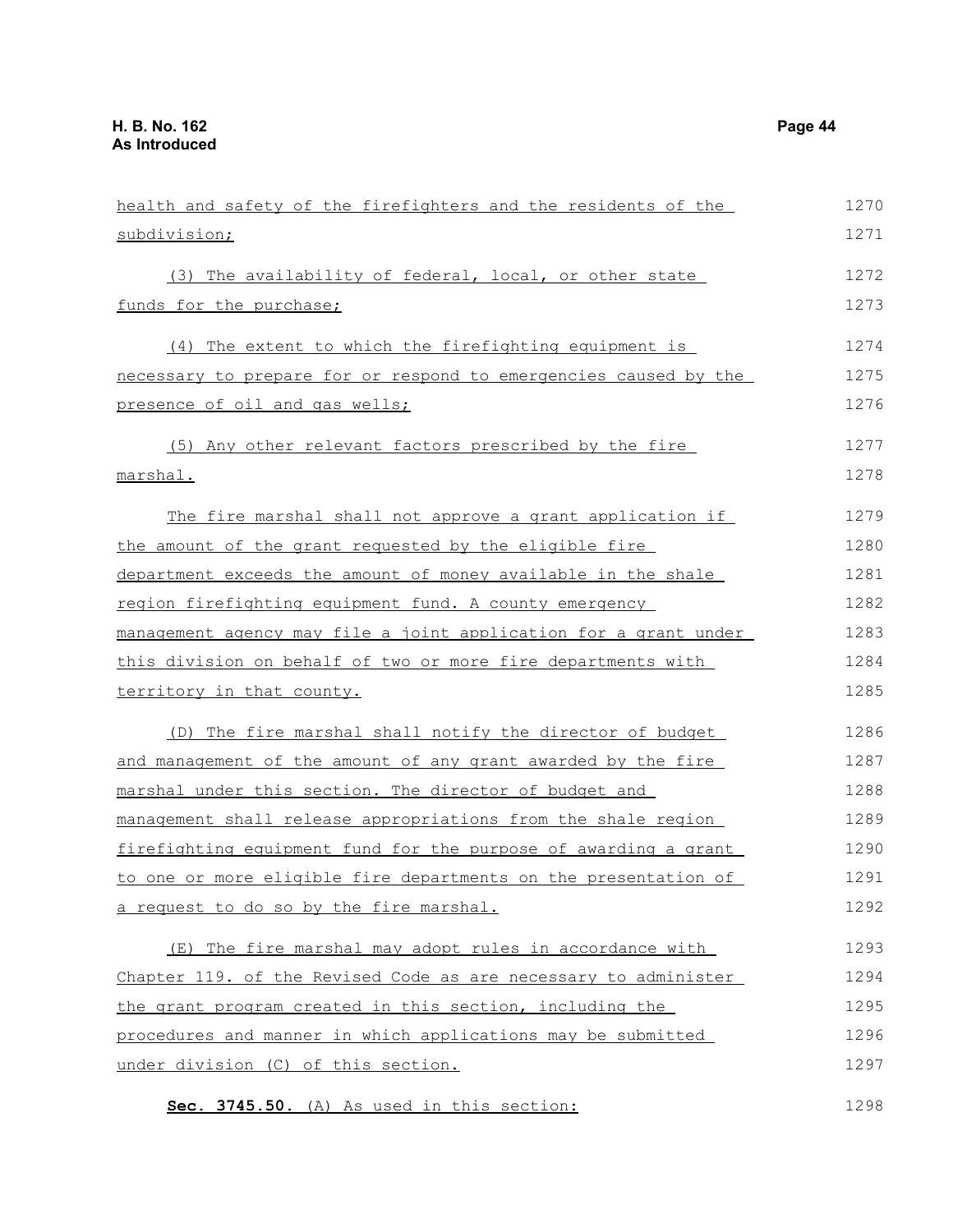|                                                                 | 1299 |
|-----------------------------------------------------------------|------|
| (1) "Compressed natural gas" means a clear, odorless, and       |      |
| noncorrosive natural gas that is compressed to a pressure of at | 1300 |
| least three thousand eight hundred pounds per square inch but   | 1301 |
| less than four thousand five hundred pounds per square inch.    | 1302 |
| (2) "Gaseous fuel" means compressed natural gas, liquefied      | 1303 |
| natural gas, or liquid petroleum gas.                           | 1304 |
| (3) "Incremental cost" means the excess cost associated         | 1305 |
| with the purchase of a vehicle originally equipped by the       | 1306 |
| manufacturer to operate on gaseous fuel as compared to the      | 1307 |
| purchase of an equivalent vehicle that operates on gasoline or  | 1308 |
| diesel fuel.                                                    | 1309 |
| (4) "Liquefied natural gas" means natural gas that is           | 1310 |
| cooled to negative two hundred sixty degrees fahrenheit and is  | 1311 |
| <u>in a liquefied state.</u>                                    | 1312 |
| (5) "Liquid petroleum gas" means a material with a vapor        | 1313 |
| pressure not exceeding that of commercial propane which is      | 1314 |
| composed predominately of the following hydrocarbons or         | 1315 |
| mixtures: propane, propylene, butane (normal butane or          | 1316 |
| isobutane), and butylene.                                       | 1317 |
| (6) "Nonprofit corporation" has the same meaning as in          | 1318 |
| section 1702.01 of the Revised Code.                            | 1319 |
| (7) "Public transportation system" means a county transit       | 1320 |
| system operated in accordance with sections 306.01 to 306.13 of | 1321 |
| the Revised Code, a regional transit authority operated in      | 1322 |
| accordance with sections 306.30 to 306.71 of the Revised Code,  | 1323 |
| or a regional transit commission operated in accordance with    | 1324 |
| sections 306.80 to 306.90 of the Revised Code.                  | 1325 |
| (8) "School district" means a "city school district" as         | 1326 |
| defined in section 3311.02 of the Revised Code, a "local school | 1327 |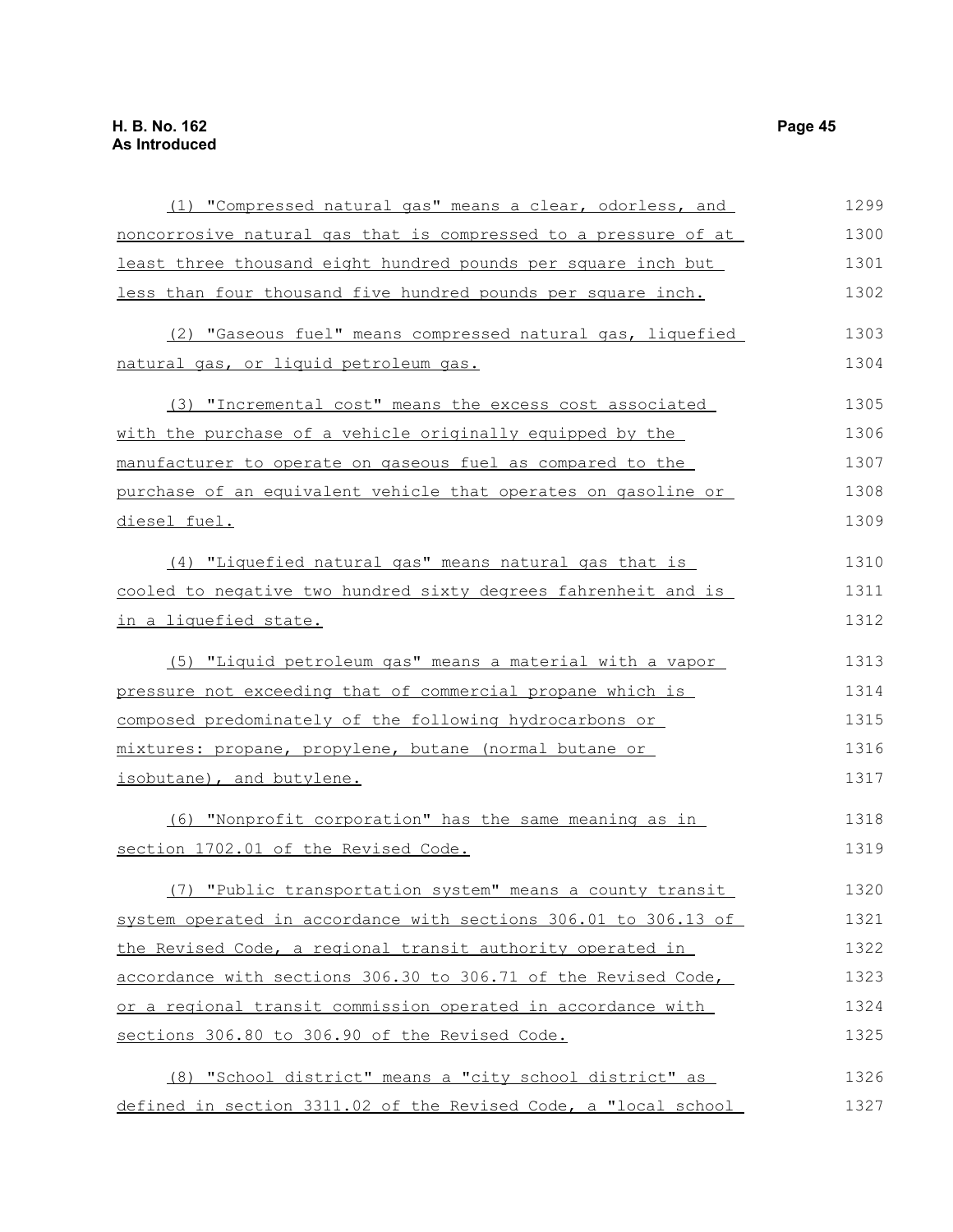| district" as defined in section 3311.03 of the Revised Code, an  | 1328 |
|------------------------------------------------------------------|------|
| "exempted village school district" as defined in section 3311.04 | 1329 |
| of the Revised Code, or a "joint vocational school district" as  | 1330 |
| defined in section 3311.18 of the Revised Code.                  | 1331 |
| (B) For the purpose of promoting the conversion of public        | 1332 |
| fleets to operate on cleaner fuels, the director of              | 1333 |
| environmental protection shall administer a gaseous fuel vehicle | 1334 |
| conversion program under which the director may make grants to a | 1335 |
| state agency, a political subdivision of the state, a school     | 1336 |
| district, a public transportation system, or a nonprofit         | 1337 |
| corporation for the conversion of a vehicle to operate on        | 1338 |
| gaseous fuel or for the incremental cost associated with the     | 1339 |
| purchase of a vehicle originally equipped by the manufacturer to | 1340 |
| operate on gaseous fuel.                                         | 1341 |
| (C) The director shall adopt rules in accordance with            | 1342 |
| Chapter 119. of the Revised Code that are necessary for the      | 1343 |
| administration of the gaseous fuel vehicle conversion program.   | 1344 |
| The rules shall establish all of the following:                  | 1345 |
| (1) An application form and procedures governing the             | 1346 |
| process for applying to receive a grant under the program;       | 1347 |
| (2) Grant eligibility requirements;                              | 1348 |
| (3) A maximum grant amount of five hundred thousand              | 1349 |
| dollars per eligible entity;                                     | 1350 |
| (4) Any other procedures, criteria, or grant terms that          | 1351 |
| the director determines necessary to administer the program.     | 1352 |
| (D) There is hereby created in the state treasury the            | 1353 |
| gaseous fuel vehicle conversion fund, which shall consist of     | 1354 |
| money credited to the fund under section 5749.02 of the Revised  | 1355 |
| Code. The money in the fund shall be used solely to make grants  | 1356 |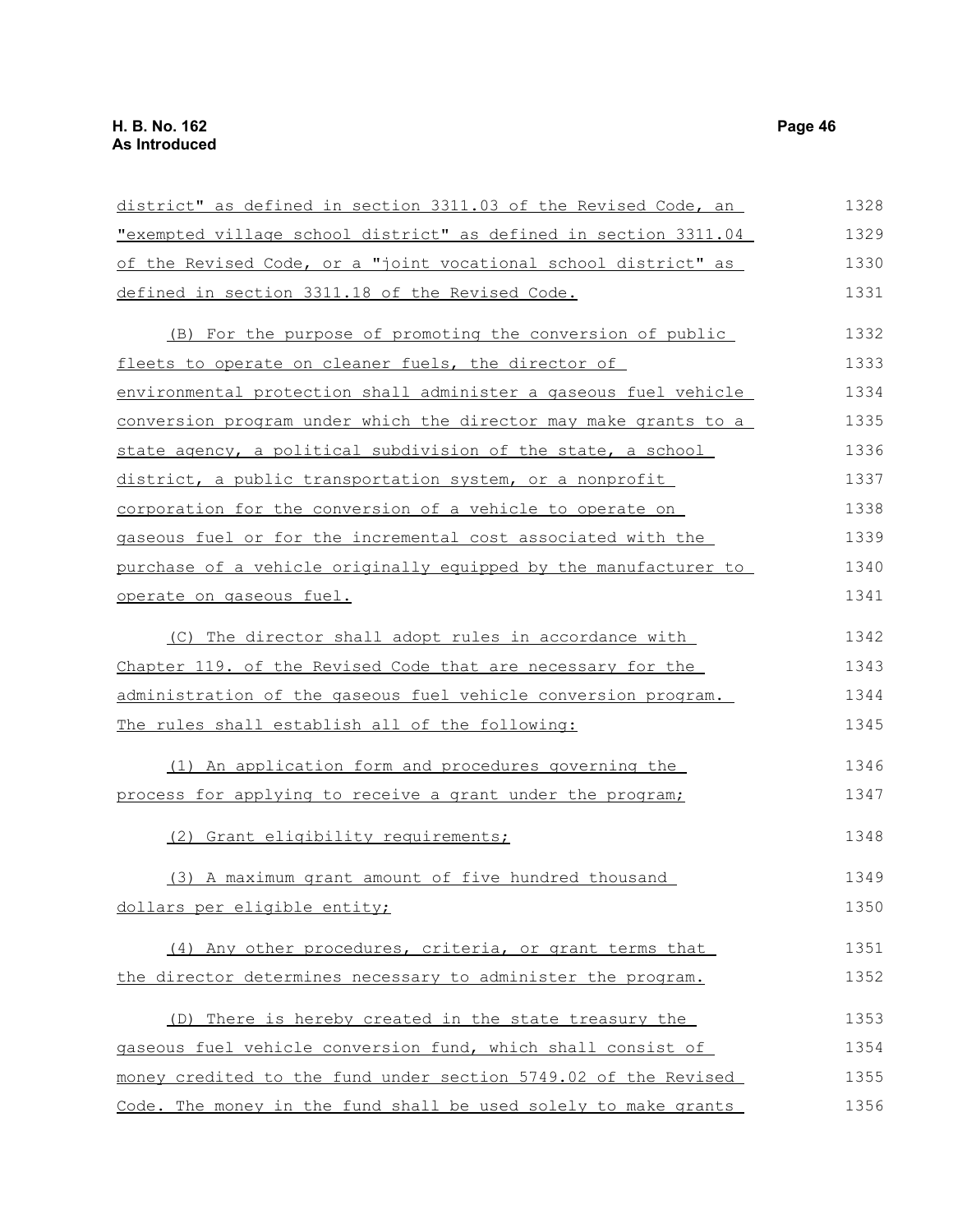| under the gaseous fuel vehicle conversion program. Any interest  | 1357 |
|------------------------------------------------------------------|------|
| earned from money in the fund shall be used by the director to   | 1358 |
| administer the gaseous fuel vehicle conversion program.          | 1359 |
| Sec. 5501.37. There is hereby created in the state               | 1360 |
| treasury the shale region transportation fund, which shall       | 1361 |
| consist of money transferred to the fund from the oil and gas    | 1362 |
| severance tax fund under division (C) (7) of section 5749.02 of  | 1363 |
| <u>the Revised Code. Money in the fund shall be used only to</u> | 1364 |
| construct, reconstruct, widen, repair, resurface, and maintain   | 1365 |
| roads that are part of the state highway system and are or would | 1366 |
| be located in a county on any list certified to the director of  | 1367 |
| transportation under division (C) of section 1509.11 of the      | 1368 |
| Revised Code. The director shall determine how money from the    | 1369 |
| fund shall be allocated for those purposes. Projects funded from | 1370 |
| the shale region transportation fund shall not be subject to     | 1371 |
| review under Chapter 5512. of the Revised Code, provided the     | 1372 |
| project receives no funding otherwise subject to that chapter.   | 1373 |
| Before constructing additional highways as part of the           | 1374 |
| state highway system, the director shall comply with section     | 1375 |
| 5511.01 of the Revised Code.                                     | 1376 |
| Sec. 5747.56. (A) Not later than the fifteenth day of June       | 1377 |
| of each year, the tax commissioner shall calculate and certify   | 1378 |
| to the director of budget and management both of the following:  | 1379 |
| (1) Revenue forgone to the local government fund during          | 1380 |
| the preceding calendar year because of the credit authorized     | 1381 |
| under section 5747.63 and the exclusion authorized under         | 1382 |
| division (F)(2)(jj) of section 5751.01 of the Revised Code.      | 1383 |
| (2) Revenue forgone to the public library fund during the        | 1384 |
| preceding calendar year because of the credit authorized under   | 1385 |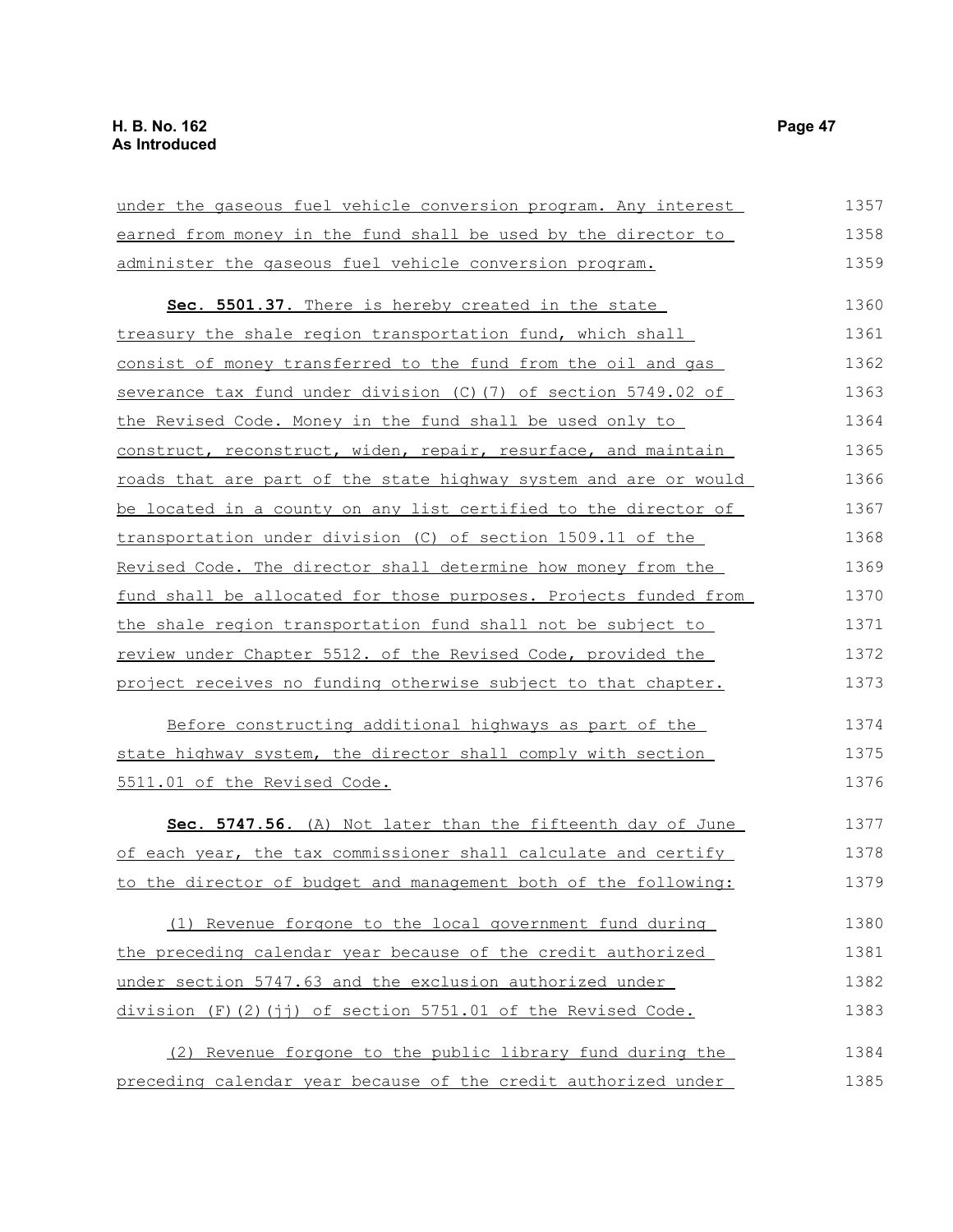$(2)$ (jj) of section 5751.01 of the Revised Code. (B) There is hereby created in the state treasury the local government reimbursement fund. On or before the thirtieth day of June of each year, the director of budget and management shall transfer or distribute from the fund the following amounts: (1) An amount equal to the lesser of the money in the local government reimbursement fund or the sum of the amounts certified by the tax commissioner under divisions (A)(1) and (2) of this section to the undivided local government fund and the public library fund of each county and to each municipal corporation receiving money that calendar year under division (C) of section 5747.50 of the Revised Code in the same proportions as money from the local government fund is distributed to undivided local government funds and those municipal corporations under divisions (B) and (C) of section 5747.50 of the Revised Code and from the public library fund to county public library funds under section 5747.47 of the Revised Code for that calendar year. (2) Twenty per cent of any money remaining in the local government reimbursement fund after making the distribution described in division (B)(1) of this section to the severance tax infrastructure fund of each eligible county in the county's proportion most recently certified to the director by the chief of the division of oil and gas resources management under division (C) of section 1509.11 of the Revised Code. (3) Sixty-three and three-fourths per cent of any money remaining in the local government reimbursement fund after 1387 1388 1389 1390 1391 1392 1393 1394 1395 1396 1397 1398 1399 1400 1401 1402 1403 1404 1405 1406 1407 1408 1409 1410 1411 1412 1413 1414

section 5747.63 and the exclusion authorized under division (F)

making the distribution under division (B)(1) of this section to 1415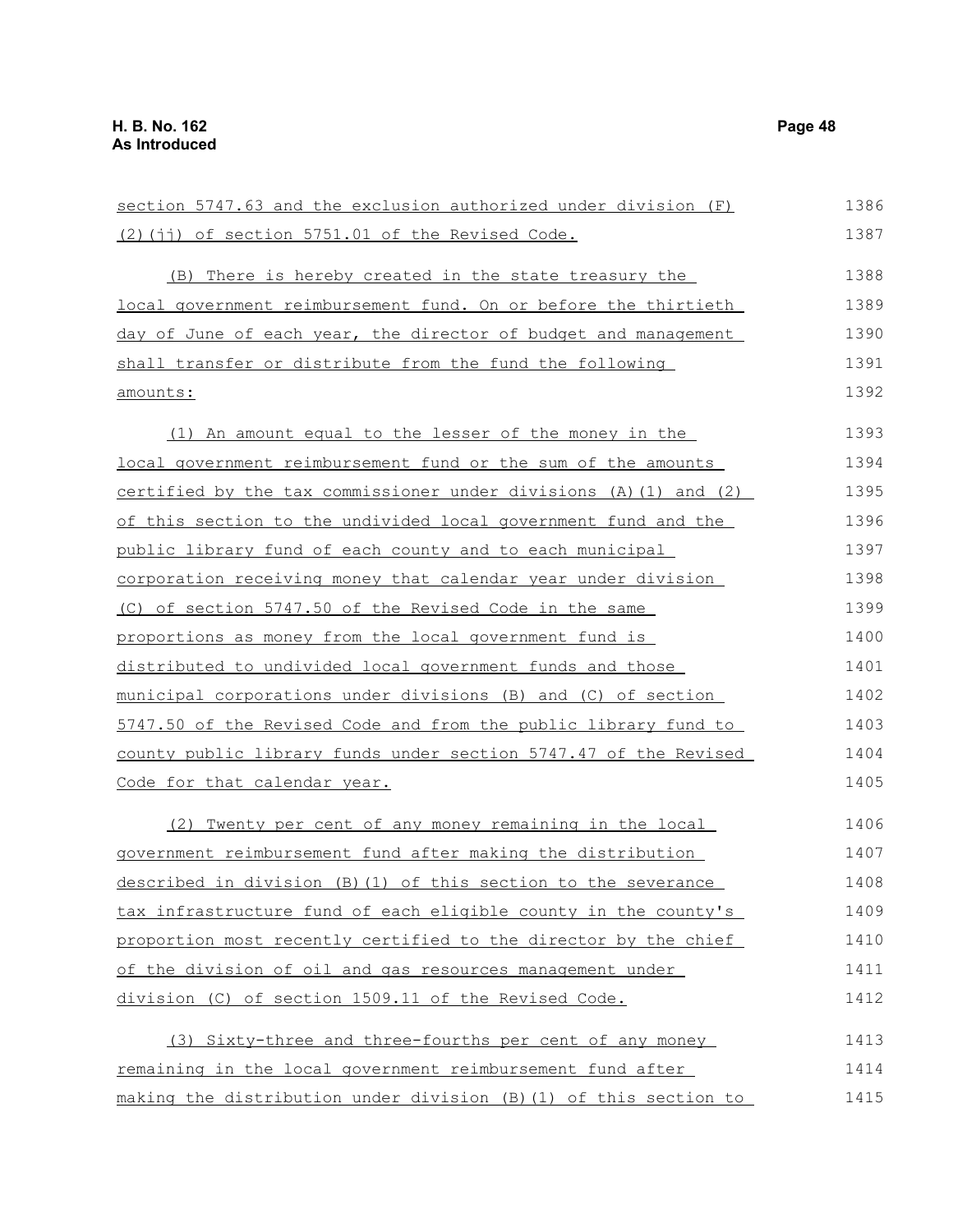Revised Code.

Revised Code.

section 190.03 of the Revised Code. (4) Eleven and one-fourth per cent of any money remaining in the local government reimbursement fund after making the distribution described in division (B)(1) of this section to the severance tax legacy fund created in section 190.04 of the (5) Five per cent of any money remaining in the local government reimbursement fund after making the distribution described in division (B)(1) of this section to the township road maintenance fund of each eligible county in the proportion certified to the director by the chief of the division of oil and gas resources under division (C) of section 1509.11 of the (C) The county treasurer shall apportion money distributed to the undivided local government fund or public library fund of 1417 1418 1419 1420 1421 1422 1423 1424 1425 1426 1427 1428 1429 1430 1431

the county under division (B)(1) of this section to subdivisions or libraries according to the formula used by the county to distribute money from the undivided local government fund under section 5747.51 or 5747.53 or from the county public library fund under section 5705.32 or 5705.321 of the Revised Code. 1432 1433 1434 1435 1436

the Ohio shale gas infrastructure development fund created in

Payments received by a municipal corporation directly from the director of budget and management under division (B)(1) of this section shall be paid into its general fund and may be used for any lawful purpose. Money received by a subdivision under division (B)(1) of this section shall be paid into its general fund and used for the current operating expenses of the subdivision. 1437 1438 1439 1440 1441 1442 1443

 **Sec. 5747.63.** (A) As used in this section: 1444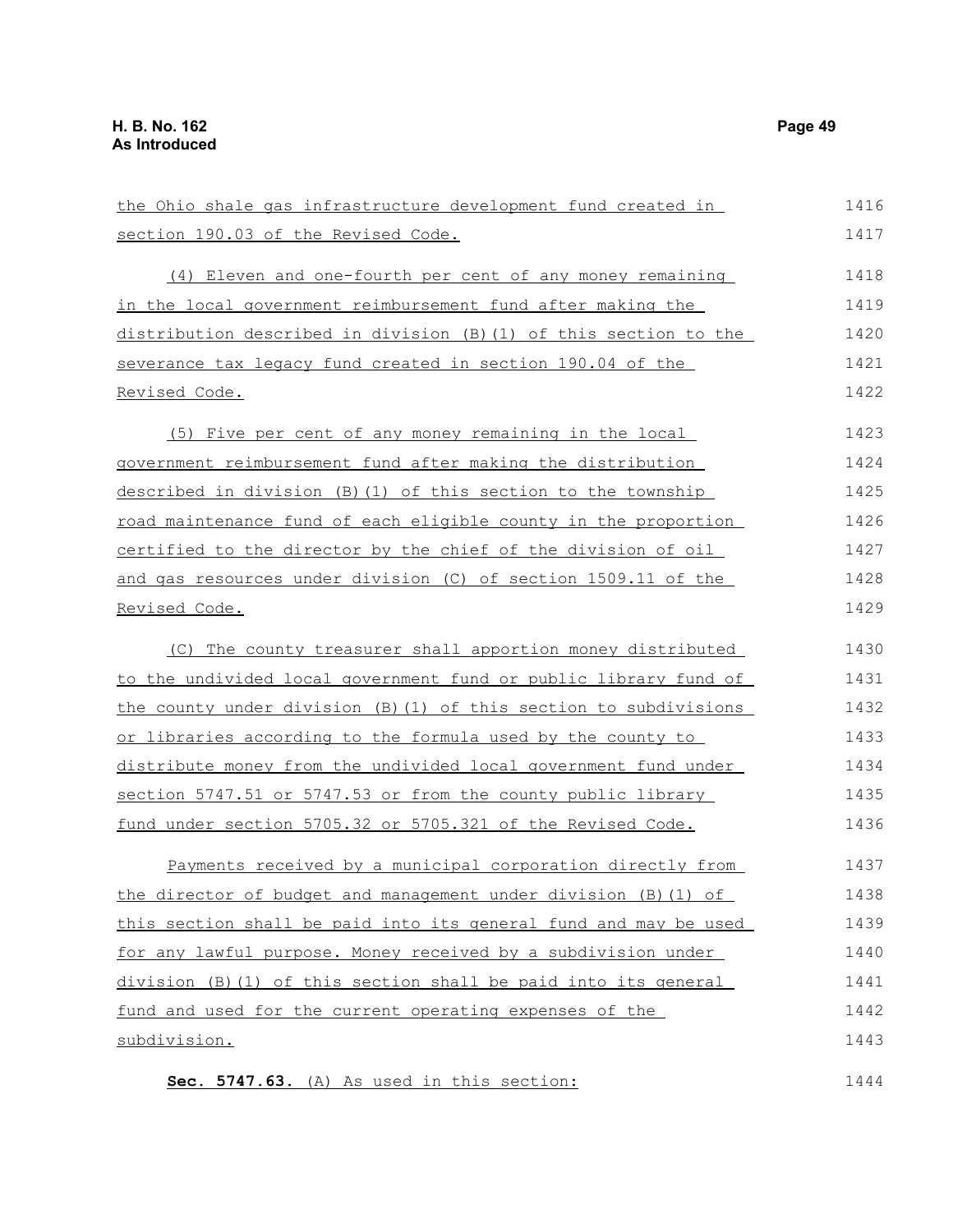(1) "Royalty interest" and "well" have the same meanings as in section 1509.01 of the Revised Code. (2) "Oil and gas severance tax" means the tax imposed under division (B)(5), (6), (10), (11), (12), (13), or (14) of section 5749.02 of the Revised Code. (3) "Severer" has the same meaning as in section 5749.01 of the Revised Code. (B) For taxable years beginning on or after January 1, 2015, a taxpayer directly holding a royalty interest in a well producing oil or gas may claim a nonrefundable credit against the tax imposed by section 5747.02 of the Revised Code. The amount of the credit equals the amount of oil and gas severance tax paid by the severer in the calendar year that ends in or coincides with the taxpayer's taxable year multiplied by the lesser of twelve and one-half per cent or the proportion on the last day of the taxable year of that tax by which the taxpayer's royalty payments are reduced or for which the taxpayer is contractually required to pay the severer. The taxpayer shall claim the credit in the order required under section 5747.98 of the Revised Code. If the credit exceeds the amount of tax otherwise due for the taxable year, the excess may not be carried forward. On or before the last day of January of each year, a severer shall deliver to each taxpayer that directly holds a royalty interest in the severer's well a written report that lists the amount of oil and gas severance tax the severer paid on oil and gas severed and sold from that well in the preceding calendar year unless that information has already been provided by the severer to each taxpayer or pass-through entity in one or 1445 1446 1447 1448 1449 1450 1451 1452 1453 1454 1455 1456 1457 1458 1459 1460 1461 1462 1463 1464 1465 1466 1467 1468 1469 1470 1471 1472 1473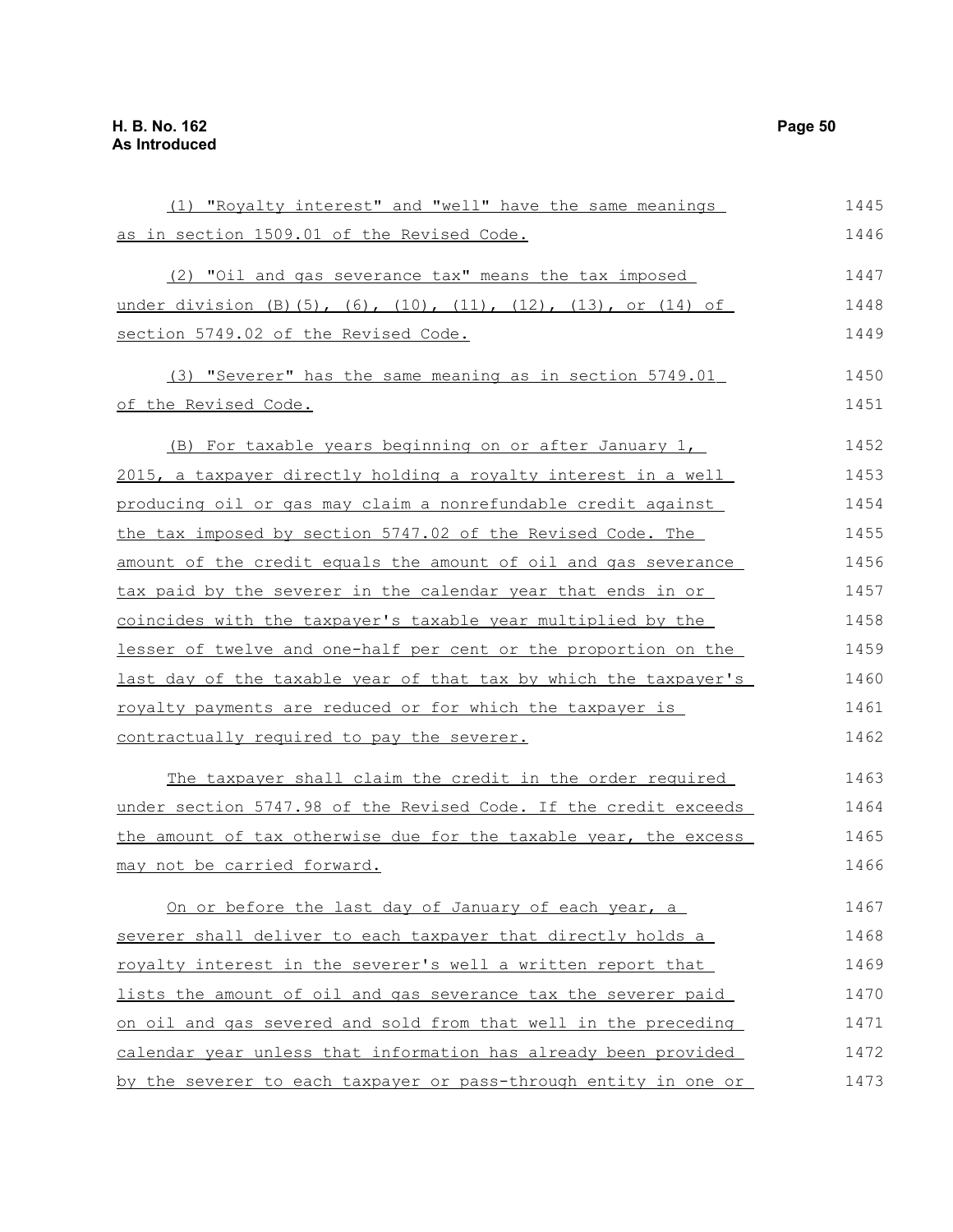| more written periodic reports. If requested by the tax          | 1474 |
|-----------------------------------------------------------------|------|
| commissioner, a taxpayer shall furnish to the commissioner such | 1475 |
| reports or other documentation substantiating the taxpayer's    | 1476 |
| royalty interest or the proportion of oil and gas severance tax | 1477 |
| by which the taxpayer's royalty payments are reduced or for     | 1478 |
| which the taxpayer is required to pay the severer.              | 1479 |
| Sec. 5747.98. (A) To provide a uniform procedure for            | 1480 |
| calculating the amount of tax due under section 5747.02 of the  | 1481 |
| Revised Code, a taxpayer shall claim any credits to which the   | 1482 |
| taxpayer is entitled in the following order:                    | 1483 |
| (1) The retirement income credit under division (B) of          | 1484 |
| section 5747.055 of the Revised Code;                           | 1485 |
| (2) The senior citizen credit under division (C) of             | 1486 |
| section 5747.05 of the Revised Code;                            | 1487 |
| (3) The lump sum distribution credit under division (D) of      | 1488 |
| section 5747.05 of the Revised Code;                            | 1489 |
| (4) The dependent care credit under section 5747.054 of         | 1490 |
| the Revised Code;                                               | 1491 |
| (5) The lump sum retirement income credit under division        | 1492 |
| (C) of section 5747.055 of the Revised Code;                    | 1493 |
| (6) The lump sum retirement income credit under division        | 1494 |
| (D) of section 5747.055 of the Revised Code;                    | 1495 |
| (7) The lump sum retirement income credit under division        | 1496 |
| (E) of section 5747.055 of the Revised Code;                    | 1497 |
| (8) The low-income credit under section 5747.056 of the         | 1498 |
| Revised Code;                                                   | 1499 |
| (9) The credit for displaced workers who pay for job            | 1500 |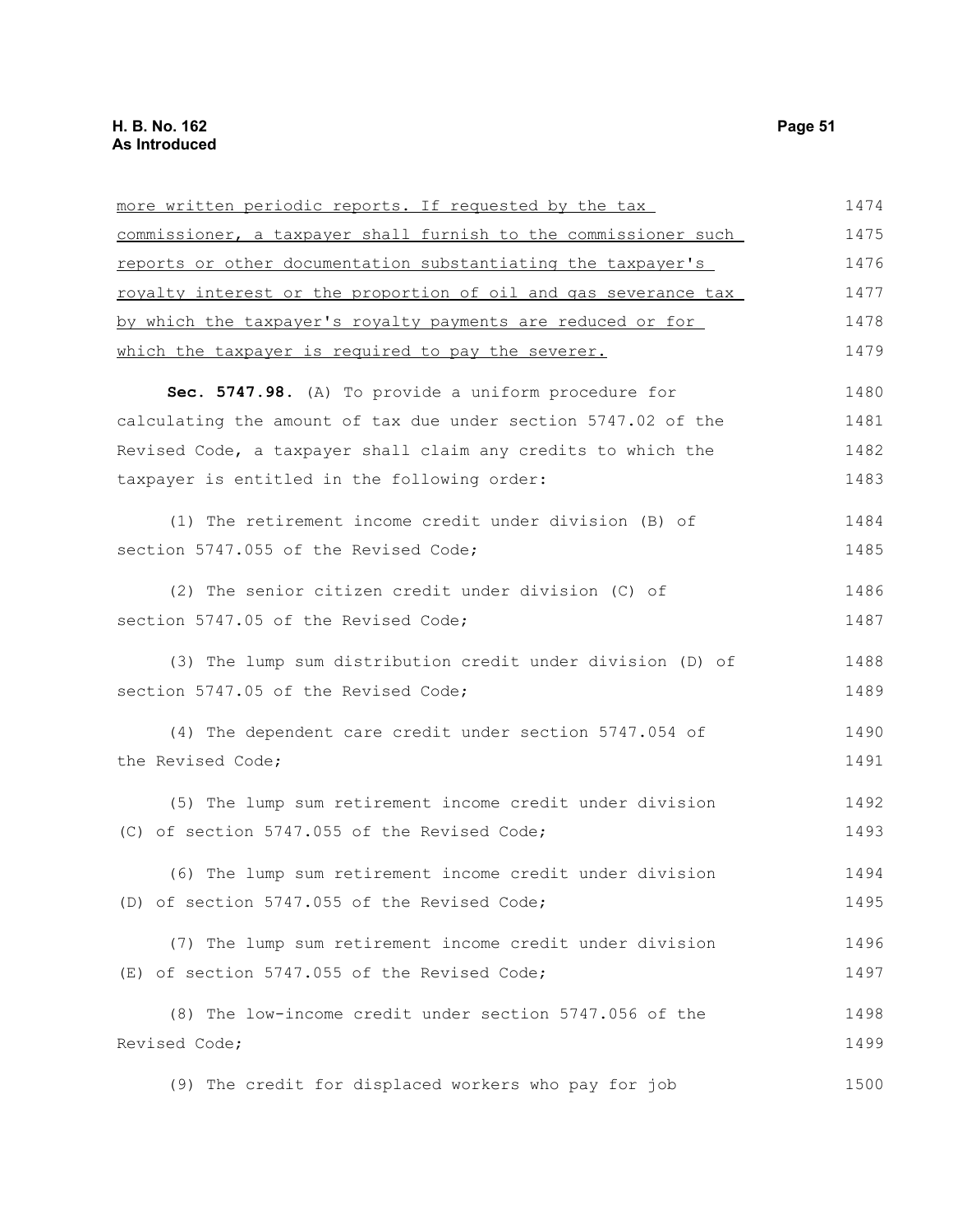training under section 5747.27 of the Revised Code; (10) The campaign contribution credit under section 5747.29 of the Revised Code; (11) The twenty-dollar personal exemption credit under section 5747.022 of the Revised Code; (12) The joint filing credit under division (G) of section 5747.05 of the Revised Code; (13) The nonresident credit under division (A) of section 5747.05 of the Revised Code; (14) The credit for a resident's out-of-state income under division (B) of section 5747.05 of the Revised Code; (15) The earned income credit under section 5747.71 of the Revised Code; (16) The credit for employers that reimburse employeechild care expenses under section 5747.36 The landowner oil and gas royalty interest credit for severance tax paid under section 5747.63 of the Revised Code; (17) The credit for adoption of a minor child under section 5747.37 of the Revised Code: (18) The credit for purchases of lights and reflectors under section 5747.38 of the Revised Code; (19) The nonrefundable job retention credit under division (B) of section 5747.058 of the Revised Code; (20) The credit for selling alternative fuel under section 5747.77 of the Revised Code; (21) The second credit for purchases of new manufacturing machinery and equipment and the credit for using Ohio coal under 1501 1502 1503 1504 1505 1506 1507 1508 1509 1510 1511 1512 1513 1514 1515 1516 1517 1518 1519 1520 1521 1522 1523 1524 1525 1526 1527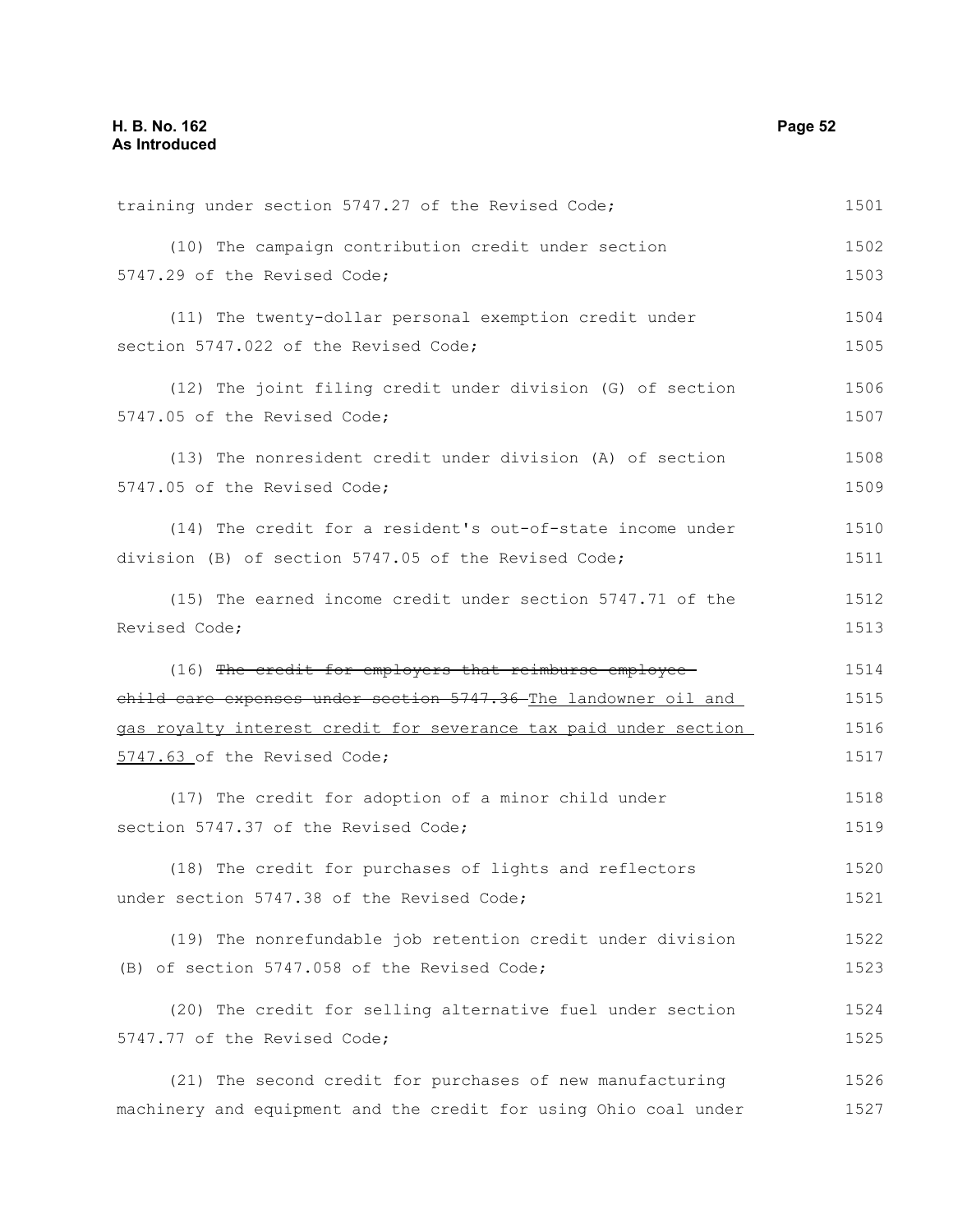| section 5747.31 of the Revised Code;                           | 1528 |
|----------------------------------------------------------------|------|
| (22) The job training credit under section 5747.39 of the      | 1529 |
| Revised Code;                                                  | 1530 |
| (23) The enterprise zone credit under section 5709.66 of       | 1531 |
| the Revised Code;                                              | 1532 |
| (24) The credit for the eligible costs associated with a       | 1533 |
| voluntary action under section 5747.32 of the Revised Code;    | 1534 |
| (25) The credit for employers that establish on-site child     | 1535 |
| day-care centers under section 5747.35 of the Revised Code;    | 1536 |
| (26) The ethanol plant investment credit under section         | 1537 |
| 5747.75 of the Revised Code;                                   | 1538 |
| (27) The credit for purchases of qualifying grape              | 1539 |
| production property under section 5747.28 of the Revised Code; | 1540 |
| (28) The small business investment credit under section        | 1541 |
| 5747.81 of the Revised Code;                                   | 1542 |
| (29) The enterprise zone credits under section 5709.65 of      | 1543 |
| the Revised Code;                                              | 1544 |
| (30) The research and development credit under section         | 1545 |
| 5747.331 of the Revised Code;                                  | 1546 |
| (31) The credit for rehabilitating a historic building         | 1547 |
| under section 5747.76 of the Revised Code;                     | 1548 |
| (32) The refundable credit for rehabilitating a historic       | 1549 |
| building under section 5747.76 of the Revised Code;            | 1550 |
| (33) The refundable jobs creation credit or job retention      | 1551 |
| credit under division (A) of section 5747.058 of the Revised   | 1552 |
| Code;                                                          | 1553 |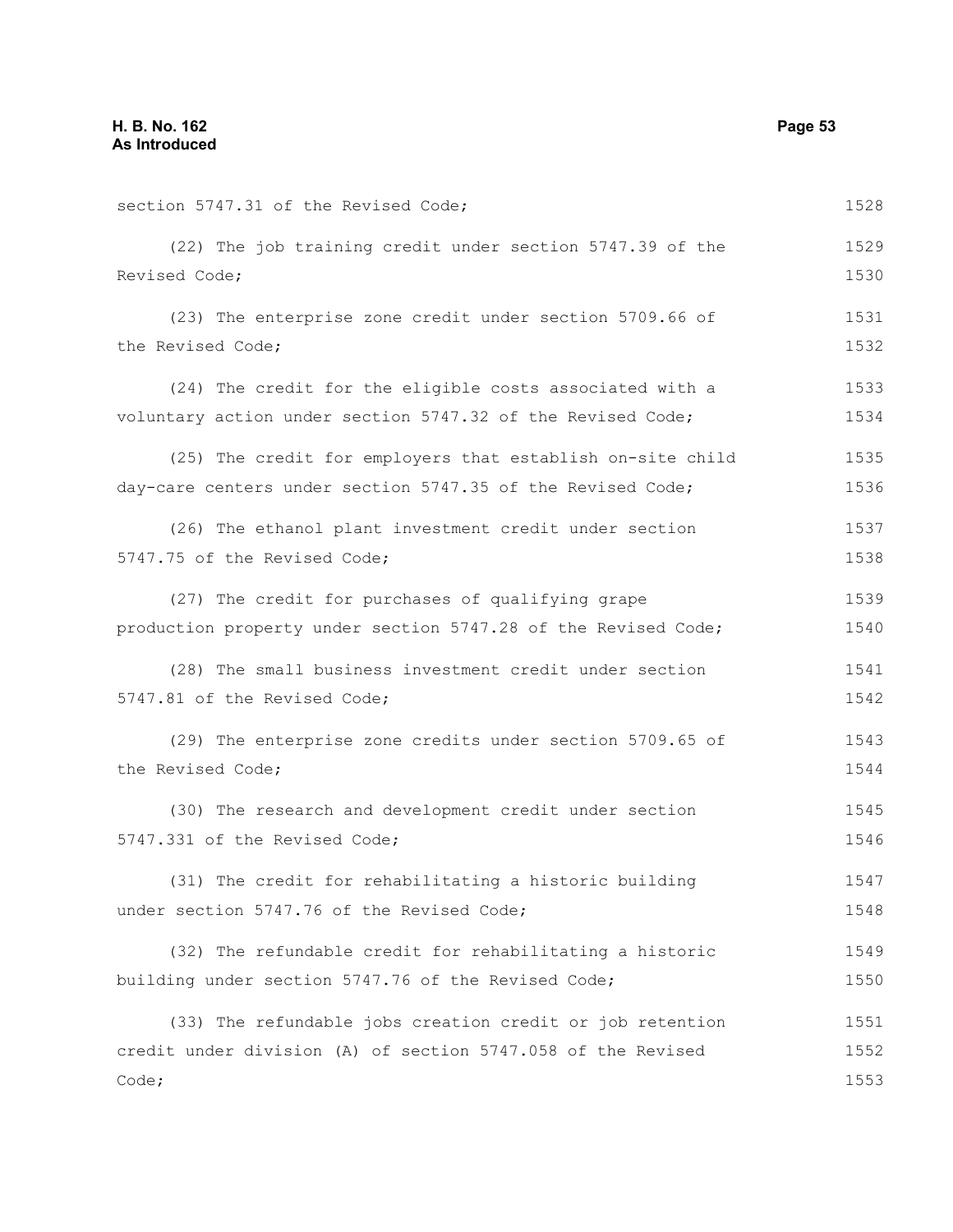(34) The refundable credit for taxes paid by a qualifying entity granted under section 5747.059 of the Revised Code; (35) The refundable credits for taxes paid by a qualifying pass-through entity granted under division (I) of section 5747.08 of the Revised Code; (36) The refundable credit under section 5747.80 of the Revised Code for losses on loans made to the Ohio venture capital program under sections 150.01 to 150.10 of the Revised Code; (37) The refundable motion picture production credit under section 5747.66 of the Revised Code; (38) The refundable credit for financial institution taxes paid by a pass-through entity granted under section 5747.65 of the Revised Code. (B) For any credit, except the refundable credits enumerated in this section and the credit granted under division (H) of section 5747.08 of the Revised Code, the amount of the credit for a taxable year shall not exceed the tax due after allowing for any other credit that precedes it in the order required under this section. Any excess amount of a particular credit may be carried forward if authorized under the section creating that credit. Nothing in this chapter shall be construed to allow a taxpayer to claim, directly or indirectly, a credit more than once for a taxable year. **Sec. 5749.01.** As used in this chapter: (A) "Ton" shall mean two thousand pounds as measured at the point and time of severance, after the removal of any impurities, under such rules and regulations as the tax commissioner may prescribe. 1554 1555 1556 1557 1558 1559 1560 1561 1562 1563 1564 1565 1566 1567 1568 1569 1570 1571 1572 1573 1574 1575 1576 1577 1578 1579 1580 1581 1582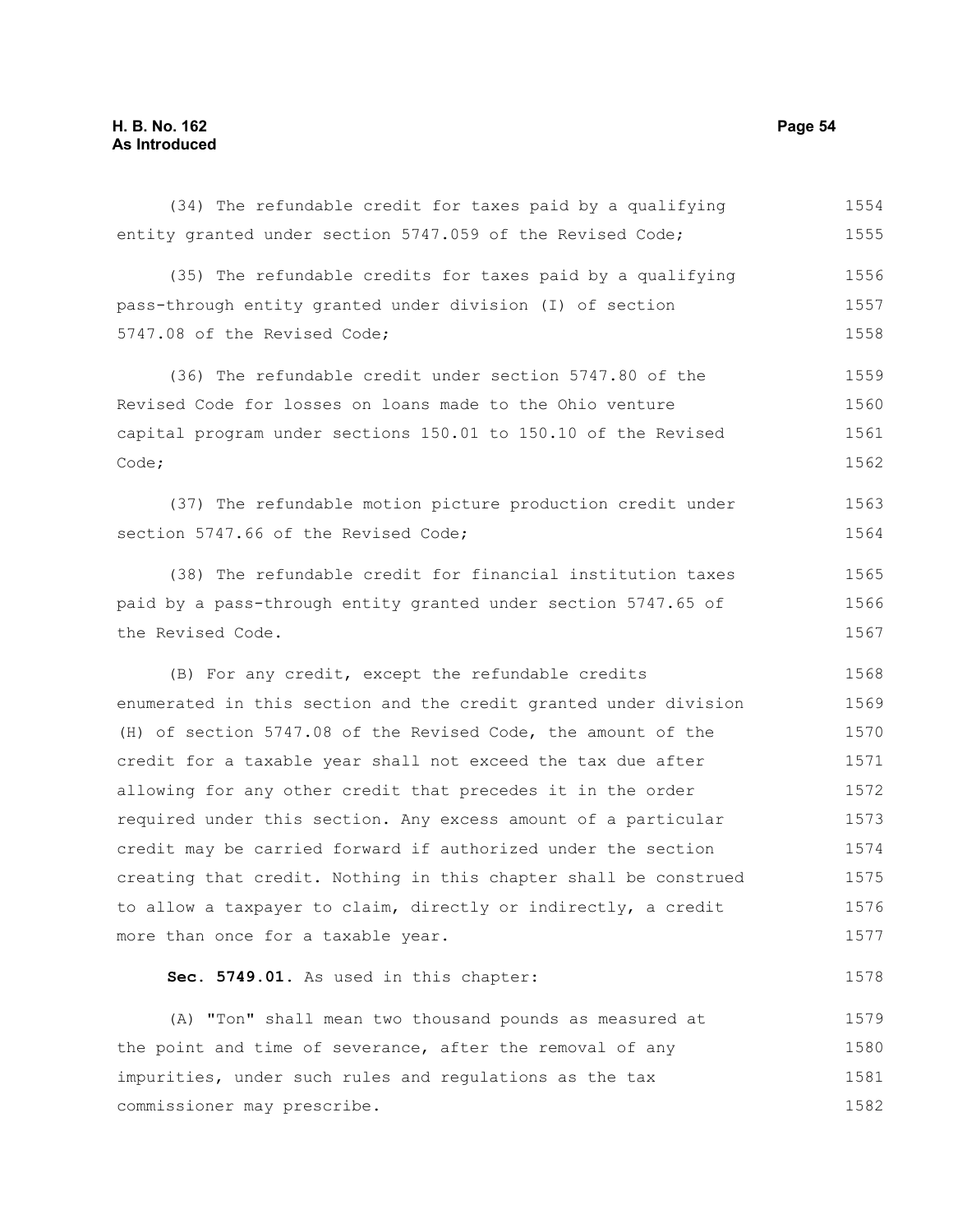# **H. B. No. 162 Page 55 As Introduced**

(B) "Taxpayer" means any person required to pay the tax levied by Chapter 5749. of the Revised Code. (C) "Natural resource" means all forms of coal, salt, limestone, dolomite, sand, gravel, natural gas, and oil condensate, and natural gas liquids. (D) "Owner," has-"horizontal well," "oil," and "condensate" have the same meaning meanings as in section 1509.01 of the Revised Code. (E) "Person" means any individual, firm, partnership, association, joint stock company, corporation, or estate, or combination thereof. (F) "Return" means any report or statement required to be filed pursuant to Chapter 5749. of the Revised Code used to determine the tax due. (G) "Severance" means the extraction or other removal of a natural resource from the soil or water of this state. (H) "Severed" means the point at which the natural resource has been separated from the soil or water in this state. (I) "Severer" means any person who actually removes the natural resources from the soil or water in this state. (J) "First day of production" means the date on which oil or gas is first severed through the use of a well. "First day of production" does not include days on which gas is flared from a well exclusively for testing and oil is not produced when the gas is flared. (K) "Natural gas liquids" means hydrocarbons separated from gas, including ethane, propane, butanes, pentanes, hexanes, 1583 1584 1585 1586 1587 1588 1589 1590 1591 1592 1593 1594 1595 1596 1597 1598 1599 1600 1601 1602 1603 1604 1605 1606 1607 1608 1609 1610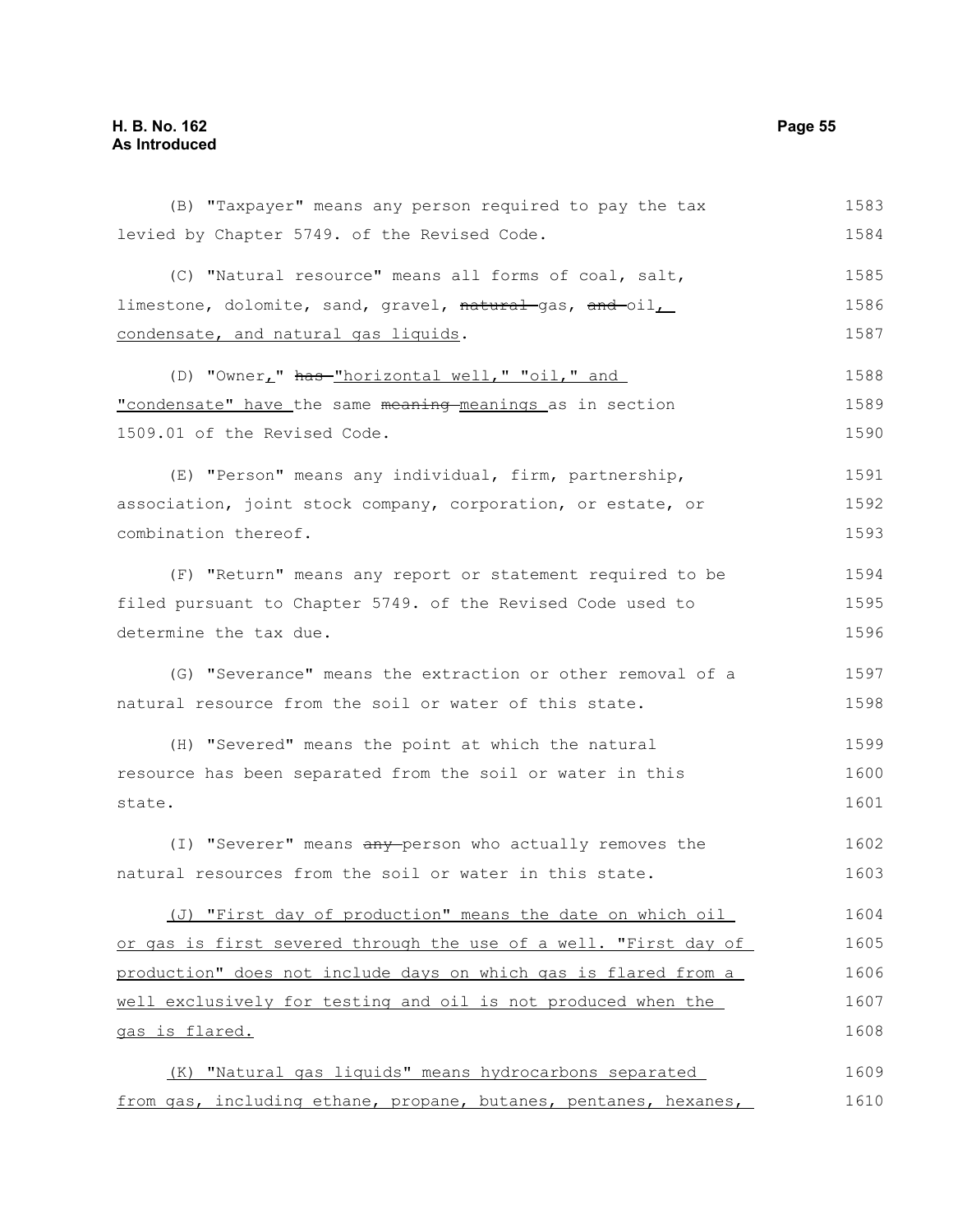| and natural gasolines.                                          | 1611 |
|-----------------------------------------------------------------|------|
| (L) "Gas" means all hydrocarbons that are in a gaseous          | 1612 |
| state at standard temperature and pressure.                     | 1613 |
| (M) "Average quarterly spot price" means the following:         | 1614 |
| (1) For oil, the average of each day's closing spot price       | 1615 |
| reported for one barrel of crude oil for the calendar quarter   | 1616 |
| that begins six months before the current calendar quarter, as  | 1617 |
| reported by a publicly available source determined by the       | 1618 |
| commissioner;                                                   | 1619 |
| (2) For gas, the average of each day's closing spot price       | 1620 |
| reported for one thousand cubic feet of natural gas for the     | 1621 |
| calendar quarter that begins six months before the current      | 1622 |
| calendar quarter, as reported by a publicly available source    | 1623 |
| determined by the commissioner;                                 | 1624 |
| (3) For condensate, the average of each day's closing spot      | 1625 |
| price reported for one barrel of Marcellus-Utica condensate for | 1626 |
| the calendar quarter that begins six months before the current  | 1627 |
| calendar quarter, as reported by a source determined by the     | 1628 |
| commissioner;                                                   | 1629 |
| (4) For natural gas liquids, the average of each day's          | 1630 |
| closing spot price reported for one million British thermal     | 1631 |
| units of natural gas plant liquids composite for the calendar   | 1632 |
| quarter that begins six months before the current calendar      | 1633 |
| guarter, as reported by a publicly available source determined  | 1634 |
| by the commissioner.                                            | 1635 |
| Sec. 5749.02. (A) For the purpose of providing revenue to       | 1636 |
| administer the state's coal mining and reclamation regulatory   | 1637 |
| program_and_oil_and_gas_regulatory_program, to meet the         | 1638 |
| environmental and resource management needs of this state, to   | 1639 |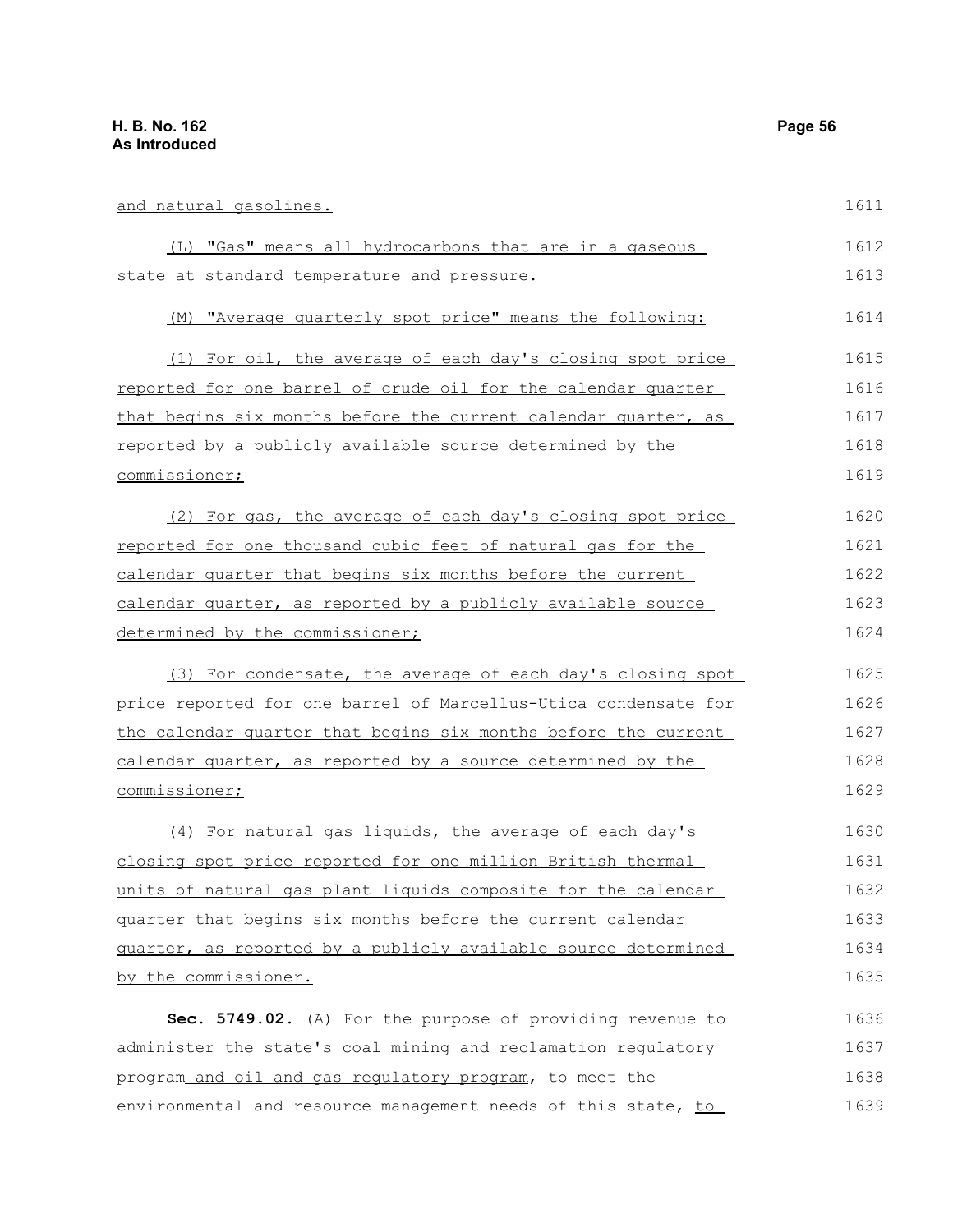| provide revenue for local governments, transportation projects,           | 1640 |
|---------------------------------------------------------------------------|------|
| soil and water districts, and fire departments, and to reclaim            | 1641 |
| land affected by mining, an excise a tax is hereby levied on the          | 1642 |
| privilege of engaging in the severance of natural resources from          | 1643 |
| the soil or water of this state. The tax-shall be imposed upon            | 1644 |
| the severer at the rates prescribed by $\frac{divisions}{(1)}$ (1) to (9) | 1645 |
| of this section:                                                          | 1646 |
| (1) Ten cents per ton of coal;                                            | 1647 |
| (2) Four cents per ton of salt;                                           | 1648 |
| (3) Two cents per ton of limestone or dolomite;                           | 1649 |
| (4) Two cents per ton of sand and gravel;                                 | 1650 |
| (5) Ten-Twenty cents per barrel of oil severed from a well                | 1651 |
| that is not a horizontal well on or after October 1, 2015;                | 1652 |
| (6) Two and one-half-Three cents per thousand cubic feet                  | 1653 |
| of natural gas severed from a well that is not a horizontal well          | 1654 |
| on or after October 1, 2015;                                              | 1655 |
| (7) One cent per ton of clay, sandstone or conglomerate,                  | 1656 |
| shale, gypsum, or quartzite;                                              | 1657 |
| (8) Except as otherwise provided in this division or in                   | 1658 |
| rules adopted by the reclamation forfeiture fund advisory board           | 1659 |
| under section 1513.182 of the Revised Code, an additional                 | 1660 |
| fourteen cents per ton of coal produced from an area under a              | 1661 |
| coal mining and reclamation permit issued under Chapter 1513. of          | 1662 |
| the Revised Code for which the performance security is provided           | 1663 |
| under division (C)(2) of section 1513.08 of the Revised Code.             | 1664 |
| Beginning July 1, 2007, if at the end of a fiscal biennium the            | 1665 |
| balance of the reclamation forfeiture fund created in section             | 1666 |
| 1513.18 of the Revised Code is equal to or greater than ten               | 1667 |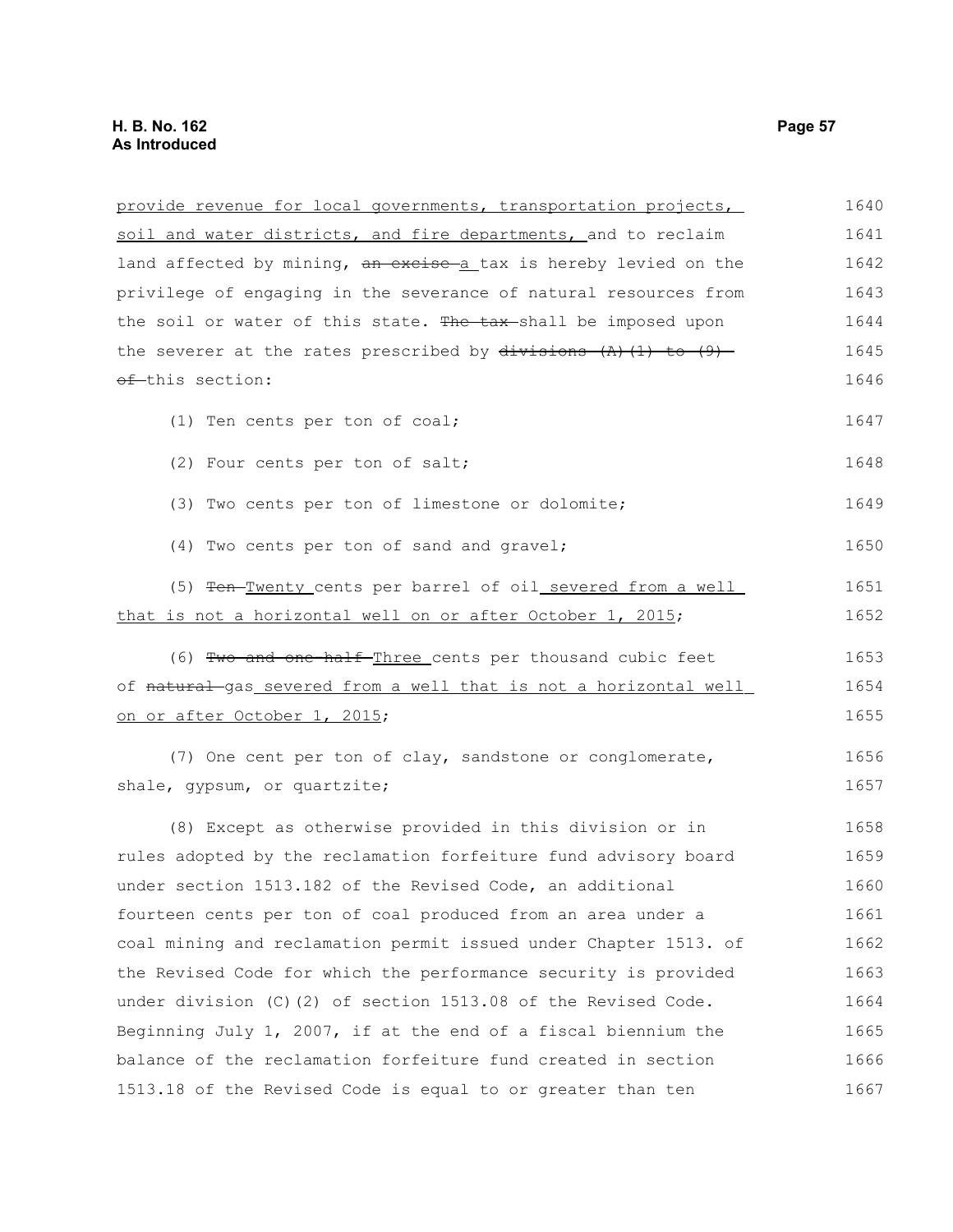# **H. B. No. 162 Page 58 As Introduced**

million dollars, the rate levied shall be twelve cents per ton. Beginning July 1, 2007, if at the end of a fiscal biennium the balance of the fund is at least five million dollars, but less than ten million dollars, the rate levied shall be fourteen cents per ton. Beginning July 1, 2007, if at the end of a fiscal biennium the balance of the fund is less than five million dollars, the rate levied shall be sixteen cents per ton. Beginning July 1, 2009, not later than thirty days after the close of a fiscal biennium, the chief of the division of mineral resources management shall certify to the tax commissioner the amount of the balance of the reclamation forfeiture fund as of the close of the fiscal biennium. Any necessary adjustment of the rate levied shall take effect on the first day of the following January and shall remain in effect during the calendar biennium that begins on that date. (9) An additional one and two-tenths cents per ton of coal mined by surface mining methods. (B) (10) For oil severed from a horizontal well on or after October 1, 2015, one of the following rates: (a) For oil severed before the first day of the ninth calendar quarter that begins after the calendar quarter that includes the horizontal well's first day of production, two per cent of the product of the total volume of oil severed during the calendar quarter multiplied by the average quarterly spot price for oil applicable to that quarter; (b) For oil severed on or after the first day of the ninth calendar quarter that begins after the calendar quarter that includes the first day of production and before the seventeenth calendar quarter that begins after the calendar quarter that includes the first day of production, three per cent of the 1668 1669 1670 1671 1672 1673 1674 1675 1676 1677 1678 1679 1680 1681 1682 1683 1684 1685 1686 1687 1688 1689 1690 1691 1692 1693 1694 1695 1696 1697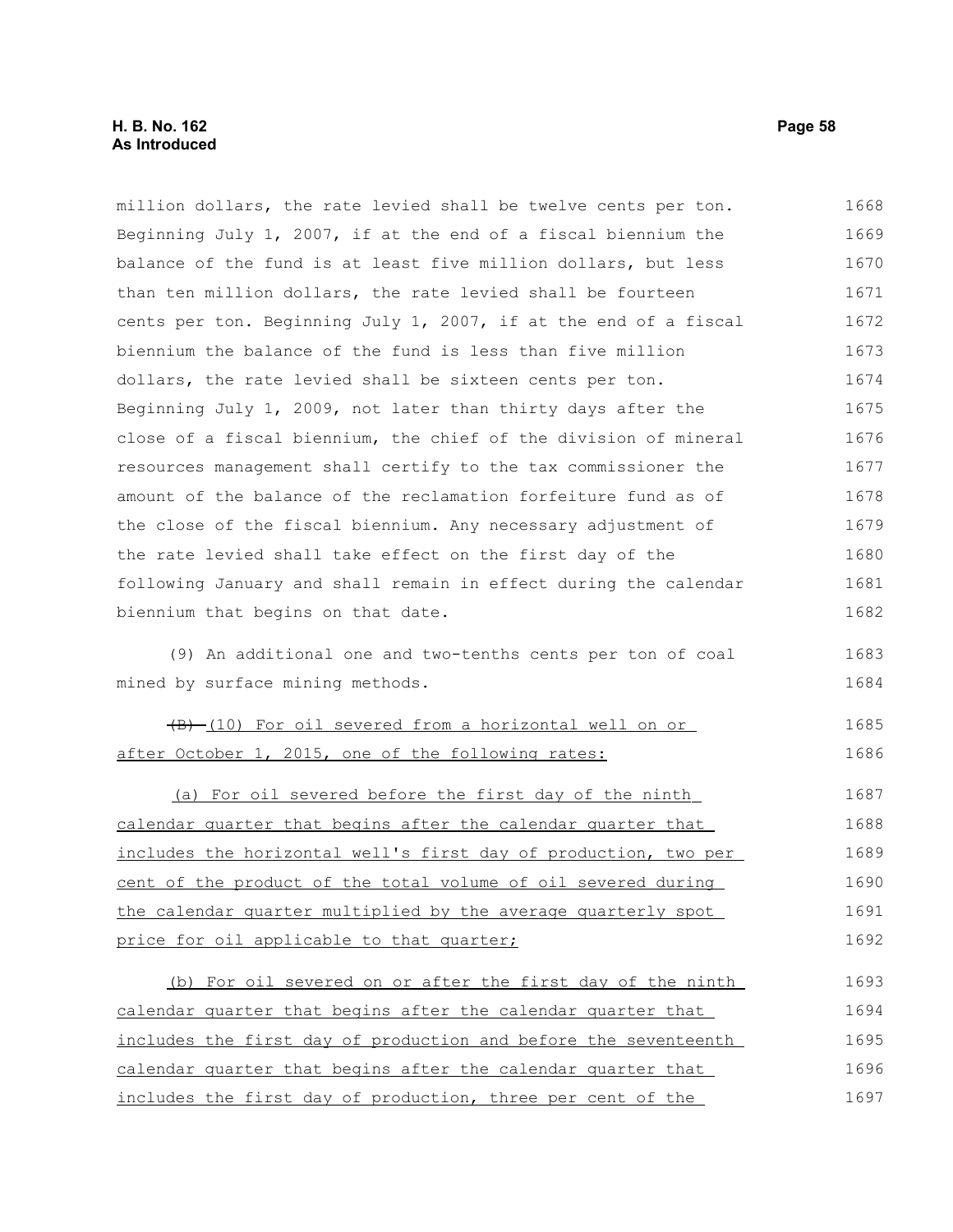product of the total volume of oil severed during the calendar quarter multiplied by the average quarterly spot price for oil applicable to that quarter; (c) For oil severed on or after the first day of the seventeenth calendar quarter that begins after the calendar quarter that includes the first day of production, four per cent of the product of the total volume of oil severed during the calendar quarter multiplied by the average quarterly spot price for oil applicable to that quarter. (11) For gas severed from a horizontal well on or after October 1, 2015, that enters the natural gas distribution system without further processing, one of the following rates: (a) For such gas severed before the first day of the ninth calendar quarter that begins after the calendar quarter that includes the horizontal well's first day of production, two per cent of the product of the total volume of such gas severed during the calendar quarter multiplied by the average quarterly spot price for gas applicable to that quarter; (b) For such gas severed on or after the first day of the ninth calendar quarter that begins after the calendar quarter that includes the first day of production and before the seventeenth calendar quarter that begins after the calendar quarter that includes the first day of production, three per cent of the product of the total volume of such gas severed during the calendar quarter multiplied by the average quarterly spot price for gas applicable to that quarter; (c) For such gas severed on or after the first day of the seventeenth calendar quarter that begins after the calendar quarter that includes the first day of production, four per cent 1698 1699 1700 1701 1702 1703 1704 1705 1706 1707 1708 1709 1710 1711 1712 1713 1714 1715 1716 1717 1718 1719 1720 1721 1722 1723 1724 1725 1726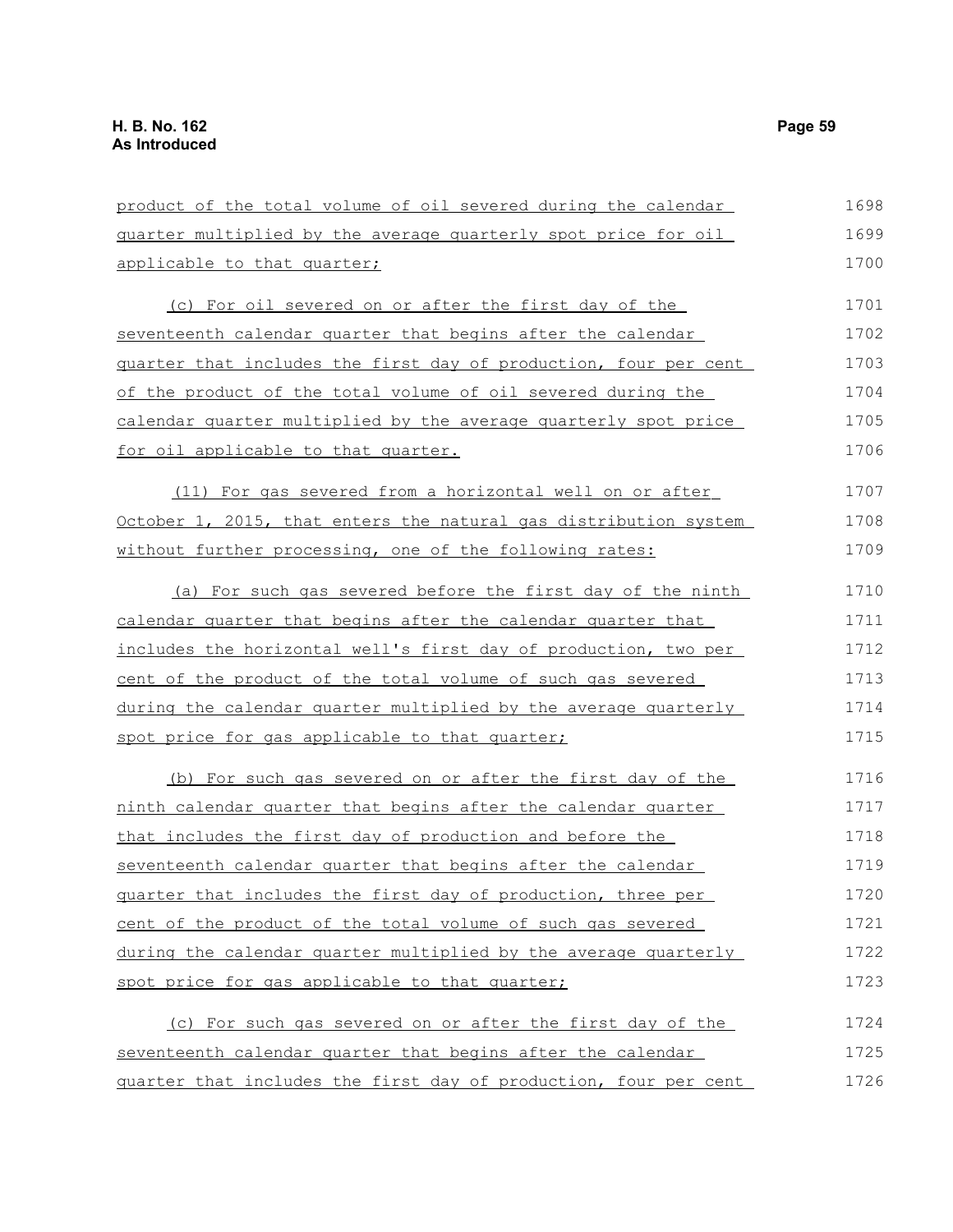the calendar quarter multiplied by the average quarterly spot price for gas applicable to that quarter. (12) For gas, other than the gas subject to tax under division (B)(11) of this section, severed from a horizontal well on or after October 1, 2015, one of the following rates: (a) For such gas severed before the first day of the ninth calendar quarter that begins after the calendar quarter that includes the horizontal well's first day of production, two per cent of the product of the total volume of such gas after the gas is processed during the calendar quarter, regardless of where the processing facility is located, multiplied by the average quarterly spot price for gas applicable to that quarter; (b) For such gas severed on or after the first day of the ninth calendar quarter that begins after the calendar quarter that includes the first day of production and before the seventeenth calendar quarter that begins after the calendar quarter that includes the first day of production, three per cent of the product of the total volume of such gas after the gas is processed during the calendar quarter, regardless of where the processing facility is located, multiplied by the average quarterly spot price for gas applicable to that quarter; (c) For such gas severed on or after the first day of the seventeenth calendar quarter that begins after the calendar quarter that includes the first day of production, four per cent of the product of the total volume of such gas after the gas is processed during the calendar quarter, regardless of where the processing facility is located, multiplied by the average 1728 1729 1730 1731 1732 1733 1734 1735 1736 1737 1738 1739 1740 1741 1742 1743 1744 1745 1746 1747 1748 1749 1750 1751 1752 1753 1754

quarterly spot price for gas applicable to that quarter.

of the product of the total volume of such gas severed during

1727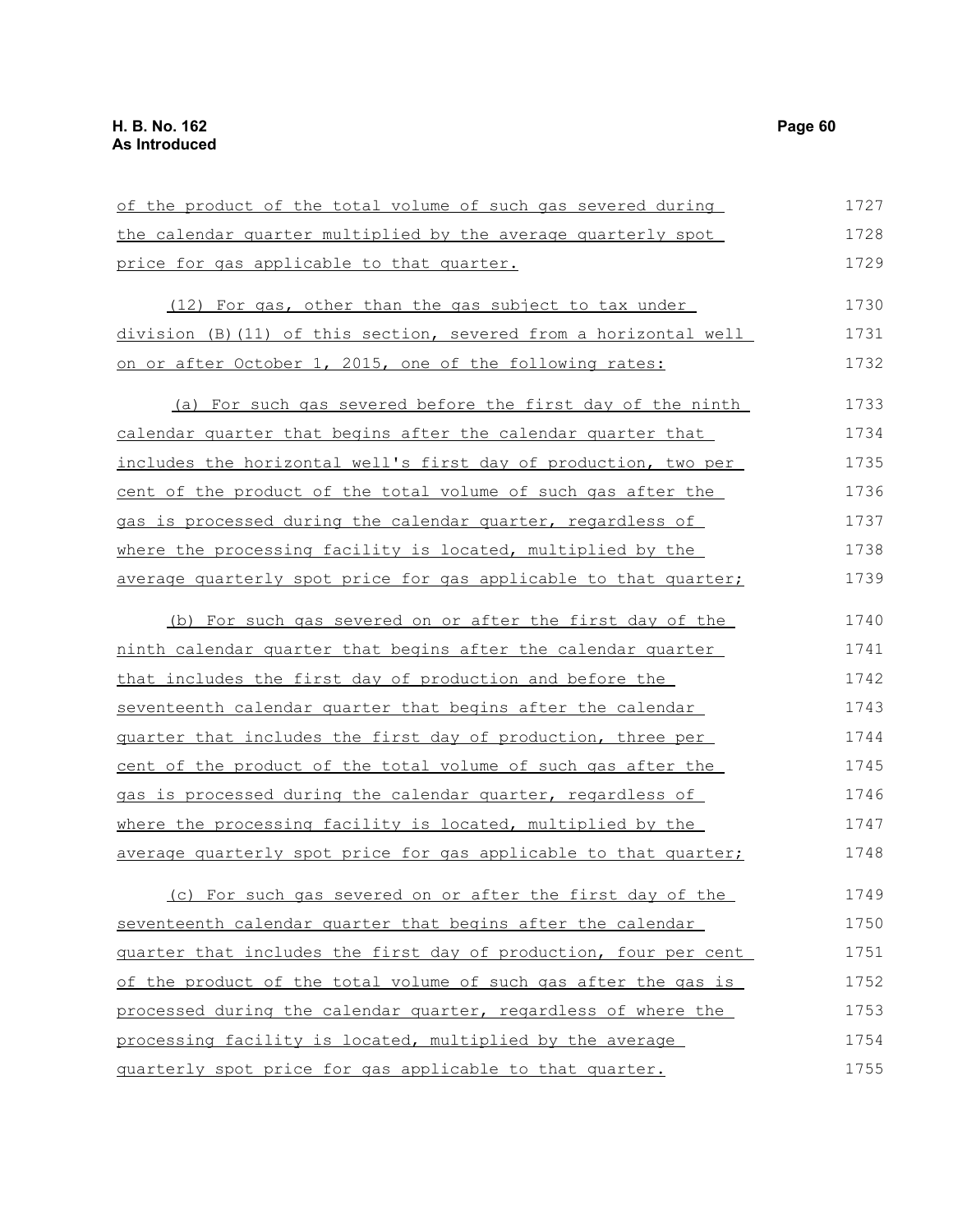| (13) For condensate collected during a calendar quarter at            | 1756 |
|-----------------------------------------------------------------------|------|
| a point other than the wellhead and separated from oil or gas         | 1757 |
| severed from a horizontal well on or after October 1, 2015,           | 1758 |
| regardless of where title is transferred, one of the following        | 1759 |
| <u>rates:</u>                                                         | 1760 |
| (a) For condensate collected and separated from oil or gas            | 1761 |
| severed before the first day of the ninth calendar quarter that       | 1762 |
| begins after the calendar quarter that includes the horizontal        | 1763 |
| well's first day of production, two per cent of the product of        | 1764 |
| the total volume of condensate collected during the calendar          | 1765 |
| <u>quarter multiplied by the average quarterly spot price for gas</u> | 1766 |
| applicable to that quarter;                                           | 1767 |
| (b) For condensate collected and separated from oil or gas            | 1768 |
| severed on or after the first day of the ninth calendar quarter       | 1769 |
| that begins after the calendar quarter that includes the first        | 1770 |
| day of production and before the seventeenth calendar quarter         | 1771 |
| that begins after the calendar quarter that includes the first        | 1772 |
| day of production, three per cent of the product of the total         | 1773 |
| volume of condensate collected during the calendar quarter            | 1774 |
| multiplied by the average quarterly spot price for condensate         | 1775 |
| applicable to that quarter;                                           | 1776 |
| (c) For condensate collected and separated from oil or gas            | 1777 |
| severed on or after the first day of the seventeenth calendar         | 1778 |
| guarter that begins after the calendar quarter that includes the      | 1779 |
| first day of production, four per cent of the product of the          | 1780 |
| total volume of condensate collected during the calendar quarter      | 1781 |
| multiplied by the average quarterly spot price for condensate         | 1782 |
| applicable to that quarter.                                           | 1783 |
| (14) For natural gas liquids collected during a calendar              | 1784 |
| quarter at a point other than the wellhead and separated from         | 1785 |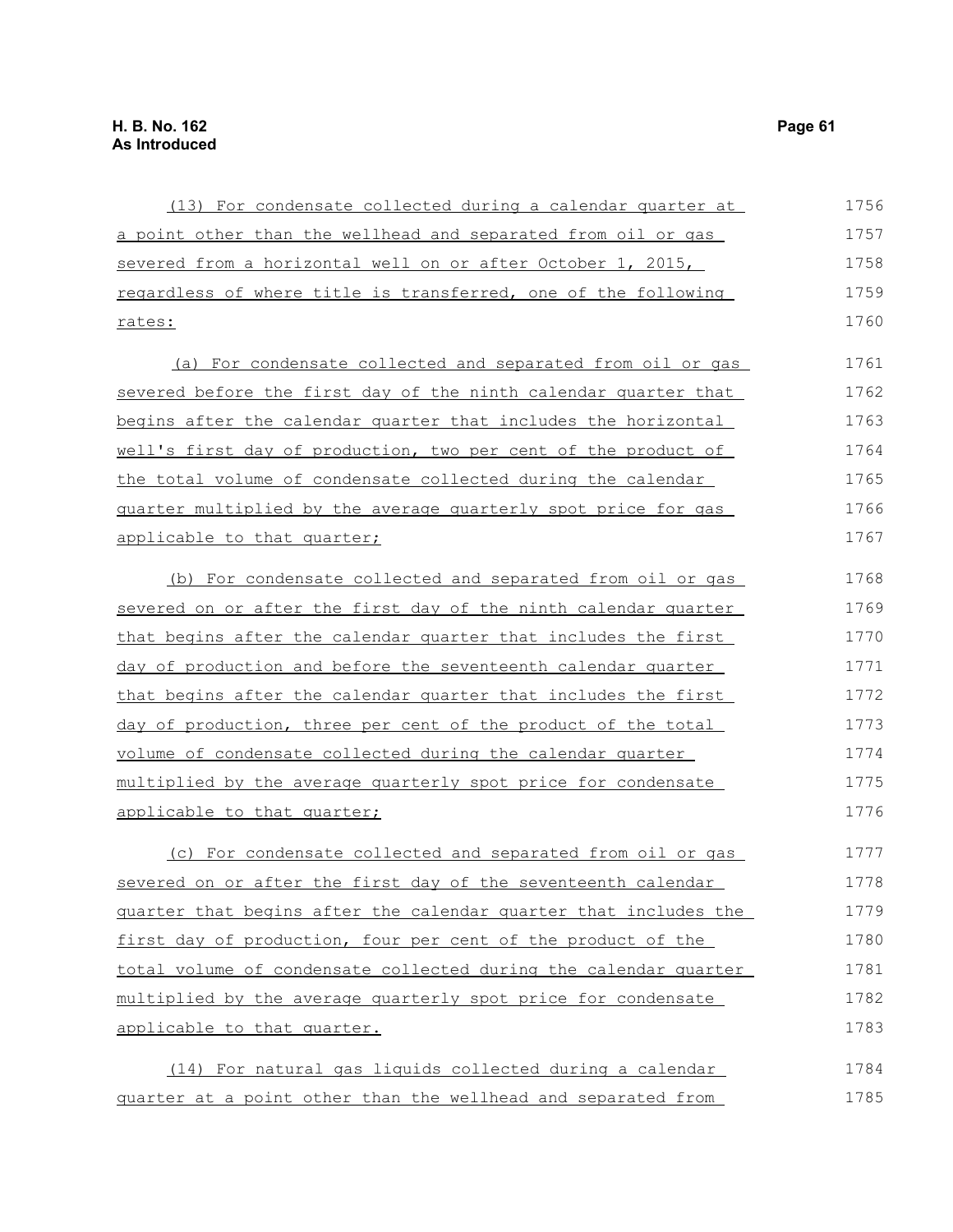gas severed from a horizontal well on or after October 1, 2015, regardless of where title is transferred, one of the following rates: (a) For natural gas liquids collected and separated from gas severed before the first day of the ninth calendar quarter that begins after the calendar quarter that includes the horizontal well's first day of production, two per cent of the product of the total volume of natural gas liquids collected during the calendar quarter multiplied by the average quarterly spot price for natural gas liquids applicable to that quarter; (b) For natural gas liquids collected and separated from gas severed on or after the first day of the ninth calendar quarter that begins after the calendar quarter that includes the first day of production and before the seventeenth calendar quarter that begins after the calendar quarter that includes the first day of production, three per cent of the product of the total volume of natural gas liquids collected during the calendar quarter multiplied by the average quarterly spot price for natural gas liquids applicable to that quarter; (c) For natural gas liquids collected and separated from gas severed on or after the first day of the seventeenth calendar quarter that begins after the calendar quarter that includes the first day of production, four per cent of the product of the total volume of natural gas liquids collected during the calendar quarter multiplied by the average quarterly spot price for natural gas liquids applicable to that quarter. (C) After the director of budget and management transfers money from the severance tax receipts fund as required in division (H) of section 5749.06 of the Revised Code, money 1786 1787 1788 1789 1790 1791 1792 1793 1794 1795 1796 1797 1798 1799 1800 1801 1802 1803 1804 1805 1806 1807 1808 1809 1810 1811 1812 1813 1814

remaining in the severance tax receipts fund, except for money 1815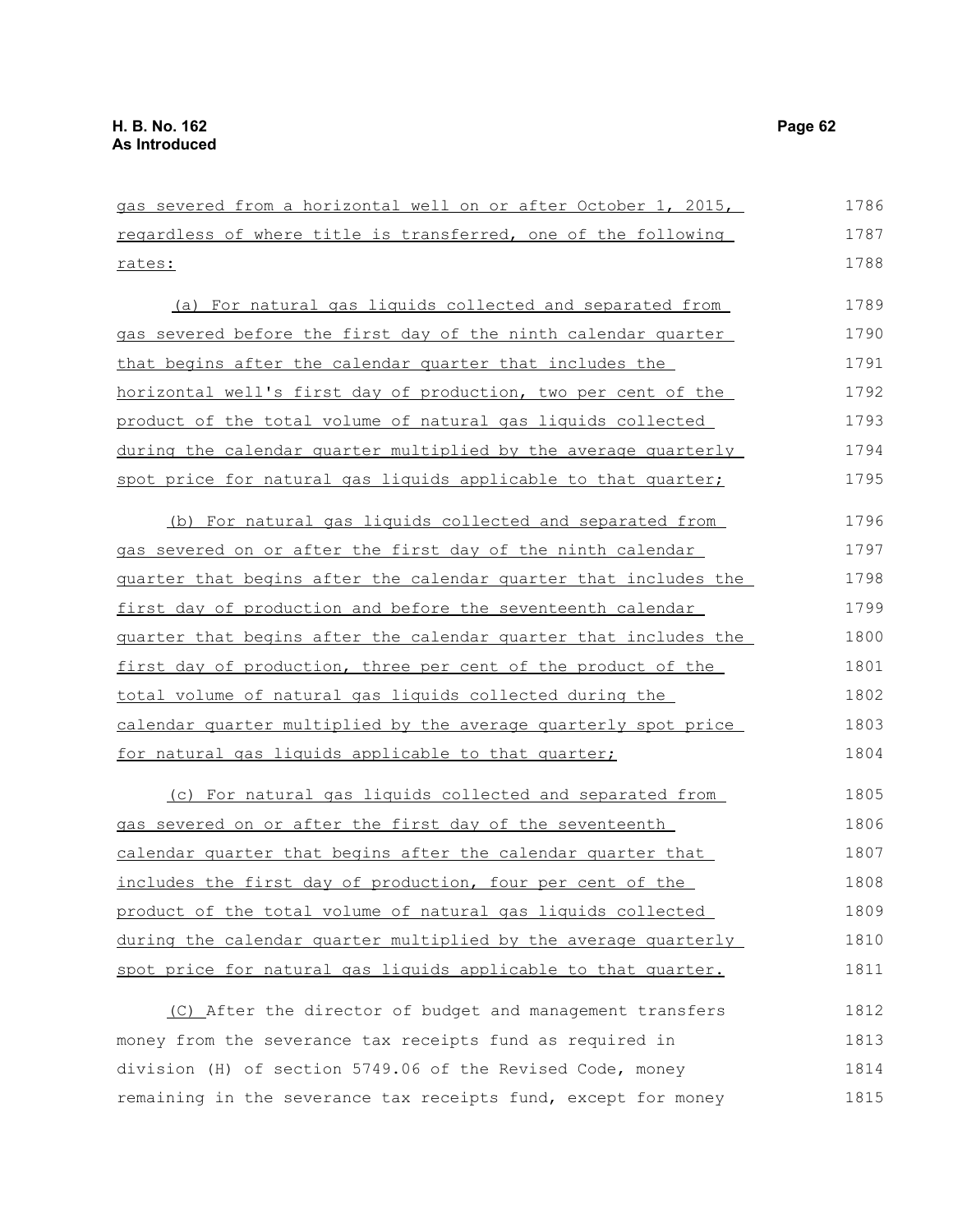# **H. B. No. 162 Page 63 As Introduced**

1816

1844

Revised Code, shall be credited as follows: (1) Of the moneys in the fund from the tax levied in division  $(A)$  (B)(1) of this section, four and seventy-sixhundredths per cent shall be credited to the geological mapping fund created in section 1505.09 of the Revised Code, eighty and ninety-five-hundredths per cent shall be credited to the coal mining administration and reclamation reserve fund created in section 1513.181 of the Revised Code, and fourteen and twentynine-hundredths per cent shall be credited to the unreclaimed lands fund created in section 1513.30 of the Revised Code. 1817 1818 1819 1820 1821 1822 1823 1824 1825 1826

in the fund from the amounts due under section 1509.50 of the

(2) The money in the fund from the tax levied in division  $\overline{(A)}$ (B)(2) of this section shall be credited to the geological mapping fund. 1827 1828 1829

(3) Of the moneys in the fund from the tax levied in divisions  $(A)$ (B)(3) and (4) of this section, seven and fivetenths per cent shall be credited to the geological mapping fund, forty-two and five-tenths per cent shall be credited to the unreclaimed lands fund, and the remainder shall be credited to the surface mining fund created in section 1514.06 of the Revised Code. 1830 1831 1832 1833 1834 1835 1836

(4) Of the moneys in the fund from the tax levied in divisions  $(A)$  (5) and (6) of this section, ninety per cent shall be credited to the oil and gas well fund created in section 1509.02 of the Revised Code and ten per cent shall be credited to the geological mapping fund. All of the moneys in the fund from the tax levied in division  $(A)$  (B)(7) of this section shall be credited to the surface mining fund. 1837 1838 1839 1840 1841 1842 1843

(5) All of the moneys in the fund from the tax levied in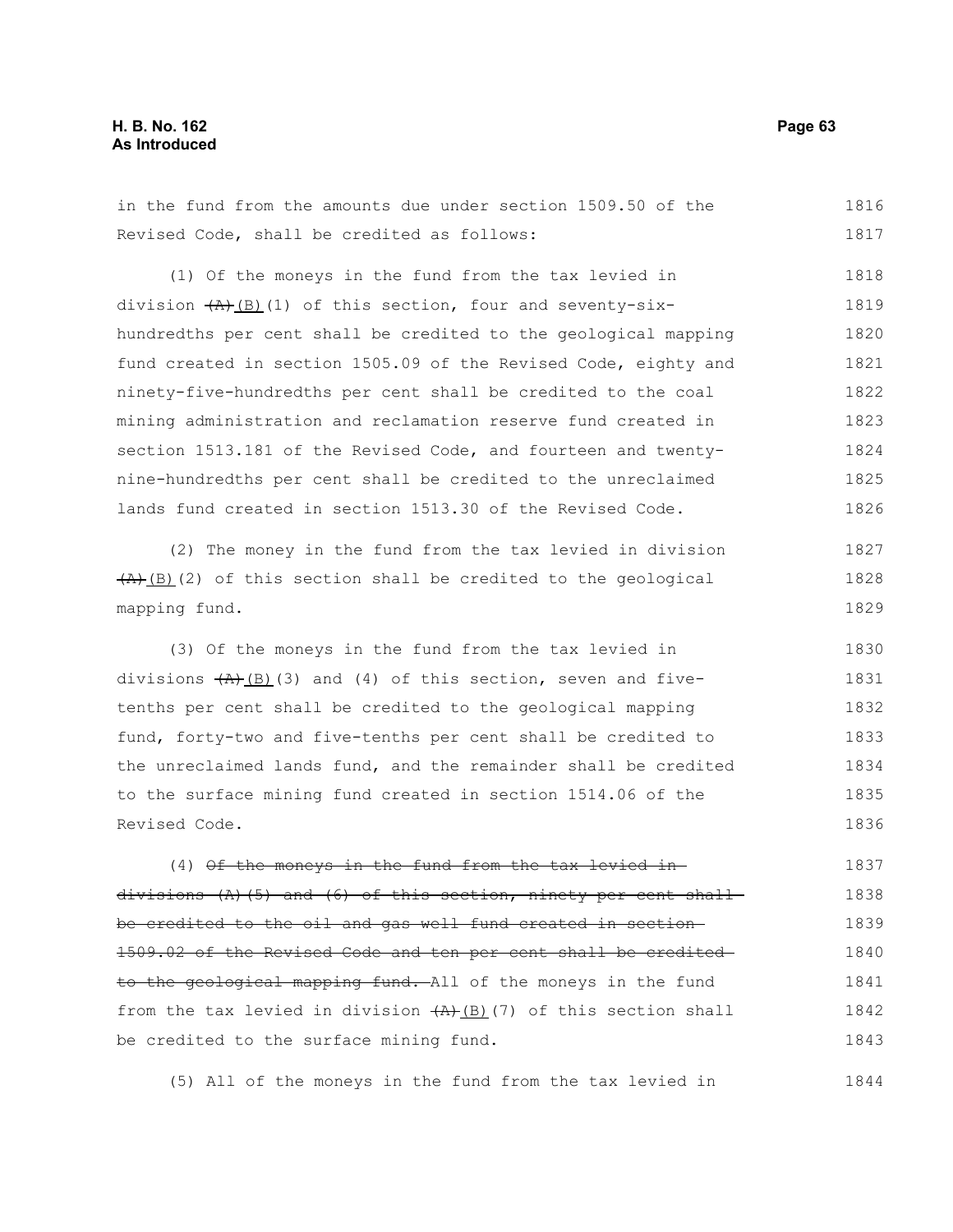| division $(A)$ $(B)$ (8) of this section shall be credited to the | 1845 |
|-------------------------------------------------------------------|------|
| reclamation forfeiture fund.                                      | 1846 |
| (6) All of the moneys in the fund from the tax levied in          | 1847 |
| division $(A)$ (B)(9) of this section shall be credited to the    | 1848 |
| unreclaimed lands fund.                                           | 1849 |
| (7) All of the money in the fund from the tax levied under        | 1850 |
| divisions (B)(5), (6), (10), (11), (12), (13), and (14) of this   | 1851 |
| section shall be credited to the oil and gas severance tax fund,  | 1852 |
| which is hereby created in the state treasury.                    | 1853 |
| On or before the twenty-fifth day of June of each year,           | 1854 |
| the director of budget and management shall transfer the          | 1855 |
| following amounts from the oil and gas severance tax fund:        | 1856 |
| (a) The total of the amounts most recently certified under        | 1857 |
| divisions (A)(1) and (2) of section 5747.56 of the Revised Code   | 1858 |
| to the local government reimbursement fund for distribution       | 1859 |
| under division (B) (1) of that section;                           | 1860 |
| (b) After the transfer under division (C) (7) (a) of this         | 1861 |
| section, fifteen million dollars to the oil and gas well fund,    | 1862 |
| three million dollars to the well plugging fund, and three        | 1863 |
| million dollars to the geological mapping fund. If the remaining  | 1864 |
| balance in the oil and gas severance tax fund is less than        | 1865 |
| twenty-one million dollars, the director shall proportionately    | 1866 |
| reduce the amount transferred to the oil and gas well fund, well  | 1867 |
| plugging fund, and geological mapping fund.                       | 1868 |
| (c) After transferring the amounts described in divisions         | 1869 |
| $(C)$ (7) (a) and (b) of this section, to the local government    | 1870 |
| reimbursement fund created by section 5747.56 of the Revised      | 1871 |
| Code, the lesser of the amount remaining in the oil and gas       | 1872 |
| severance tax fund or fifty per cent of the remaining balance in  | 1873 |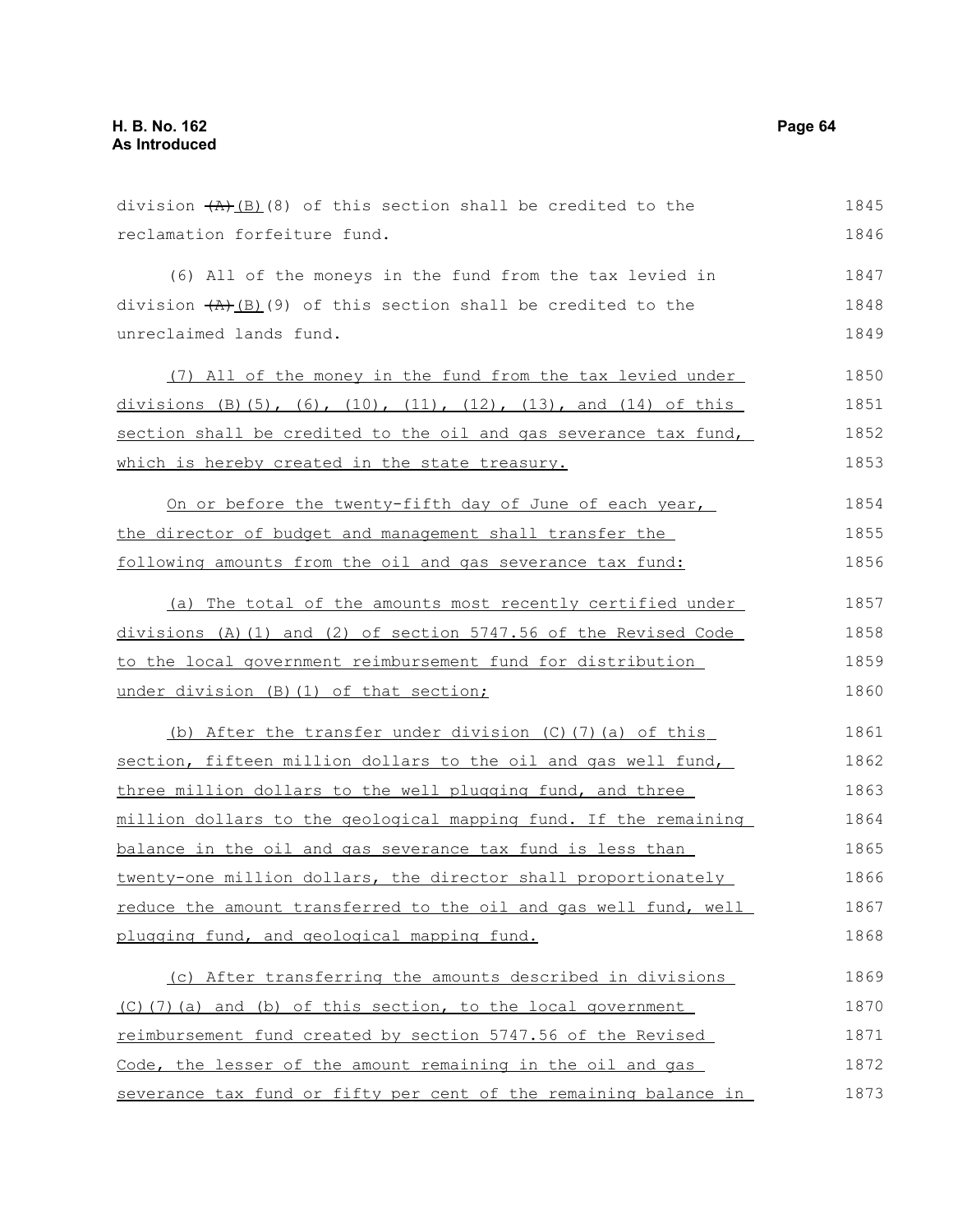the oil and gas severance tax fund before accounting for the transfers under divisions (C)(7)(a) and (b) of this section. (d) After transferring the amounts described in divisions  $(C)$ (7)(a), (b), and (c) of this section, transfer the balance remaining in the oil and gas severance tax fund as follows: (i) To the infrastructure development fund created in section 164.29 of the Revised Code, sixty-three per cent of such balance; (ii) To the shale region transportation fund created in section 5501.37 of the Revised Code, twenty per cent of such balance; (iii) To the gaseous fuel vehicle conversion fund created in section 3745.50 of the Revised Code, ten per cent of such balance; (iv) To the shale region firefighting equipment fund created in section 3737.15 of the Revised Code, six per cent of such balance; (v) One per cent of such balance to soil and water districts whose service area is coextensive with a county on the list most recently certified to the director under division (C) of section 1509.11 of the Revised Code. The director shall transfer an amount of money to each district equal to one per cent of such balance multiplied by the proportion listed for each county on that list. Soil and water districts receiving funds under division (C)(7) (d)(v) of this section may use the funds for any purpose for which a district may use funds distributed to it under section 1515.14 of the Revised Code. (C) (D) When, at the close of any fiscal year, the chief 1874 1875 1876 1877 1878 1879 1880 1881 1882 1883 1884 1885 1886 1887 1888 1889 1890 1891 1892 1893 1894 1895 1896 1897 1898 1899 1900 1901

finds that the balance of the reclamation forfeiture fund, plus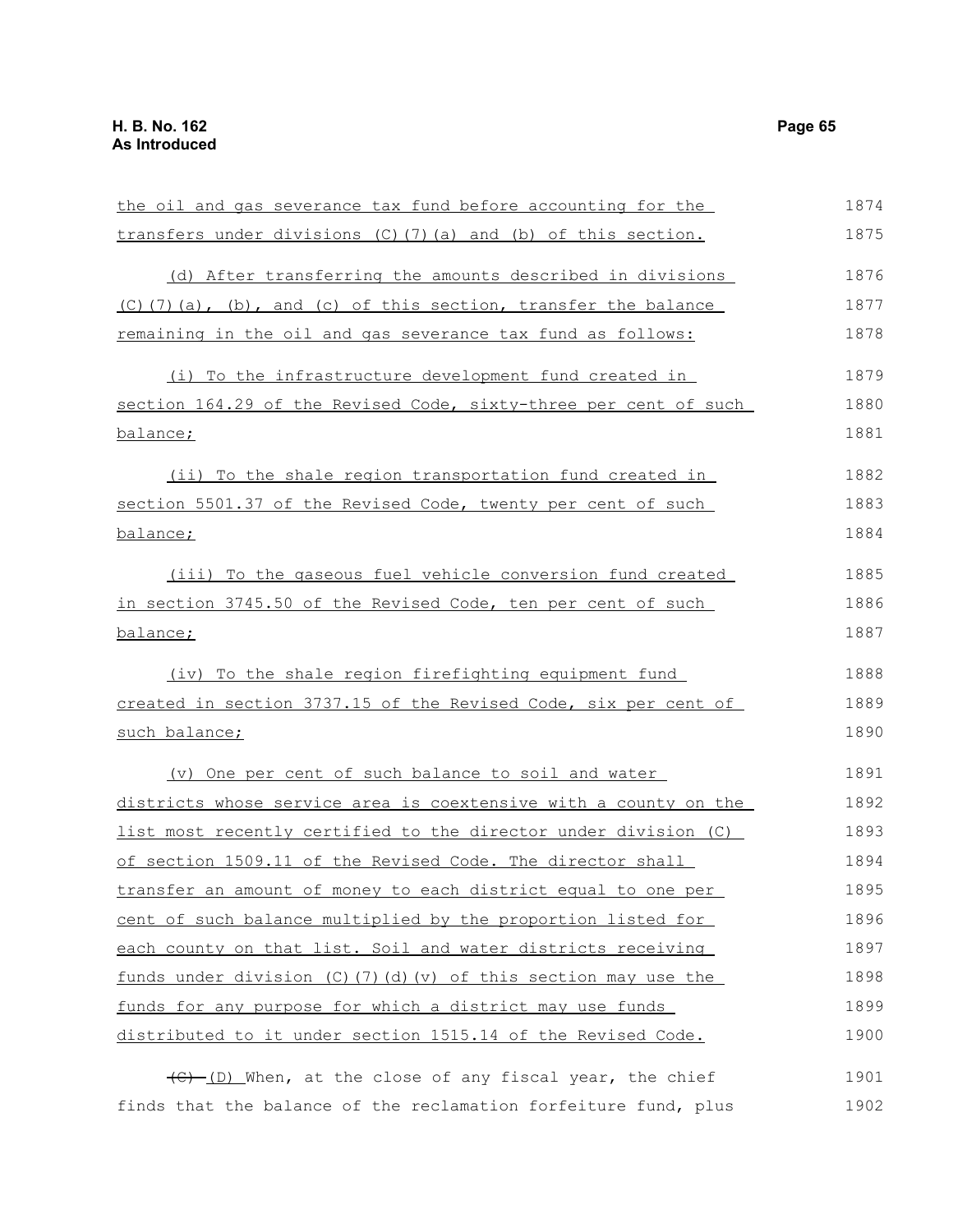# **H. B. No. 162 Page 66 As Introduced**

estimated transfers to it from the coal mining administration and reclamation reserve fund under section 1513.181 of the Revised Code, plus the estimated revenues from the tax levied by division  $(A)$ (B)(8) of this section for the remainder of the calendar year that includes the close of the fiscal year, are sufficient to complete the reclamation of all lands for which the performance security has been provided under division (C)(2) of section 1513.08 of the Revised Code, the purposes for which the tax under division  $(A)$ (B)(8) of this section is levied shall be deemed accomplished at the end of that calendar year. The chief, within thirty days after the close of the fiscal year, shall certify those findings to the tax commissioner, and the tax levied under division  $(A)$ (B)(8) of this section shall cease to be imposed for the subsequent calendar year after the last day of that calendar year on coal produced under a coal mining and reclamation permit issued under Chapter 1513. of the Revised Code if the permittee has made tax payments under division  $(A)$ (B)(8) of this section during each of the preceding five full calendar years. Not later than thirty days after the close of a fiscal year, the chief shall certify to the tax commissioner the identity of any permittees who accordingly no longer are required to pay the tax levied under division  $(A)$ (8) of this section for the subsequent calendar year. 1903 1904 1905 1906 1907 1908 1909 1910 1911 1912 1913 1914 1915 1916 1917 1918 1919 1920 1921 1922 1923 1924 1925

(E) On or before the last day of the first month of each calendar quarter, the tax commissioner shall certify and post to the department of taxation's web site the average quarterly spot price applicable to oil, gas, condensate, and natural gas liquids for that quarter. 1926 1927 1928 1929 1930

**Sec. 5749.06.** (A)(1) Each severer liable for the tax imposed by section 5749.02 of the Revised Code and each severer or owner liable for the amounts due under section 1509.50 of the 1931 1932 1933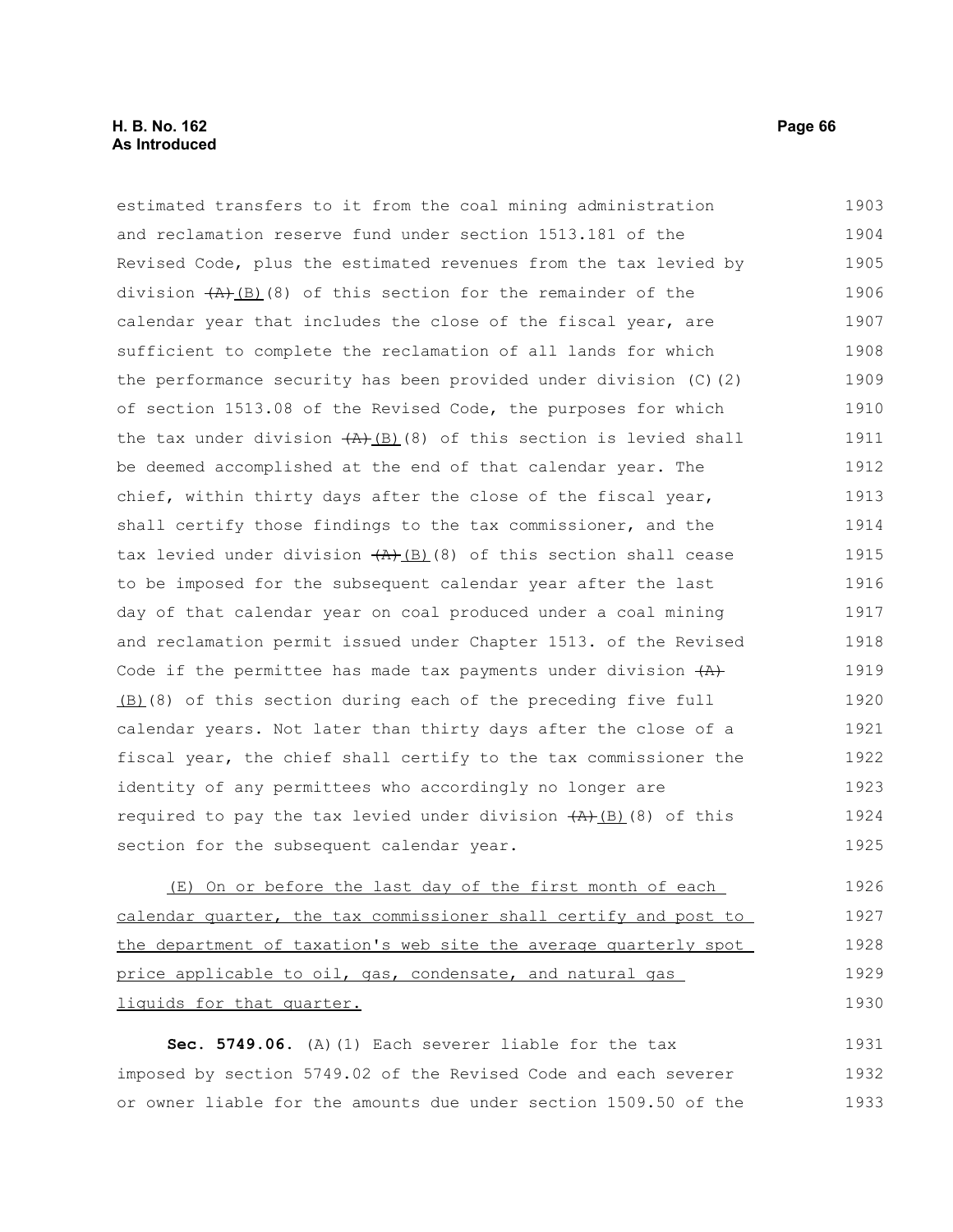# **H. B. No. 162 Page 67 As Introduced**

Revised Code shall make and file returns with the tax commissioner in the prescribed form and as of the prescribed times, computing and reflecting therein the tax as required by this chapter and amounts due under section 1509.50 of the Revised Code. 1934 1935 1936 1937 1938

(2) The returns shall be filed for every quarterly period, which periods shall end on the thirty-first day of March, the thirtieth day of June, the thirtieth day of September, and the thirty-first day of December of each year, as required by this section, unless a different return period is prescribed for a taxpayer by the commissioner. 1939 1940 1941 1942 1943 1944

(B)(1) A separate return shall be filed for each calendar quarterly period, or other period, or any part thereof, during which the severer holds a license as provided by section 5749.04 of the Revised Code, or is required to hold the license, or during which an owner is required to file a return. The return shall be filed within forty five sixty days after the last day of each such calendar month, or other period, or any part thereof, for which the return is required. The tax due is payable along with the return. All such returns shall contain such information as the commissioner may require to fairly administer the tax. 1945 1946 1947 1948 1949 1950 1951 1952 1953 1954 1955

(2) All returns shall be signed by the severer or owner, as applicable, shall contain the full and complete information requested, and shall be made under penalty of perjury. 1956 1957 1958

(C) If the commissioner believes that quarterly payments of tax would result in a delay that might jeopardize the collection of such tax payments, the commissioner may order that such payments be made weekly, or more frequently if necessary, such payments to be made not later than seven days following the 1959 1960 1961 1962 1963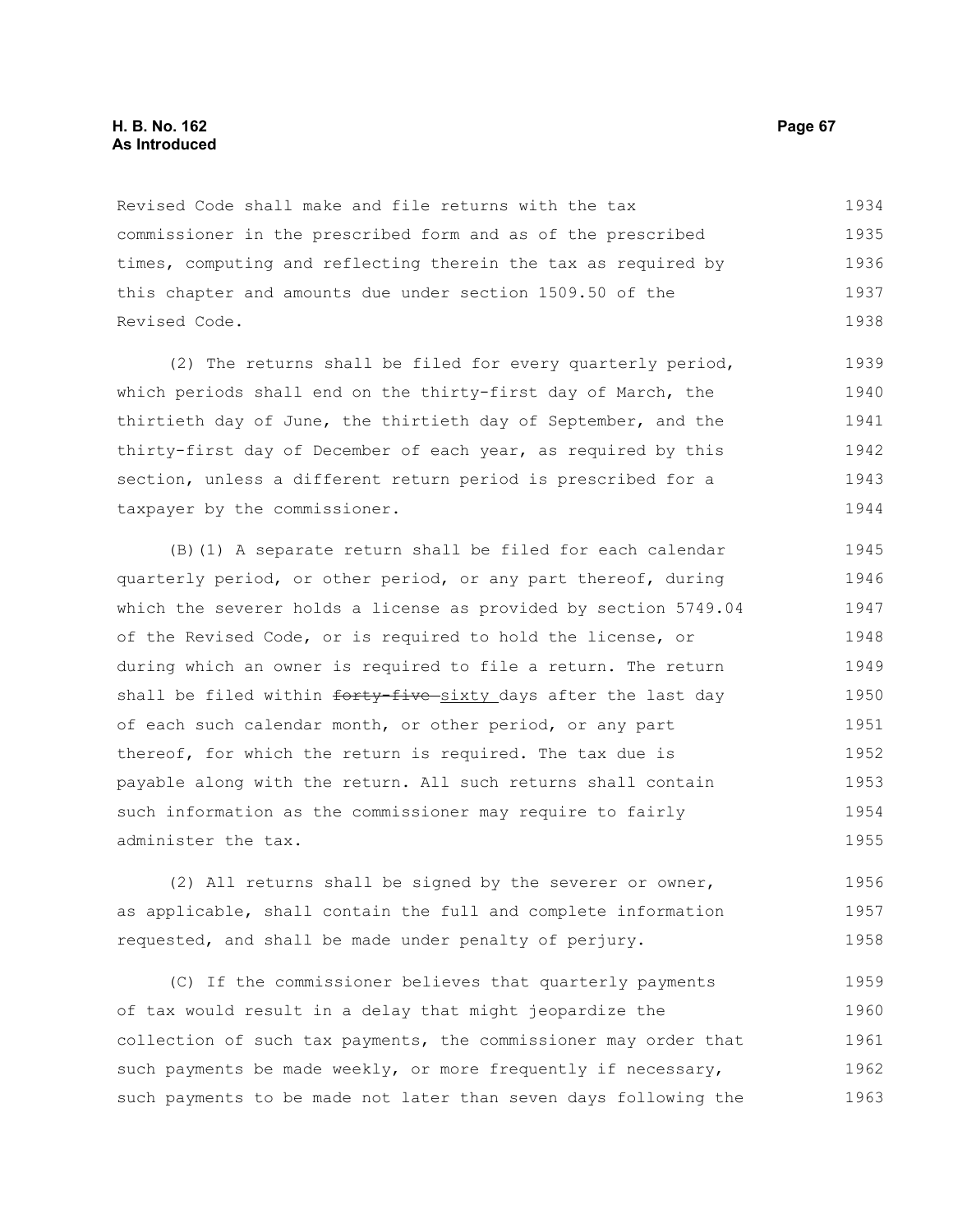# **H. B. No. 162 Page 68 As Introduced**

close of the period for which the jeopardy payment is required. Such an order shall be delivered to the taxpayer personally or by certified mail and shall remain in effect until the commissioner notifies the taxpayer to the contrary. 1964 1965 1966 1967

(D) Upon good cause the commissioner may extend for thirty days the period for filing any notice or return required to be filed under this section, and may remit all or a part of penalties that may become due under this chapter. 1968 1969 1970 1971

(E) Any tax and any amount due under section 1509.50 of the Revised Code not paid by the day the tax or amount is due shall bear interest computed at the rate per annum prescribed by section 5703.47 of the Revised Code on that amount due from the day that the amount was originally required to be paid to the day of actual payment or to the day an assessment was issued under section 5749.07 or 5749.10 of the Revised Code, whichever occurs first. 1972 1973 1974 1975 1976 1977 1978 1979

(F) A severer or owner, as applicable, that fails to file a complete return or pay the full amount due under this chapter within the time prescribed, including any extensions of time granted by the commissioner, shall be subject to a penalty not to exceed the greater of fifty dollars or ten per cent of the amount due for the period. 1980 1981 1982 1983 1984 1985

(G)(1) A severer or owner, as applicable, shall remit payments electronically and, if required by the commissioner, file each return electronically. The commissioner may require that the severer or owner use the Ohio business gateway, as defined in section 718.01 of the Revised Code, or another electronic means to file returns and remit payments electronically. 1986 1987 1988 1989 1990 1991 1992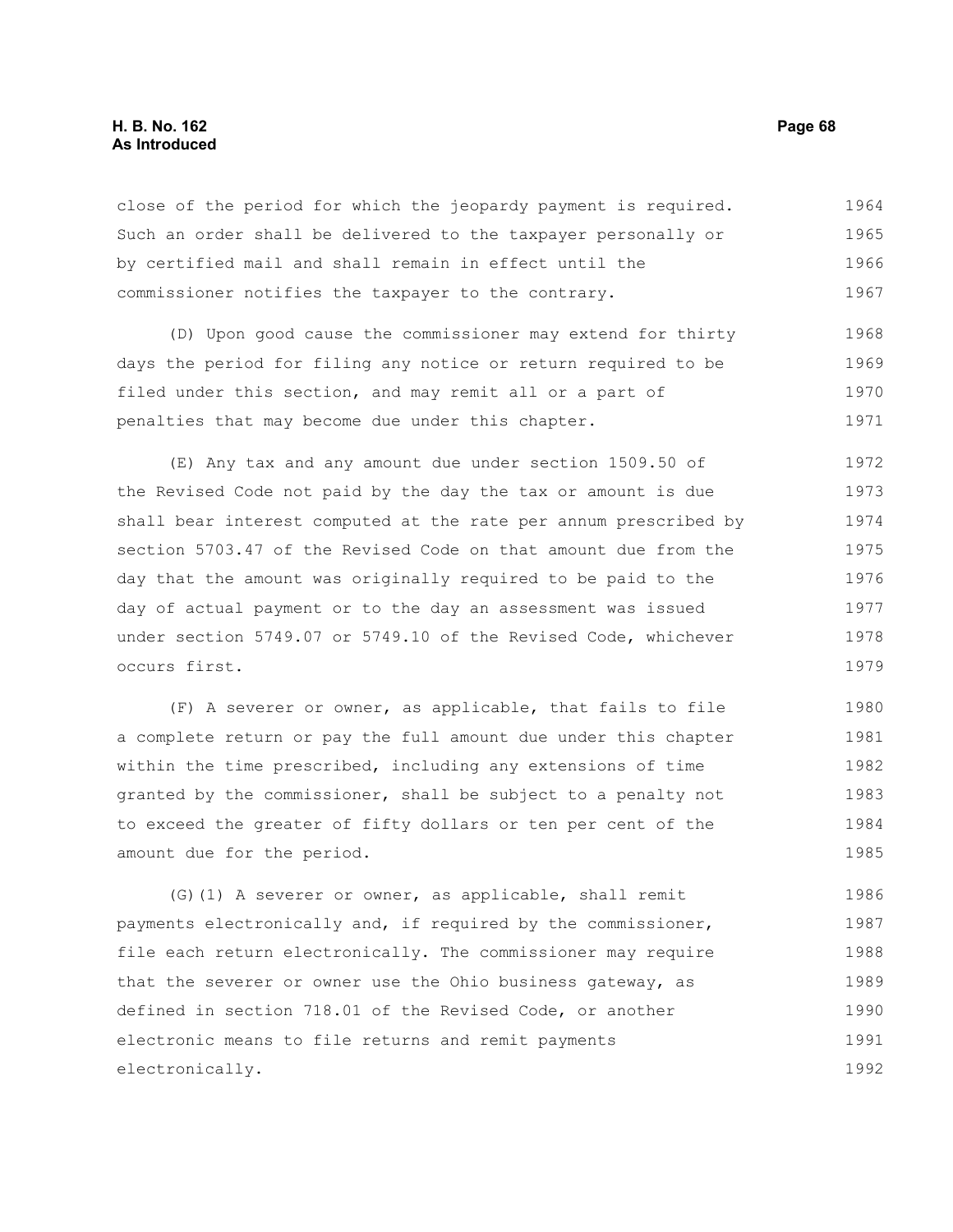# **H. B. No. 162 Page 69 As Introduced**

(2) A severer or owner that is required to remit payments electronically under this section may apply to the commissioner, in the manner prescribed by the commissioner, to be excused from that requirement. The commissioner may excuse a severer or owner from the requirements of division (G) of this section for good cause. 1993 1994 1995 1996 1997 1998

(3) If a severer or owner that is required to remit payments or file returns electronically under this section fails to do so, the commissioner may impose a penalty on the severer or owner not to exceed the following: 1999 2000 2001 2002

(a) For the first or second payment or return the severer or owner fails to remit or file electronically, the greater of five per cent of the amount of the payment that was required to be remitted or twenty-five dollars; 2003 2004 2005 2006

(b) For every payment or return after the second that the severer or owner fails to remit or file electronically, the greater of ten per cent of the amount of the payment that was required to be remitted or fifty dollars. 2007 2008 2009 2010

(H)(1) All amounts that the commissioner receives under this section shall be deemed to be revenue from taxes imposed under this chapter or from the amount due under section 1509.50 of the Revised Code, as applicable, and shall be deposited in the severance tax receipts fund, which is hereby created in the state treasury. 2011 2012 2013 2014 2015 2016

(2) The director of budget and management shall transfer from the severance tax receipts fund to the tax refund fund amounts equal to the refunds certified by the commissioner under section 5749.08 of the Revised Code. Any amount transferred under division (H)(2) of this section shall be derived from 2017 2018 2019 2020 2021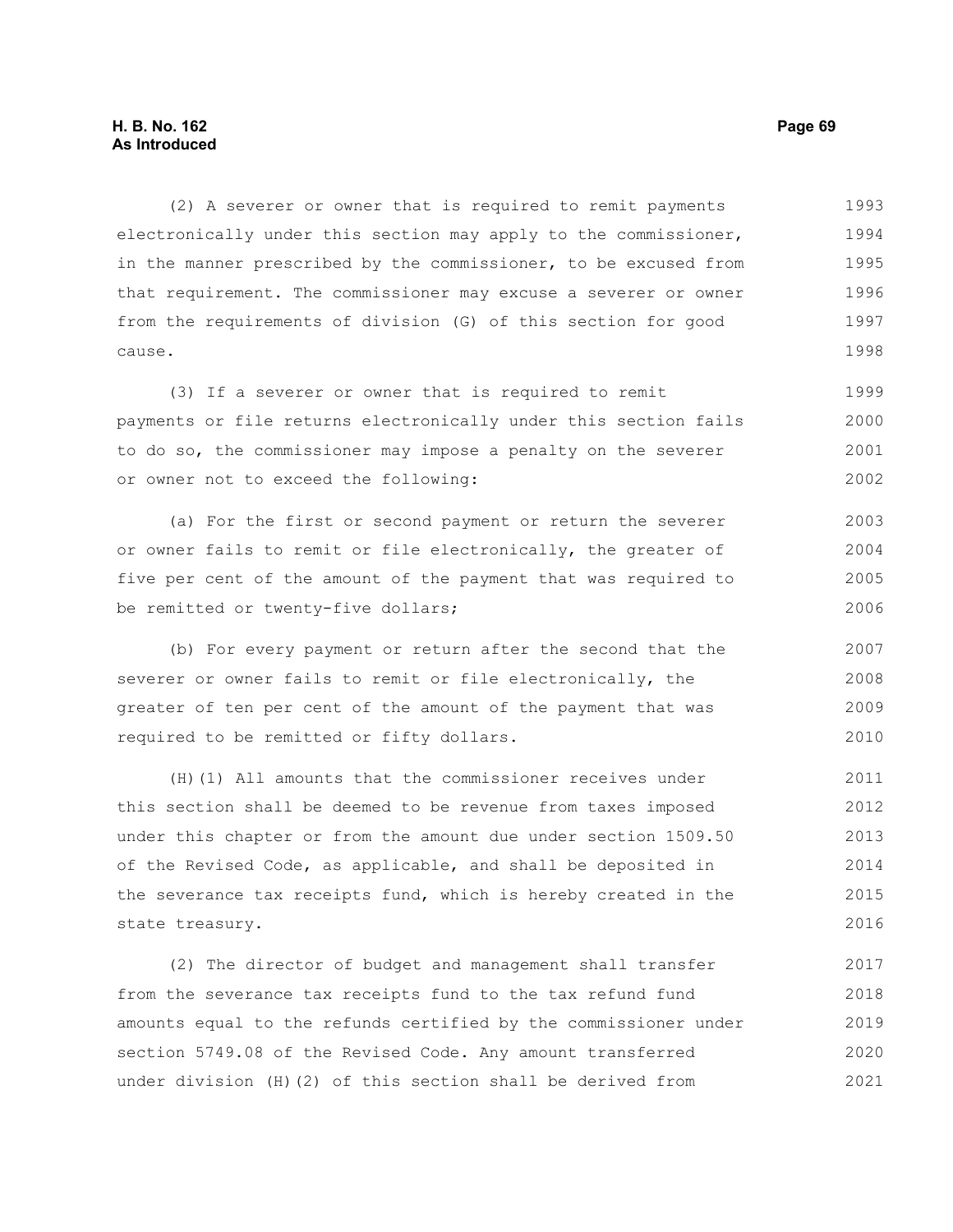receipts of the same tax or other amount from which the refund arose. 2022 2023

(3) After the director of budget and management makes any transfer required by division (H)(2) of this section, but not later than the fifteenth first day of the second month following the end of each calendar quarter, the commissioner shall certify to the director the total amount remaining in the severance tax receipts fund organized according to the amount attributable to each natural resource and according to the amount attributable to a tax imposed by this chapter and the amounts due under section 1509.50 of the Revised Code. 2024 2025 2026 2027 2028 2029 2030 2031 2032

(I) Penalties imposed under this section are in addition to any other penalty imposed under this chapter and shall be considered as revenue arising from the tax levied under this chapter or the amount due under section 1509.50 of the Revised Code, as applicable. The commissioner may collect any penalty or interest imposed under this section in the same manner as provided for the making of an assessment in section 5749.07 of the Revised Code. The commissioner may abate all or a portion of such interest or penalties and may adopt rules governing such abatements. 2033 2034 2035 2036 2037 2038 2039 2040 2041 2042

**Sec. 5749.11.** (A) There is hereby allowed a nonrefundable credit against the taxes imposed under division  $(A)$ (B)(8) of section 5749.02 of the Revised Code for any severer to which a reclamation tax credit certificate is issued under section 1513.171 of the Revised Code. The credit shall be claimed in the amount shown on the certificate. The credit shall be claimed by deducting the amount of the credit from the amount of the first tax payment due under section 5749.06 of the Revised Code after the certificate is issued. 2043 2044 2045 2046 2047 2048 2049 2050 2051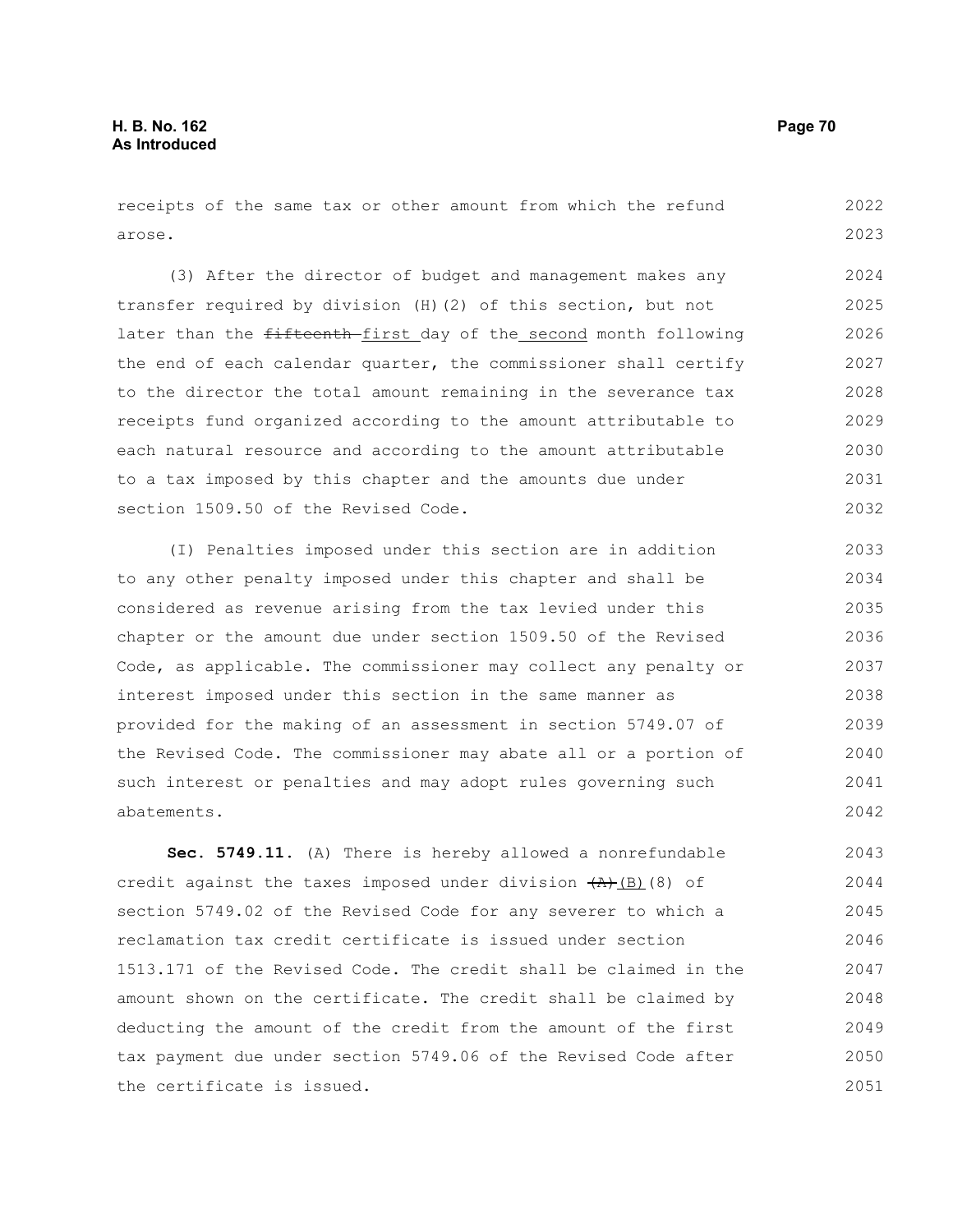If the amount of the credit shown on a certificate exceeds the amount of the tax otherwise due with that first payment, the excess shall be claimed against the amount of tax otherwise due on succeeding payment dates until the entire credit amount has been deducted. The total amount of credit claimed against payments shall not exceed the total amount of credit shown on the certificate. 2052 2053 2054 2055 2056 2057 2058

(B) A severer claiming a credit under this section shall retain a reclamation tax credit certificate for not less than four years following the date of the last tax payment against which the credit allowed under that certificate was applied. Severers shall make tax credit certificates available for inspection by the tax commissioner upon the tax commissioner's request. 2059 2060 2061 2062 2063 2064 2065

|  |  |  |  | Sec. 5749.18. (A) Any term used in this section has the |  | 2066 |
|--|--|--|--|---------------------------------------------------------|--|------|
|  |  |  |  |                                                         |  |      |
|  |  |  |  | same meaning as in Chapter 5751. of the Revised Code.   |  | 2067 |

| (B) There is allowed a nonrefundable credit against the           | 2068 |
|-------------------------------------------------------------------|------|
| tax imposed under division (B) (10) to (14) of section 5749.02 of | 2069 |
| the Revised Code to a severer that paid the tax imposed by        | 2070 |
| section 5751.02 of the Revised Code in a calendar quarter         | 2071 |
| beginning on or after October 1, 2015. The amount of the credit   | 2072 |
| shall equal the amount of tax paid by the severer with respect    | 2073 |
| to taxable gross receipts realized from the sale of natural       | 2074 |
| resources severed from a horizontal well. The severer shall       | 2075 |
| claim the credit for the calendar quarter in which the tax was    | 2076 |
| paid. If the credit exceeds the tax otherwise due under section   | 2077 |
| 5749.02 of the Revised Code for the calendar quarter, the excess  | 2078 |
| shall not be carried forward to subsequent calendar quarters.     | 2079 |
|                                                                   |      |

If a taxpayer is allowed a credit under this section and under section 5749.11 of the Revised Code for the same calendar 2080 2081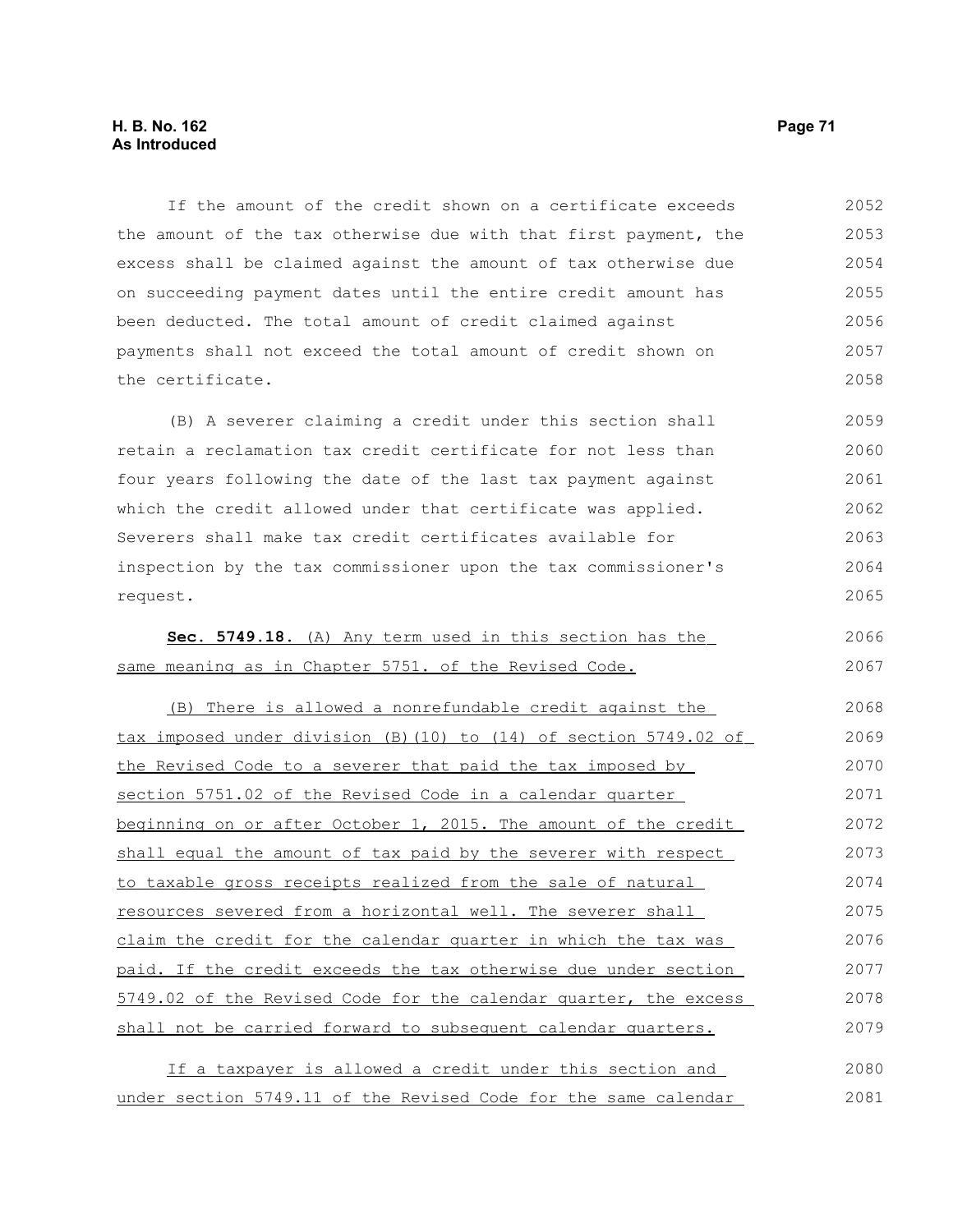| guarter, the credit allowed under this section shall be          | 2082 |
|------------------------------------------------------------------|------|
| subtracted from the amount of tax otherwise due before           | 2083 |
| subtracting the credit allowed under section 5749.11 of the      | 2084 |
| Revised Code.                                                    | 2085 |
| Sec. 5751.01. As used in this chapter:                           | 2086 |
| (A) "Person" means, but is not limited to, individuals,          | 2087 |
| combinations of individuals of any form, receivers, assignees,   | 2088 |
| trustees in bankruptcy, firms, companies, joint-stock companies, | 2089 |
| business trusts, estates, partnerships, limited liability        | 2090 |
| partnerships, limited liability companies, associations, joint   | 2091 |
| ventures, clubs, societies, for-profit corporations, S           | 2092 |
| corporations, qualified subchapter S subsidiaries, qualified     | 2093 |
| subchapter S trusts, trusts, entities that are disregarded for   | 2094 |
| federal income tax purposes, and any other entities.             | 2095 |
| (B) "Consolidated elected taxpayer" means a group of two         | 2096 |
| or more persons treated as a single taxpayer for purposes of     | 2097 |
| this chapter as the result of an election made under section     | 2098 |
| 5751.011 of the Revised Code.                                    | 2099 |
| (C) "Combined taxpayer" means a group of two or more             | 2100 |
| persons treated as a single taxpayer for purposes of this        | 2101 |
| chapter under section 5751.012 of the Revised Code.              | 2102 |
| (D) "Taxpayer" means any person, or any group of persons         | 2103 |
| in the case of a consolidated elected taxpayer or combined       | 2104 |
| taxpayer treated as one taxpayer, required to register or pay    | 2105 |
| tax under this chapter. "Taxpayer" does not include excluded     | 2106 |
| persons.                                                         | 2107 |
| (E) "Excluded person" means any of the following:                | 2108 |
| (1) Any person with not more than one hundred fifty              | 2109 |
| thousand dollars of taxable gross receipts during the calendar   | 2110 |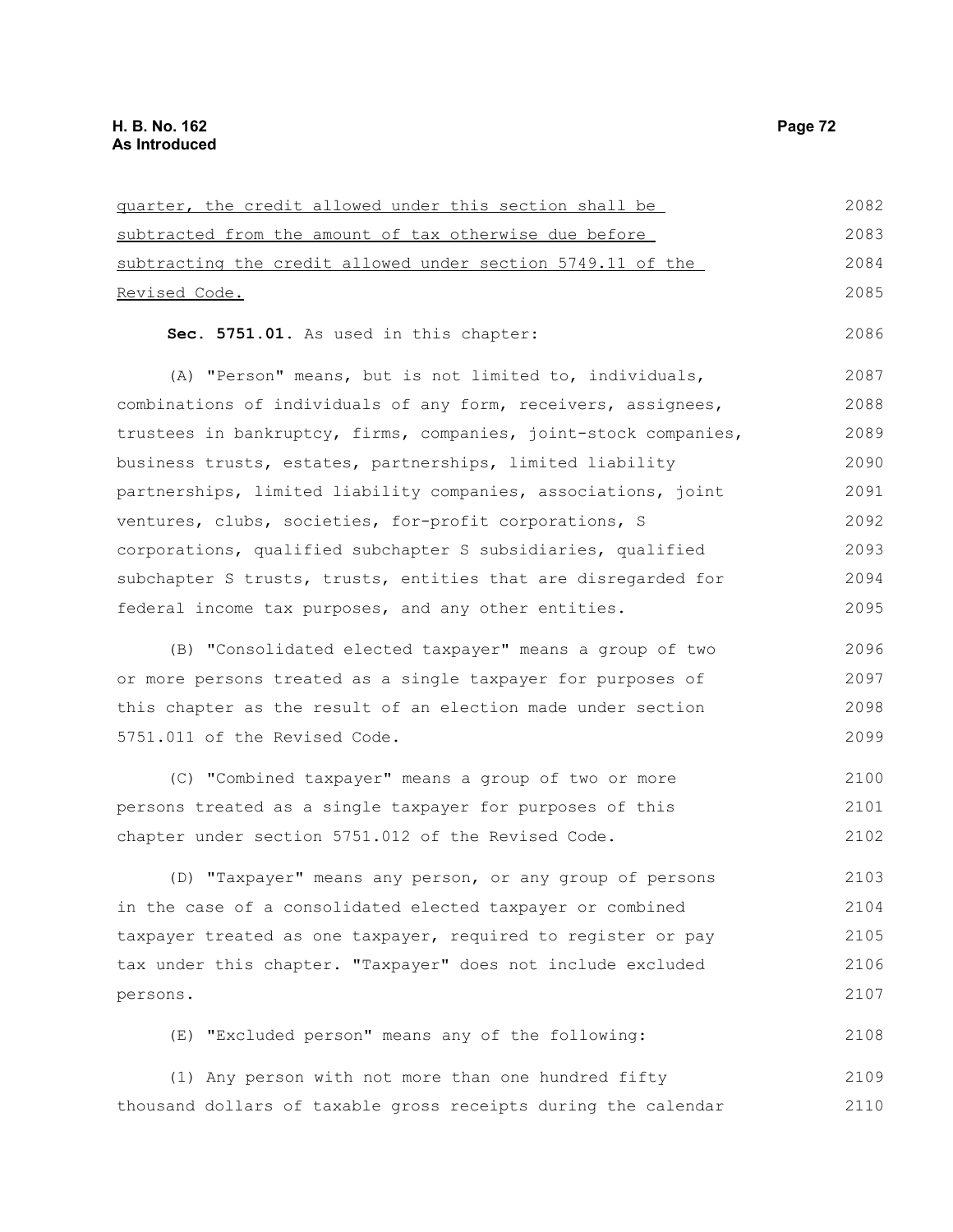year. Division (E)(1) of this section does not apply to a person that is a member of a consolidated elected taxpayer; (2) A public utility that paid the excise tax imposed by 2111 2112 2113

section 5727.24 or 5727.30 of the Revised Code based on one or more measurement periods that include the entire tax period under this chapter, except that a public utility that is a combined company is a taxpayer with regard to the following gross receipts: 2114 2115 2116 2117 2118

(a) Taxable gross receipts directly attributed to a public utility activity, but not directly attributed to an activity that is subject to the excise tax imposed by section 5727.24 or 5727.30 of the Revised Code; 2119 2120 2121 2122

(b) Taxable gross receipts that cannot be directly attributed to any activity, multiplied by a fraction whose numerator is the taxable gross receipts described in division  $(E)$ (2)(a) of this section and whose denominator is the total taxable gross receipts that can be directly attributed to any activity; 2123 2124 2125 2126 2127 2128

(c) Except for any differences resulting from the use of an accrual basis method of accounting for purposes of determining gross receipts under this chapter and the use of the cash basis method of accounting for purposes of determining gross receipts under section 5727.24 of the Revised Code, the gross receipts directly attributed to the activity of a natural gas company shall be determined in a manner consistent with division (D) of section 5727.03 of the Revised Code. 2129 2130 2131 2132 2133 2134 2135 2136

As used in division (E)(2) of this section, "combined company" and "public utility" have the same meanings as in section 5727.01 of the Revised Code. 2137 2138 2139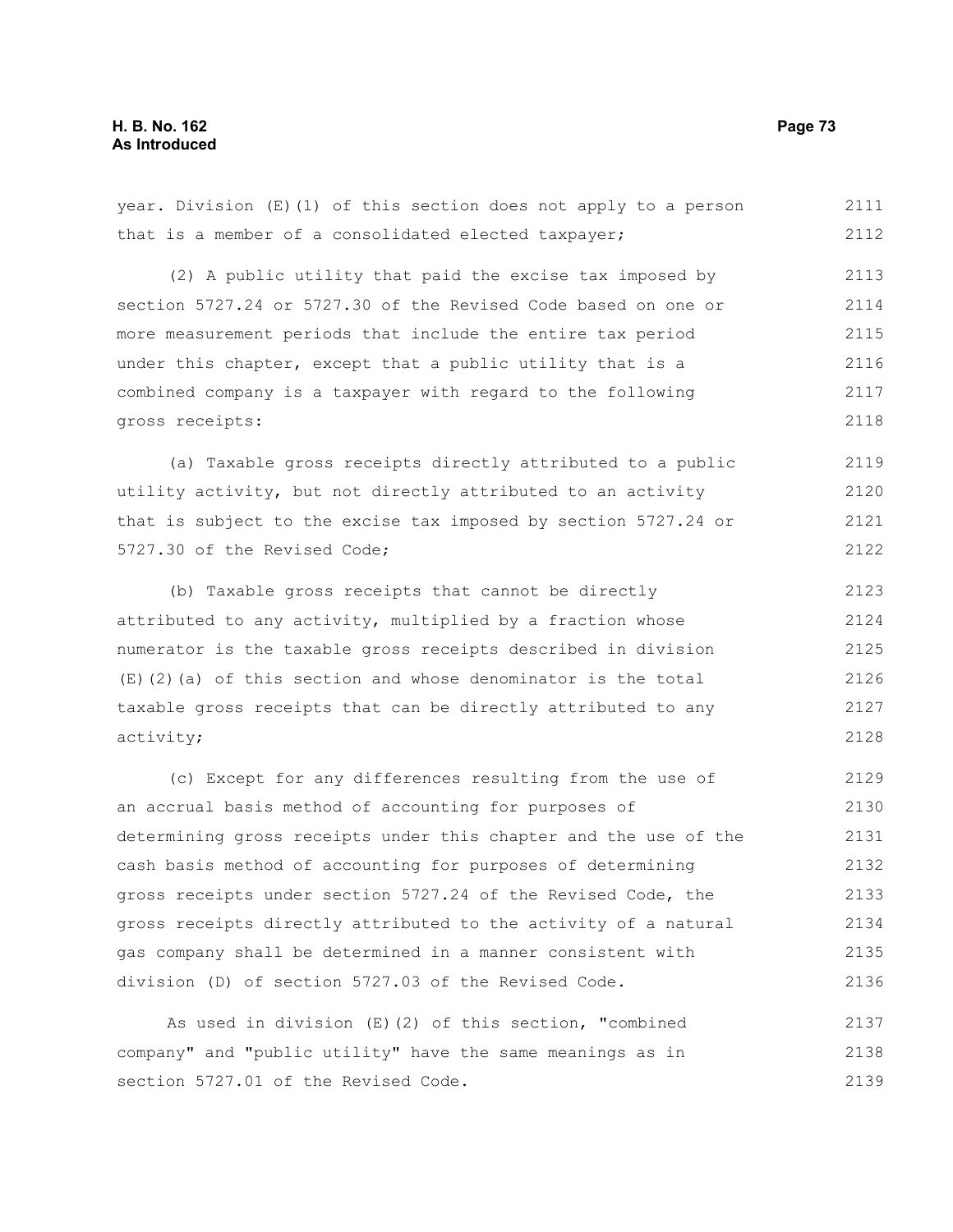# **H. B. No. 162 Page 74 As Introduced**

| (3) A financial institution, as defined in section 5726.01       | 2140 |
|------------------------------------------------------------------|------|
| of the Revised Code, that paid the tax imposed by section        | 2141 |
| 5726.02 of the Revised Code based on one or more taxable years   | 2142 |
| that include the entire tax period under this chapter;           | 2143 |
| (4) A person directly or indirectly owned by one or more         | 2144 |
| financial institutions, as defined in section 5726.01 of the     | 2145 |
| Revised Code, that paid the tax imposed by section 5726.02 of    | 2146 |
| the Revised Code based on one or more taxable years that include | 2147 |
| the entire tax period under this chapter.                        | 2148 |
| For the purposes of division $(E)$ (4) of this section, a        | 2149 |
| person owns another person under the following circumstances:    | 2150 |
| (a) In the case of corporations issuing capital stock, one       | 2151 |
| corporation owns another corporation if it owns fifty per cent   | 2152 |
| or more of the other corporation's capital stock with current    | 2153 |
| voting rights;                                                   | 2154 |
| (b) In the case of a limited liability company, one person       | 2155 |
| owns the company if that person's membership interest, as        | 2156 |
| defined in section 1705.01 of the Revised Code, is fifty per     | 2157 |
| cent or more of the combined membership interests of all persons | 2158 |
| owning such interests in the company;                            | 2159 |
| (c) In the case of a partnership, trust, or other                | 2160 |
| unincorporated business organization other than a limited        | 2161 |
| liability company, one person owns the organization if, under    | 2162 |
| the articles of organization or other instrument governing the   | 2163 |
| affairs of the organization, that person has a beneficial        | 2164 |
| interest in the organization's profits, surpluses, losses, or    | 2165 |
| distributions of fifty per cent or more of the combined          | 2166 |
| beneficial interests of all persons having such an interest in   | 2167 |
| the organization.                                                | 2168 |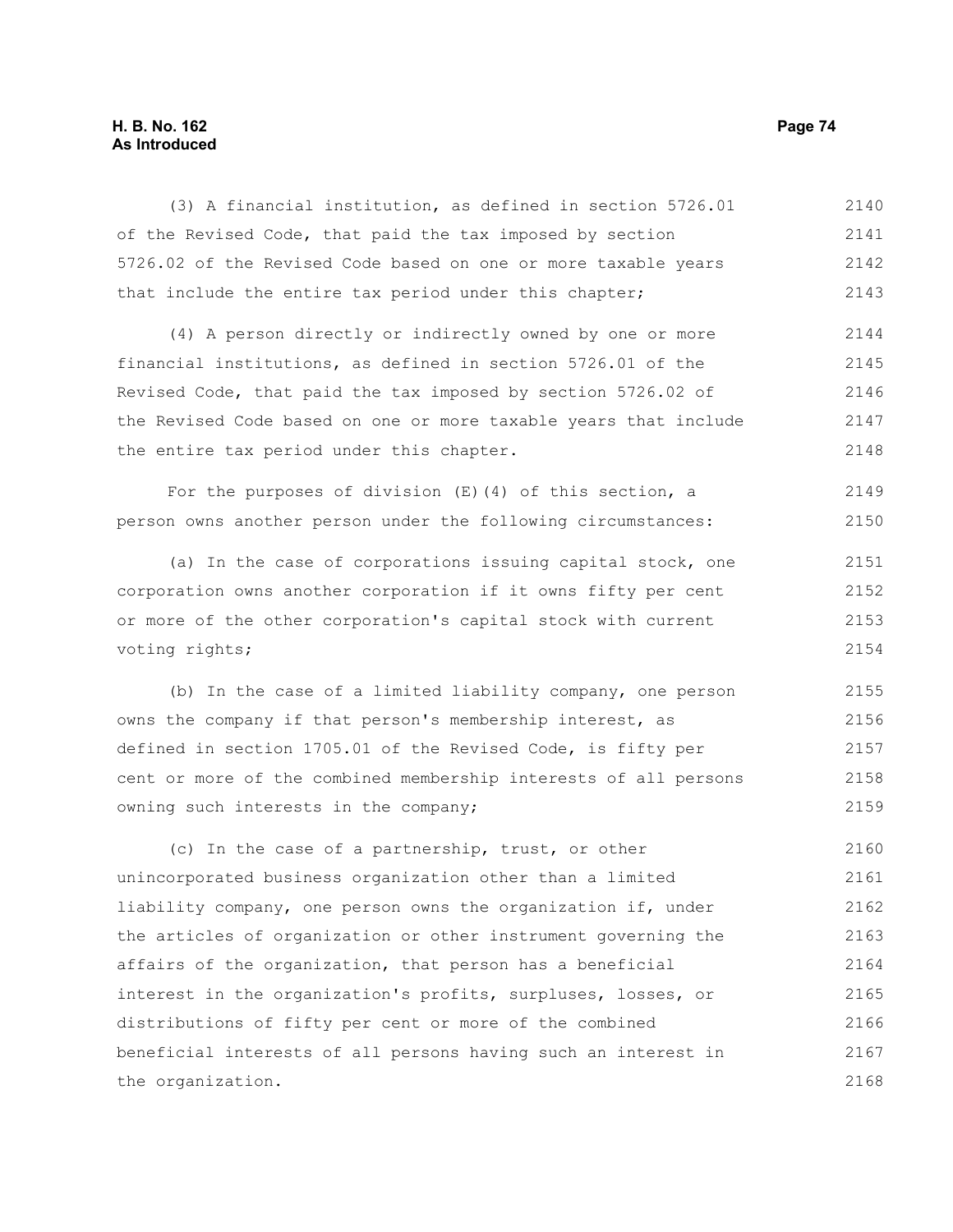# **H. B. No. 162 Page 75 As Introduced**

(5) A domestic insurance company or foreign insurance company, as defined in section 5725.01 of the Revised Code, that paid the insurance company premiums tax imposed by section 5725.18 or Chapter 5729. of the Revised Code, or an unauthorized insurance company whose gross premiums are subject to tax under section 3905.36 of the Revised Code based on one or more measurement periods that include the entire tax period under this chapter; 2169 2170 2171 2172 2173 2174 2175 2176

(6) A person that solely facilitates or services one or more securitizations of phase-in-recovery property pursuant to a final financing order as those terms are defined in section 4928.23 of the Revised Code. For purposes of this division, "securitization" means transferring one or more assets to one or more persons and then issuing securities backed by the right to receive payment from the asset or assets so transferred. 2177 2178 2179 2180 2181 2182 2183

(7) Except as otherwise provided in this division, a preincome tax trust as defined in division (FF)(4) of section 5747.01 of the Revised Code and any pass-through entity of which such pre-income tax trust owns or controls, directly, indirectly, or constructively through related interests, more than five per cent of the ownership or equity interests. If the pre-income tax trust has made a qualifying pre-income tax trust election under division (FF)(3) of section 5747.01 of the Revised Code, then the trust and the pass-through entities of which it owns or controls, directly, indirectly, or constructively through related interests, more than five per cent of the ownership or equity interests, shall not be excluded persons for purposes of the tax imposed under section 5751.02 of the Revised Code. 2184 2185 2186 2187 2188 2189 2190 2191 2192 2193 2194 2195 2196 2197

(8) Nonprofit organizations or the state and its agencies, 2198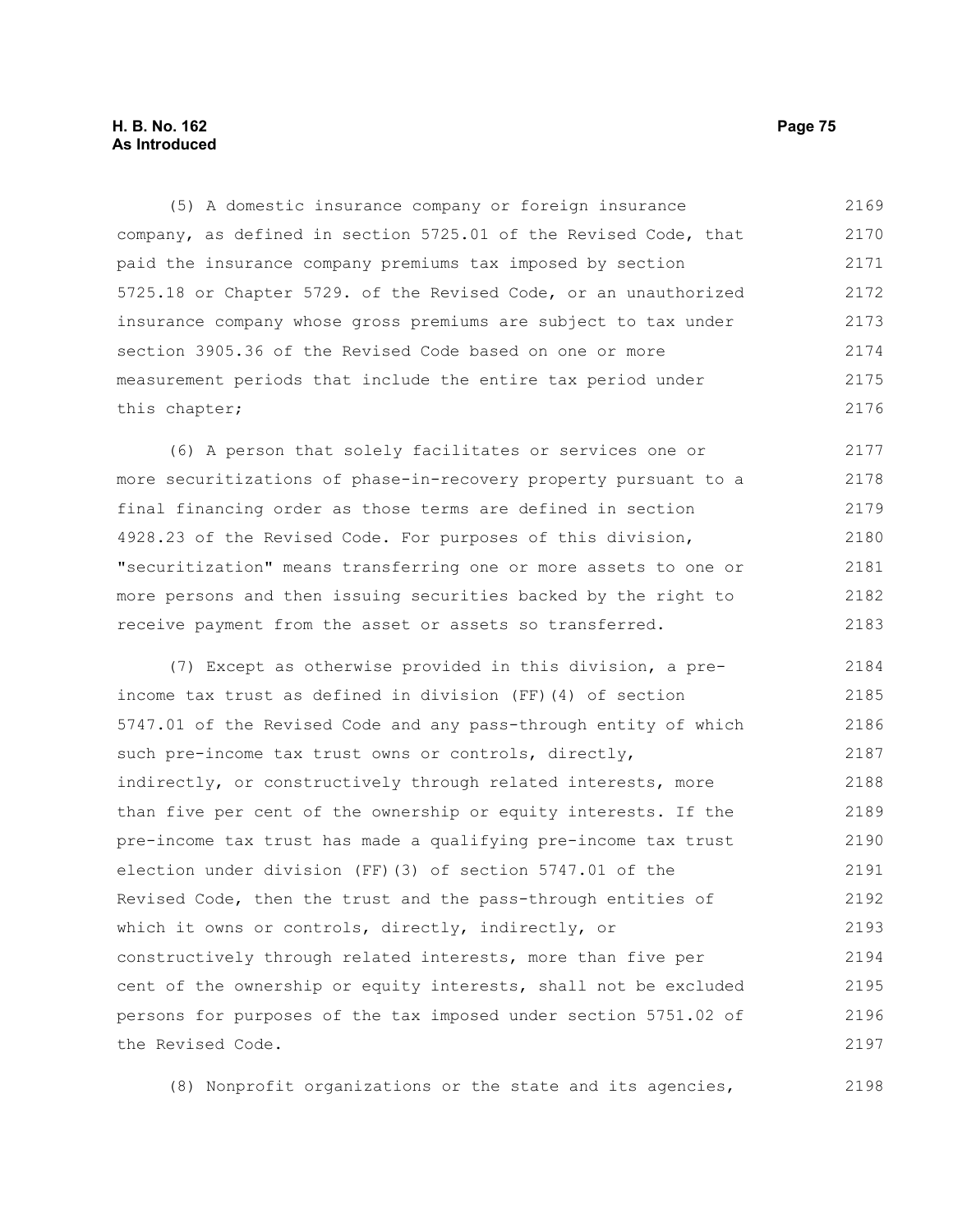| instrumentalities, or political subdivisions.                    | 2199 |
|------------------------------------------------------------------|------|
| (F) Except as otherwise provided in divisions $(F)$ (2), (3),    | 2200 |
| and (4) of this section, "gross receipts" means the total amount | 2201 |
| realized by a person, without deduction for the cost of goods    | 2202 |
| sold or other expenses incurred, that contributes to the         | 2203 |
| production of gross income of the person, including the fair     | 2204 |
| market value of any property and any services received, and any  | 2205 |
| debt transferred or forgiven as consideration.                   | 2206 |
| (1) The following are examples of gross receipts:                | 2207 |
| (a) Amounts realized from the sale, exchange, or other           | 2208 |
| disposition of the taxpayer's property to or with another;       | 2209 |
| (b) Amounts realized from the taxpayer's performance of          | 2210 |
| services for another;                                            | 2211 |
| (c) Amounts realized from another's use or possession of         | 2212 |
| the taxpayer's property or capital;                              | 2213 |
| (d) Any combination of the foregoing amounts.                    | 2214 |
| (2) "Gross receipts" excludes the following amounts:             | 2215 |
| (a) Interest income except interest on credit sales;             | 2216 |
| (b) Dividends and distributions from corporations, and           | 2217 |
| distributive or proportionate shares of receipts and income from | 2218 |
| a pass-through entity as defined under section 5733.04 of the    | 2219 |
| Revised Code;                                                    | 2220 |
| (c) Receipts from the sale, exchange, or other disposition       | 2221 |
| of an asset described in section 1221 or 1231 of the Internal    | 2222 |
| Revenue Code, without regard to the length of time the person    | 2223 |
| held the asset. Notwithstanding section 1221 of the Internal     | 2224 |
| Revenue Code, receipts from hedging transactions also are        | 2225 |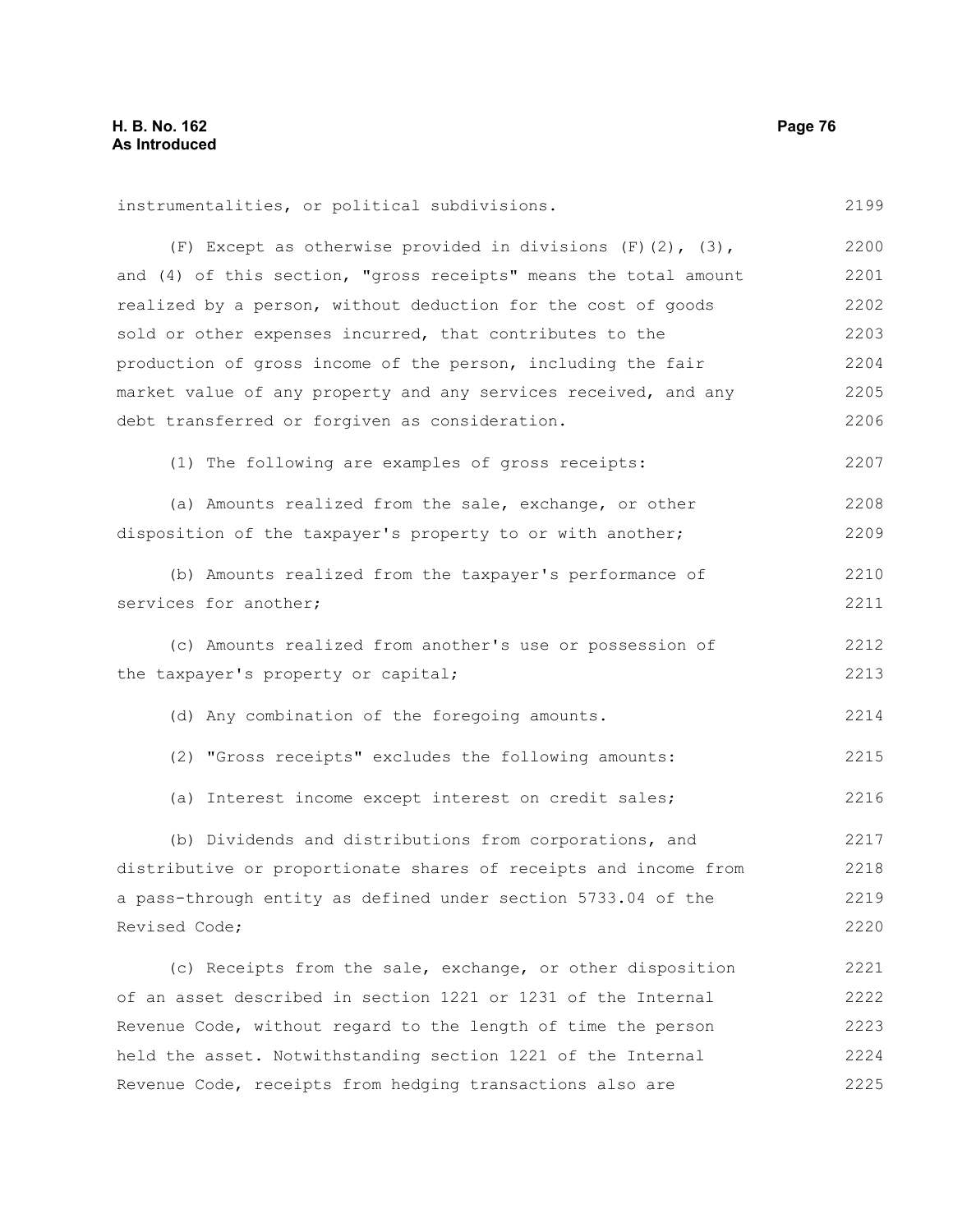excluded to the extent the transactions are entered into primarily to protect a financial position, such as managing the risk of exposure to (i) foreign currency fluctuations that affect assets, liabilities, profits, losses, equity, or investments in foreign operations; (ii) interest rate fluctuations; or (iii) commodity price fluctuations. As used in division (F)(2)(c) of this section, "hedging transaction" has the same meaning as used in section 1221 of the Internal Revenue Code and also includes transactions accorded hedge accounting treatment under statement of financial accounting standards number 133 of the financial accounting standards board. For the purposes of division (F)(2)(c) of this section, the actual transfer of title of real or tangible personal property to another entity is not a hedging transaction. 2226 2227 2228 2229 2230 2231 2232 2233 2234 2235 2236 2237 2238 2239

(d) Proceeds received attributable to the repayment, maturity, or redemption of the principal of a loan, bond, mutual fund, certificate of deposit, or marketable instrument; 2240 2241 2242

(e) The principal amount received under a repurchase agreement or on account of any transaction properly characterized as a loan to the person; 2243 2244 2245

(f) Contributions received by a trust, plan, or other arrangement, any of which is described in section 501(a) of the Internal Revenue Code, or to which Title 26, Subtitle A, Chapter 1, Subchapter (D) of the Internal Revenue Code applies; 2246 2247 2248 2249

(g) Compensation, whether current or deferred, and whether in cash or in kind, received or to be received by an employee, former employee, or the employee's legal successor for services rendered to or for an employer, including reimbursements received by or for an individual for medical or education expenses, health insurance premiums, or employee expenses, or on 2250 2251 2252 2253 2254 2255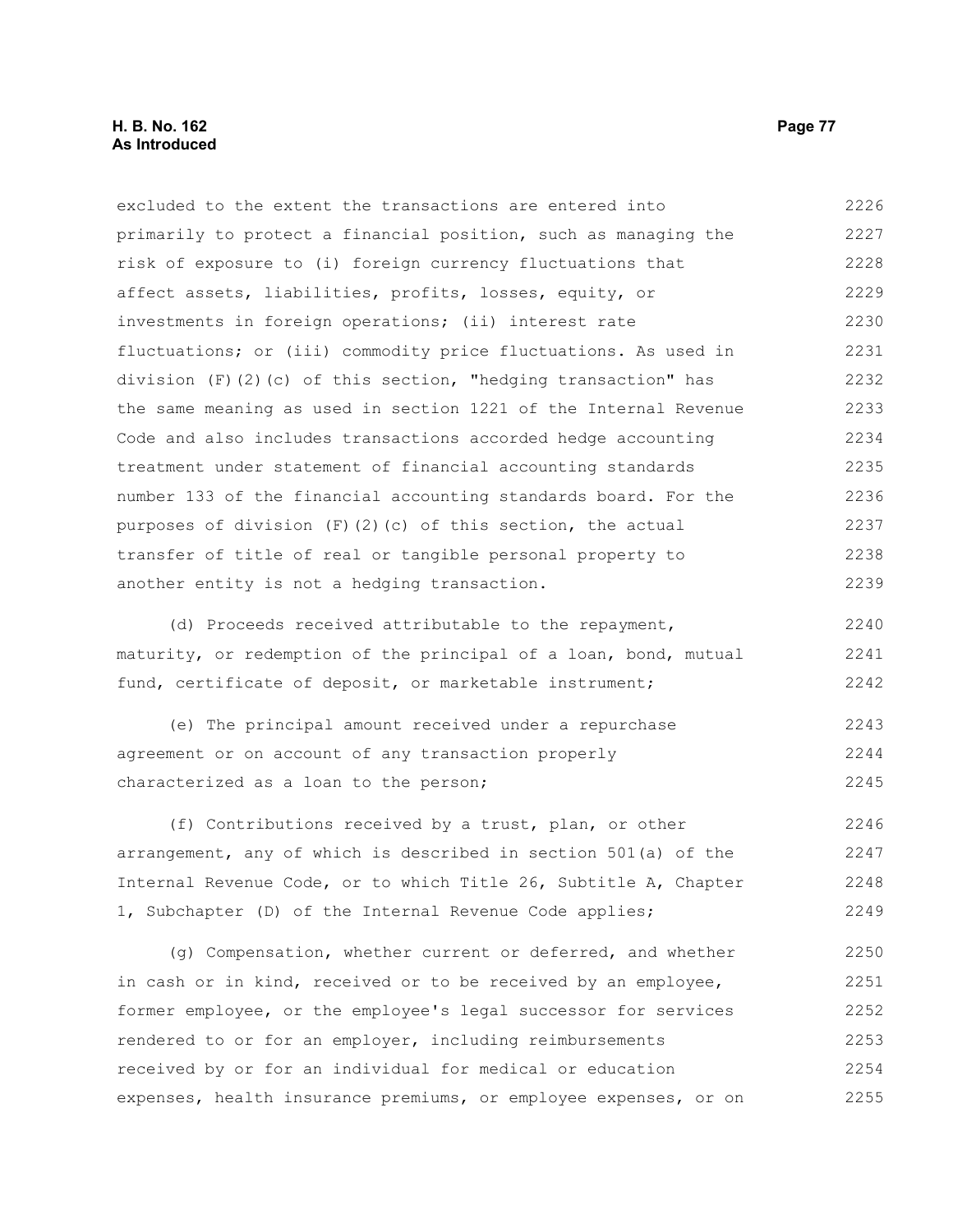account of a dependent care spending account, legal services plan, any cafeteria plan described in section 125 of the Internal Revenue Code, or any similar employee reimbursement; 2256 2257 2258

(h) Proceeds received from the issuance of the taxpayer's own stock, options, warrants, puts, or calls, or from the sale of the taxpayer's treasury stock; 2259 2260 2261

(i) Proceeds received on the account of payments from insurance policies, except those proceeds received for the loss of business revenue; 2262 2263 2264

(j) Gifts or charitable contributions received; membership dues received by trade, professional, homeowners', or condominium associations; and payments received for educational courses, meetings, meals, or similar payments to a trade, professional, or other similar association; and fundraising receipts received by any person when any excess receipts are donated or used exclusively for charitable purposes; 2265 2266 2267 2268 2269 2270 2271

(k) Damages received as the result of litigation in excess of amounts that, if received without litigation, would be gross receipts; 2272 2273 2274

(l) Property, money, and other amounts received or acquired by an agent on behalf of another in excess of the agent's commission, fee, or other remuneration; 2275 2276 2277

(m) Tax refunds, other tax benefit recoveries, and reimbursements for the tax imposed under this chapter made by entities that are part of the same combined taxpayer or consolidated elected taxpayer group, and reimbursements made by entities that are not members of a combined taxpayer or consolidated elected taxpayer group that are required to be made for economic parity among multiple owners of an entity whose tax 2278 2279 2280 2281 2282 2283 2284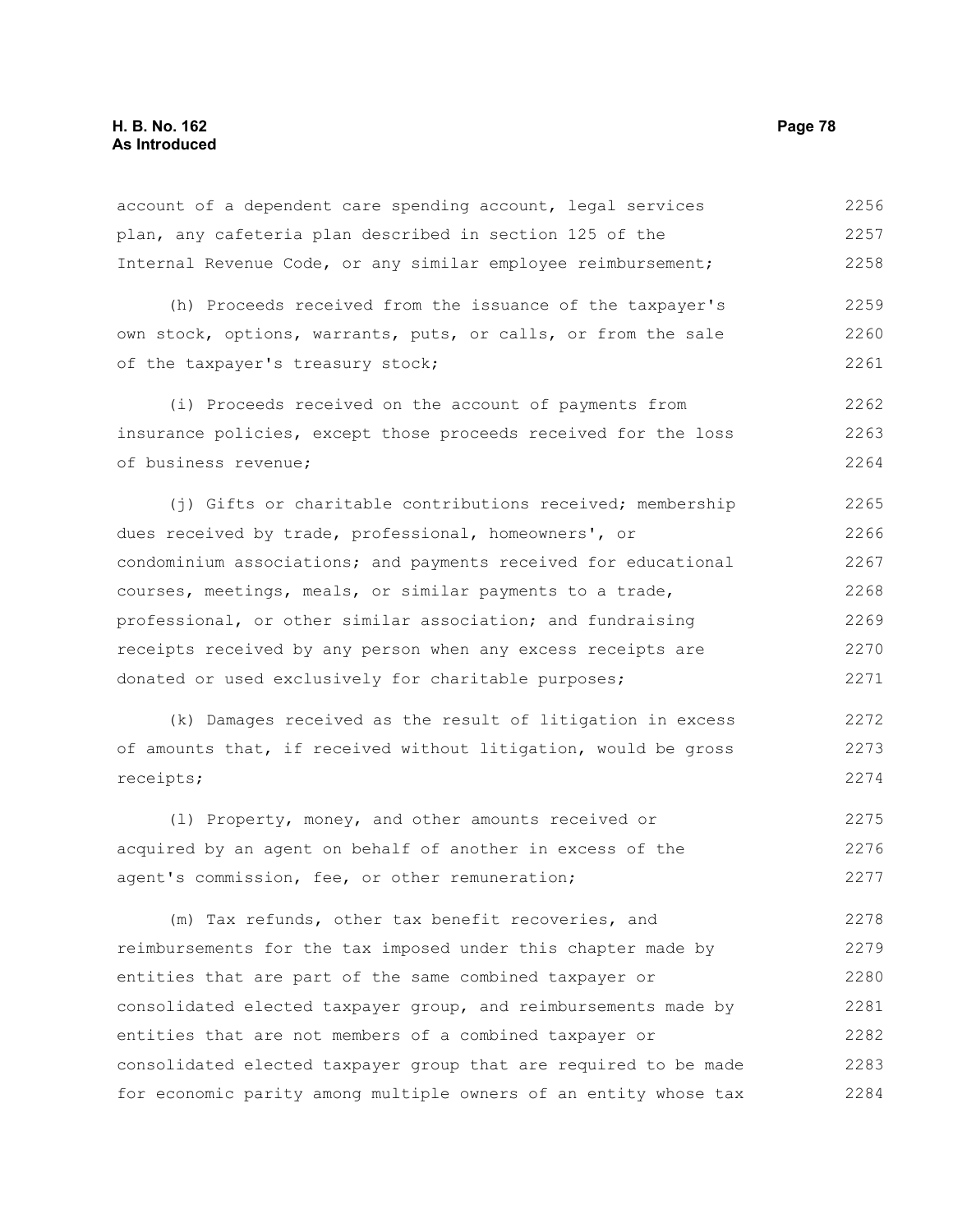obligation under this chapter is required to be reported and paid entirely by one owner, pursuant to the requirements of sections 5751.011 and 5751.012 of the Revised Code; 2285 2286 2287

- (n) Pension reversions;
- (o) Contributions to capital;

(p) Sales or use taxes collected as a vendor or an out-ofstate seller on behalf of the taxing jurisdiction from a consumer or other taxes the taxpayer is required by law to collect directly from a purchaser and remit to a local, state, or federal tax authority; 2290 2291 2292 2293 2294

(q) In the case of receipts from the sale of cigarettes or tobacco products by a wholesale dealer, retail dealer, distributor, manufacturer, or seller, all as defined in section 5743.01 of the Revised Code, an amount equal to the federal and state excise taxes paid by any person on or for such cigarettes or tobacco products under subtitle E of the Internal Revenue Code or Chapter 5743. of the Revised Code; 2295 2296 2297 2298 2299 2300 2301

(r) In the case of receipts from the sale, transfer, exchange, or other disposition of motor fuel as "motor fuel" is defined in section 5736.01 of the Revised Code, an amount equal to the value of the motor fuel, including federal and state motor fuel excise taxes and receipts from billing or invoicing the tax imposed under section 5736.02 of the Revised Code to another person; 2302 2303 2304 2305 2306 2307 2308

(s) In the case of receipts from the sale of beer or intoxicating liquor, as defined in section 4301.01 of the Revised Code, by a person holding a permit issued under Chapter 4301. or 4303. of the Revised Code, an amount equal to federal and state excise taxes paid by any person on or for such beer or 2309 2310 2311 2312 2313

2288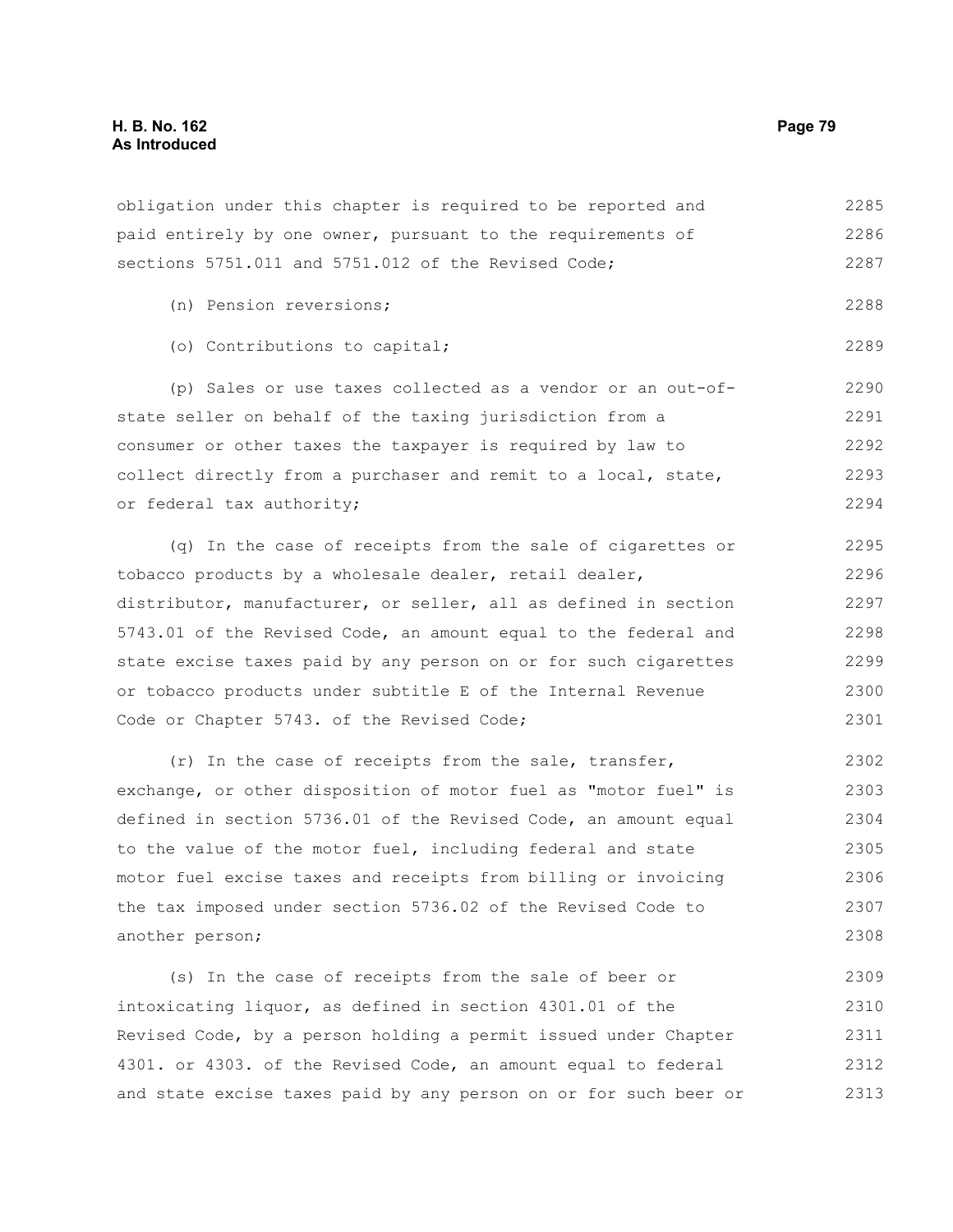| intoxicating liquor under subtitle E of the Internal Revenue    | 2314 |
|-----------------------------------------------------------------|------|
| Code or Chapter 4301. or 4305. of the Revised Code;             | 2315 |
| (t) Receipts realized by a new motor vehicle dealer or          | 2316 |
| used motor vehicle dealer, as defined in section 4517.01 of the | 2317 |

Revised Code, from the sale or other transfer of a motor vehicle, as defined in that section, to another motor vehicle dealer for the purpose of resale by the transferee motor vehicle dealer, but only if the sale or other transfer was based upon the transferee's need to meet a specific customer's preference for a motor vehicle; 2318 2319 2320 2321 2322 2323

(u) Receipts from a financial institution described in division (E)(3) of this section for services provided to the financial institution in connection with the issuance, processing, servicing, and management of loans or credit accounts, if such financial institution and the recipient of such receipts have at least fifty per cent of their ownership interests owned or controlled, directly or constructively through related interests, by common owners; 2324 2325 2326 2327 2328 2329 2330 2331

(v) Receipts realized from administering anti-neoplastic drugs and other cancer chemotherapy, biologicals, therapeutic agents, and supportive drugs in a physician's office to patients with cancer; 2332 2333 2334 2335

(w) Funds received or used by a mortgage broker that is not a dealer in intangibles, other than fees or other consideration, pursuant to a table-funding mortgage loan or warehouse-lending mortgage loan. Terms used in division (F)(2) (w) of this section have the same meanings as in section 1322.01 of the Revised Code, except "mortgage broker" means a person assisting a buyer in obtaining a mortgage loan for a fee or other consideration paid by the buyer or a lender, or a person 2336 2337 2338 2339 2340 2341 2342 2343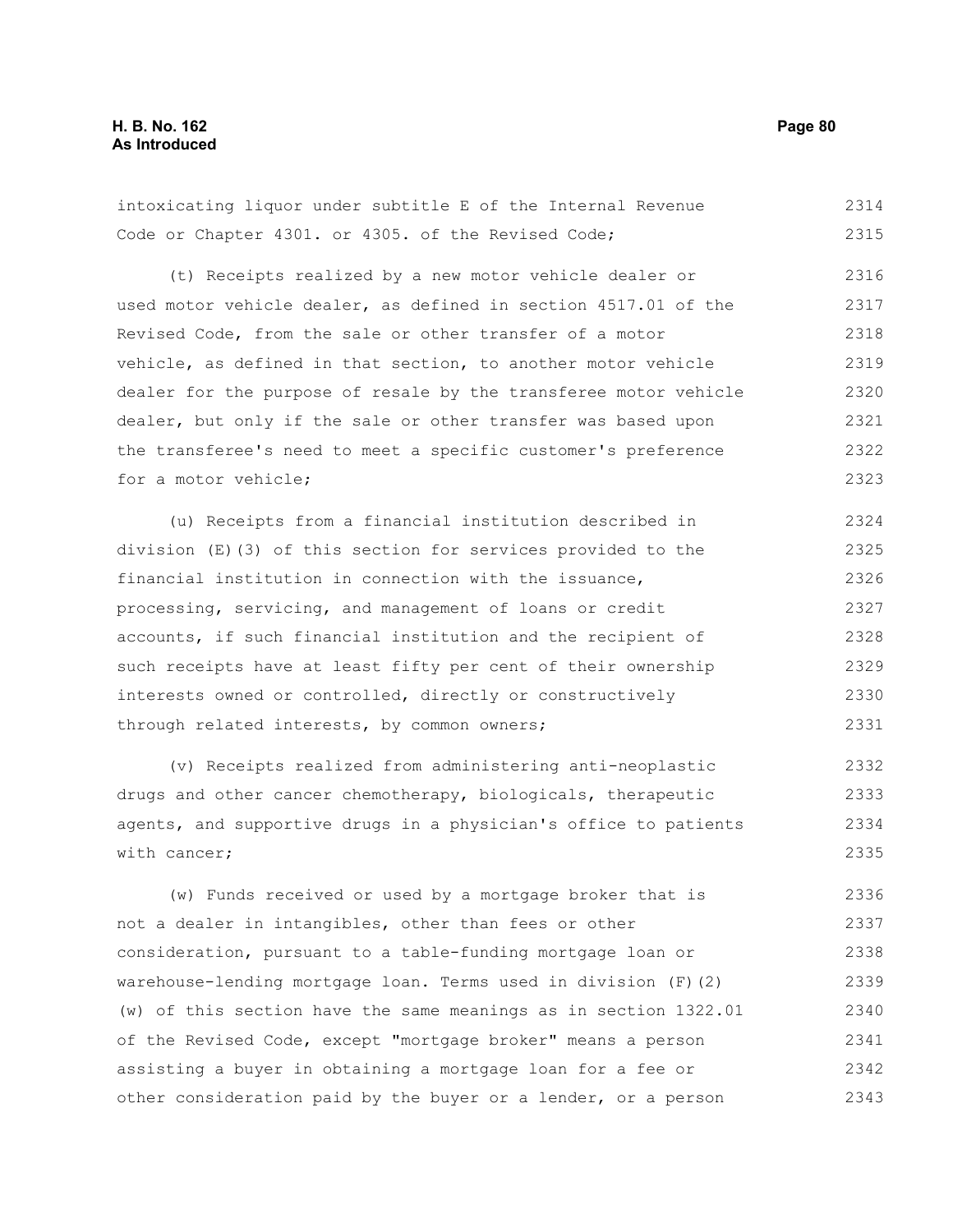2370

| engaged in table-funding or warehouse-lending mortgage loans     | 2344 |
|------------------------------------------------------------------|------|
| that are first lien mortgage loans.                              | 2345 |
| (x) Property, money, and other amounts received by a             | 2346 |
| professional employer organization, as defined in section        | 2347 |
| 4125.01 of the Revised Code, from a client employer, as defined  | 2348 |
| in that section, in excess of the administrative fee charged by  | 2349 |
| the professional employer organization to the client employer;   | 2350 |
| (y) In the case of amounts retained as commissions by a          | 2351 |
| permit holder under Chapter 3769. of the Revised Code, an amount | 2352 |
| equal to the amounts specified under that chapter that must be   | 2353 |
| paid to or collected by the tax commissioner as a tax and the    | 2354 |
| amounts specified under that chapter to be used as purse money;  | 2355 |
| (z) Qualifying distribution center receipts.                     | 2356 |
| (i) For purposes of division $(F)$ $(2)$ $(z)$ of this section:  | 2357 |
| (I) "Qualifying distribution center receipts" means              | 2358 |
| receipts of a supplier from qualified property that is delivered | 2359 |
| to a qualified distribution center, multiplied by a quantity     | 2360 |
| that equals one minus the Ohio delivery percentage. If the       | 2361 |
| qualified distribution center is a refining facility, "supplier" | 2362 |
| includes all dealers, brokers, processors, sellers, vendors,     | 2363 |
| cosigners, and distributors of qualified property.               | 2364 |
| (II) "Qualified property" means tangible personal property       | 2365 |
| delivered to a qualified distribution center that is shipped to  | 2366 |
| that qualified distribution center solely for further shipping   | 2367 |
| by the qualified distribution center to another location in this | 2368 |
| state or elsewhere or, in the case of gold, silver, platinum, or | 2369 |

to a grade and fineness acceptable for delivery to a registered commodities exchange. "Further shipping" includes storing and 2371 2372

palladium delivered to a refining facility solely for refining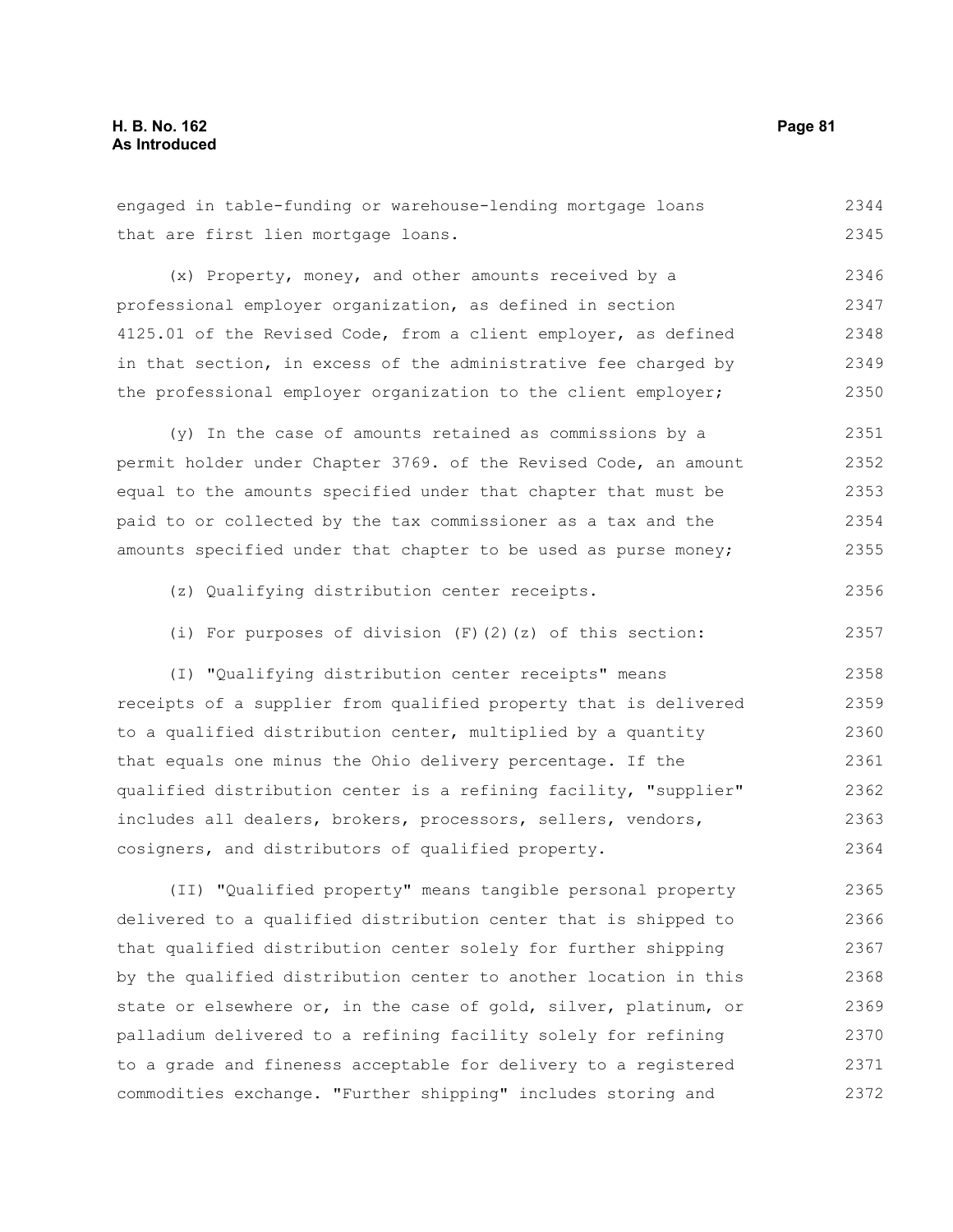#### **H. B. No. 162 Page 82 As Introduced**

repackaging property into smaller or larger bundles, so long as the property is not subject to further manufacturing or processing. "Refining" is limited to extracting impurities from gold, silver, platinum, or palladium through smelting or some other process at a refining facility. 2373 2374 2375 2376 2377

(III) "Qualified distribution center" means a warehouse, a facility similar to a warehouse, or a refining facility in this state that, for the qualifying year, is operated by a person that is not part of a combined taxpayer group and that has a qualifying certificate. All warehouses or facilities similar to warehouses that are operated by persons in the same taxpayer group and that are located within one mile of each other shall be treated as one qualified distribution center. All refining facilities that are operated by persons in the same taxpayer group and that are located in the same or adjacent counties may be treated as one qualified distribution center. 2378 2379 2380 2381 2382 2383 2384 2385 2386 2387 2388

(IV) "Qualifying year" means the calendar year to which the qualifying certificate applies. 2389 2390

(V) "Qualifying period" means the period of the first day of July of the second year preceding the qualifying year through the thirtieth day of June of the year preceding the qualifying year. 2391 2392 2393 2394

(VI) "Qualifying certificate" means the certificate issued by the tax commissioner after the operator of a distribution center files an annual application with the commissioner. The application and annual fee shall be filed and paid for each qualified distribution center on or before the first day of September before the qualifying year or within forty-five days after the distribution center opens, whichever is later. 2395 2396 2397 2398 2399 2400 2401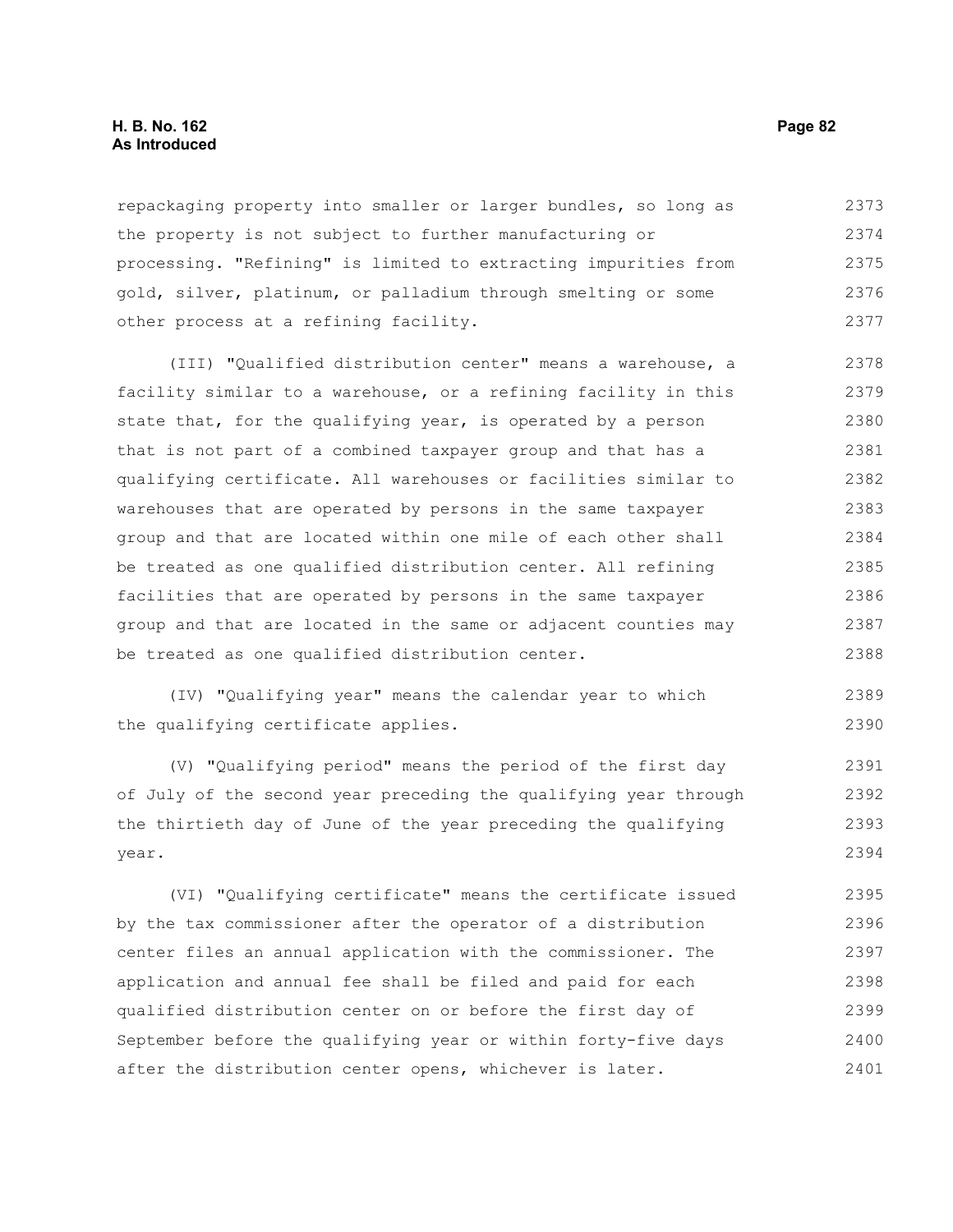The applicant must substantiate to the commissioner's satisfaction that, for the qualifying period, all persons operating the distribution center have more than fifty per cent of the cost of the qualified property shipped to a location such that it would be sitused outside this state under the provisions of division (E) of section 5751.033 of the Revised Code. The applicant must also substantiate that the distribution center cumulatively had costs from its suppliers equal to or exceeding five hundred million dollars during the qualifying period. (For purposes of division (F)(2)(z)(i)(VI) of this section, "supplier" excludes any person that is part of the consolidated elected taxpayer group, if applicable, of the operator of the qualified distribution center.) The commissioner may require the applicant to have an independent certified public accountant certify that the calculation of the minimum thresholds required for a qualified distribution center by the operator of a distribution center has been made in accordance with generally accepted accounting principles. The commissioner shall issue or deny the issuance of a certificate within sixty days after the receipt of the application. A denial is subject to appeal under section 5717.02 of the Revised Code. If the operator files a timely appeal under section 5717.02 of the Revised Code, the operator shall be granted a qualifying certificate effective for the remainder of the qualifying year or until the appeal is finalized, whichever is earlier. If the operator does not prevail in the appeal, the operator shall pay the ineligible operator's supplier tax liability. 2402 2403 2404 2405 2406 2407 2408 2409 2410 2411 2412 2413 2414 2415 2416 2417 2418 2419 2420 2421 2422 2423 2424 2425 2426 2427 2428

(VII) "Ohio delivery percentage" means the proportion of the total property delivered to a destination inside Ohio from the qualified distribution center during the qualifying period compared with total deliveries from such distribution center 2429 2430 2431 2432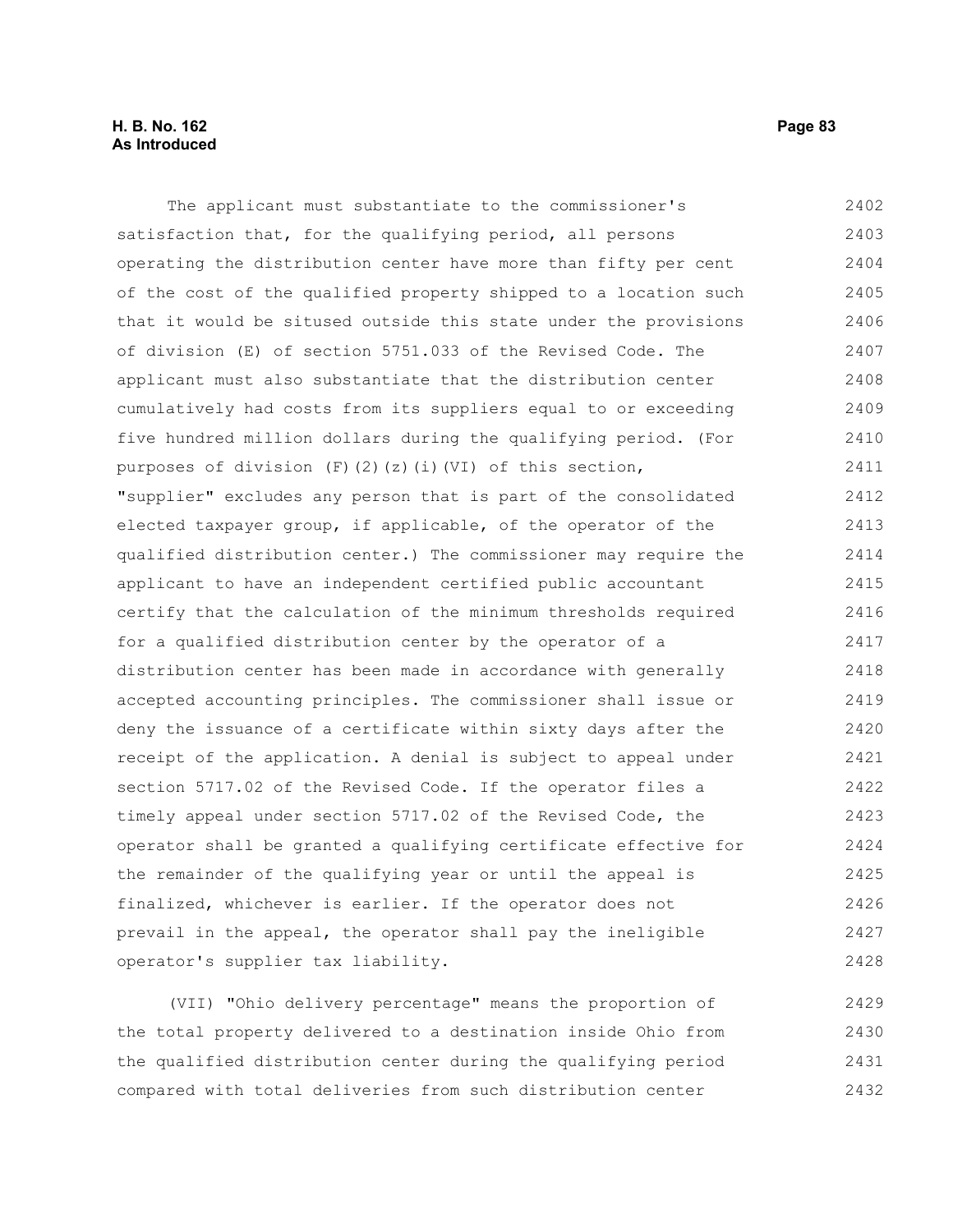everywhere during the qualifying period.

(VIII) "Refining facility" means one or more buildings located in a county in the Appalachian region of this state as defined by section 107.21 of the Revised Code and utilized for refining or smelting gold, silver, platinum, or palladium to a grade and fineness acceptable for delivery to a registered commodities exchange. 2434 2435 2436 2437 2438 2439

(IX) "Registered commodities exchange" means a board of trade, such as New York mercantile exchange, inc. or commodity exchange, inc., designated as a contract market by the commodity futures trading commission under the "Commodity Exchange Act," 7 U.S.C. 1 et seq., as amended. 2440 2441 2442 2443 2444

(X) "Ineligible operator's supplier tax liability" means an amount equal to the tax liability of all suppliers of a distribution center had the distribution center not been issued a qualifying certificate for the qualifying year. Ineligible operator's supplier tax liability shall not include interest or penalties. The tax commissioner shall determine an ineligible operator's supplier tax liability based on information that the commissioner may request from the operator of the distribution center. An operator shall provide a list of all suppliers of the distribution center and the corresponding costs of qualified property for the qualifying year at issue within sixty days of a request by the commissioner under this division. 2445 2446 2447 2448 2449 2450 2451 2452 2453 2454 2455 2456

(ii)(I) If the distribution center is new and was not open for the entire qualifying period, the operator of the distribution center may request that the commissioner grant a qualifying certificate. If the certificate is granted and it is later determined that more than fifty per cent of the qualified property during that year was not shipped to a location such 2457 2458 2459 2460 2461 2462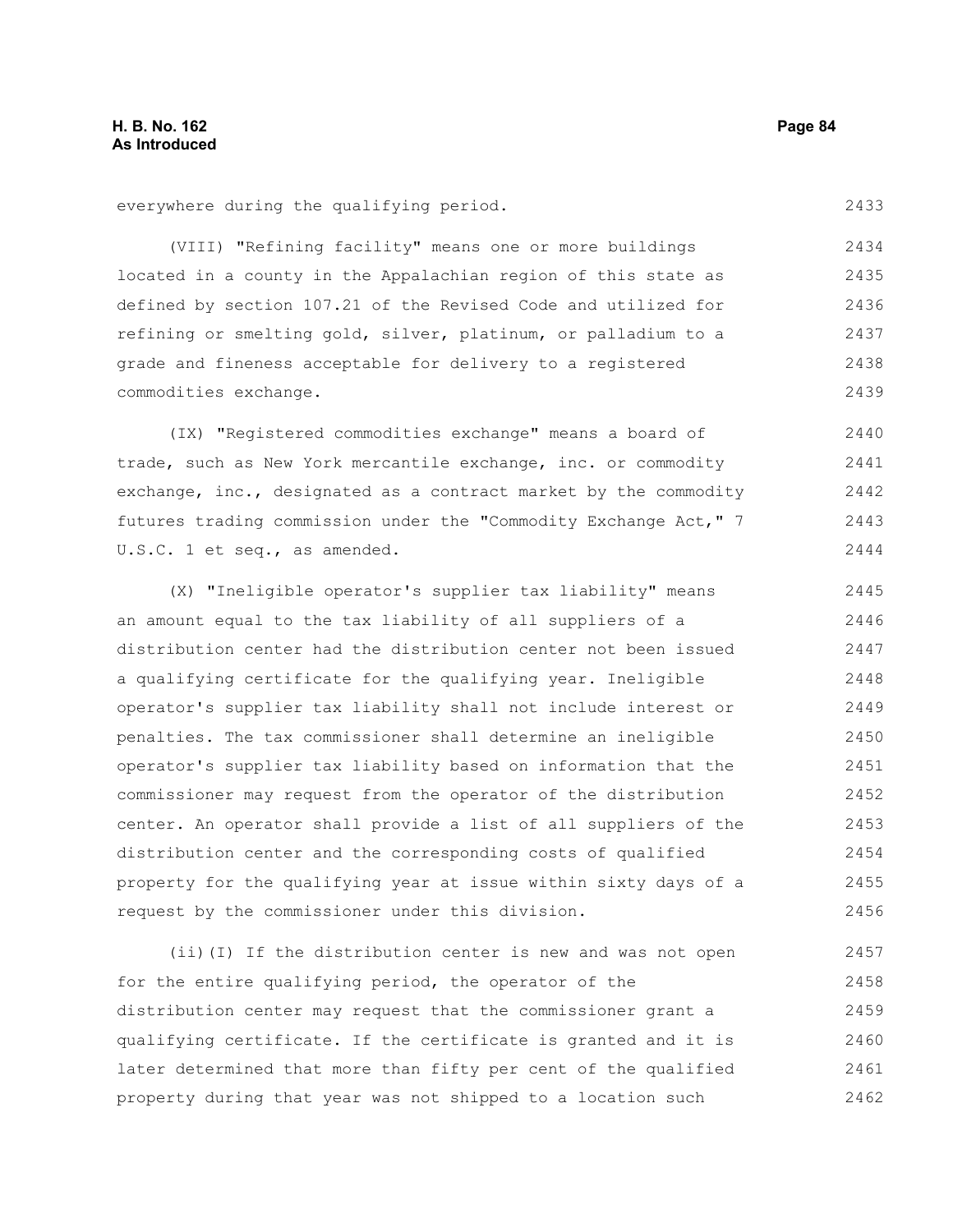# **H. B. No. 162 Page 85 As Introduced**

that it would be sitused outside of this state under the provisions of division (E) of section 5751.033 of the Revised Code or if it is later determined that the person that operates the distribution center had average monthly costs from its suppliers of less than forty million dollars during that year, then the operator of the distribution center shall pay the ineligible operator's supplier tax liability. (For purposes of division (F)(2)(z)(ii) of this section, "supplier" excludes any person that is part of the consolidated elected taxpayer group, if applicable, of the operator of the qualified distribution center.) 2463 2464 2465 2466 2467 2468 2469 2470 2471 2472 2473

(II) The commissioner may grant a qualifying certificate to a distribution center that does not qualify as a qualified distribution center for an entire qualifying period if the operator of the distribution center demonstrates that the business operations of the distribution center have changed or will change such that the distribution center will qualify as a qualified distribution center within thirty-six months after the date the operator first applies for a certificate. If, at the end of that thirty-six-month period, the business operations of the distribution center have not changed such that the distribution center qualifies as a qualified distribution center, the operator of the distribution center shall pay the ineligible operator's supplier tax liability for each year that the distribution center received a certificate but did not qualify as a qualified distribution center. For each year the distribution center receives a certificate under division  $(F)$  (2) (z)(ii)(II) of this section, the distribution center shall pay all applicable fees required under division  $(F)$  (2)(z) of this section and shall submit an updated business plan showing the progress the distribution center made toward qualifying as a 2474 2475 2476 2477 2478 2479 2480 2481 2482 2483 2484 2485 2486 2487 2488 2489 2490 2491 2492 2493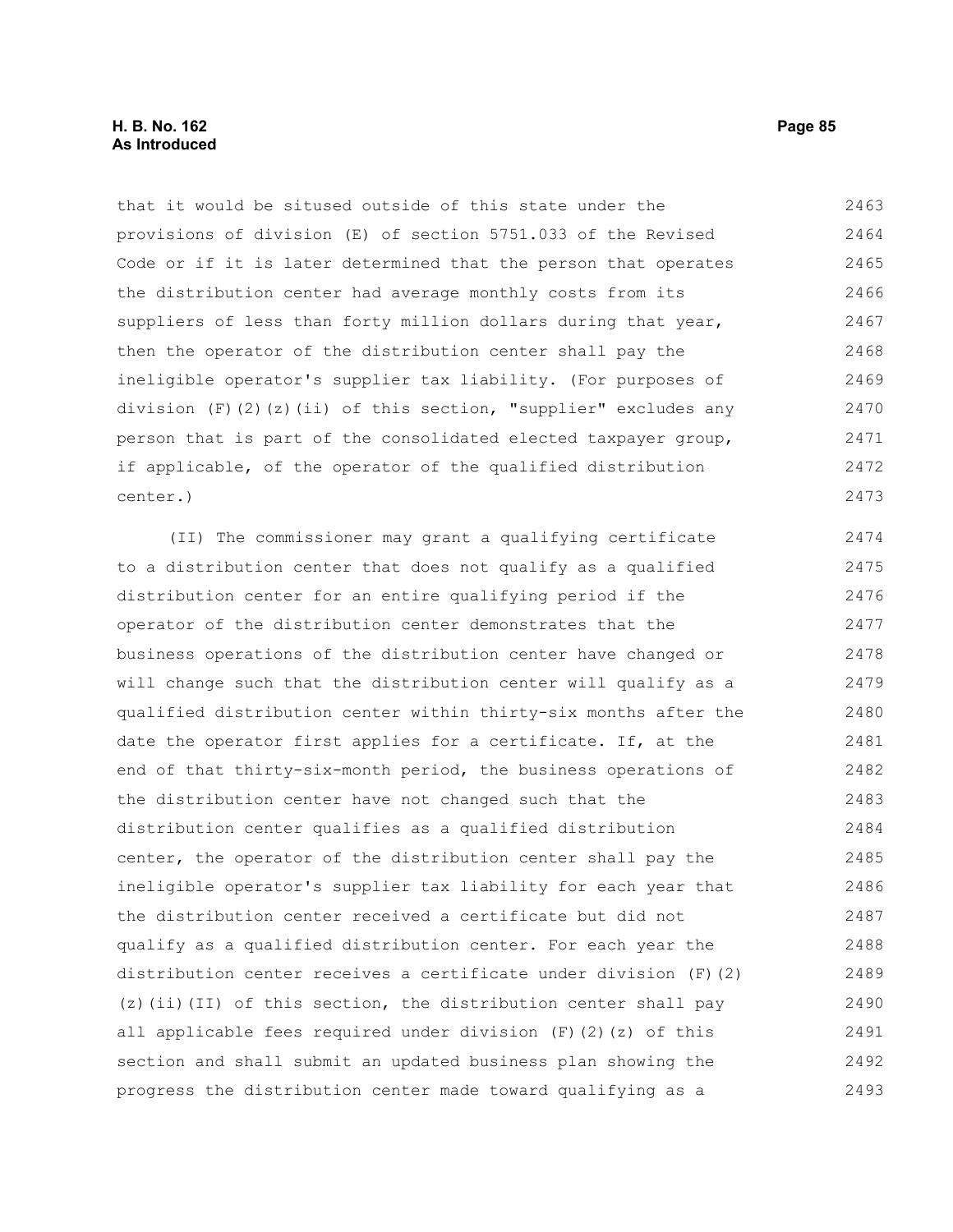qualified distribution center during the preceding year. (III) An operator may appeal a determination under division  $(F)$  (2)(z)(ii)(I) or (II) of this section that the ineligible operator is liable for the operator's supplier tax liability as a result of not qualifying as a qualified distribution center, as provided in section 5717.02 of the Revised Code. (iii) When filing an application for a qualifying certificate under division (F)(2)(z)(i)(VI) of this section, the operator of a qualified distribution center also shall provide documentation, as the commissioner requires, for the commissioner to ascertain the Ohio delivery percentage. The commissioner, upon issuing the qualifying certificate, also 2494 2495 2496 2497 2498 2499 2500 2501 2502 2503 2504 2505 2506

shall certify the Ohio delivery percentage. The operator of the

with respect to the calculation and recalculation of the Ohio

qualified distribution center may appeal the commissioner's certification of the Ohio delivery percentage in the same manner as an appeal is taken from the denial of a qualifying certificate under division  $(F)$  (2)(z)(i)(VI) of this section. (iv)(I) In the case where the distribution center is new and not open for the entire qualifying period, the operator shall make a good faith estimate of an Ohio delivery percentage for use by suppliers in their reports of taxable gross receipts for the remainder of the qualifying period. The operator of the facility shall disclose to the suppliers that such Ohio delivery percentage is an estimate and is subject to recalculation. By the due date of the next application for a qualifying certificate, the operator shall determine the actual Ohio delivery percentage for the estimated qualifying period and proceed as provided in division  $(F)(2)(z)(iii)$  of this section 2508 2509 2510 2511 2512 2513 2514 2515 2516 2517 2518 2519 2520 2521 2522

2507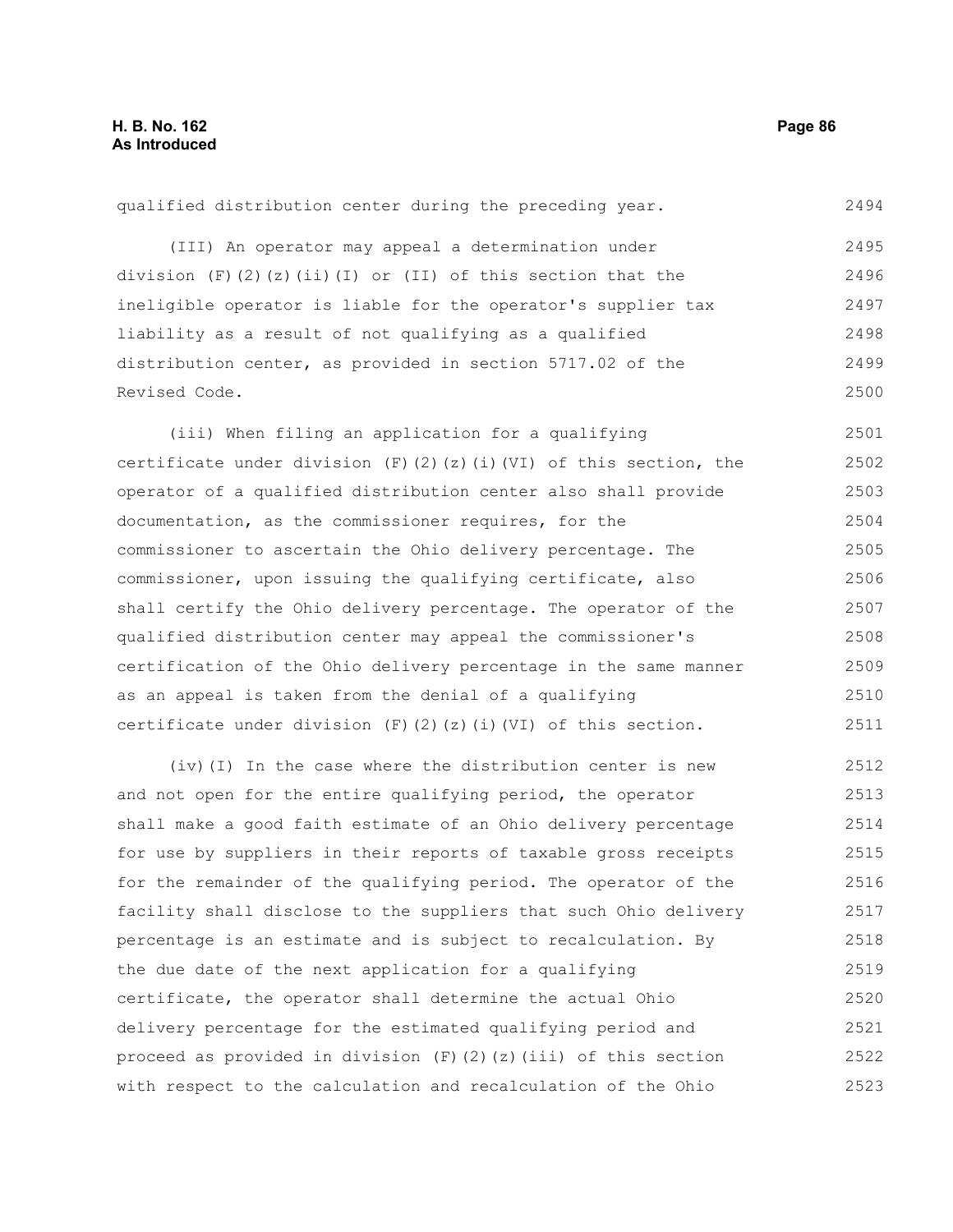## **H. B. No. 162 Page 87 As Introduced**

delivery percentage. The supplier is required to file, within sixty days after receiving notice from the operator of the qualified distribution center, amended reports for the impacted calendar quarter or quarters or calendar year, whichever the case may be. Any additional tax liability or tax overpayment shall be subject to interest but shall not be subject to the imposition of any penalty so long as the amended returns are timely filed. 2524 2525 2526 2527 2528 2529 2530 2531

(II) The operator of a distribution center that receives a qualifying certificate under division  $(F)$   $(2)$   $(2)$   $(i)$   $(II)$  of this section shall make a good faith estimate of the Ohio delivery percentage that the operator estimates will apply to the distribution center at the end of the thirty-six-month period after the operator first applied for a qualifying certificate under that division. The result of the estimate shall be multiplied by a factor of one and seventy-five one-hundredths. The product of that calculation shall be the Ohio delivery percentage used by suppliers in their reports of taxable gross receipts for each qualifying year that the distribution center receives a qualifying certificate under division  $(F)$  (2)(z)(ii) (II) of this section, except that, if the product is less than five per cent, the Ohio delivery percentage used shall be five per cent and that, if the product exceeds forty-nine per cent, the Ohio delivery percentage used shall be forty-nine per cent. 2532 2533 2534 2535 2536 2537 2538 2539 2540 2541 2542 2543 2544 2545 2546 2547

(v) Qualifying certificates and Ohio delivery percentages issued by the commissioner shall be open to public inspection and shall be timely published by the commissioner. A supplier relying in good faith on a certificate issued under this division shall not be subject to tax on the qualifying distribution center receipts under division  $(F)$  (2)(z) of this section. An operator receiving a qualifying certificate is 2548 2549 2550 2551 2552 2553 2554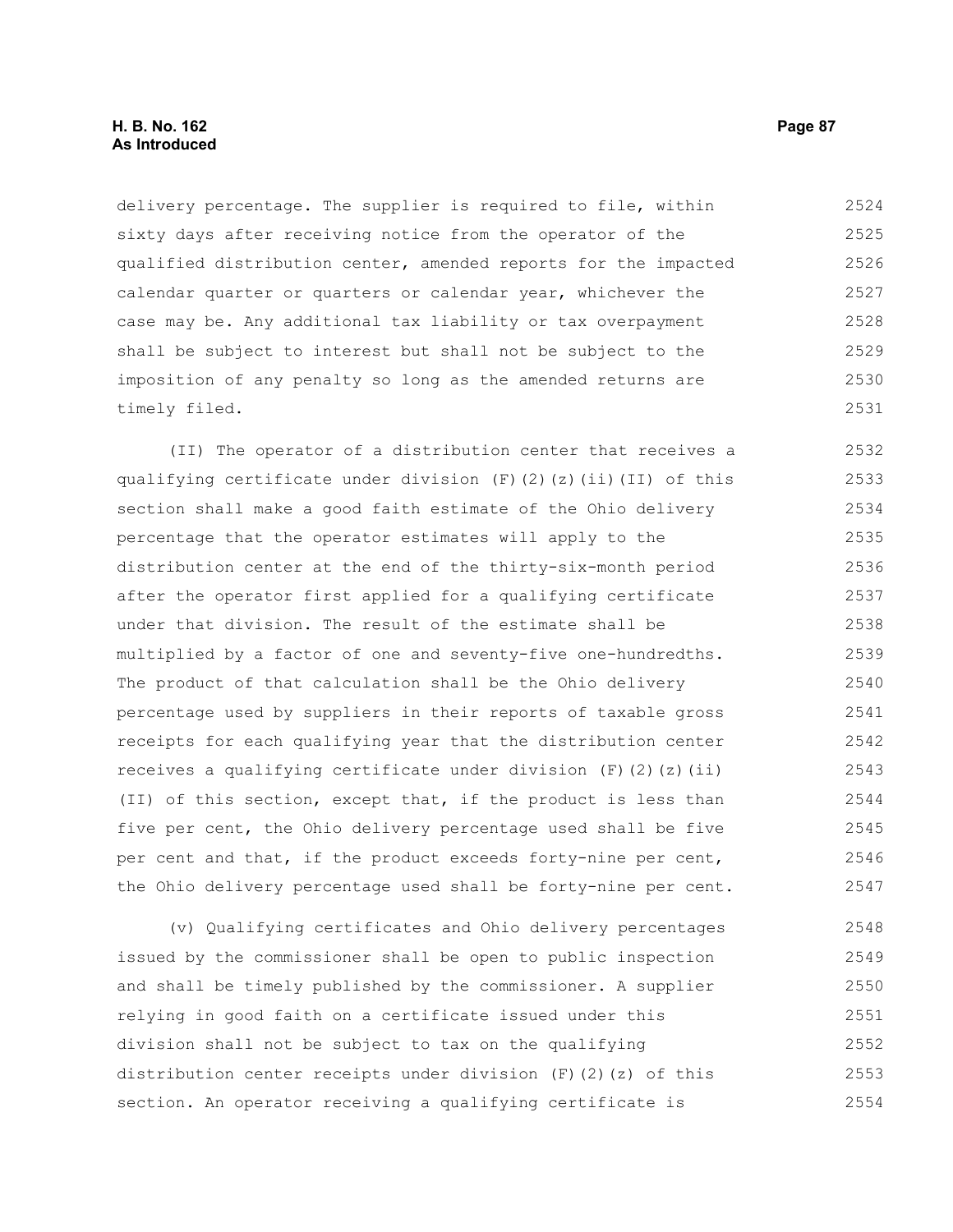liable for the ineligible operator's supplier tax liability for each year the operator received a certificate but did not qualify as a qualified distribution center. 2555 2556 2557

(vi) The annual fee for a qualifying certificate shall be one hundred thousand dollars for each qualified distribution center. If a qualifying certificate is not issued, the annual fee is subject to refund after the exhaustion of all appeals provided for in division  $(F)(2)(z)(i)(V)$  of this section. The first one hundred thousand dollars of the annual application fees collected each calendar year shall be credited to the revenue enhancement fund. The remainder of the annual application fees collected shall be distributed in the same manner required under section 5751.20 of the Revised Code. 2558 2559 2560 2561 2562 2563 2564 2565 2566 2567

(vii) The tax commissioner may require that adequate security be posted by the operator of the distribution center on appeal when the commissioner disagrees that the applicant has met the minimum thresholds for a qualified distribution center as set forth in division  $(F)$   $(2)$   $(z)$  of this section. 2568 2569 2570 2571 2572

(aa) Receipts of an employer from payroll deductions relating to the reimbursement of the employer for advancing moneys to an unrelated third party on an employee's behalf; 2573 2574 2575

(bb) Cash discounts allowed and taken; 2576

(cc) Returns and allowances;

(dd) Bad debts from receipts on the basis of which the tax imposed by this chapter was paid in a prior quarterly tax payment period. For the purpose of this division, "bad debts" means any debts that have become worthless or uncollectible between the preceding and current quarterly tax payment periods, have been uncollected for at least six months, and that may be 2578 2579 2580 2581 2582 2583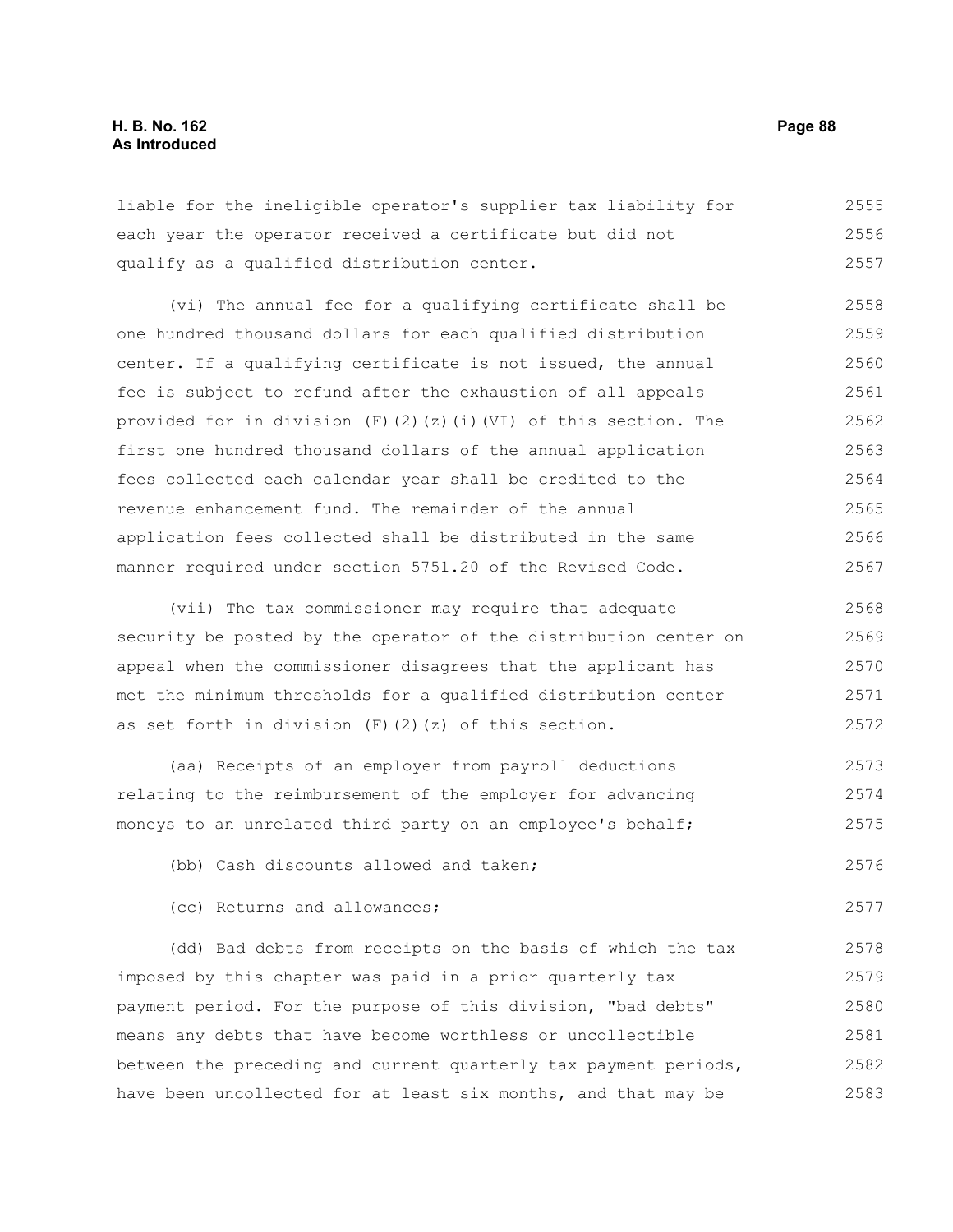### **H. B. No. 162 Page 89 As Introduced**

claimed as a deduction under section 166 of the Internal Revenue Code and the regulations adopted under that section, or that could be claimed as such if the taxpayer kept its accounts on the accrual basis. "Bad debts" does not include repossessed property, uncollectible amounts on property that remains in the possession of the taxpayer until the full purchase price is paid, or expenses in attempting to collect any account receivable or for any portion of the debt recovered; 2584 2585 2586 2587 2588 2589 2590 2591

(ee) Any amount realized from the sale of an account receivable to the extent the receipts from the underlying transaction giving rise to the account receivable were included in the gross receipts of the taxpayer; 2592 2593 2594 2595

(ff) Any receipts directly attributed to a transfer agreement or to the enterprise transferred under that agreement under section 4313.02 of the Revised Code. 2596 2597 2598

(gg)(i) As used in this division:

(I) "Qualified uranium receipts" means receipts from the sale, exchange, lease, loan, production, processing, or other disposition of uranium within a uranium enrichment zone certified by the tax commissioner under division  $(F)$  (2)(qq)(ii) of this section. "Qualified uranium receipts" does not include any receipts with a situs in this state outside a uranium enrichment zone certified by the tax commissioner under division (F)(2)(gg)(ii) of this section. 2600 2601 2602 2603 2604 2605 2606 2607

(II) "Uranium enrichment zone" means all real property that is part of a uranium enrichment facility licensed by the United States nuclear regulatory commission and that was or is owned or controlled by the United States department of energy or its successor. 2608 2609 2610 2611 2612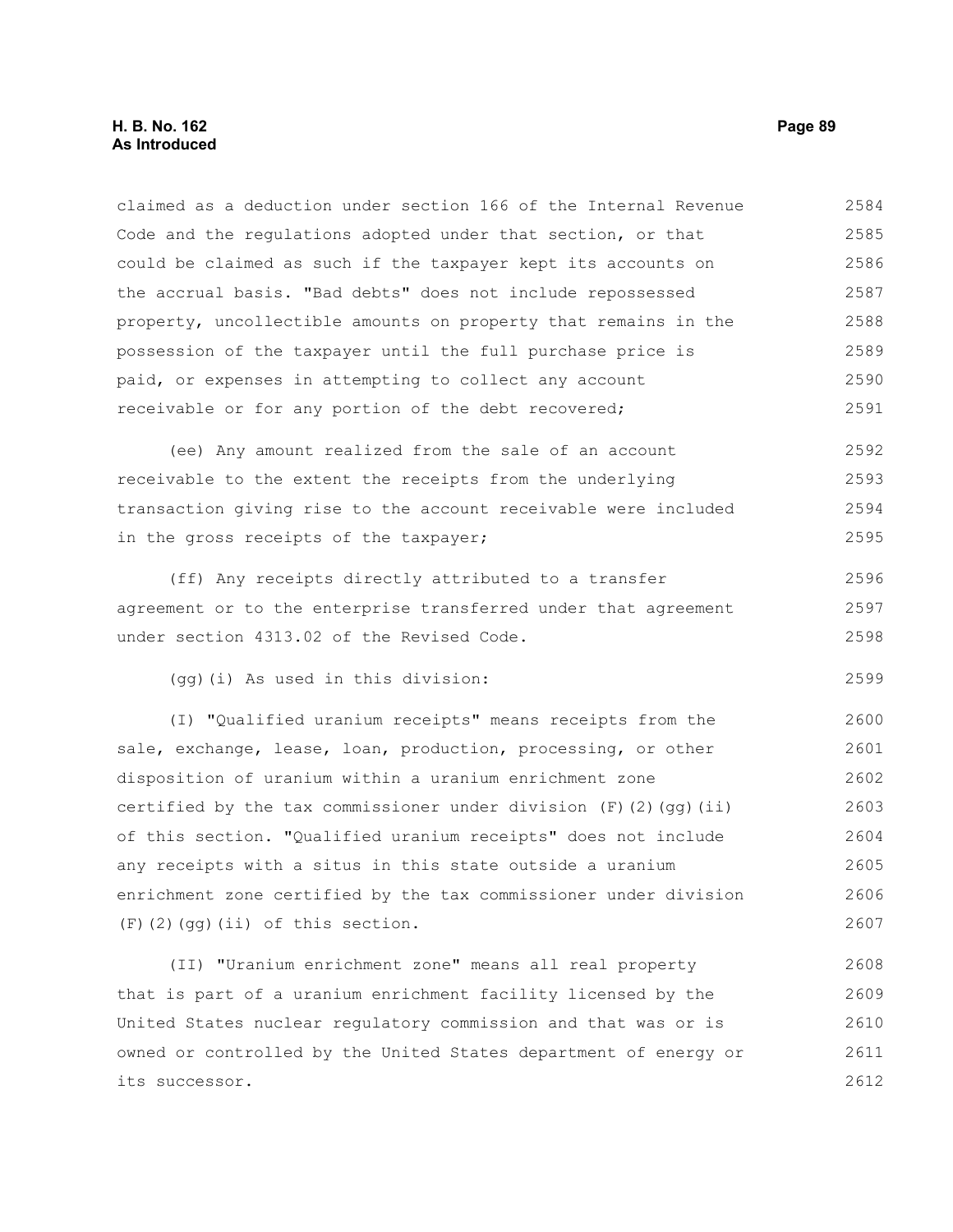# **H. B. No. 162 Page 90 As Introduced**

(ii) Any person that owns, leases, or operates real or tangible personal property constituting or located within a uranium enrichment zone may apply to the tax commissioner to have the uranium enrichment zone certified for the purpose of excluding qualified uranium receipts under division (F)(2)(gg) of this section. The application shall include such information that the tax commissioner prescribes. Within sixty days after receiving the application, the tax commissioner shall certify the zone for that purpose if the commissioner determines that the property qualifies as a uranium enrichment zone as defined in division  $(F)$  (2)(gg) of this section, or, if the tax commissioner determines that the property does not qualify, the commissioner shall deny the application or request additional information from the applicant. If the tax commissioner denies an application, the commissioner shall state the reasons for the denial. The applicant may appeal the denial of an application to the board of tax appeals pursuant to section 5717.02 of the Revised Code. If the applicant files a timely appeal, the tax commissioner shall conditionally certify the applicant's property. The conditional certification shall expire when all of the applicant's appeals are exhausted. Until final resolution of the appeal, the applicant shall retain the applicant's records in accordance with section 5751.12 of the Revised Code, notwithstanding any time limit on the preservation of records under that section. 2613 2614 2615 2616 2617 2618 2619 2620 2621 2622 2623 2624 2625 2626 2627 2628 2629 2630 2631 2632 2633 2634 2635 2636 2637

(hh) In the case of amounts collected by a licensed casino operator from casino gaming, amounts in excess of the casino operator's gross casino revenue. In this division, "casino operator" and "casino gaming" have the meanings defined in section 3772.01 of the Revised Code, and "gross casino revenue" has the meaning defined in section 5753.01 of the Revised Code. 2638 2639 2640 2641 2642 2643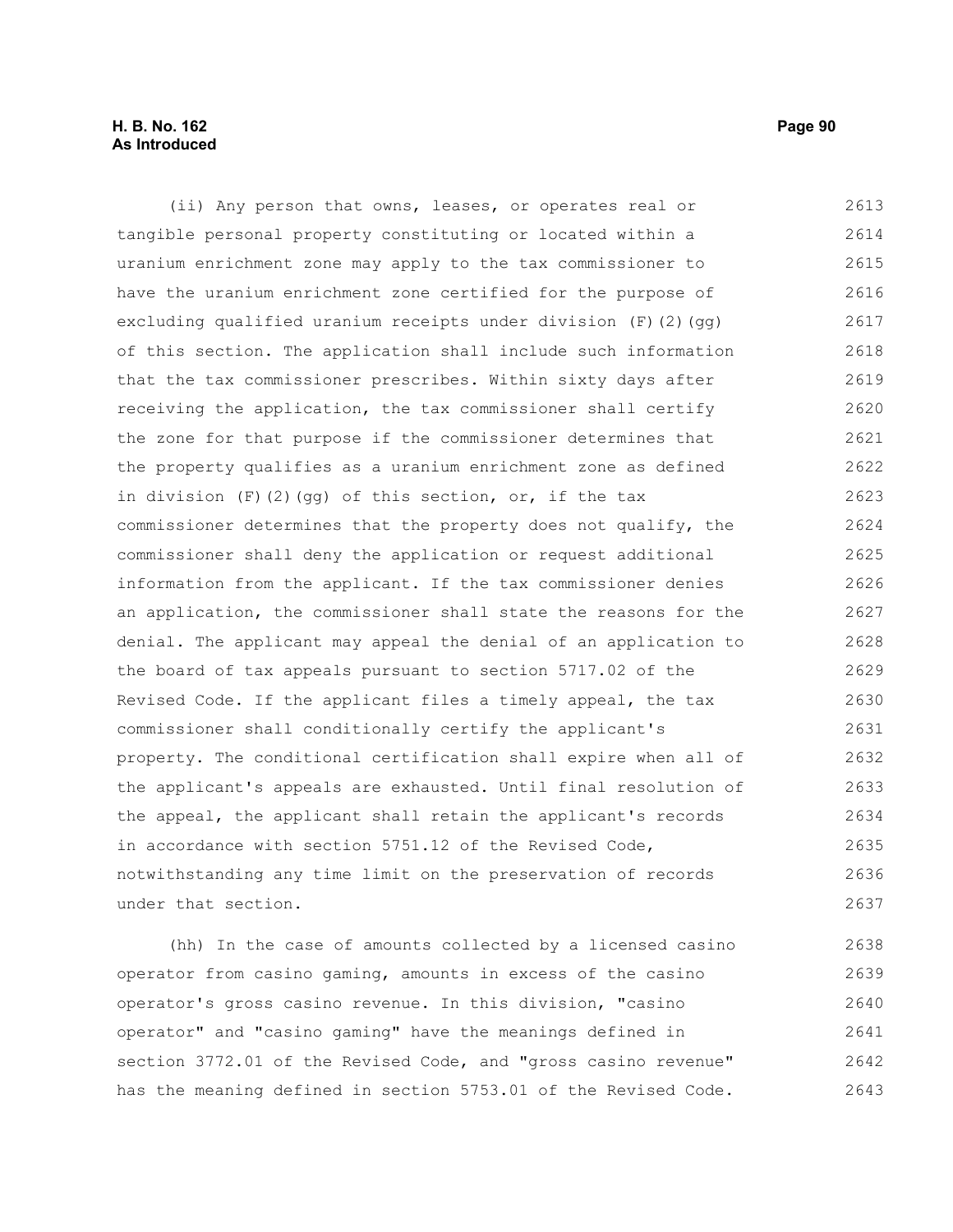(ii) Receipts realized from the sale of agricultural commodities by an agricultural commodity handler, both as defined in section 926.01 of the Revised Code, that is licensed by the director of agriculture to handle agricultural commodities in this state. 2644 2645 2646 2647 2648

(jj) Receipts realized by a taxpayer that is a severer from the sale of oil or gas severed from the soil or water of this state on or after October 1, 2015, or condensate or natural gas liquids separated from such oil or gas, on the basis of which the severer is liable for a tax imposed under section 5749.02 of the Revised Code, if the severer is subject to the tax imposed under section 5747.02 of the Revised Code on income from that sale or is a pass-through entity, the direct or indirect owners of which are subject to that tax on the income from that sale. A pass-through entity may exclude only those receipts proportionate to such direct or indirect owners' distributive or proportionate shares of the pass-through entity. As used in division (F)(2)(jj) of this section, "severer," "gas," "oil," "condensate," and "natural gas liquids" have the same meanings as in section 5749.01 of the Revised Code. 2649 2650 2651 2652 2653 2654 2655 2656 2657 2658 2659 2660 2661 2662 2663

 (kk) Any receipts for which the tax imposed by this chapter is prohibited by the constitution or laws of the United States or the constitution of this state. 2664 2665 2666

(3) In the case of a taxpayer when acting as a real estate broker, "gross receipts" includes only the portion of any fee for the service of a real estate broker, or service of a real estate salesperson associated with that broker, that is retained by the broker and not paid to an associated real estate salesperson or another real estate broker. For the purposes of this division, "real estate broker" and "real estate 2667 2668 2669 2670 2671 2672 2673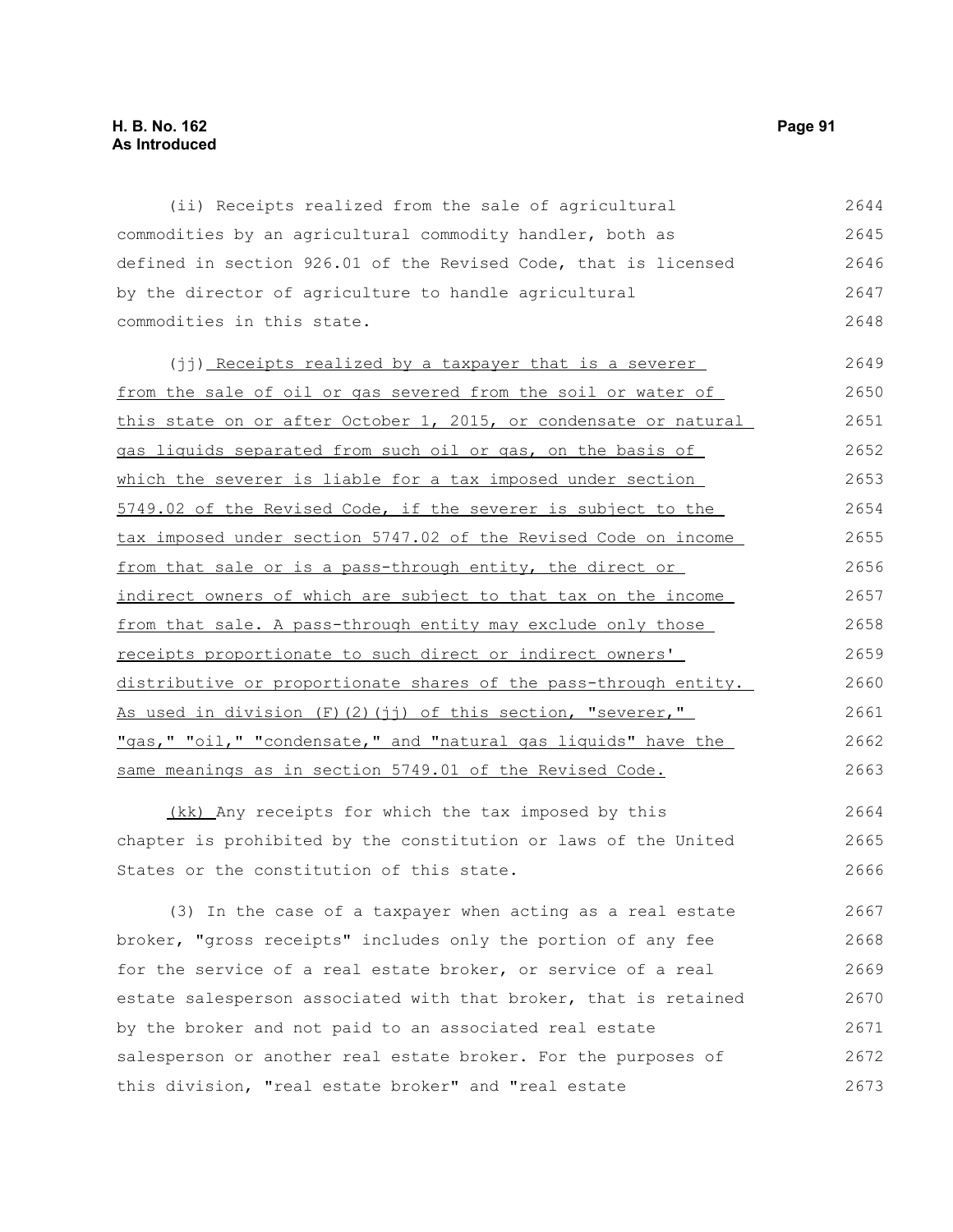| salesperson" have the same meanings as in section 4735.01 of the | 2674 |
|------------------------------------------------------------------|------|
| Revised Code.                                                    | 2675 |
| (4) A taxpayer's method of accounting for gross receipts         | 2676 |
| for a tax period shall be the same as the taxpayer's method of   | 2677 |
| accounting for federal income tax purposes for the taxpayer's    | 2678 |
| federal taxable year that includes the tax period. If a          | 2679 |
| taxpayer's method of accounting for federal income tax purposes  | 2680 |
| changes, its method of accounting for gross receipts under this  | 2681 |
| chapter shall be changed accordingly.                            | 2682 |
| (G) "Taxable gross receipts" means gross receipts sitused        | 2683 |
| to this state under section 5751.033 of the Revised Code.        | 2684 |
| (H) A person has "substantial nexus with this state" if          | 2685 |
| any of the following applies. The person:                        | 2686 |
| (1) Owns or uses a part or all of its capital in this            | 2687 |
| state;                                                           | 2688 |
| (2) Holds a certificate of compliance with the laws of           | 2689 |
| this state authorizing the person to do business in this state;  | 2690 |
| (3) Has bright-line presence in this state;                      | 2691 |
| (4) Otherwise has nexus with this state to an extent that        | 2692 |
| the person can be required to remit the tax imposed under this   | 2693 |
| chapter under the Constitution of the United States.             | 2694 |
| (I) A person has "bright-line presence" in this state for        | 2695 |
| a reporting period and for the remaining portion of the calendar | 2696 |
| year if any of the following applies. The person:                | 2697 |
| (1) Has at any time during the calendar year property in         | 2698 |
| this state with an aggregate value of at least fifty thousand    | 2699 |
| dollars. For the purpose of division (I) (1) of this section,    | 2700 |
| owned property is valued at original cost and rented property is | 2701 |
|                                                                  |      |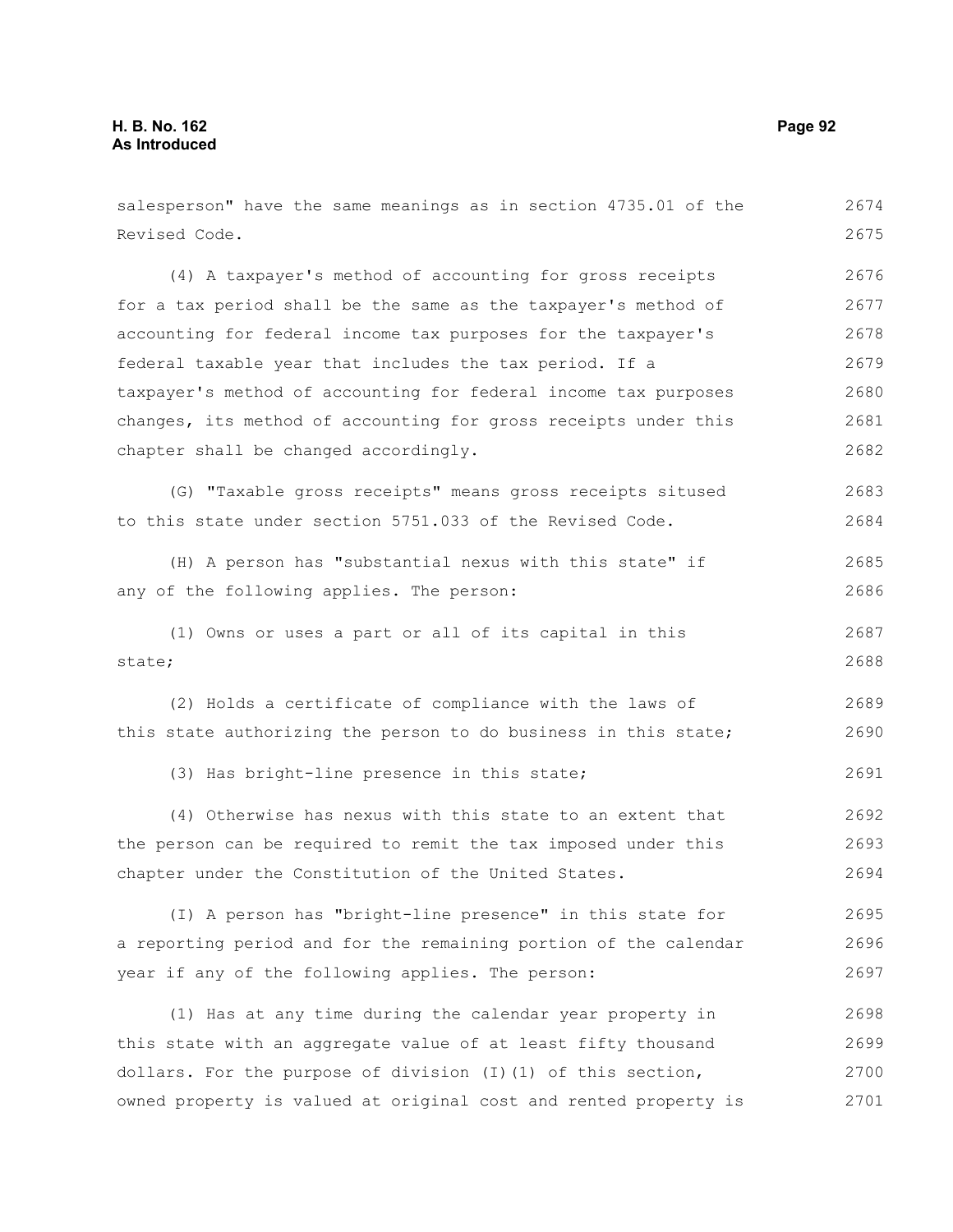| valued at eight times the net annual rental charge.             | 2702 |
|-----------------------------------------------------------------|------|
| (2) Has during the calendar year payroll in this state of       | 2703 |
| at least fifty thousand dollars. Payroll in this state includes | 2704 |
| all of the following:                                           | 2705 |
| (a) Any amount subject to withholding by the person under       | 2706 |
| section 5747.06 of the Revised Code;                            | 2707 |
| (b) Any other amount the person pays as compensation to an      | 2708 |
| individual under the supervision or control of the person for   | 2709 |
| work done in this state; and                                    | 2710 |
| (c) Any amount the person pays for services performed in        | 2711 |
| this state on its behalf by another.                            | 2712 |
| (3) Has during the calendar year taxable gross receipts of      | 2713 |
| at least five hundred thousand dollars.                         | 2714 |
| (4) Has at any time during the calendar year within this        | 2715 |
| state at least twenty-five per cent of the person's total       | 2716 |
| property, total payroll, or total gross receipts.               | 2717 |
| (5) Is domiciled in this state as an individual or for          | 2718 |
| corporate, commercial, or other business purposes.              | 2719 |
| (J) "Tangible personal property" has the same meaning as        | 2720 |
| in section 5739.01 of the Revised Code.                         | 2721 |
| (K) "Internal Revenue Code" means the Internal Revenue          | 2722 |
| Code of 1986, 100 Stat. 2085, 26 U.S.C. 1, as amended. Any term | 2723 |
| used in this chapter that is not otherwise defined has the same | 2724 |
| meaning as when used in a comparable context in the laws of the | 2725 |
| United States relating to federal income taxes unless a         | 2726 |
| different meaning is clearly required. Any reference in this    | 2727 |
| chapter to the Internal Revenue Code includes other laws of the | 2728 |
| United States relating to federal income taxes.                 | 2729 |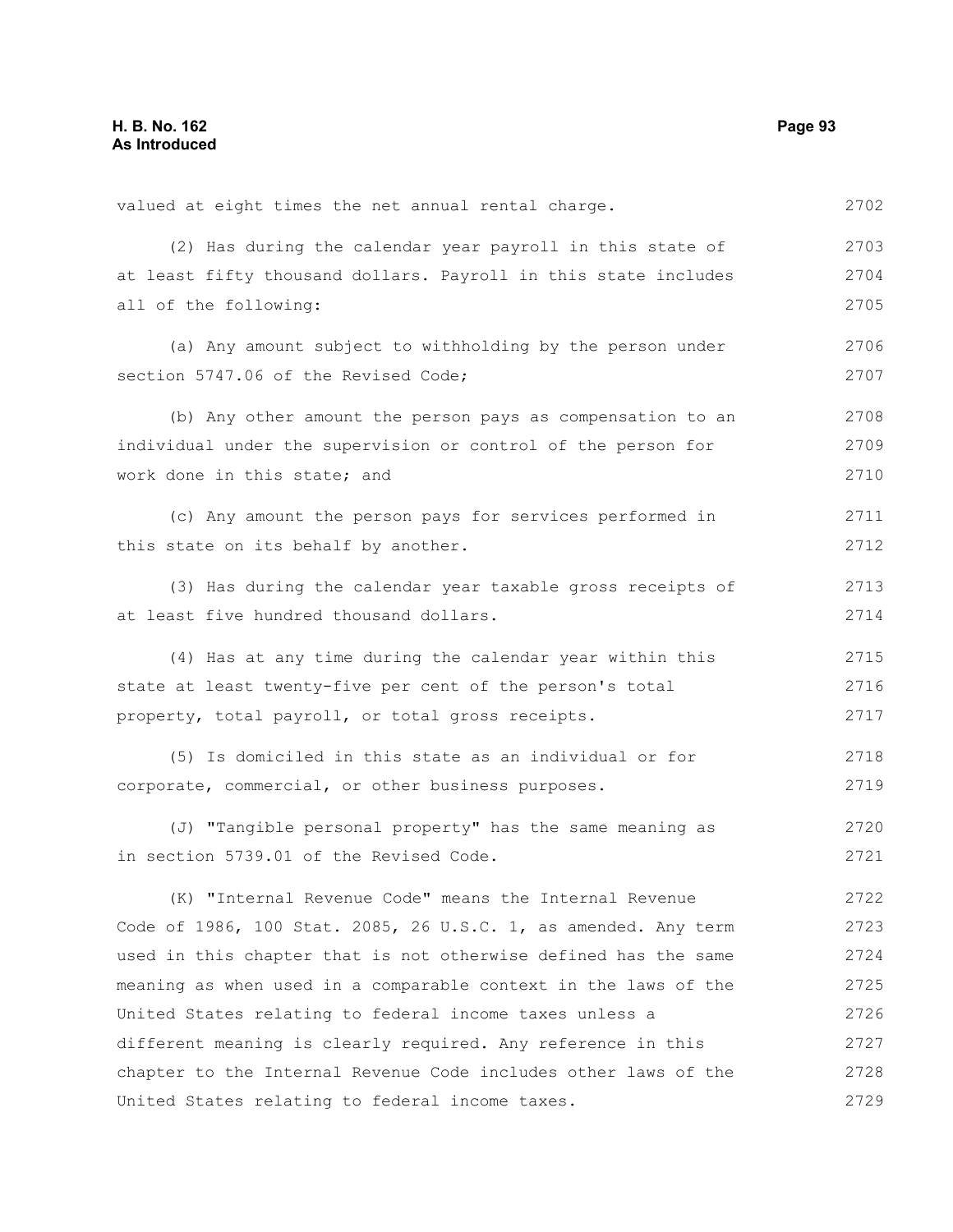(L) "Calendar quarter" means a three-month period ending on the thirty-first day of March, the thirtieth day of June, the thirtieth day of September, or the thirty-first day of December. (M) "Tax period" means the calendar quarter or calendar year on the basis of which a taxpayer is required to pay the tax imposed under this chapter. (N) "Calendar year taxpayer" means a taxpayer for which the tax period is a calendar year. (O) "Calendar quarter taxpayer" means a taxpayer for which the tax period is a calendar quarter. (P) "Agent" means a person authorized by another person to act on its behalf to undertake a transaction for the other, including any of the following: (1) A person receiving a fee to sell financial instruments; (2) A person retaining only a commission from a transaction with the other proceeds from the transaction being remitted to another person; (3) A person issuing licenses and permits under section 1533.13 of the Revised Code; (4) A lottery sales agent holding a valid license issued under section 3770.05 of the Revised Code; (5) A person acting as an agent of the division of liquor control under section 4301.17 of the Revised Code. 2730 2731 2732 2733 2734 2735 2736 2737 2738 2739 2740 2741 2742 2743 2744 2745 2746 2747 2748 2749 2750 2751 2752 2753

(Q) "Received" includes amounts accrued under the accrual method of accounting. 2754 2755

(R) "Reporting person" means a person in a consolidated 2756